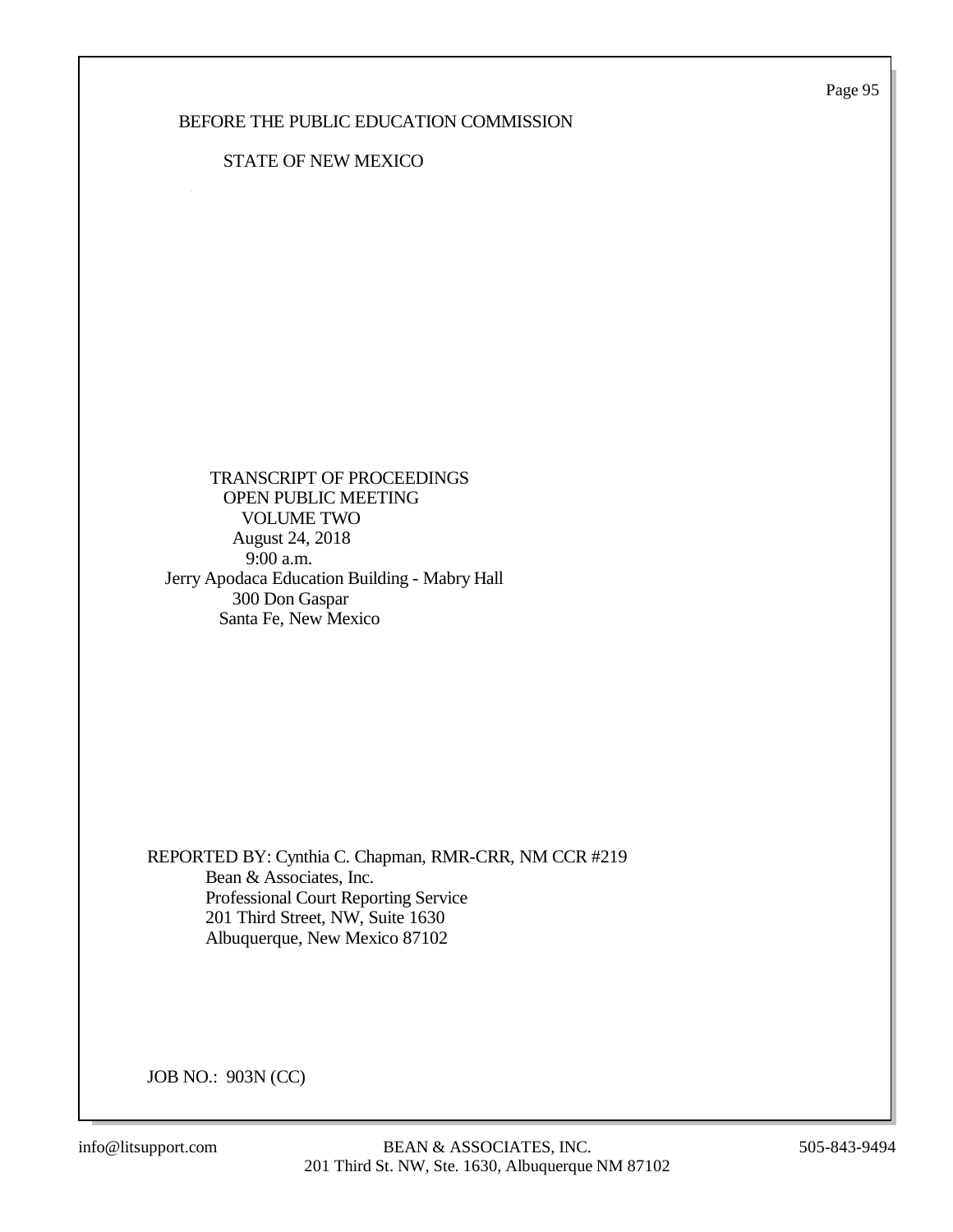## 2 (Pages 96 to 99)

| Page 96                                                                                                                                                                                                                                                                                                                                                                                                                                                                                                                                                                                                                                                                                                                                                                                                                          | Page 98                                                                                                                                                                                                                                                                                                                                                                                                                                                                                                                                                                                                                                                                                                                                                                                                                                                                                                                                                                                                                                                                                                                                                           |
|----------------------------------------------------------------------------------------------------------------------------------------------------------------------------------------------------------------------------------------------------------------------------------------------------------------------------------------------------------------------------------------------------------------------------------------------------------------------------------------------------------------------------------------------------------------------------------------------------------------------------------------------------------------------------------------------------------------------------------------------------------------------------------------------------------------------------------|-------------------------------------------------------------------------------------------------------------------------------------------------------------------------------------------------------------------------------------------------------------------------------------------------------------------------------------------------------------------------------------------------------------------------------------------------------------------------------------------------------------------------------------------------------------------------------------------------------------------------------------------------------------------------------------------------------------------------------------------------------------------------------------------------------------------------------------------------------------------------------------------------------------------------------------------------------------------------------------------------------------------------------------------------------------------------------------------------------------------------------------------------------------------|
| 1<br><b>APPEARANCES</b><br>2<br><b>COMMISSIONERS:</b><br>3<br>MS. PATRICIA GIPSON, Chair<br>MR. GILBERT PERALTA, Vice Chair<br>4<br>MS. KARYL ANN ARMBRUSTER, Secretary<br>MR. R. CARLOS CABALLERO, Member, Telephonically<br>5<br>MR. JAMES CONYERS, Member<br>MR. TIM CRONE, Member<br>6<br>MS. DANIELLE JOHNSTON, Member<br>MR. DAVID ROBBINS, Member<br>7<br>MS. CARMIE TOULOUSE, Member<br>8<br>PED STAFF:<br>9<br>MS. KATIE POULOS, Assistant Secretary of Education<br>10<br>MS. KAREN WOERNER, Charter Schools Authorizing<br>Practices Administrator<br>11<br>MS. BEVERLY FRIEDMAN, PED Custodian of Record<br>12<br>and Liaison to the PEC<br>13<br>PEC COUNSEL:<br>14<br>MS. AMI JAEGER, Counsel to the PEC<br>MR. MARK CHAIKEN, Counsel to the PEC<br>15<br>16<br>17<br>18<br>19<br>20<br>21<br>22<br>23<br>24<br>25 | 1<br>THE CHAIR: I'm going to reconvene this<br>$\overline{c}$<br>meeting of the Public Education Commission. For<br>3<br>those $-$<br>$\overline{4}$<br>(Chair consults with attorney.)<br>5<br>THE CHAIR: Just a reminder, for those<br>6<br>people who were not here yesterday, we started this<br>7<br>meeting yesterday afternoon. We went into recess<br>8<br>late yesterday afternoon. So we're back out. But<br>9<br>we will do a roll-call vote so that we do have a<br>10<br>record of what Commissioners are present and on the<br>11<br>phone today.<br>12<br><b>COMMISSIONER ARMBRUSTER: Commissioner</b><br>13<br>Robbins?<br>14<br><b>COMMISSIONER ROBBINS: Present.</b><br>15<br><b>COMMISSIONER ARMBRUSTER: Commissioner</b><br>16<br>Toulouse?<br>17<br><b>COMMISSIONER TOULOUSE: Present.</b><br>18<br><b>COMMISSIONER ARMBRUSTER: Commissioner</b><br>19<br>Armbruster is here.<br>20<br><b>Commissioner Conyers?</b><br>21<br><b>COMMISSIONER CONYERS: Present.</b><br>22<br><b>COMMISSIONER ARMBRUSTER: Commissioner</b><br>23<br>Peralta?<br>24<br><b>COMMISSIONER PERALTA: Here.</b><br>25<br><b>COMMISSIONER ARMBRUSTER: Commissioner</b> |
| Page 97<br>INDEX TO PROCEEDINGS<br>$\mathbf{1}$<br>$\mathfrak{2}$<br><b>PAGE</b><br>Approval/Denial of New Charter School<br>5<br>3<br>Applications, Continued<br>4<br>5B Solare Collegiate Charter School<br>99<br>5<br>6 Discussion and Possible Action<br>195<br>on State of NM, ex rel. Mario Guggino,<br>6<br>qui tam Plaintiff v. Southwest Primary<br>Learning Center, et al., D-202-CV-06924<br>Report from the Chair<br>197<br>7<br>8<br>PEC Comments<br>207<br>8<br>9<br>224<br>Adjourn<br>9<br>10<br>11<br>REPORTER'S CERTIFICATE<br>225<br>12<br>ATTACHMENTS:<br>13<br>1. Public Input/Comments Sign-In Sheet<br>14<br>2. Visitor Sign-In Sheets<br>15<br>16<br>17<br>18<br>19<br>20<br>21<br>22<br>23<br>24<br>25                                                                                                   | Page 99<br>1<br>Gipson?<br>$\boldsymbol{2}$<br>THE CHAIR: Here.<br>3<br><b>COMMISSIONER ARMBRUSTER: Commissioner</b><br>$\overline{4}$<br>Johnston?<br>5<br><b>COMMISSIONER JOHNSTON: Present.</b><br>6<br><b>COMMISSIONER ARMBRUSTER: Commissioner</b><br>7<br>Crone is not yet here.<br>8<br>Commissioner Ruiz is not here.<br>9<br>Commissioner Caballero?<br>10<br>COMMISSIONER CABALLERO: Here via<br>11<br>telephone.<br>12<br>COMMISSIONER ARMBRUSTER: Yes. Thank you.<br>13<br>So we have eight Commissioners.<br>14<br>THE CHAIR: So we have a quorum. There<br>15<br>are eight Commissioners present.<br>16<br>So good morning, everyone, once again.<br>17<br>And just so that folks are aware, we will<br>18<br>be -- we will begin with our Public Input and<br>19<br>Comments; then CSD will make their recommendation;<br>20<br>then the applicant will have 15 minutes to make<br>21<br>whatever comments they feel appropriate; and then<br>22<br>we'll head into our questions.<br>23<br>Okay?<br>24<br><b>COMMISSIONER JOHNSTON: Madam Chair?</b><br>25<br>THE CHAIR: Yes, ma'am.                                                              |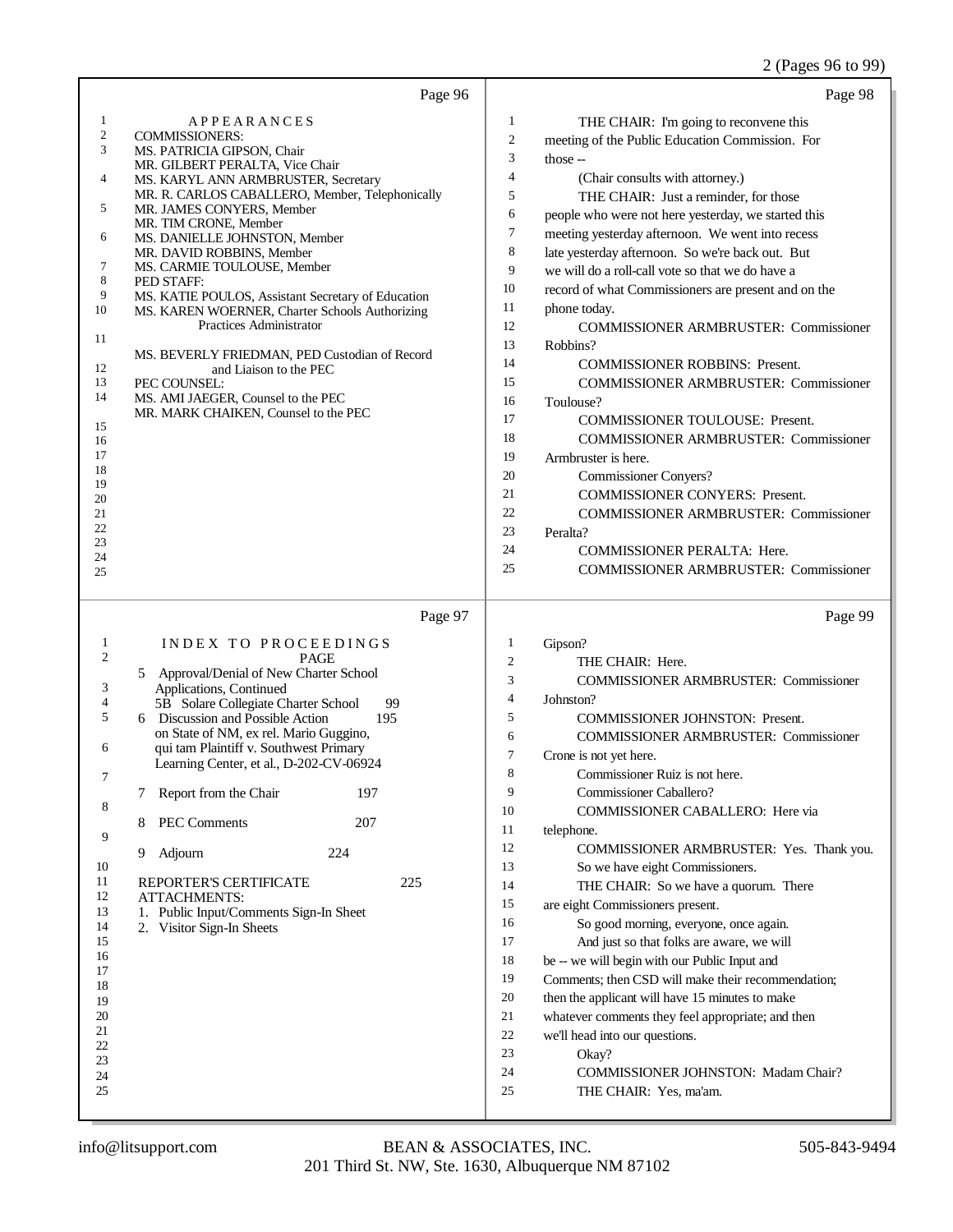#### 3 (Pages 100 to 103)

|                | Page 100                                            |                | Page 102                                             |
|----------------|-----------------------------------------------------|----------------|------------------------------------------------------|
| 1              | <b>COMMISSIONER JOHNSTON: Just per</b>              | 1              | It's important that parents' voices be               |
| $\overline{c}$ | information for everyone here, my car is in the     | $\overline{c}$ | heard, and that's why I'm here today to represent    |
| 3              | shop. And I -- they will be texting me. So if you   | 3              | myself, of course. And along with my friends and     |
| 4              | see me on my phone at any point, it's because I'm   | 4              | family still living in the South Valley, we know     |
| 5              | finding out about the car.                          | 5              | that we need quality education options.              |
| 6              | THE CHAIR: And thank you for reminding              | 6              | I have two children, and I currently drive           |
| 7              | me, only because I usually neglect to ask people to | 7              | my son 45 minutes across the city every day to send  |
| 8              | silence your electronic devices. So we would        | 8              | him to a charter school, because I'm confident that  |
| 9              | appreciate that.                                    | 9              | their innovative approach to education will provide  |
| 10             | Okay. So we have 15 minutes for Public              | 10             | a path to more opportunity for his future.           |
| 11             | Input. And we have -- so it's about two minutes     | 11             | I would -- it would be great if I have a             |
| 12             | apiece for those folks that have signed up. I'm     | 12             | middle school providing quality education five       |
| 13             | going to take my glasses out. I apologize.          | 13             | minutes from home. But that, unfortunately, will     |
| 14             | The first on the list is Michelle Casias.           | 14             | not be the case without the approval of Solare.      |
| 15             | FROM THE FLOOR: Good morning.                       | 15             | Solare's unique focus is unmatched by any            |
| 16             | Chairman --                                         | 16             | other middle school in the South Valley. Since the   |
| 17             | THE CHAIR: I'm sorry.                               | 17             | school serves the fifth through the eighth grade and |
| 18             | FROM THE FLOOR: Do you need me to come              | 18             | it -- and students receive an additional year of     |
| 19             | up?                                                 | 19             | middle school with content specialization, it is     |
| 20             | THE CHAIR: Yes, please, to the                      | 20             | absolutely -- that content specialization model is   |
| 21             | microphone. And for everyone -- might be easier     | 21             | absolutely critical in feeding my child and the      |
| 22             | there. And for all those that are going to speak,   | 22             | children in my community the in-depth knowledge that |
| 23             | I'll remind you to please identify yourself and     | 23             | they crave.                                          |
| 24             | spell your last name for the record.                | 24             | Solare is also dedicated to utilizing best           |
| 25             | FROM THE FLOOR: Excellent. So I'm                   | 25             | practices for middle-schoolers. Using best           |
|                | Page 101                                            |                | Page 103                                             |

| 1  | Michelle Casias. Michelle, M-I-C-H-E-L-L-E, Casias,  | 1              | practices that are focused on middle-school children |
|----|------------------------------------------------------|----------------|------------------------------------------------------|
| 2  | spelled C-A-S-I-A-S. And I'm the Senior              | 2              | is, in my opinion, a commonsense approach that is    |
| 3  | Vice President of Operations for the Greater         | 3              | not that common.                                     |
| 4  | Albuquerque Chamber of Commerce. I am here on        | $\overline{4}$ | And, finally, focusing on student voice is           |
| 5  | behalf of the organization, but also as a community  | 5              | imperative. Far too often as a child growing up in   |
| 6  | member of the South Valley.                          | 6              | the South Valley, I heard, "I can't, because I'm     |
| 7  | As an organization, we believe that                  | 7              | from the South Valley." I'm here to tell you that    |
| 8  | offering additional high-quality educational options | 8              | there's no part of that statement that is true.      |
| 9  | to our students and their parents is vital to        | 9              | However, there needs to be a school focused on       |
| 10 | improving education in our city and state. And as    | 10             | developing oral literacy, integrating school culture |
| 11 | an organization, as I mentioned, we support Solare.  | 11             | and experience into the classroom. And Solare does   |
| 12 | But I'm not only here as a representative            | 12             | this.                                                |
| 13 | of the Albuquerque Chamber. More importantly, I      | 13             | I took the time to drive here today to ask           |
| 14 | am -- whew, I'm a little nervous -- I'm a mother of  | 14             | the PEC to approve this school because my community  |
| 15 | two and a multi-generational resident of the         | 15             | needs this kind of innovative and intentional        |
| 16 | South Valley where Solare is being proposed.         | 16             | approach to learning.                                |
| 17 | As a proud member of the South Valley, I             | 17             | Thank you.                                           |
| 18 | fully believe that every child is capable of         | 18             | THE CHAIR: Thank you so much. Floyd                  |
| 19 | learning and improving academically regardless of    | 19             | Trujillo.                                            |
| 20 | their background or life circumstances. 50 percent   | 20             | FROM THE FLOOR: Good morning.                        |
| 21 | of Albuquerque's middle schools earned a letter      | 21             | Madam Chair, Commission members. My name is Floyd    |
| 22 | grade of "F" last year, according to the New Mexico  | 22             | J. Trujillo, T-R-U-J-I-L-L-O. I am president of the  |
| 23 | grading system, and only 4 percent in Albuquerque    | 23             | Turquoise Trail Charter School in Santa Fe. I'm      |
| 24 | earned a grade of "A," none of which are in the      | 24             | here to speak in support of Solare Academy.          |
| 25 | South Valley.                                        | 25             | I very strongly believe, as a parent, that           |
|    |                                                      |                |                                                      |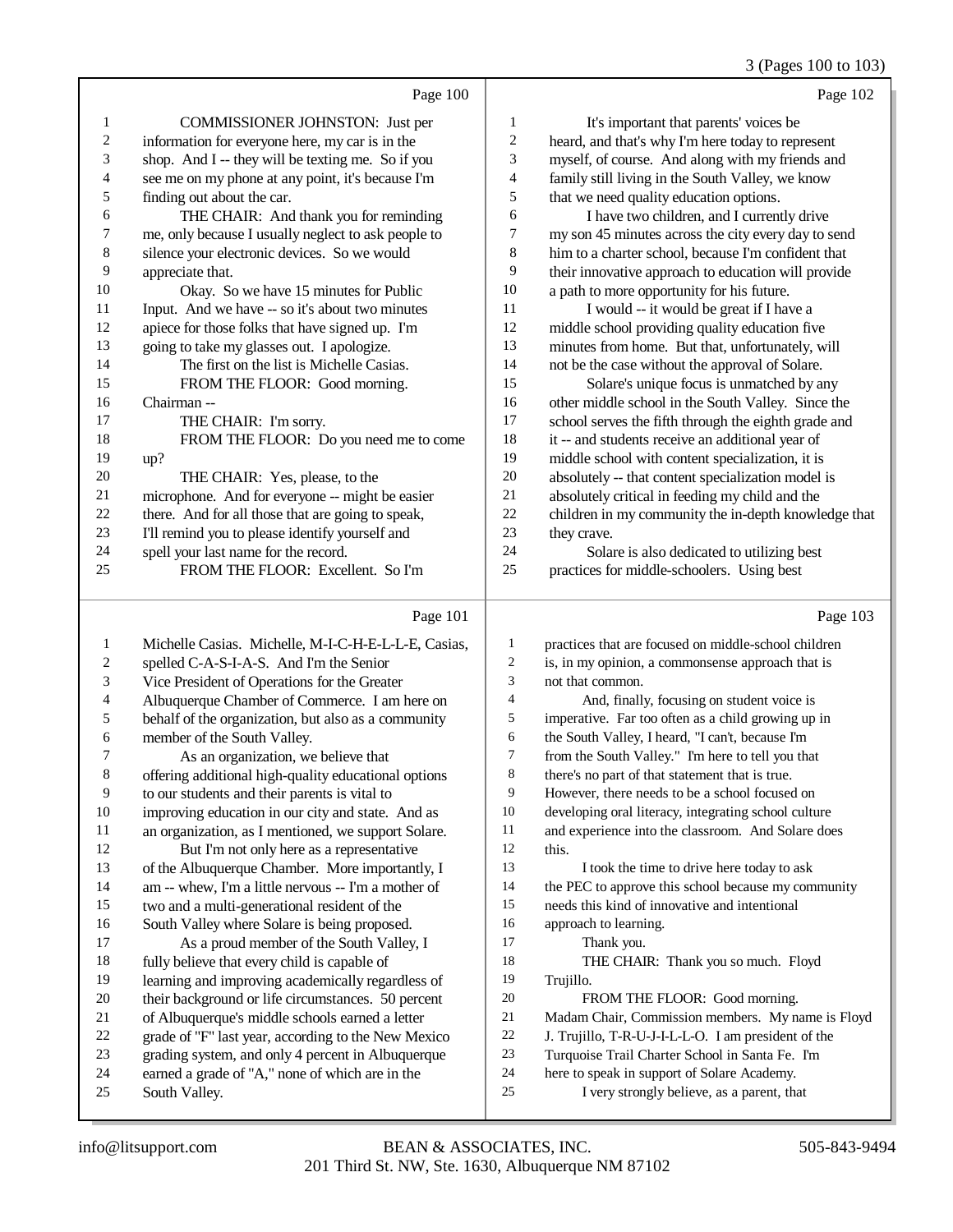4 (Pages 104 to 107)

|    |                                                      |                | $\tau$ (1 agos 10 $\tau$ to 10 $\tau$               |
|----|------------------------------------------------------|----------------|-----------------------------------------------------|
|    | Page 104                                             |                | Page 106                                            |
| 1  | families need quality options for schools,           | 1              | working class people not making a lot of money are  |
| 2  | especially in the age group that we're talking about | $\overline{c}$ | buying there, a lot of them are.                    |
| 3  | here, that middle-school age, where we know          | 3              | A lot of them's primary language is                 |
| 4  | statistically that we lose so many students. A       | 4              | Spanish. Most are lower income; oftentimes, they're |
| 5  | quality interdependence is just imperative.          | 5              | the first one in their family that's ever bought a  |
| 6  | I also understand that the school has                | 6              | house. That's very exciting. We want their kids to  |
| 7  | significant community support. Having been working   | 7              | have opportunities to have a good school.           |
| 8  | with charter schools in New Mexico for nearly        | 8              | That's an area of Albuquerque that's                |
| 9  | 20 years, I know the importance of the community and | 9              | growing a lot. There's overcrowding in the schools  |
| 10 | the support of the community and what that means to  | 10             | there. The schools aren't of high quality. We want  |
| 11 | a school, which, again, impacts really every aspect  | 11             | this opportunity for kids in that neighborhood to   |
| 12 | of the school's success and ultimately the success   | 12             | walk to a school that's really good.                |
| 13 | of the children of the school. Again, I'm here to    | 13             | And that's why we're supporting the                 |
| 14 | support Solare Academy, and I thank you for your     | 14             | school. That neighborhood needs more educational    |
| 15 | time.                                                | 15             | opportunities, not less. So we really urge you to   |
| 16 | THE CHAIR: Thank you so much.                        | 16             | support this school.                                |
| 17 | Mike Lafrea [ph]. I think it's "Lafrea"              | 17             | Thank you very much.                                |
| 18 | $[ph]$ ?                                             | 18             | THE CHAIR: Thank you. Mary Beth Weeks.              |
| 19 | FROM THE FLOOR: I never did well in                  | 19             | FROM THE FLOOR: Good morning,                       |
| 20 | handwriting, which is true. I'm Mike Loftin,         | 20             | Madam Chair, members of the Board. First, let me    |
| 21 | $L$ -O-F-T-I-N.                                      | 21             | just apologize for the beeping. It's my insulin     |
| 22 | THE CHAIR: Ooh, I apologize. Wow.                    | 22             | pump, and I left the controller at home. I can't    |
| 23 | FROM THE FLOOR: The handwriting has never            | 23             | stop it. So all those beeps are me, and I'm really, |
| 24 | gotten better.                                       | 24             | really very sorry.                                  |
| 25 | THE CHAIR: I've graded a lot of papers.              | 25             | So I am Mary Beth Weeks, W-E-E-K-S. First           |
|    | Page 105                                             |                | Page 107                                            |

## Page 105 |

| 1  | FROM THE FLOOR: I grew up in Albuquerque             | 1  | and foremost, I'm a mom of seven kiddos that attend  |
|----|------------------------------------------------------|----|------------------------------------------------------|
| 2  | at Zuni Elementary, McKinley Junior High, and        | 2  | school in New Mexico. I have one at a public         |
| 3  | Del Norte High School. I'm with Homewise. Homewise   | 3  | charter in Rio Rancho, and I strongly support the    |
| 4  | is a nonprofit organization that helps first-time    | 4  | choice for parents -- the ability for parents to     |
| 5  | home buyers. The reason we do that is we want to     | 5  | have choice.                                         |
| 6  | help families get ahead financially.                 | 6  | My second job in life is I'm president               |
| 7  | Our mission is to improve families'                  | 7  | elect of the New Mexico Parent Teacher Association.  |
| 8  | long-term security through home ownership. The       | 8  | And as an association, we support public school      |
| 9  | second part of our mission is to strengthen          | 9  | choice and acknowledge that public charter schools   |
| 10 | neighbors. If we do enough to help neighborhoods     | 10 | are one of the many avenues that can improve student |
| 11 | increase their home ownership rates and people have  | 11 | achievement. And as such, we support this charter    |
| 12 | more stake in the neighborhood, neighborhoods get    | 12 | and would love for it to be approved.                |
| 13 | better.                                              | 13 | Thank you.                                           |
| 14 | Recently, we've gotten very interested in            | 14 | THE CHAIR: Thank you so much.                        |
| 15 | schools, because we've helped almost 4,000 in        | 15 | Feliz Garcia.                                        |
| 16 | Albuquerque buy a home. Almost all of them are in    | 16 | FROM THE FLOOR: Good morning. My name is             |
| 17 | school areas that aren't great schools.              | 17 | Feliz Garcia. F-E-L-I-Z.                             |
| 18 | So we want to help families get ahead. We            | 18 | I am a parent from the South Valley, and I           |
| 19 | also want to help their children get ahead. That's   | 19 | have three students currently right now. My oldest   |
| 20 | why we're supporting Solare School. We've helped     | 20 | is nine; she's in fourth grade getting ready to go   |
| 21 | over 600 households in Albuquerque buy a home in the | 21 | to middle school. So all these options have really   |
| 22 | last two years. The biggest concentration of them    | 22 | been on the talking table for me and my family       |
| 23 | are in the South Valley and the Southwest Mesa.      | 23 | lately.                                              |
| 24 | It's where there's a lot of growth in Albuquerque,   | 24 | And to be truthful, the only option that I           |
| 25 | and people are buying their first homes. Especially  | 25 | find myself aiming towards is probably about a       |
|    |                                                      |    |                                                      |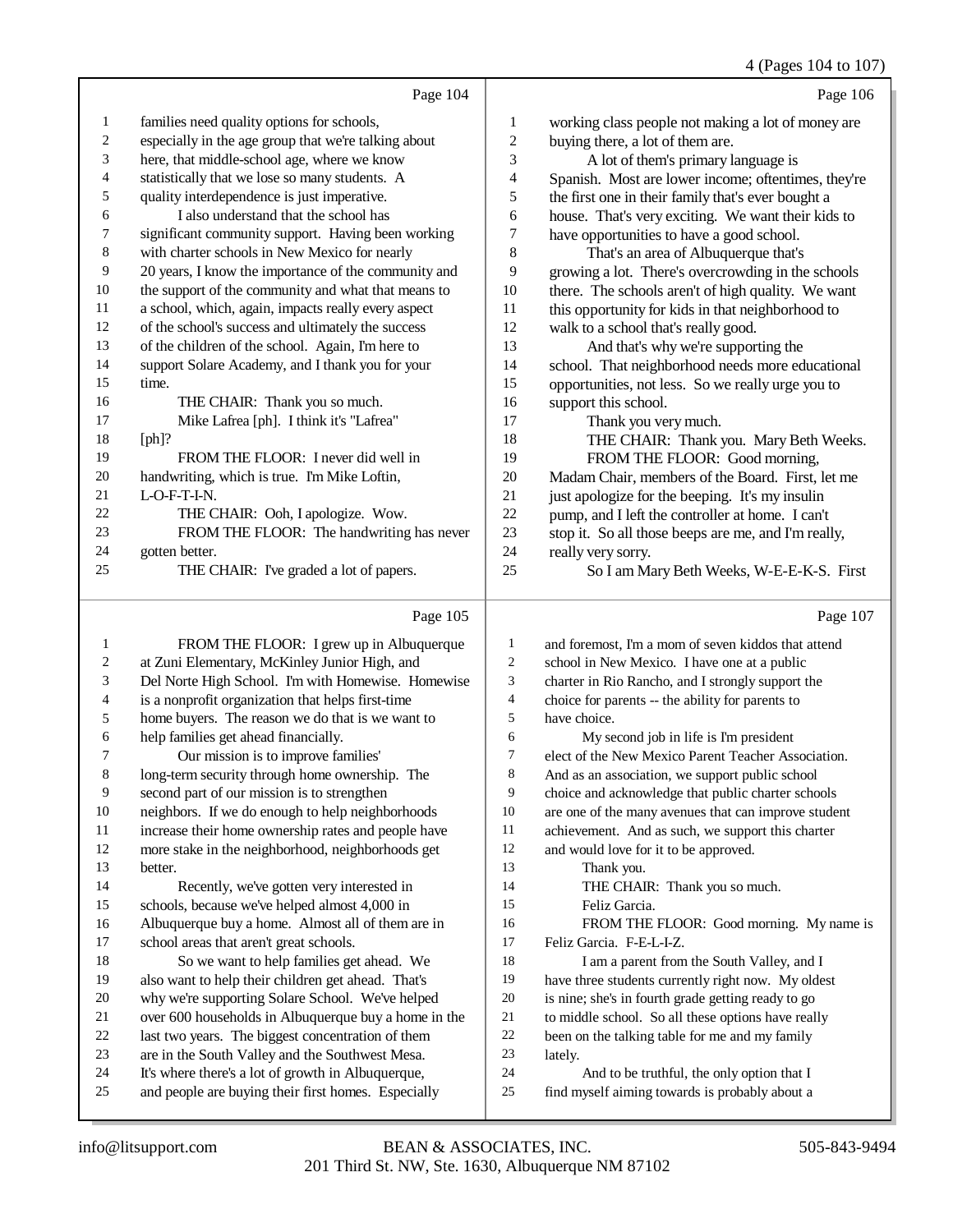### 5 (Pages 108 to 111)

|          | Page 108                                                                                                |                | Page 110                                                                                      |
|----------|---------------------------------------------------------------------------------------------------------|----------------|-----------------------------------------------------------------------------------------------|
| 1        | 40-minute drive from us every day.                                                                      | 1              | So that's the reason we're all here, and I                                                    |
| 2        | Initially, when I had kids, I thought that                                                              | $\overline{c}$ | hope you consider supporting Solare as well. Thank                                            |
| 3        | I would raise them in one school and one school only                                                    | 3              | you.                                                                                          |
| 4        | and they'd grow up with friends. And as they came                                                       | $\overline{4}$ | THE CHAIR: Thank you. Isaac de Luna.                                                          |
| 5        | into school, I realized the schools that were around                                                    | 5              | FROM THE FLOOR: Good morning,                                                                 |
| 6        | us weren't up to par.                                                                                   | 6              | Madam Chair, members of the Commission. My name is                                            |
| 7        | And so that's why I'm in real support of                                                                | 7              | Isaac de Luna. And I am here representing the                                                 |
| 8        | this school coming into our neighborhood, because                                                       | 8              | New Mexico Dream Team, but also representing a                                                |
| 9        | not only would she be -- all three of my kids be                                                        | 9              | Coalition of over 30 grassroots organizations mostly                                          |
| $10\,$   | able to go to a school with great opportunity; but                                                      | 10             | based in the South Valley in Albuquerque.                                                     |
| 11       | she'd also be going with her peers from around our                                                      | 11             | And the reason why I'm here today is to                                                       |
| 12       | neighborhood as well, rather than having to drive                                                       | 12             | once again express our recommendation to not approve                                          |
| 13       | 40 minutes away.                                                                                        | 13             | Solare School or delay their application.                                                     |
| 14       | If you've ever been to that part of the                                                                 | 14             | Just yesterday, we had the fortune to meet                                                    |
| 15       | neighborhood, you know that there are not very many                                                     | 15             | with two leaders of the Solare proposed school,                                               |
| 16       | options; I want to say maybe two. And if you're a                                                       | 16             | where we expressed a lot of the concerns regarding                                            |
| 17       | concerned parent like myself, you know that those                                                       | 17             | their community engagement practices, their                                                   |
| 18       | options aren't the best as well.                                                                        | 18             | curriculum, disciplinary procedures, composition of                                           |
| 19       | So I am a fighter for my kids. And if it                                                                | 19             | their governing council, and representation from the                                          |
| 20       | tells you anything, she's been to five schools, and                                                     | 20             | South Valley, as well as support for immigrant and                                            |
| 21       | she's only in fourth grade. I'm very, very active                                                       | 21             | undocumented students and families and their                                                  |
| $22\,$   | in her school career, and I will be with my next                                                        | $22\,$         | intentions to replicate and expand the school.                                                |
| 23       | two. And I hope that this charter is approved so                                                        | 23             | Unfortunately, we were met with something                                                     |
| 24       | that they can have that option to go to a better                                                        | 24             | that I think a lot of people in the South Valley can                                          |
| 25       | quality school.                                                                                         | 25             | relate to, which is, "Oh, yeah, we'll get to that,"                                           |
|          | Page 109                                                                                                |                | Page 111                                                                                      |
| 1        | THE CHAIR: Thank you.                                                                                   | 1              | right? "We will fix all of those concerns once this                                           |
| 2        | FROM THE FLOOR: Thank you.                                                                              | $\overline{c}$ | school is approved."                                                                          |
| 3        | THE CHAIR: Robert Famiglietta.                                                                          | 3              | And if there is something that people in                                                      |
| 4        | FROM THE FLOOR: Good morning. My name is                                                                | 4              | the South Valley understand very well, it's that                                              |
| 5        | Robert Famiglietta, spelled F-A-M-I-G-L-I-E-T-T-A.                                                      | 5              | most of the time, that stuff doesn't happen, right?                                           |
| 6        | So I'm a Realtor in the State of New Mexico and a                                                       | 6              | Waiting to actually come up with community-led                                                |
| 7        | parent of three children who are all APS students at                                                    | 7              | solutions, community-led proposals as an                                                      |
| 8        | this point.                                                                                             | 8              | afterthought is something that they know very well,                                           |
| 9        | When I was younger, I grew up in the                                                                    | 9              | and it's something that they do not approve of.                                               |
| 10       | South Valley as well. My mom wanting to do more for                                                     | $10\,$         | And so as I stand here today, I'm once                                                        |
| 11       | my educationally, she decided to put me on a city                                                       | 11             | again representing over 30 grassroots community-led                                           |
| 12       | bus and send me to St. Mary's. So at 11 years old,                                                      | 12             | organizations, most of them in the South Valley in                                            |
| 13       | I'm riding the bus to and from school just to get an                                                    | 13             | Albuquerque.                                                                                  |
| 14       | education.                                                                                              | 14             | We once again recommend to the Commission                                                     |
| 15       | The options in the South Valley right now                                                               | 15             | that they do not approve the Solare Charter School,                                           |
| 16       | aren't as strong as other areas of the city. That's                                                     | 16             | but that we give them an additional year to work                                              |
| 17       | why we're here to support Solare.                                                                       | 17<br>18       | with community partners and members and educational                                           |
| 18<br>19 | So when I was living in the South Valley,                                                               | 19             | experts so that we can better strengthen and make a                                           |
| 20       | I started sixth grade at an APS school, and I was                                                       | $20\,$         | better proposal for a really community-led school<br>that will address a lot of our concerns. |
| 21       | getting in constant fights, getting picked on,<br>getting bullied. That made me just not want to go     | 21             | Thank you.                                                                                    |
| 22       | to school at all. Again, that's why my mom had to                                                       | $22\,$         | THE CHAIR: Thank you. That concludes.                                                         |
|          |                                                                                                         |                |                                                                                               |
|          |                                                                                                         |                |                                                                                               |
| 23<br>24 | take out loans and whatnot to send me to a private                                                      | 23<br>24       | COMMISSIONER ARMBRUSTER: Madam Chair?                                                         |
| 25       | school. And I feel had I not had that opportunity,<br>I probably wouldn't be standing before you today. | 25             | THE CHAIR: Yes. Let the record show that<br>Commissioner Crone is now here.                   |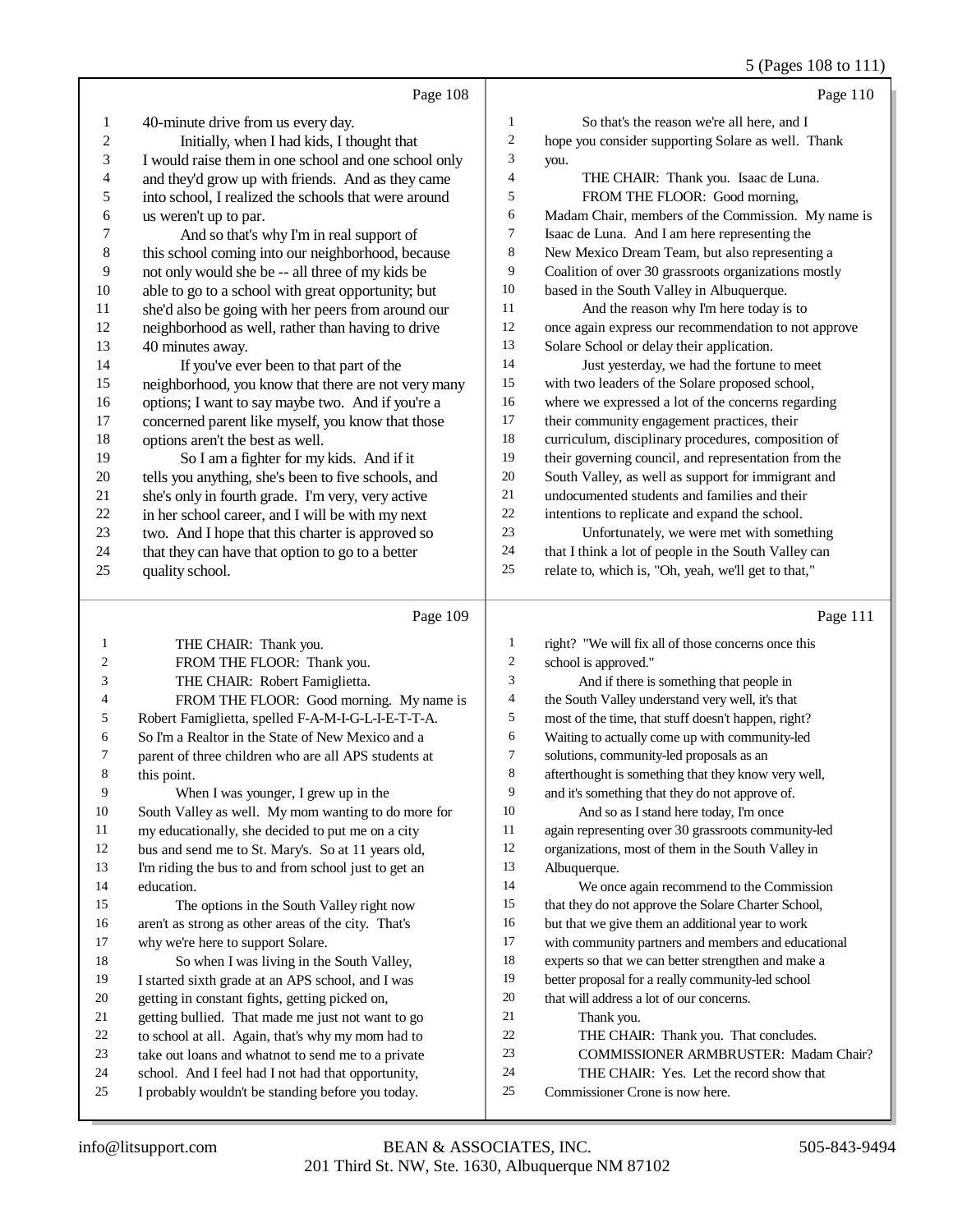## 6 (Pages 112 to 115)

|                | Page 112                                            |                | Page 114                                            |
|----------------|-----------------------------------------------------|----------------|-----------------------------------------------------|
| 1              | So the Charter School Division now has              | 1              | New Mexico licensed school business official, and   |
| $\overline{2}$ | their time.                                         | $\overline{2}$ | the team lead all have charter school experience.   |
| 3              | <b>COMMISSIONER CRONE: Madam Chair, I</b>           | 3              | These highly skilled education                      |
| 4              | apologize for being late. But someone parked in my  | $\overline{4}$ | professionals were solicited and selected through a |
| 5              | parking space with a Utah license plate V625CY. So  | 5              | public procurement process, an RFQ that was posted  |
| 6              | if it's any of you, would you go move your car so I | 6              | on the NMPED website with e-mails sent to all the   |
| $\tau$         | can park in my place?                               | 7              | state and locally authorized charter school leaders |
| 8              | THE CHAIR: Unfortunately, it's probably a           | 8              | and business officials.                             |
| 9              | tourist.                                            | 9              | In addition, e-mails were sent to the               |
| 10             | Okay.                                               | 10             | Bureau of Teacher and Family Outreach here at the   |
| 11             | MS. KAREN WOERNER: Chairman Gipson,                 | 11             | PED to invite effective and highly effective        |
| 12             | members of the Commission, thank you again for the  | 12             | teachers to apply, and also to the New Mexico       |
| 13             | opportunity to present to you today.                | 13             | Coalition of Charter Schools to solicit additional  |
| 14             | My name is Karen Woerner, W-O-E-R-N-E-R.            | 14             | interest in serving on a team.                      |
| 15             | And I am the member of this --                      | 15             | After the RFQ closed, all the respondents'          |
| 16             | THE CHAIR: I'm sorry. Do you not have a             | 16             | letters of interest, statements, and resumes were   |
| 17             | microphone?                                         | 17             | reviewed and scored on a rubric resulting in        |
| 18             | MS. KAREN WOERNER: My bad. I think I was            | 18             | selection and formation of the teams.               |
| 19             | so upset yesterday about how loud I was talking and | 19             | It may be important for you to know that            |
| 20             | hurting everyone's ears that I thought I wasn't     | 20             | each reviewer signed conflict-of-interest forms     |
| 21             | going to use it. Do you want me to start again?     | 21             | prior to participating in the review and scoring.   |
| 22             | THE CHAIR: No.                                      | 22             | Training was conducted, including identifying and   |
| 23             | MS. KAREN WOERNER: I'm a member of the              | 23             | avoiding bias, as well as how to use the PEC's      |
| 24             | Charter Schools team who's led the new charter      | 24             | criteria and rubric to evaluate each of the         |
| 25             | application process this year. Yesterday, we        | 25             | application requirements.                           |
|                | Page 113                                            |                | Page 115                                            |

## Page 113 |

| 1  | discussed the application process, the expertise of  | 1  | From there, I assigned the selected                  |
|----|------------------------------------------------------|----|------------------------------------------------------|
| 2  | the team and the process of how applications are     | 2  | reviewers to a team. As you know, we had three       |
| 3  | handled. I will repeat some of that again today as   | 3  | teams, because there were three applications seeking |
| 4  | a reminder, but also, more importantly, for the      | 4  | to be authorized by this Commission. One was before  |
| 5  | benefit of those who were not present yesterday.     | 5  | you yesterday; one decided to reapply next year      |
| 6  | Additionally I will address more specifics           | 6  | because their overall score on written application   |
| 7  | in the application based on the Commission's         | 7  | did not meet the minimum requirements established by |
| 8  | feedback yesterday.                                  | 8  | this Commission; and the third is sitting before you |
| 9  | Yesterday, I handed you two sections of              | 9  | today.                                               |
| 10 | the Charter Schools Act, specifically 22-8B-3 and    | 10 | The applications and interviews were                 |
| 11 | 22-8B-6. I will not read those again to you today    | 11 | first, as we talked about yesterday, individually    |
| 12 | as they're already on the record. However, you have  | 12 | scored, and to be clear, in their entirety, by each  |
| 13 | been provided a printout since those sections of the | 13 | member of the review team. And then the team         |
| 14 | Charter School Act do drive the decisions to be made | 14 | members discussed their individual evaluations until |
| 15 | today -- or decision to be made today.               | 15 | a final consensus on the scoring was reached.        |
| 16 | The PEC application prompts the criteria,            | 16 | A member of the CSD staff did sit in on              |
| 17 | the rubrics, incorporate each of these purposes and  | 17 | the interviews and all of the consensus calls to     |
| 18 | provide the information and tools to evaluate        | 18 | observe, ensure that all team members were being     |
| 19 | whether an application meets the purpose of the Act. | 19 | heard, and to answer questions relating to statutes, |
| 20 | As I mentioned, I will address the                   | 20 | regulations, and policies, should any arise.         |
| 21 | specific prompts and criteria in scoring in more     | 21 | During these consensus calls, the                    |
| 22 | detail in just a bit.                                | 22 | participants constantly referenced the criteria      |
| 23 | As the four-member review teams, you will            | 23 | outlined for each prompt in your application and     |
| 24 | recall the New Mexico licensed teacher, the          | 24 | used the rubric to determine the score. The team     |
| 25 | New Mexico licensed school administrator, the        | 25 | lead wrote the justification for each score based on |
|    |                                                      |    |                                                      |

Okay.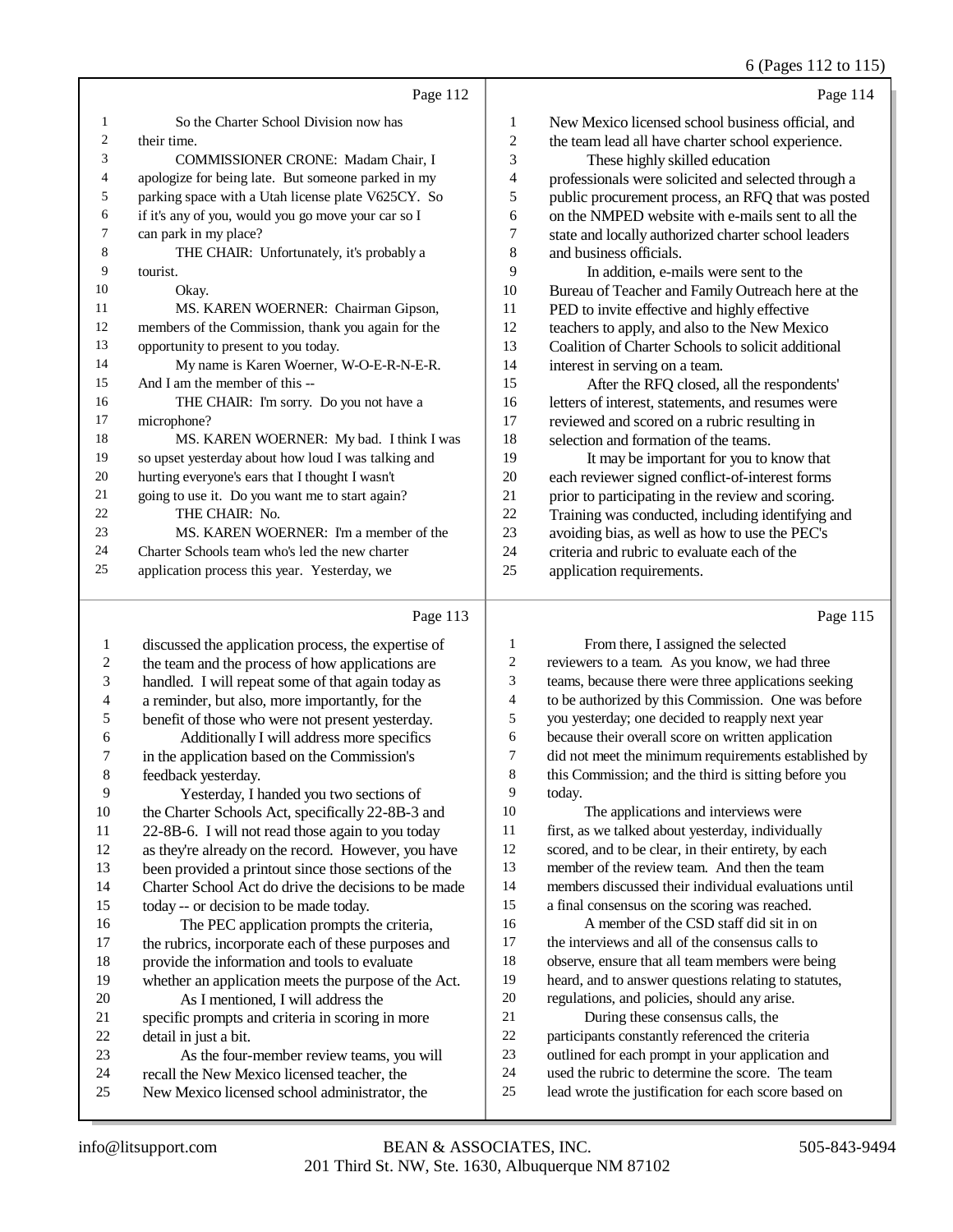#### 7 (Pages 116 to 119)

|    | Page 116                                             |                          | Page 118                                             |
|----|------------------------------------------------------|--------------------------|------------------------------------------------------|
| 1  | the input of the review team members, and that was   | 1                        | excitement that we are able to tell you that the     |
| 2  | submitted to CSD.                                    | $\mathfrak{2}$           | applicant team for Solare Collegiate Charter School  |
| 3  | Those justifications were based completely           | 3                        | has not only met, but exceeded the clear transparent |
| 4  | on the expectations developed by this Commission for | $\overline{\mathcal{A}}$ | and rightfully rigorous criteria established by this |
| 5  | each prompt and the rubric you established.          | 5                        | Commission.                                          |
| 6  | Yesterday, I shared the collective years             | 6                        | This application is strong because the               |
| 7  | of experience on the teams. We are grateful for      | 7                        | team has enumerated their plan in such a way that    |
| 8  | those experts and the thoughtful attention, intense  | 8                        | anyone could pick up this application and take the   |
| 9  | evaluation, and hard work that was given to each     | 9                        | next steps in the process.                           |
| 10 | prompt in the application and each question in the   | 10                       | As we discussed yesterday, the minimum               |
| 11 | interview by each and every member of the review     | 11                       | scoring expectation set by the Commission are        |
| 12 | team.                                                | 12                       | comprised of three requirements. I will summarize    |
| 13 | The obvious purpose and goal of this whole           | 13                       | those again today with the scores of Solare          |
| 14 | process is to ensure that approvals are granted only | 14                       | Collegiate Charter School's application. And I       |
| 15 | to those applicant teams who demonstrate the         | 15                       | refer you to the section in your packet -- I think   |
| 16 | capacity and preparedness to open a high-quality     | 16                       | it's at the beginning, actually, of the applications |
| 17 | charter school that will effectively educate our     | 17                       | we noticed yesterday. Both of these colored sheets   |
| 18 | students.                                            | 18                       | are the beginning, one being for yesterday's school, |
| 19 | It has been repeatedly shown that teams              | 19                       | and this one here being for Solare Collegiate.       |
| 20 | that demonstrate strength in all areas of            | 20                       | So, again, your first criteria is, "No               |
| 21 | application -- and by that, I mean academic,         | 21                       | response is evaluated as Falls Far Below the         |
| 22 | organizational, and financial -- are the ones that   | 22                       | Criteria."                                           |
| 23 | are able to meet the high standards and expectations | 23                       | As you can see, this application has met             |
| 24 | for educating and protecting our students. They are  | 24                       | that criteria. Nothing is in red.                    |
| 25 | ready to start effectively serving children in less  | 25                       | The second requirement: "no more than                |
|    | Page 117                                             |                          | Page 119                                             |

#### Page 117

1 than one year. 2 They are ready to handle the intense work<br>3 of the implementation year and meet the deadline of the implementation year and meet the deadlines 4 and requirements throughout that year, with the<br>5 first major project being due November 15th: a 5 first major project being due November 15th; and<br>6 they are prepared to safeguard public assets, in 6 they are prepared to safeguard public assets, in<br>
2 other words, our state resources. 7 other words, our state resources.<br>8 Please let me stress that an Please let me stress that an applicant 9 team that has demonstrated strengths in all areas<br>10 will be able to successfully complete the work of 10 will be able to successfully complete the work of<br>11 the implementation year. To clarify, that work is 11 the implementation year. To clarify, that work is<br>12 not a continuation of this application. not a continuation of this application. For example, by November 15th deadline, the governing board must be formed and have its initial bylaws. The finance and audit committees 16 must already be meeting; their operating policies<br>17 and procedures must be developed. All accounts and procedures must be developed. All accounts and 18 ID numbers required to do business must be<br>19 established established. 20 The school must be developing their<br>21 curriculum plan. working on staffing, detail 21 curriculum plan, working on staffing, detailing the<br>22 specifics of serving special populations, et cetera. 22 specifics of serving special populations, et cetera.<br>23 The work going forward gets more difficult, not 23 The work going forward gets more difficult, not<br>24 easier. 24 easier. With that said, it is with great joy and three responses may be evaluated as Approaches the Criteria in any one section of the application." This application has clearly met that 4 criteria as well. In fact, they only have one<br>5 "Approaches the Criteria" in the entire appl "Approaches the Criteria" in the entire application. **Additionally, I should note, the** application team was asked a question 7 application team was asked a question during the<br>8 capacity interview regarding this area, and the capacity interview regarding this area, and the review team then scored the interview response for this indicator as "Meets the Criteria." 11 Third, the applicant must earn 95 percent<br>12 of the available points or more. This application of the available points or more. This application scored 101 percent. And, of course, scoring over 14 the 100 percent is due to the fact that participating in the National School Lunch Program, the Free and Reduced Lunch Program, and providing student transportation had an option of additional points or preference points, bonus points, that they earned. However, please know that even without the bonus points, this application would have scored 21 99 percent.<br>22 You 22 You have received the analysis of the<br>23 application and the analysis of the canacity application and the analysis of the capacity interview. You have received the summary recommendation provided by PED. And you've received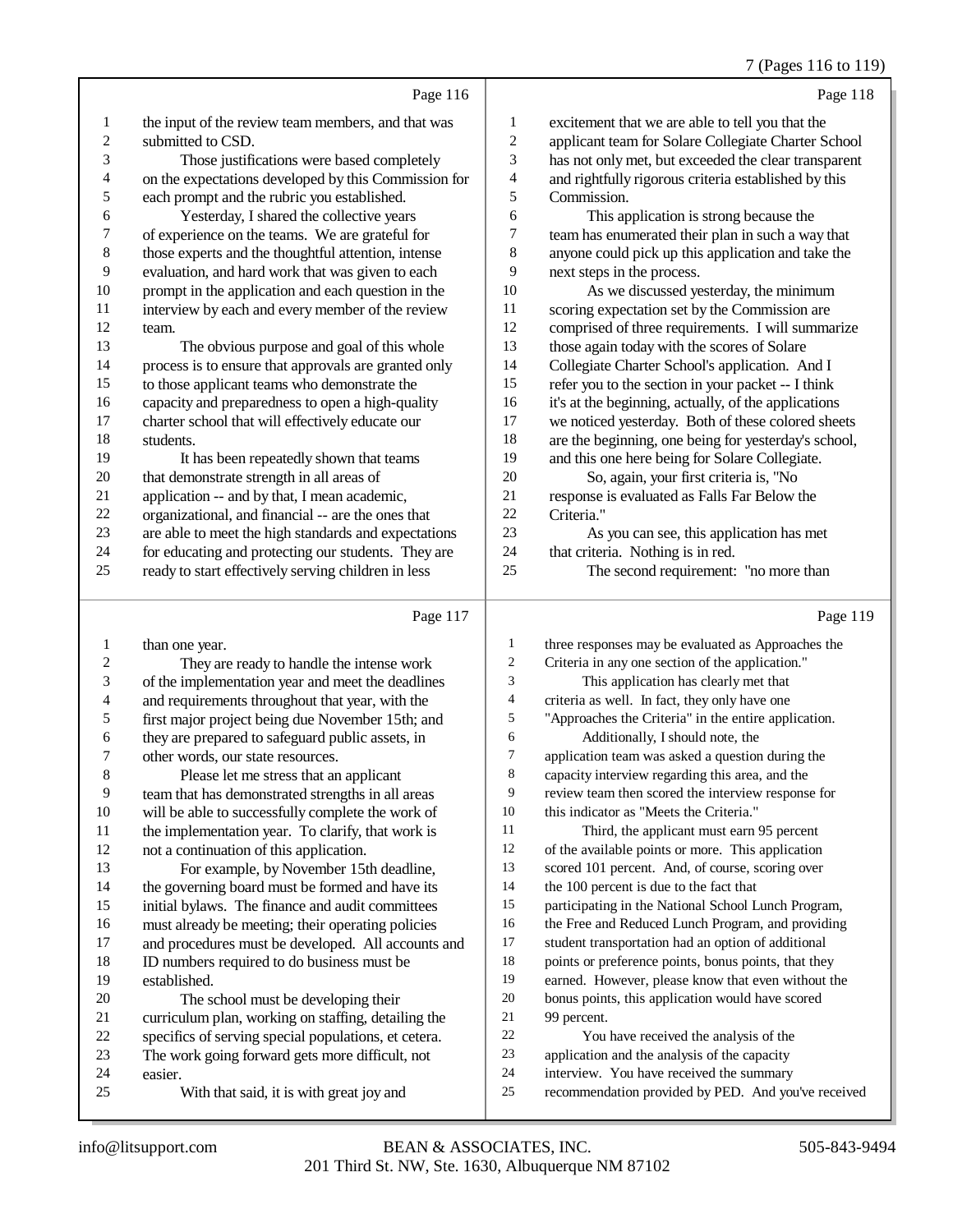8 (Pages 120 to 123)

|                          |                                                      |                | $\sim$ (1 agos 120 to 120                            |
|--------------------------|------------------------------------------------------|----------------|------------------------------------------------------|
|                          | Page 120                                             |                | Page 122                                             |
| 1                        | the applicant team's response that we received last  | 1              | to the community input.                              |
| $\overline{c}$           | week.                                                | $\overline{c}$ | Moving on, there's application analysis,             |
| 3                        | Madam Chair and Commissioners, may I                 | 3              | which basically -- well, first, let me back up. If   |
| 4                        | please refer you to the section in your packet       | 4              | you go to Page 2, it shows you those four areas that |
| 5                        | behind the blue paper, which is Solare's application | 5              | I just outlined in the summary. Page 3 is the        |
| 6                        | packet, if you don't mind. I'd like to walk through  | 6              | criteria I keep referencing and the minimum scoring  |
| 7                        | this briefly in response to yesterday's concern to   | 7              | expectation, clearly, part of the application for    |
| $\,8$                    | explain how the scoring was done, if you don't mind. | 8              | all applicants to see as well as review teams.       |
| 9                        | So in this packet, you have the letter               | 9              | Moving on, you have each section of the              |
| $10\,$                   | from Ms. Poulos, our recommendation which summarizes | $10\,$         | application and their very -- in this case, very     |
| 11                       | the application, the overall score. And then going   | 11             | detailed response, which we tried to just summarize, |
| 12                       | on, you have each section, the four main sections of | 12             | as in the cover sheets.                              |
| 13                       | the application and the score for each and a brief   | 13             | But if you would go to Page 10 -- it's not           |
| 14                       | summary that I took from the written analysis from   | 14             | actually numbered; it doesn't show the number, but   |
| 15                       | the review team to just provide you an overall       | 15             | the one after Page 9, I guess -- you will see here   |
| 16                       | summary; and also the capacity interview is scored   | 16             | Total Points Available and the expectations. What I  |
| 17                       | there.                                               | 17             | want to point out here is that each section of the   |
| 18                       | Then there's a community input hearing               | 18             | application has these bulleted list of items that    |
| 19                       | where I tried to summarize the transcript and what   | 19             | must be met in that response. And that's there for   |
| 20                       | was said by the people who spoke at the meeting.     | 20             | the applicant as well as the review team to review.  |
| 21                       | And then letters of support or in opposition were    | 21             | So then below that in gray is the                    |
| 22                       | again -- I tried to summarize what the points were   | 22             | applicant tool's -- excuse me. Before it is the      |
| 23                       | made by both supporters and opposers. And then some  | 23             | applicant team's response. In gray is the review     |
| 24                       | additional information and a summary.                | 24             | team's review. And what they tried to do in each     |
| 25                       | Moving on is this colored sheet in black             | 25             | and every case is highlight the areas of strength of |
|                          | Page 121                                             |                | Page 123                                             |
| 1                        | and white. And then all the letters that we          | 1              | those bulleted points and weaknesses in all of our   |
| $\mathbf{2}$             | received are in here and the sign-in sheets. I'm     | $\mathbf{2}$   | applications.                                        |
| $\mathfrak{Z}$           | just going to skip all those, if you don't mind.     | 3              | And if you go through, you will see that             |
| $\overline{\mathcal{A}}$ | Flip forward to the next thing is the                | 4              | at the end of each section, the details that you may |
| 5                        |                                                      | 5              |                                                      |
|                          | applicant's response that we received last week. I   |                | need in making your decision are really outlined if  |

 you just skip to each end of section -- okay. I was 7 like, "Oh, this one doesn't have one."<br>8 Well this is graduation require Well, this is graduation requirements; so 9 there's nothing applicable there, because they're<br>10 not going to have a high school graduation.

10 not going to have a high school graduation.<br>11 But each section has the bulleted point But each section has the bulleted points and then the comments, in strengths or concerns, based on those bulleted comments.

 If you have any specific questions about those, I know that you've had them to review, I'd be 16 glad to answer them later.<br>17 In addition. I would

In addition, I would like to comment about 18 the strength demonstrated by this rather large<br>19 applicant team. For example, at the capacity applicant team. For example, at the capacity 20 interview, it was specifically noticed by the<br>21 reviewers that not only was the team able to 21 reviewers that not only was the team able to provide<br>22 more than adequate responses, but multiple members 22 more than adequate responses, but multiple members<br>23 of the team could respond to each question. They of the team could respond to each question. They 24 weren't just knowledgeable about their areas of<br>25 expertise, which is important, but they were

expertise, which is important, but they were

 do highlight this, because I think they, based on 7 the comments made at the community input hearing,<br>8 it's evident to me that they responded with their it's evident to me that they responded with their

9 innovative and unique approaches to -- that are a<br>10 part of their proposal that are also in the

10 part of their proposal that are also in the<br>11 application. But this is the best place to 11 application. But this is the best place to see<br>12 those laid out very detailed. those laid out very detailed.

16 the South Valley at this time, their<br>17 middle-school-only model, their Fi

 And it's several pages long; but it does clearly describe the uniqueness and innovation of this school, things that are not being offered in

18 teacher transition classes, their extended school<br>19 day and year, the double blocks of literacy and day and year, the double blocks of literacy and

20 math, their daily focus block, the oral literacy,<br>21 the Voice Strengthens Identity, the literacy foc 21 the Voice Strengthens Identity, the literacy focus<br>22 and the content areas. Heritage Spanish and 22 and the content areas, Heritage Spanish and<br>23 New Mexico Culture curriculum, et cetera.

23 New Mexico Culture curriculum, et cetera, et cetera;<br>24 they just took what was already in their application 24 they just took what was already in their application<br>25 and laid it out for you here in response. I think. and laid it out for you here in response, I think,

middle-school-only model, their Fifth Grade Start,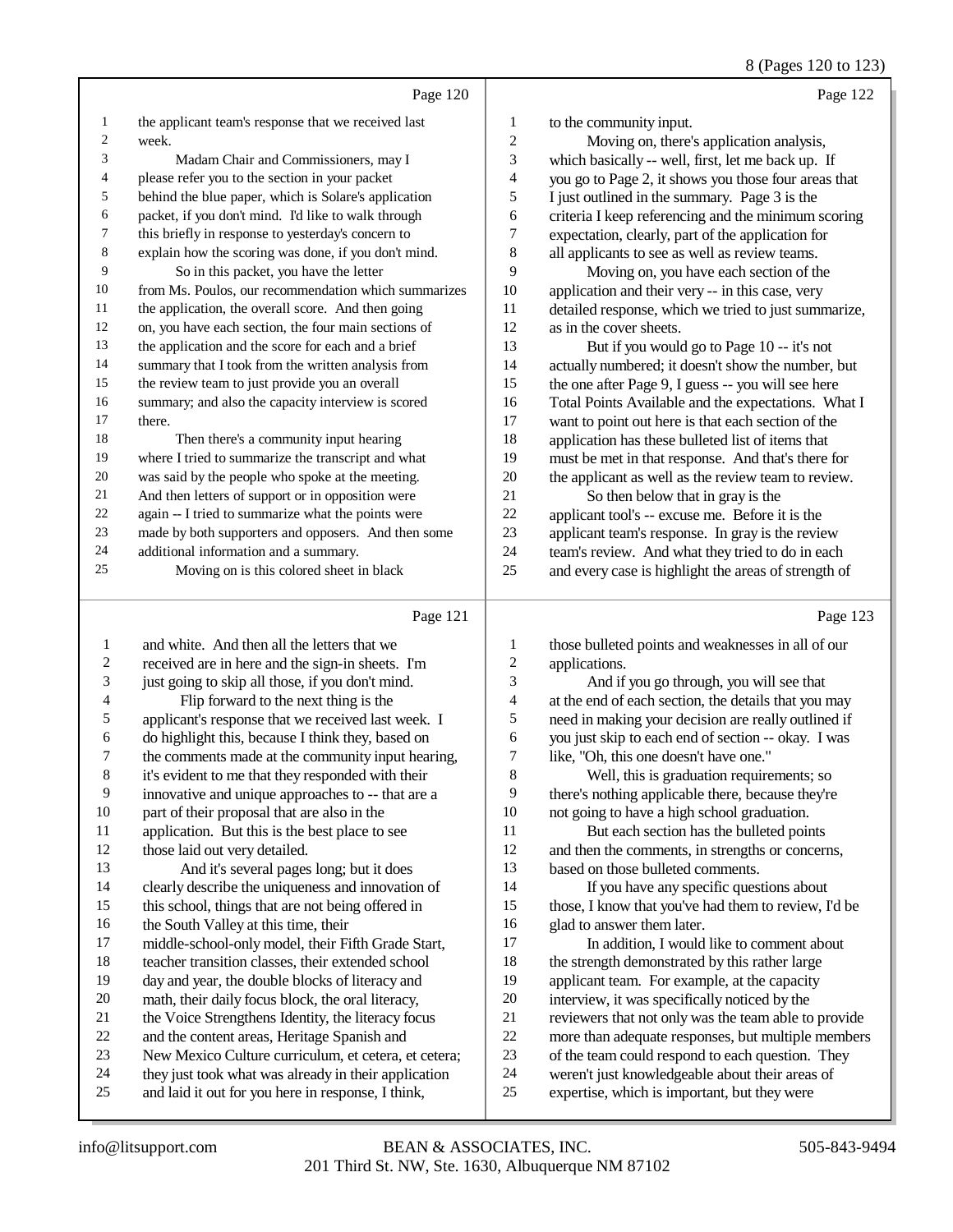## 9 (Pages 124 to 127)

|    | Page 124                                            |                | Page 126                                             |
|----|-----------------------------------------------------|----------------|------------------------------------------------------|
| 1  | knowledgeable about the entire goals, mission,      | 1              | schools, and we want to talk about the need in the   |
| 2  | expectations of the school.                         | $\overline{c}$ | Southwest Mesa and the 87121 ZIP code.               |
| 3  | The responses in both the written                   | 3              | So to begin with, there was a question as            |
| 4  | application prompts and the verbal questions were   | 4              | to actually how innovative and how unique is Solare  |
| 5  | answered with clarity and confidence, without       | 5              | Collegiate. And I wanted to point out a couple of    |
| 6  | hesitation; and, in addition, their responses       | 6              | components that we believe are truly unique in our   |
| 7  | addressed each and every point in the evaluation    | 7              | community, in Albuquerque, and in the State of New   |
| 8  | criteria and the rubric.                            | 8              | Mexico.                                              |
| 9  | In closing -- in closing, the applicant             | 9              | First off, we are proposing to begin with            |
| 10 | team has demonstrated the capacity to open an       | 10             | a Fifth Grade Start. We want to extend middle        |
| 11 | effective, high-quality charter school. And,        | 11             | school. Something I communicated to you is that I    |
| 12 | therefore, it is with great pleasure and honor that | 12             | am passionate about middle school, and I think we    |
| 13 | the PED recommends approval of this application.    | 13             | need more time in middle school. And that's why we   |
| 14 | And, of course, I'll be available to                | 14             | are proposing a Fifth Grade Start.                   |
| 15 | answer questions later, if there are any.           | 15             | The value of that is that it gives us more           |
| 16 | Thank you.                                          | 16             | time to close academic gaps that occur between --    |
| 17 | THE CHAIR: Thank you. Can I indulge you             | 17             | for whatever reason, between starting school and     |
| 18 | for a five-minute break -- thank you -- before we   | 18             | entering middle school. It allows us to begin        |
| 19 | continue? Can we take a short break?                | 19             | course specialization much earlier than traditional  |
| 20 | COMMISSIONER JOHNSTON: And just for your            | 20             | school districts and other charter schools in the    |
| 21 | information, Commissioner Crone --                  | 21             | State of New Mexico.                                 |
| 22 | THE CHAIR: Is moving his car.                       | 22             | Our fifth-grade students will not only               |
| 23 | COMMISSIONER JOHNSTON: No, he's feeding             | 23             | have double literacy and double math time, but they  |
| 24 | the meter. I don't know, bless his heart, because   | 24             | will also have dedicated 50-minute blocks of science |
| 25 | he couldn't find another parking place. I'm sorry   | 25             | and 50-minute blocks of social studies every day.    |
|    | Page 125                                            |                | Page 127                                             |
|    | for the "Rlass his heart" That's the South in me    | $\mathbf{1}$   | As for as our research have revealed                 |

|                | Page 125                                             |    | Page 12.                                             |
|----------------|------------------------------------------------------|----|------------------------------------------------------|
| 1              | for the "Bless his heart." That's the South in me.   | 1  | As far as our research have revealed,                |
| $\mathfrak{2}$ | He's feeding the meter; so he had to leave.          | 2  | there are not any other schools in the state that do |
| 3              | (Recess taken, 9:38 a.m. to 9:48 a.m.)               | 3  | that.                                                |
| 4              | THE CHAIR: So you've got 15 minutes to do            | 4  | There are two charter schools in the State           |
| 5              | whatever.                                            | 5  | of New Mexico that do begin middle school a little   |
| 6              | FROM THE FLOOR: Good morning, Madam Chair            | 6  | bit earlier. However, both of those schools are not  |
| 7              | and the Commission. We are -- thank you -- we are    | 7  | core specialization; they are semi-specialized. So   |
| 8              | going to be brief today. We've presented to you a    | 8  | there is one teacher for math and science, one       |
| 9              | very detailed application.                           | 9  | teacher for social studies and English.              |
| 10             | THE CHAIR: Could you identify yourself,              | 10 | We would, as far as our research has                 |
| 11             | please?                                              | 11 | revealed, be the only school in the State of New     |
| 12             | MS. RACHAEL SEWARDS: Yes, thank you. My              | 12 | Mexico that would do complete course content         |
| 13             | name is Rachael Sewards, S-E-W-A-R-D-S. And I am     | 13 | specialization at the fifth-grade level.             |
| 14             | the leader, founder, and proposed head administrator | 14 | Interestingly, the New Mexico State Social           |
| 15             | for Solare Collegiate. As I said earlier, we're      | 15 | Studies Standards are blocked 5 through 8. And so    |
| 16             | going to be brief today. We had a very robust        | 16 | there is that natural breaking point that we start   |
| 17             | community input hearing and a very detailed          | 17 | to see that the content level of social studies      |
| 18             | applicant response.                                  | 18 | requires that daily study of social studies that's   |
| 19             | I wanted to highlight a couple of points             | 19 | not occurring in elementary school classrooms.       |
| 20             | before you go into your closed session and determine | 20 | My second point as far as our uniqueness             |
| 21             | your final voice -- and ask your questions.          | 21 | is that middle school model. As I have               |
| 22             | Apologies for that.                                  | 22 | communicated, I am a middle school specialist. My    |
| 23             | Just to give you a frame of what we'd like           | 23 | Master's degree is in middle school teaching. I      |
| 24             | to talk to you about today, we want to talk about    | 24 | have spent the majority of my school teaching middle |
| 25             | innovation. We want to talk about impact of quality  | 25 | school. I love middle-school humans more than any    |
|                |                                                      |    |                                                      |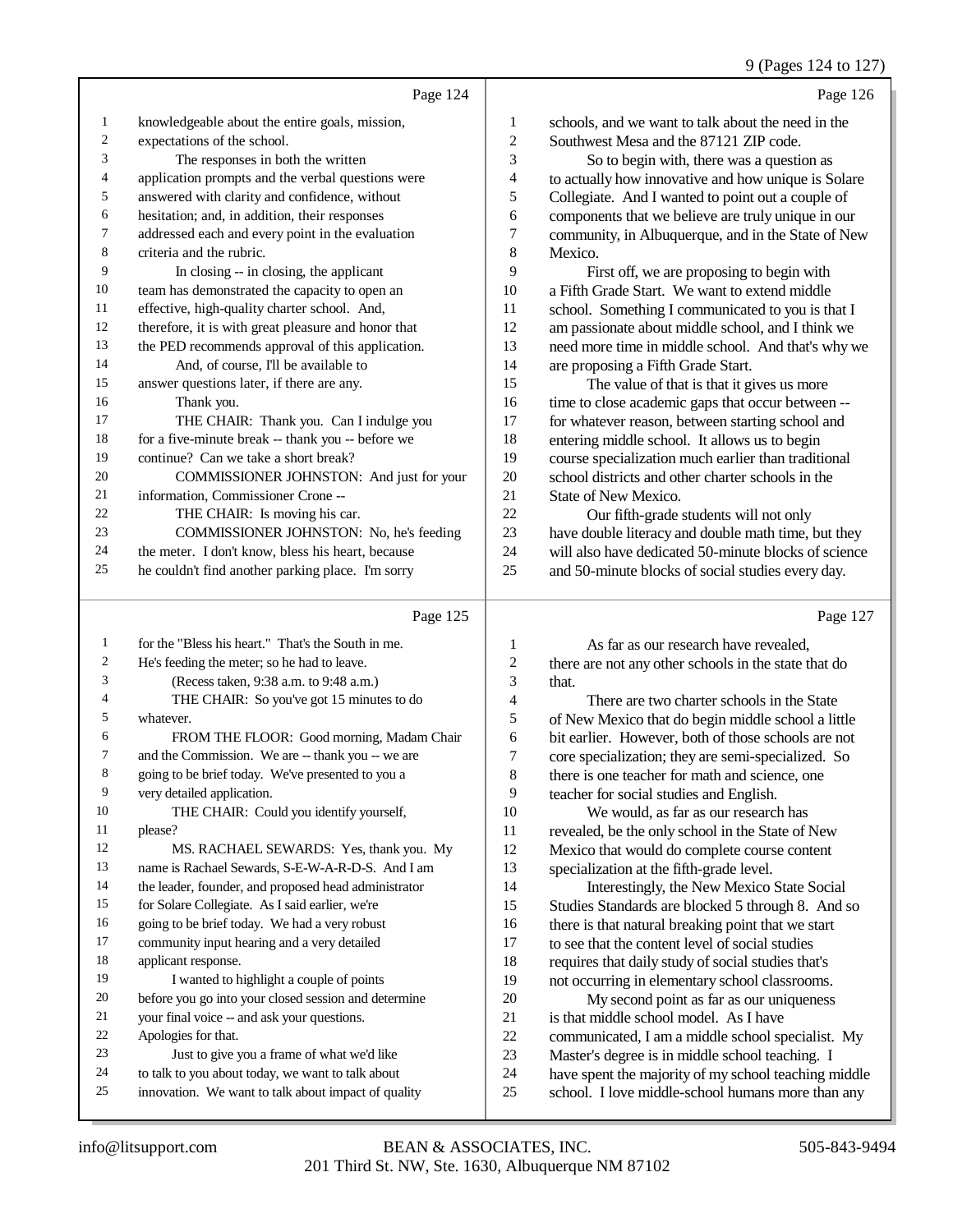10 (Pages 128 to 131)

|    | Page 128                                             |                | Page 130                                             |
|----|------------------------------------------------------|----------------|------------------------------------------------------|
| 1  | other humans in the world. I know that makes me      | 1              | options.                                             |
| 2  | odd; but -- thank you, Commissioner.                 | $\mathfrak{2}$ | So we as a school will offer middle school           |
| 3  | THE CHAIR: Without a doubt.                          | 3              | exclusively, as well as being a smaller school       |
| 4  | MS. RACHAEL SEWARDS: You know, my sanity             | 4              | model.                                               |
| 5  | has been questioned in doing this process, and the   | 5              | And the final part of our uniqueness that            |
| 6  | middle school thing adds to that. We, as a state,    | 6              | I want to leave you with -- and we spent a lot of    |
| 7  | for multiple reasons, we do not give the specialized | 7              | time talking about this during the input hearing, so |
| 8  | attention that middle school needs. Middle school    | 8              | we'll spend less time now -- is our focus on student |
| 9  | is a transformational period in public education, in | 9              | voice. And that is multiple -- there's multiple      |
| 10 | any sort of education. It is the time in which       | 10             | layers there.                                        |
| 11 | children are making the decision whether --          | 11             | We are exclusively going to focus on that            |
| 12 | conscious or unconscious, whether or not they are    | 12             | idea of speaking and listening content standards in  |
| 13 | going to finish high school, whether or not they are | 13             | our English classrooms, but also pulling that across |
| 14 | going to go to college. They make these decisions    | 14             | the subject areas. So our mathematicians will talk   |
| 15 | based on their experience they have at the           | 15             | about mathematics in the classrooms. They're going   |
| 16 | middle-school level.                                 | 16             | to be doing oral presentations, using their voice in |
| 17 | And so we want to be manically focused on            | 17             | that traditional academic sense, but also            |
| 18 | that middle school component. It is our intention    | 18             | integrating the idea of student identity and student |
| 19 | as a school to be a school of 416 students.          | 19             | voice across the classroom areas. We want our        |
| 20 | 416 middle-schoolers. We want to partner with the    | 20             | students to think about, "Why do I understand math   |
| 21 | schools that are already existing in our community.  | 21             | the way I do as a Solare Collegiate student? What    |
| 22 | We believe that if we have four years with our       | 22             | does my experience growing up in the Southwest       |
| 23 | students where we can close academic gaps, where we  | 23             | quadrant of Albuquerque, how does that impact how I  |
| 24 | can close opportunity gaps, they can successfully go | 24             | understand the world, how I understand my social     |
| 25 | on to Atrisco Heritage High School, Amy Biehl High   | 25             | studies class, how I approach science?"              |

## $\overline{p_{\text{max}} 120}$

|    | Page 129                                             |                | Page 131                                             |
|----|------------------------------------------------------|----------------|------------------------------------------------------|
| 1  | School, or any high school of their choice, and be   | 1              | We want our students to recognize those              |
| 2  | highly successful and prepared to be academically    | 2              | things.                                              |
| 3  | ready for high school as well as academically ready  | 3              | And finally, very strategically, our                 |
| 4  | to go on to college.                                 | $\overline{4}$ | classroom design will minimize our teachers talking. |
| 5  | We want our focus to be so specific to               | 5              | We know the amount of information that a child takes |
| 6  | middle school, we are confident that we can send our | 6              | in from listening to a speaker is pretty minimal.    |
| 7  | kids off and be a value add to the larger            | 7              | We want to limit our teachers to 30 percent of the   |
| 8  | educational community in Albuquerque.                | 8              | class time being teacher taught and put more of the  |
| 9  | There is a researcher who talked about               | 9              | intellectual heavy lifting on our students.          |
| 10 | middle school. It can -- it should not be an         | 10             | They're going to be the ones that do the             |
| 11 | extension of elementary school. It should not be an  | 11             | speaking, discussion in class. And we will support   |
| 12 | extension of high school. It needs to be looked at   | 12             | our teachers in transitioning into that mode of      |
| 13 | individually.                                        | 13             | thinking about teaching.                             |
| 14 | There are zero -- there are actually only            | 14             | And then, finally, we will have our focus            |
| 15 | six charter schools in the State of New Mexico which | 15             | on Spanish language and New Mexico culture. Our      |
| 16 | are middle-school-only models. And exactly zero of   | 16             | intention is our New Mexico culture and enrichment   |
| 17 | those are west of the Rio Grande in Albuquerque.     | 17             | will be -- student voice be brought into that. We    |
| 18 | There are not opportunities for our children in      | 18             | want our students to help us out on what is it are   |
| 19 | Southwest Albuquerque to attend a middle-school-only | 19             | they interested in in Semester 1. Are they           |
| 20 | charter school.                                      | 20             | interested in farming and cooking, whatever our      |
| 21 | And then with that, we see a lot -- the              | 21             | students are interested in. And they have a real     |
| 22 | middle school options that we do have in our         | 22             | hand in the design of that curriculum, or the        |
| 23 | community are currently very over-populated. One of  | 23             | fulfillment of that curriculum.                      |
| 24 | the district middle schools has 1,300 students for   | 24             | At this point, I want to pause. We have              |
| 25 | three grades. The other has 1,500; so large school   | 25             | one of our founding board members and proposed       |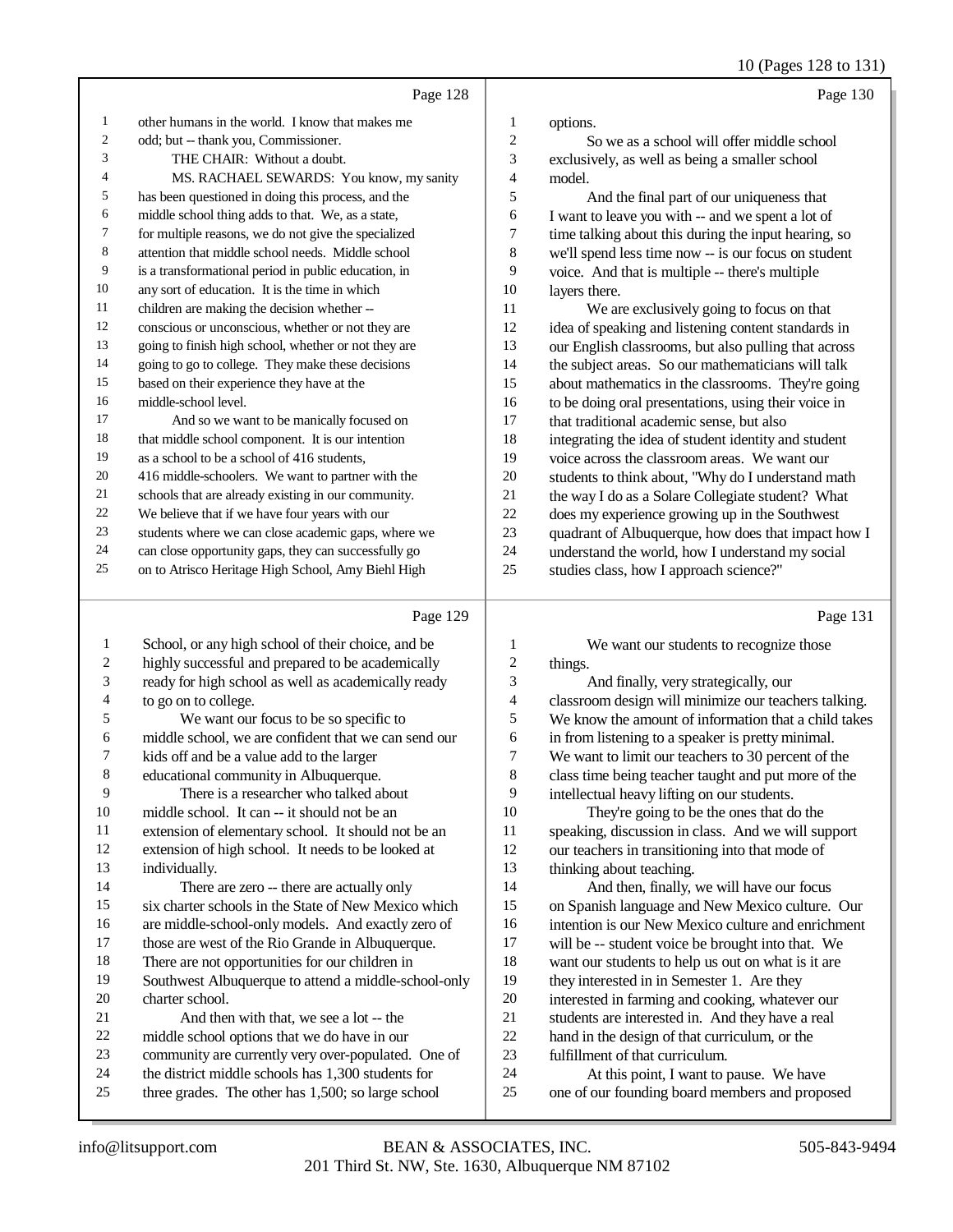## 11 (Pages 132 to 135)

|    | Page 132                                             |                | Page 134                                             |
|----|------------------------------------------------------|----------------|------------------------------------------------------|
| 1  | treasurer, Subu -- Dr. Iyer -- who would like to     | 1              | we have significantly fewer options for middle       |
| 2  | share his experience in how a school-of-choice       | $\overline{c}$ | school students. I -- you can look over our letter   |
| 3  | option can really be transformational. And I will    | 3              | if you want the specifics on that.                   |
| 4  | finish up by talking about the need in our           | $\overline{4}$ | Additionally, if you zoom out to the                 |
| 5  | community.                                           | 5              | southwest quadrant of the City of Albuquerque, there |
| 6  | FROM THE FLOOR: Prospective members of               | 6              | are only 545 seats for middle-schoolers and charter  |
| 7  | the Commission and members of the audience. My name  | $\overline{7}$ | schools available currently. A little over 100 of    |
| 8  | is Subramanian Iyer, last name spelled I-Y-E-R, an   | 8              | those -- about 112 of those seats -- are at schools  |
| 9  | Assistant Professor of Finance at the University of  | 9              | that are specifically identified for at-risk student |
| 10 | New Mexico, Bank of America Endowed Lecturer in      | 10             | populations.                                         |
| 11 | finance, and I have a Ph.D. from Oklahoma State      | 11             | The majority of the seats are offered by             |
| 12 | University.                                          | 12             | South Valley Academy at 283 seats. And this is a     |
| 13 | My success or part of the reason -- the              | 13             | college preparatory school that has a wait list      |
| 14 | majority of my success I would attribute to my       | 14             | double that of the number of seats that they offer.  |
| 15 | education in India. I hail from India. And as you    | 15             | So if we are approved as a school, we would not even |
| 16 | know, India is not a developed country. It's still   | 16             | be able to fulfill the want that is demonstrated by  |
| 17 | a developing country. So we have to grab whatever    | 17             | the wait list numbers at South Valley Academy.       |
| 18 | resources we can lay on your hands on. It's not      | 18             | Finally, we just want to reinforce that              |
| 19 | many choices out there.                              | 19             | the number of families that we've had that have      |
| 20 | So I grew up in a neighborhood where there           | 20             | committed support to our school, writing formal      |
| 21 | was not many charter schools, or I should say not a  | 21             | letters, 17 formal letters in our application from   |
| 22 | single charter school. And the only option           | 22             | community members, the 60-plus community members who |
| 23 | available was public schools. And my parents         | 23             | came and supported us at our community input         |
| 24 | realized the importance of education, and they spent | 24             | hearing, and the individuals and families who came   |
| 25 | money to put me in a federally sponsored charter     | 25             | and spoke in our support today.                      |
|    |                                                      |                |                                                      |
|    | Page 133                                             |                | Page 135                                             |

#### Page 133 |

| 1  | school. It was a far ways away. I had to take the    | 1  | With that, we thank you for your time.               |
|----|------------------------------------------------------|----|------------------------------------------------------|
| 2  | transit every day, travel at least 45 minutes to one | 2  | THE CHAIR: Thank you. And I don't have a             |
| 3  | hour each way.                                       | 3  | lot of questions, because we spent -- as you said,   |
| 4  | So every passing year, I could see the               | 4  | we spent a lot of time at the community input; so I  |
| 5  | difference between myself and my friends who chose   | 5  | think I'm pretty good. I'm just going to say two     |
| 6  | to stay in the public school system.                 | 6  | things.                                              |
| 7  | And I'm not discrediting the public school           | 7  | There's a piece of me that's still                   |
| 8  | system. But it made a big difference in my           | 8  | concerned that the reach-out has to go to the        |
| 9  | education and my -- my success. And that is part of  | 9  | community. But we do have that -- there actually is  |
| 10 | the reason why I was able to go through many of the  | 10 | that. If approved, there is that extra time. So I    |
| 11 | competitive exams with confidence and complete a     | 11 | think the reach-out to the community can be          |
| 12 | Ph.D. in finance.                                    | 12 | satisfied to us and to the other entities through    |
| 13 | And I understand the -- the value of                 | 13 | the getting ready year. So I think that can -- I     |
| 14 | choices for students. And we at Solare Collegiate,   | 14 | don't see a concern with that.                       |
| 15 | we want to provide the choice for parents as well as | 15 | I see a concern that the issue still                 |
| 16 | students to make a difference in their lives. So I   | 16 | exists, but the work can be done prior to any        |
| 17 | humbly request that the Commissioners approve our    | 17 | opening. That, I'm clear on.                         |
| 18 | application. Thank you.                              | 18 | I'm a little concerned with the extended             |
| 19 | THE CHAIR: Thank you.                                | 19 | school day, only because we're seeing that after     |
| 20 | MS. RACHAEL SEWARDS: And then, real                  | 20 | several years, schools are struggling with paying    |
| 21 | briefly -- this is Rachael Sewards again -- bring    | 21 | their teachers a competitive salary with the local   |
| 22 | back to just the demonstrated need. In our           | 22 | schools asking them to work longer, and they've had  |
| 23 | applicant response, I won't go into the numbers      | 23 | to come back to us -- and we all know how much I     |
| 24 | because those are in front of you -- the 87121 ZIP   | 24 | love to have a conversation about school hours.      |
| 25 | code is of similar size to the City of Santa Fe; but | 25 | They've had to come back and say, "We have to reduce |
|    |                                                      |    |                                                      |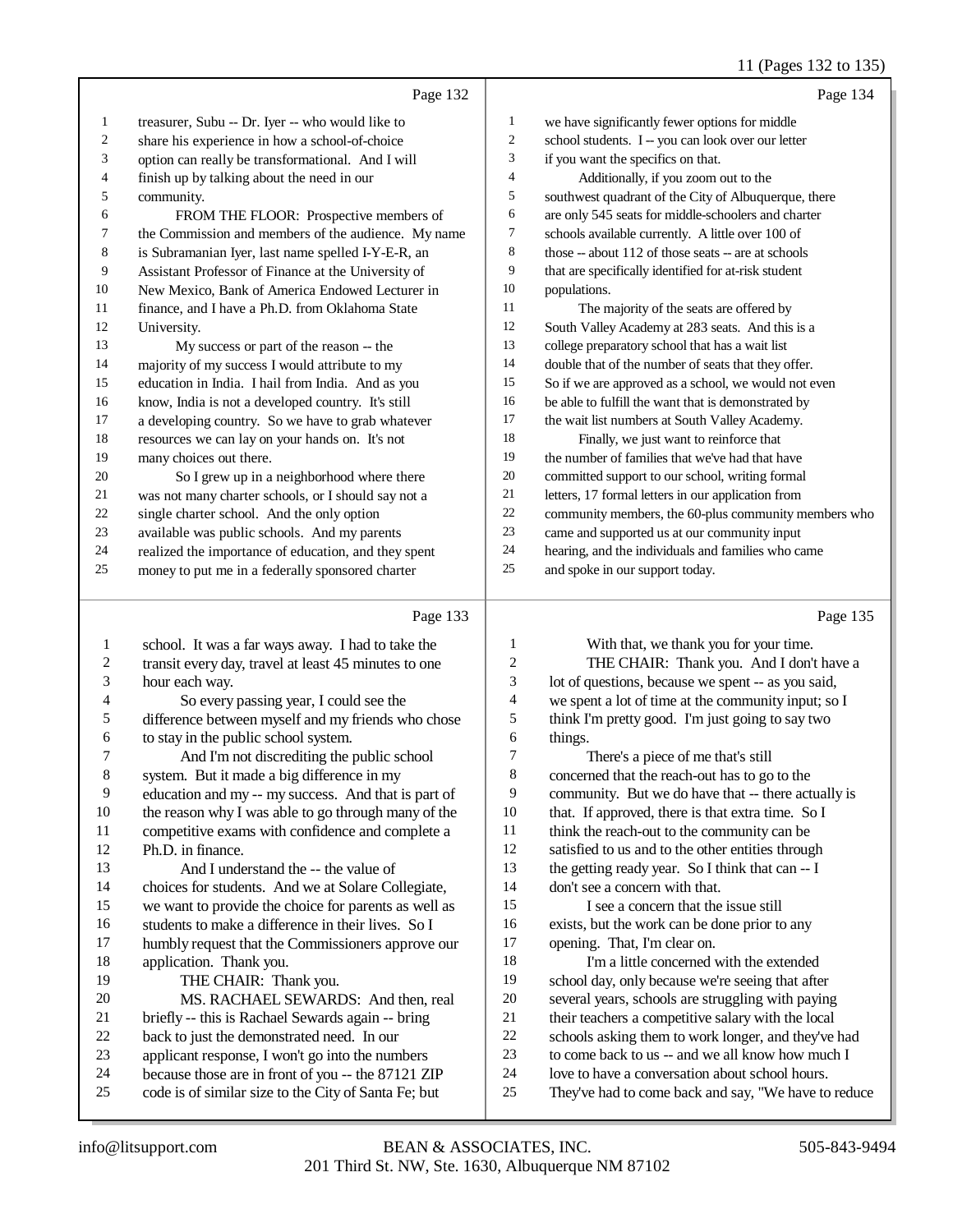|    |                                                      |                | 12 (Pages 150 to 15)                                 |
|----|------------------------------------------------------|----------------|------------------------------------------------------|
|    | Page 136                                             |                | Page 138                                             |
| 1  | it because we have to stay competitive with, you     | 1              | do hear what you're saying, and a lot of that will   |
| 2  | know, APS or LCPS or whoever. And that's the only    | 2              | have to do with working conditions, with vision, and |
| 3  | way we can do it is by reducing the teaching hours   | 3              | then with trying to manage the resources that we     |
| 4  | to up the pay that way."                             | $\overline{4}$ | have.                                                |
| 5  | So it's -- you know, there's just an                 | 5              | THE CHAIR: Right. And I appreciate that.             |
| 6  | inherent problem there. And I don't know how -- I    | 6              | And there is no doubt, as everyone else knows here,  |
| 7  | don't know how -- what the fix is; so that, you      | 7              | I refer to middle school as the Dark Years. So       |
| 8  | know, when you -- when you're banking on that, I get | 8              | anyone that wants to spend their life with middle    |
| 9  | concerned that, long-term, are you going to be able  | 9              | school kids, I applaud; do question their sanity at  |
| 10 | to sustain it, you know.                             | 10             | times, but I applaud.                                |
| 11 | And, obviously, there is no answer to it             | 11             | And I absolutely know that that's where              |
| 12 | now, I don't think, unless you've got -- unless --   | 12             | students are lost. I mean, having spent my time in   |
| 13 | you know, the other -- the other role you play has a | 13             | high school -- I mean, it's -- and you go back and   |
| 14 | magic fix for this.                                  | 14             | you talk to the middle school teachers, and they can |
| 15 | MR. DANIEL IVEY-SOTO: Madam Chair,                   | 15             | say, "Oh, yeah, there -- there it was."              |
| 16 | members of the Commission, Daniel Ivey-Soto, counsel | 16             | So I -- I appreciate the passion.                    |
| 17 | to the proposed Solare Charter School.               | 17             | But once again, passion only goes so far             |
| 18 | And the -- because during their                      | 18             | to put food on the table. So as much as you ask      |
| 19 | presentation, it was clear I was to be seen, but not | 19             | people to invest in the concept and love it, at some |
| 20 | heard. So since you asked --                         | 20             | point in time, families have to make decisions for   |
| 21 | THE CHAIR: Right.                                    | 21             | the best of their families.                          |
| 22 | MR. DANIEL IVEY-SOTO: First of all, based            | 22             | And when they can go teach here for                  |
| 23 | upon the --                                          | 23             | additional money -- so that's just -- you know. And  |
| 24 | THE CHAIR: Which is a very difficult                 | 24             | I know you don't have -- there's not a solution.     |
| 25 | thing.                                               | 25             | But it's just that rhetorical question that goes out |
|    | Page 137                                             |                | Page 139                                             |

| 1  | MR. DANIEL IVEY-SOTO: You know, based --             | 1  | there, how do we -- because who could deny the       |
|----|------------------------------------------------------|----|------------------------------------------------------|
| 2  | first of all, based upon the -- the Singleton        | 2  | benefit of the additional time? You know, no one     |
| 3  | decision that was handed down, what we do know is    | 3  | can do that. But we're -- but as a state, we're not  |
| 4  | that -- is that one way or another, there will be a  | 4  | recognizing that. So maybe that can be part of that  |
| 5  | greater infusion of -- of dollars flowing into       | 5  | greater conversation with what can be done with      |
| 6  | public education.                                    | 6  | those funds.                                         |
| 7  | Now, of course, to the extent that those             | 7  | MR. DANIEL IVEY-SOTO: Thank you.                     |
| 8  | flow in equally, then we just continue with the same | 8  | THE CHAIR: So that there can be that                 |
| 9  | problem just on a higher level. You know, a part     | 9  | flexibility for everyone to be able to try that.     |
| 10 | of -- part of the -- well, let me back up real       | 10 | I just have one other question. When I               |
| 11 | quick.                                               | 11 | was doing some research on the intensified math and  |
| 12 | We appreciate the caution that you -- that           | 12 | reading times and the extended time, I came across a |
| 13 | you offer, because I do think it's good for us to    | 13 | number of studies that indicated that two --         |
| 14 | hear that. You know, part of -- what we are banking  | 14 | especially with the middle school, after the         |
| 15 | on in this is -- is finding those people who have a  | 15 | students left that middle school program and then    |
| 16 | similar passion for middle school, as Rachael does.  | 16 | went into the high school, two years out, they       |
| 17 | I -- I've been -- I spent a year teaching            | 17 | couldn't -- they couldn't identify who had been in   |
| 18 | middle school in the South Valley at Ernie Pyle      | 18 | those programs; so that they were questioning the    |
| 19 | Middle School. Actually, I should say I was          | 19 | long-term benefits of that.                          |
| 20 | employed to teach; I'm not sure I actually taught.   | 20 | So I just -- I don't know if you've got a            |
| 21 | And I was always grateful for people like Rachael,   | 21 | response to that. I don't know.                      |
| 22 | because they were actually able to communicate and   | 22 | MS. RACHAEL SEWARDS: I would -- I would              |
| 23 | have that passion.                                   | 23 | appreciate any -- that research as far as, like, if  |
| 24 | So instead, after that year, I went to law           | 24 | you could pass that on to me so I could look into    |
| 25 | school, you know. But -- but I -- but we very much   | 25 | that; because that's counter to some of the things   |
|    |                                                      |    |                                                      |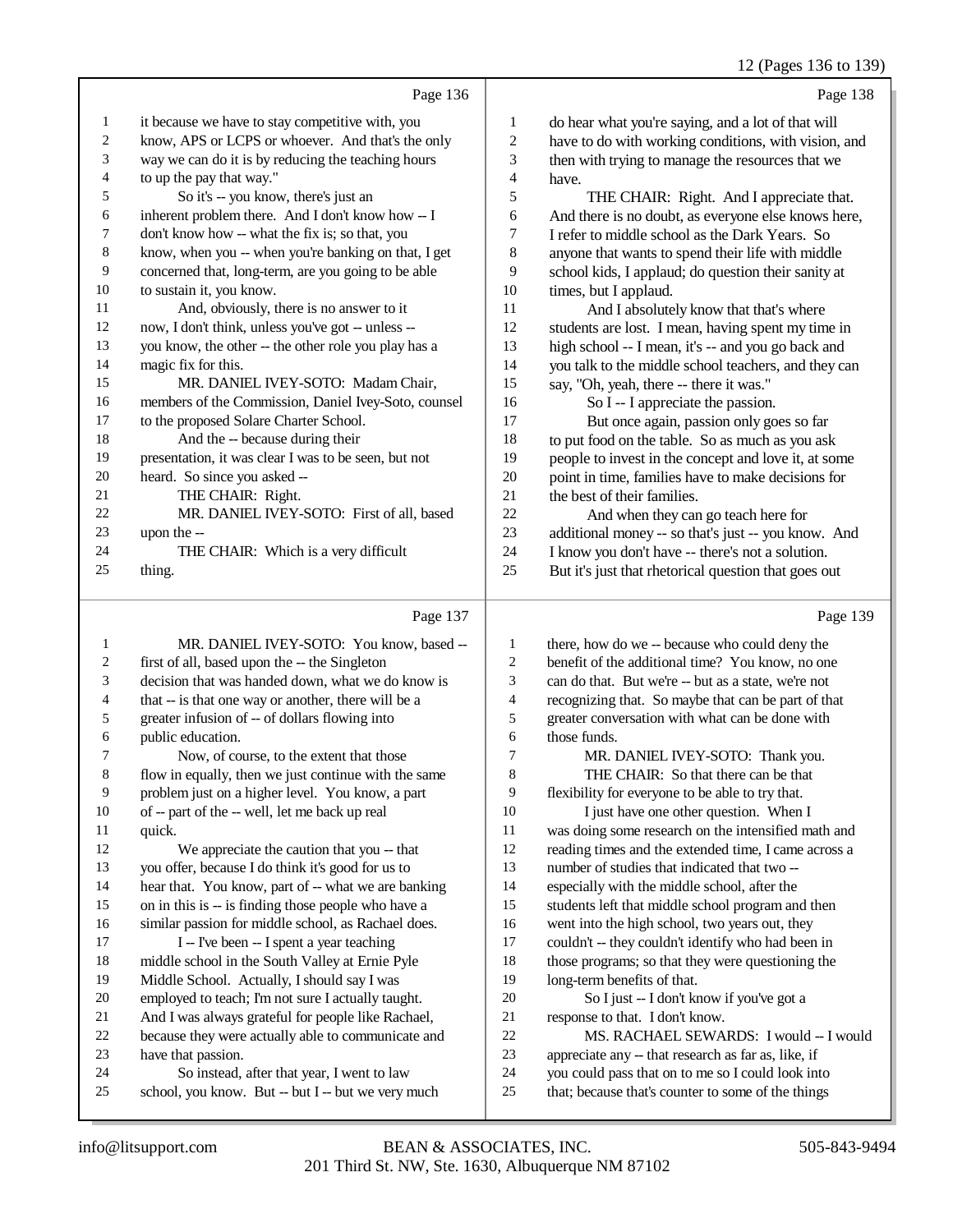13 (Pages 140 to 143)

|    | Page 140                                             |                | Page 142                                             |
|----|------------------------------------------------------|----------------|------------------------------------------------------|
| 1  | that we've done research on.                         | 1              | public schools, without realizing charter schools    |
| 2  | But as far as that goes, we -- we're                 | 2              | are public schools, that they don't like a change.   |
| 3  | looking at back-stepping as far as having the        | 3              | And, you know, this -- having been on the board at   |
| 4  | multiple classes. So we're not only looking to       | $\overline{4}$ | APS, and I've worked with Albuquerque Interfaith     |
| 5  | advance our students, but also fill gaps that have   | 5              | when I was there -- I dealt with the unions when I   |
| 6  | occurred previously. Our design is, if you look at   | 6              | was there -- I was very, very puzzled when this area |
| 7  | our charter application, our math -- our double math | 7              | of the city in Albuquerque, where I live,            |
| 8  | and our double reading, there are two specific       | 8              | demographically is -- you know, and it's nothing --  |
| 9  | focuses.                                             | 9              | it's not their fault; but they're at the bottom of   |
| 10 | So it's not simply two English language              | 10             | the barrel in most of the statistics.                |
| 11 | arts classes that are of the same content. The       | 11             | Educationally, their students are not performing     |
| 12 | focuses are separate and intentional. That is for    | 12             | well.                                                |
| 13 | us -- the intentional analysis course is focused     | 13             | APS has not necessarily addressed the                |
| 14 | more on those research-based skills and those        | 14             | needs of this community the way they have. This      |
| 15 | informational-based skills that have become so       | 15             | area of the city has more "D" and "F" schools than   |
| 16 | important with Common Core standards.                | 16             | almost anywhere else in the city. And, you know, we  |
| 17 | And, then, similarly, with math, one of              | 17             | look at that, you know, and we say, "Why aren't they |
| 18 | our courses in the first two years of the school,    | 18             | doing something?"                                    |
| 19 | fifth and sixth grade, is focused on basic skills,   | 19             | And they say, "Well, just give us time."             |
| 20 | mental math, the things that we need to be able to   | 20             | Well, how much time do they want? This               |
| 21 | do to do math efficiently so we can get to the       | 21             | has been going on for 20, 30 years. How much more    |
| 22 | challenging stuff.                                   | 22             | time do you want? It's one of those things where     |
| 23 | My experience with working with middle               | 23             | they say, "Well, just give us another chance, give   |
| 24 | school kids is that algebra conceptually wasn't hard | 24             | us another chance." And some of the comments today   |
| 25 | for kids. It was also I have to grapple with doing   | 25             | were, "We oppose the fact that maybe the approach    |
|    | Page 141                                             |                | Page 143                                             |

| $\mathbf{1}$ | this mental math quickly and efficiently. And that   | 1              | you're taking," they don't agree with.               |
|--------------|------------------------------------------------------|----------------|------------------------------------------------------|
| 2            | got in the way of my being able to do the high-level | $\overline{c}$ | It's very easy to oppose something. But              |
| 3            | intellectual work.                                   | 3              | if you don't like the status quo, and you don't like |
| 4            | We're not looking at double-time. If it's            | $\overline{4}$ | what someone is proposing as a change, then come in  |
| 5            | double-time without intentionality, without it, I    | 5              | with your own group and form a charter school that   |
| 6            | agree with you, there may not be value to it.        | 6              | does what you want to do, rather than just saying,   |
| 7            | Because we're so intentional in how we use our time  | 7              | "We don't like a group coming in, working with the   |
| 8            | that we also have separate teachers. So our          | 8              | community, and then providing a potential solution." |
| 9            | language arts teacher and textual analysis teacher   | 9              | And according to the ranking of the way              |
| 10           | will be separate from one another. So we have our    | 10             | this was scored by CSD, it's one of the highest      |
| 11           | students encountering teachers with separate         | 11             | scores -- I mean, it's 101 percent. You know, it's   |
| 12           | pedological approaches and ways in which to teach.   | 12             | one of those things -- how did you get above         |
| 13           | THE CHAIR: I think I may have to come and            | 13             | 100 percent? But it was. So I look at it, and I am   |
| 14           | get a brush-up on mental math, because I've lost     | 14             | puzzled, to the opposition.                          |
| 15           | that completely. Thank you.                          | 15             | And so I am going to ask either you,                 |
| 16           | Commissioner Robbins?                                | 16             | Ms. Sewards, or Mr. Ivey-Soto, can you maybe give us |
| 17           | COMMISSIONER ROBBINS: Thank you. You                 | 17             | some background, the discussions you've had with     |
| 18           | know, I -- today, and then last week -- or excuse    | 18             | these groups and where you think they're coming      |
| 19           | me -- last month when we had the community -- or two | 19             | from, what is their motivation.                      |
| 20           | months ago, when we had the community input          | 20             | And I want to hear that, because, you                |
| 21           | hearings, some of the opposition groups kind of      | 21             | know, when we hear people saying, "I don't like      |
| 22           | puzzled me as to why they were opposing, and some of | 22             | this. I'm against it".                               |
| 23           | the comments I read as to why they're in opposition. | 23             | I understand APS doesn't want to have a              |
| 24           | You know, one of the individuals commented           | 24             | charter school that comes in and pulls people out of |
| 25           | that they oppose because they only want to have      | 25             | Jimmy Carter, that pulls people out of these schools |
|              |                                                      |                |                                                      |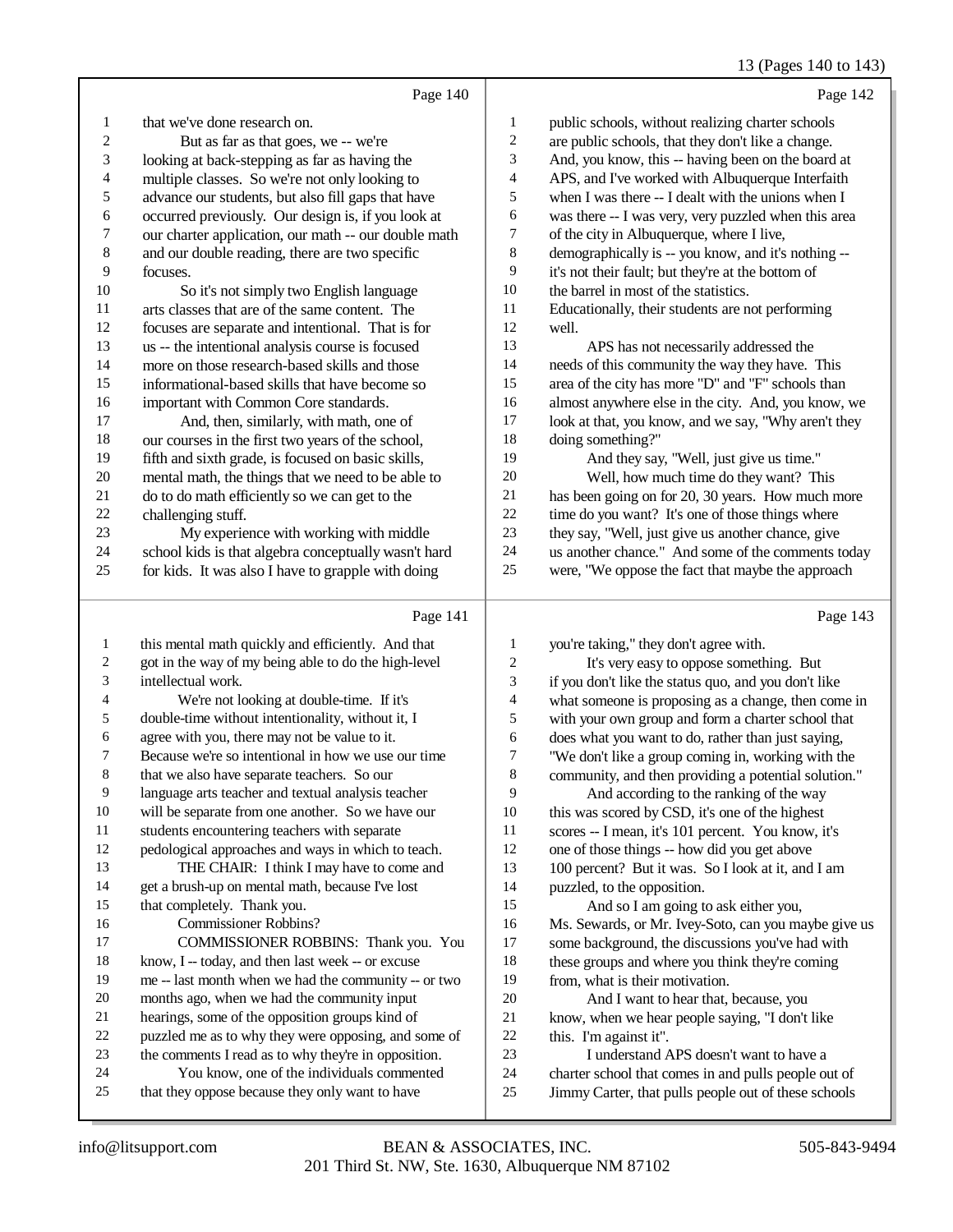### 14 (Pages 144 to 147)

|                  |                                                                                                      |              | $1 + \frac{1}{2}$ to $1 + \frac{1}{2}$                                    |
|------------------|------------------------------------------------------------------------------------------------------|--------------|---------------------------------------------------------------------------|
|                  | Page 144                                                                                             |              | Page 146                                                                  |
| 1                | because they're going to lose student funding. But                                                   | $\mathbf{1}$ | neighborhood association when they were meeting to                        |
| $\boldsymbol{2}$ | APS isn't doing anything to fix the problems of                                                      | 2            | have conversations with the residents in that area                        |
| 3                | these proficiency rates that these students have and                                                 | 3            | and to reach out to folks.                                                |
| 4                | the growth in the rates.                                                                             | 4            | And so -- and so, yes, it's true. We                                      |
| 5                | You know, we sit there and say, "Well,                                                               | 5            | didn't reach out, I guess, to this particular group                       |
| 6                | they went from 25 to 26 percent proficiency."                                                        | 6            | of nonprofits that speaks for the Valley. It's --                         |
| 7                | Seriously? That's acceptable? I mean, if                                                             | 7            | it is -- what I explained, my response was, you                           |
| 8                | you went from 25 to 35, I might say, "Hey, good                                                      | $\,8\,$      | know, it's interesting. Every now and then --                             |
| 9                | job." But these little incremental changes, how                                                      | 9            | because I do a lot of work in elections policy. And                       |
| 10               | many generations are we going to lose to education                                                   | 10           | every now and then, somebody has an idea on                               |
| 11               | in that area of the state, that area of the city,                                                    | 11           | elections, and they forget to talk to me first.                           |
| 12               | because incremental change is not working?                                                           | 12           | That doesn't mean it's a bad idea. And                                    |
| 13               | So if you could answer my questions on --                                                            | 13           | they don't always know that I'm the guy that works                        |
| 14               | thank you.                                                                                           | 14           | on that issue. And so I always just try to go and                         |
| 15               | MR. DANIEL IVEY-SOTO: Yeah. Thank you.                                                               | 15           | introduce myself and have a conversation with them.                       |
| 16               | So first of all, I -- I will say that we were a                                                      | 16           | And so after the hearing was over and --                                  |
| 17               | little bit surprised at the community input hearing                                                  | 17           | and you all received a letter with -- with the                            |
| 18               | by -- by some of the comments that were made as well                                                 | 18           | various different members of a group called "La                           |
| 19               | as the people who appeared. And -- and, you know,                                                    | 19           | Red," means "the network." so Ms. Sewards reached                         |
| 20               | we did -- you know, part of the application is                                                       | 20           | out to each of those groups individually and reached                      |
| 21               | reaching out to the community.                                                                       | 21           | out to the group as a whole.                                              |
| 22               | During the community input hearing, you                                                              | 22           | We were told it was being facilitated by                                  |
| 23               | heard from Peter Sanchez, the director of the                                                        | 23           | Ani Romero at CCP, so we reached out to her. And we                       |
| 24               | Atrisco Companies, which is the -- the land grant                                                    | 24<br>25     | said, "We'd like to talk."                                                |
| 25               | heirs of that area, supporting our school.                                                           |              | We actually proposed four different times                                 |
|                  | Page 145                                                                                             |              | Page 147                                                                  |
| 1                | You heard from Instituto Cervantes.                                                                  | 1            | we'd be able to talk. That included daytime,                              |
| $\boldsymbol{2}$ | Frankly, you heard from a lot of parents, which                                                      | 2            | nighttime, and weekends when a majority of our board                      |
| 3                | really is the community that we're targeting are                                                     | 3            | would be available.                                                       |
| 4                | families and parents who want options.                                                               | 4            | None of the groups we reached out to                                      |
| 5                | In the end, we may or may not be the                                                                 | 5            | individually responded back to us individually, and                       |
| 6                | option that they're looking for; but they'll have an                                                 | 6            | Ms. Romero responded back and said, "Thank you for                        |
| 7                | option, if our school is approved.                                                                   | 7            | getting back to us. You will get -- you will hear                         |
| $\,8\,$          | And then all of a sudden there are all                                                               | 8            | from us," specifically, from the lead organizer from                      |
| $\overline{9}$   | these criticisms. And these criticisms came in                                                       | 9            | Albuquerque Interfaith.                                                   |
| 10               | about -- about our funding we weren't getting, about                                                 | 10           | And, of course, they've involved -- you                                   |
| 11               | our relationships with organizations that we don't                                                   | 11           | guys heard from Mr. Hammond, as well as Mr. Bobroff                       |
| 12               | have.                                                                                                | 12           | at the first meeting.                                                     |
| 13               | And one of the things that I guess I found                                                           | 13           | And so -- and then we heard that La Red                                   |
| 14               | very disconcerting about that hearing is that a lot                                                  | 14           | was having a meeting; we were on the agenda. We                           |
| 15               | of these organizations whose model is a model of                                                     | 15           | were excited to go talk to them, except to discover                       |
| 16               | dialogue -- and yet none of them had reached out to                                                  | 16           | they weren't planning to talk to us. They were                            |
| 17               | us before the community input hearing, before coming                                                 | 17           | first going to talk about us. We were not invited                         |
| 18               | to say that we shouldn't exist, we shouldn't be                                                      | 18           | to that meeting.                                                          |
|                  |                                                                                                      |              |                                                                           |
| 19               | allowed to exist. And their comment -- when I                                                        | 19           | And then we were finally told -- I think                                  |
| $20\,$           | reached out to a couple of them afterwards, their                                                    | 20           | it was at the beginning of this week -- end of last                       |
| 21               | comment was, "You never reached out to us."                                                          | $21\,$       | week -- that they would meet with us, that they                           |
| 22               | Well, we reached out to those people in                                                              | $22\,$       | would meet with us yesterday morning at 10:00 a.m,                        |
| 23               | the community where we felt it was -- in terms of                                                    | 23           | the time and the location where we were to be.                            |
| 24<br>25         | the program that we're looking at, in terms of the<br>families. Ms. Sewards went to just about every | 24<br>25     | And so Ms. Sewards and I wrote back and<br>said, "Great, we'll be there." |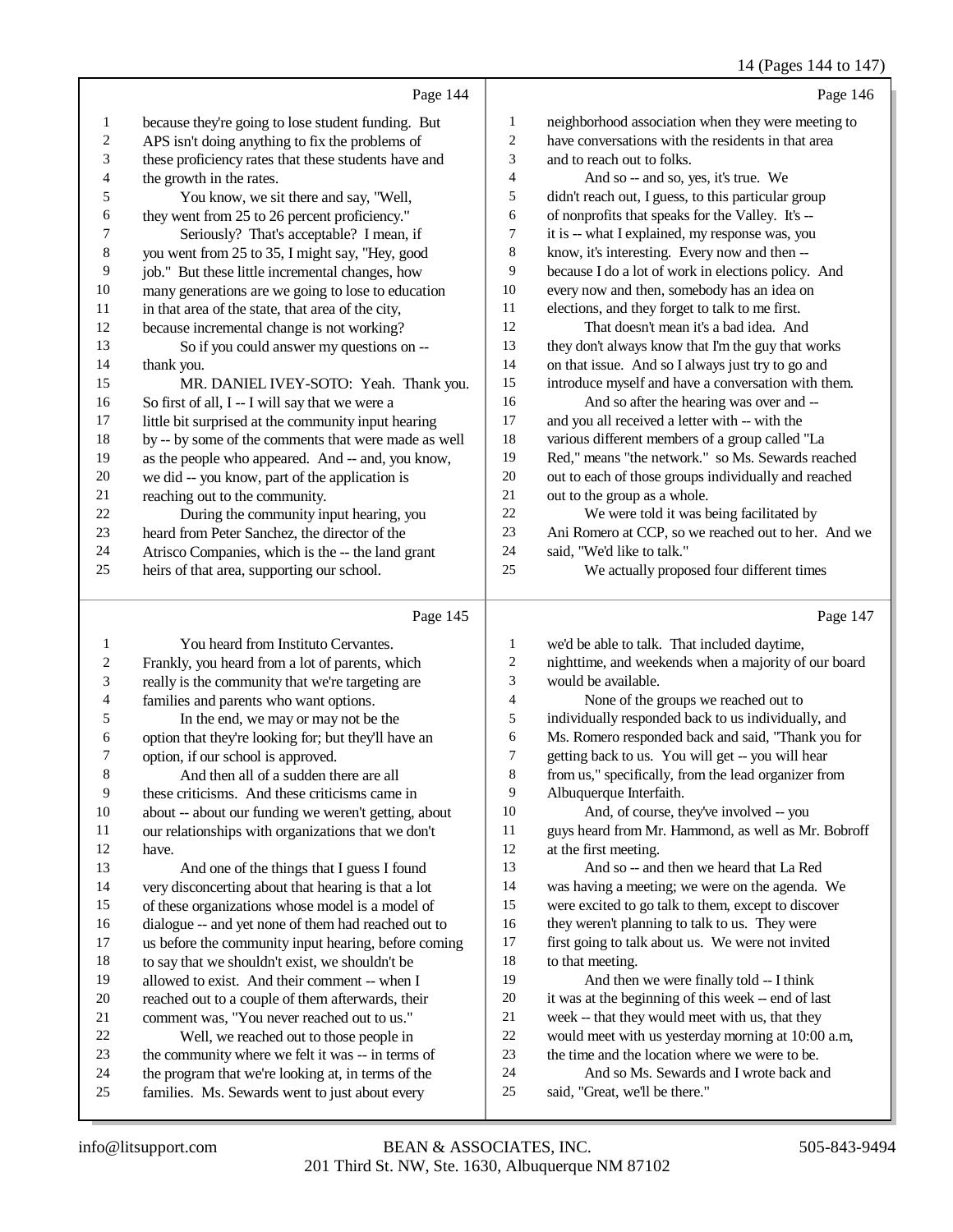15 (Pages 148 to 151)

|                          |                                                      |                          | $13$ (Fages 140 to 131                               |
|--------------------------|------------------------------------------------------|--------------------------|------------------------------------------------------|
|                          | Page 148                                             |                          | Page 150                                             |
| 1                        | We had a conversation. We decided we                 | $\mathbf{1}$             | yet."                                                |
| $\overline{c}$           | wanted dialogue. To promote dialogue, we decided     | $\overline{c}$           | So when Mr. de Luna said, "We've heard too           |
| 3                        | that it would be best if Ms. Sewards and one board   | 3                        | many times, 'We'll get to it, we'll get to it,"      |
| $\overline{\mathcal{L}}$ | member attended to encourage dialogue, because we    | $\overline{\mathcal{A}}$ | well, we can't get anything unless we're approved    |
| 5                        | didn't want a confrontation.                         | 5                        | and in a planning year.                              |
| 6                        | We then got a follow-up e-mail from them             | 6                        | We were -- we were -- we were quizzed by             |
| $\boldsymbol{7}$         | earlier this week saying, "By the way, just to be    | 7                        | Julie Radoslovich, the -- the head administrator     |
| $\,$ 8 $\,$              | clear, not all of your people are invited. Only      | $\,$ 8 $\,$              | from the South Valley Academy, who wanted to know    |
| 9                        | bring your principal and one board member."          | 9                        | what the discipline policies were going to be.       |
| 10                       | Well, that was our plan. So we wrote back            | $10\,$                   | And first of all, this has been a very               |
| 11                       | and said, "Sure, that's fine."                       | 11                       | bizarre process, because I'm not aware of any other  |
| 12                       | And they wanted to be sure that they had             | 12                       | process of any other charter where we have to be     |
| 13                       | the person's name in advance.                        | 13                       | vetted by any other charter school outside the       |
| 14                       | But what I found interesting was it's one            | 14                       | process.                                             |
| 15                       | thing for us to decide our proper voice. It's        | 15                       | We answered the discipline policy, and               |
| 16                       | another thing for someone else to decide our voice   | 16                       | Ms. Sewards answered about her philosophy on         |
| 17                       | for us in a dialogue process.                        | 17                       | discipline, where if you're punitive, students are   |
| 18                       | So Ms. Sewards attended the meeting                  | 18                       | going to stop coming and they're going to tune out,  |
| 19                       | yesterday morning at 10:00 a.m. And you heard        | 19                       | and it shouldn't be that way.                        |
| 20                       | Mr. de Luna report that he represents the            | $20\,$                   | We were quizzed by Ms. Kara Bobroff, who             |
| 21                       | 30 organizations, and that there was a meeting       | 21                       | was at the meeting, about our replication plans.     |
| $22\,$                   | yesterday. The meeting yesterday was with eight      | 22                       | Now, again, I've never been through a process where  |
| 23                       | people.                                              | 23                       | another applicant is quizzing us about our           |
| 24                       | And at the meeting yesterday, the issues             | 24                       | intentions prior to the hearings.                    |
| 25                       | that were raised -- we didn't raise the issues; they | 25                       | But she wanted to know our replication               |
|                          |                                                      |                          |                                                      |
|                          | Page 149                                             |                          | Page 151                                             |
| 1                        | raised the issues. So the issues that were           | 1                        | plans. We explained, "We're not replicating. This    |
| $\overline{\mathbf{c}}$  | raised -- Ms. Romero raised a concern that she had   | $\overline{\mathbf{c}}$  | is our goal. We're not trying to get somewhere       |
| 3                        | that we did not have, in our application, a suicide  | 3                        | else."                                               |
| 4                        | prevention policy. Ms. Sewards explained to her the  | 4                        | We were quizzed by Alan Brauer, the                  |
| 5                        | application -- you don't have the policies in the    | 5                        | executive director of NACA Inspired Schools Network, |
| 6                        | application. That's part of the planning year.       | 6                        | when he expressed to us that he read our             |
| 7                        | She said, "Well, suicide is an important             | 7                        | application, and in his judgment, our school is not  |
| 8                        | issue, and it should have been referenced in your    | 8                        | unique and that we missed opportunities.             |
| 9                        | application."                                        | 9                        | Again, the executive director of a                   |
| 10                       | By the way, I've gone through and looked             | 10                       | fellowship program that leads to people starting     |
| 11                       | at all the applications you've received, including   | 11                       | charter schools -- I mean, if he wants to talk to us |
| 12                       | the one you addressed yesterday, as well as the      | 12                       | offline, that's one thing. But when we're talking    |
| 13                       | other ones you've received the last few years. I     | 13                       | about these are nonprofit organizations that         |
| 14                       | haven't found the word "suicide" in any of the       | 14                       | represent the community, really? Or are we talking   |
| 15                       | applications.                                        | 15                       | about people in a turf issue who are taking          |
| 16                       | We were asked by Mr. de Luna about what              | 16                       | advantage of the situation?                          |
| 17                       | our plan was and our protocols for dealing with ICE  | 17                       | We were then -- it was then explained to             |

- 18 and immigration raids and what would we do.<br>19 And we said. "Well, you know, that's --
- And we said, "Well, you know, that's -- I 20 mean, that's a compelling issue, and we agree that<br>21 needs to be addressed, and we're happy to work w 21 needs to be addressed, and we're happy to work with<br>22 vou on those protocols."
- 22 you on those protocols."<br>
23 "Well, why don't v <sup>23</sup> "Well, why don't you have them in place<br><sup>24</sup> already?"
- 24 already?"<br>25 "W "Well, we're not in our planning year
- 201 Third St. NW, Ste. 1630, Albuquerque NM 87102 info@litsupport.com BEAN & ASSOCIATES, INC. 505-843-9494

us by Mr. Sanchez, the lead political organizer from

 Albuquerque Interfaith that after an hour of conversation, he explained that there was a desire 21 that we -- from the group, there was a desire that was decided two weeks earlier, when they had their meeting where they talked about us, that we pull our

24 application so that they could be involved in<br>25 rewriting our application, Ms. Sewards polite

rewriting our application, Ms. Sewards politely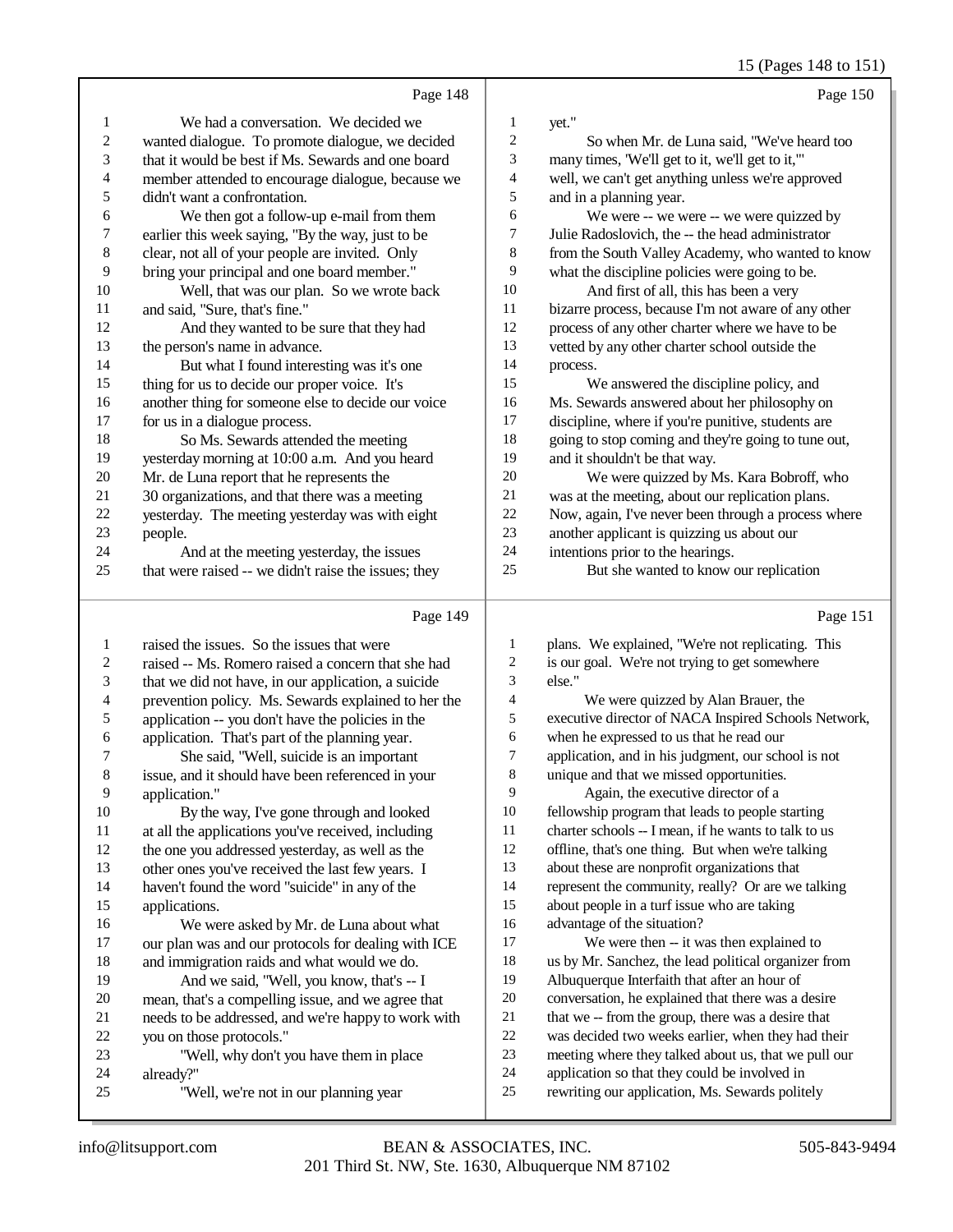16 (Pages 152 to 155)

|    | Page 152                                            |                | Page 154                                             |
|----|-----------------------------------------------------|----------------|------------------------------------------------------|
| 1  | declined to accept that.                            | 1              | COMMISSIONER TOULOUSE: Madam Chair, I                |
| 2  | Ms. Romero then said, "Well, I mean, you            | 2              | have two seventh-grade grandsons. I have -- they're  |
| 3  | don't have to go an entire year; maybe just a few   | 3              | each fine individually. You put them together with   |
| 4  | months."                                            | $\overline{4}$ | their little brothers, and I don't want to go there. |
| 5  | Ms. Sewards explained to her, "Well,                | 5              | So I can imagine what they're like in huge groups of |
| 6  | there's actually a structure and a process and a    | 6              | their own age.                                       |
| 7  | requirement of a decision by September 1. So in     | 7              | But -- and I applaud you for that. And I             |
| 8  | fact, actually, that just doesn't work that way."   | 8              | am concerned about what you have just reported. I    |
| 9  | And then we were told, "Well, if you're             | 9              | have had dealings when I was on the CNM Board with   |
| 10 | not willing to pull the application, our decision   | 10             | Albuquerque Interfaith. Individually, I know many    |
| 11 | already was, from two weeks earlier, regardless of  | 11             | of them. Absolutely, one of the people I think the   |
| 12 | anything that happened in this meeting, if you're   | 12             | world of is Trey Hammond. Kip and I have some        |
| 13 | not willing to pull your application, we will       | 13             | back-and-forth; but I have known him, just as I have |
| 14 | continue to oppose."                                | 14             | known Kara, for many, many years.                    |
| 15 | That's not dialogue. That's not dialogue.           | 15             | And I am concerned about this whole                  |
| 16 | And so -- and so I will tell you that we            | 16             | approach. But I also know that happens in the        |
| 17 | are very community-oriented. But one of the things  | 17             | South Valley. It also happens in my Southeast part   |
| 18 | that, in fact, you have, one of the things you have | 18             | of town. We are still severely underserved. We       |
| 19 | in the South Valley is -- for example, we had a     | 19             | approved the Altura Charter School that was to go up |
| 20 | primary election this year that was hotly contested | 20             | in the War Zone. I know it's not the "War Zone";     |
| 21 | in that -- in that Valley area. And we had a lot of | 21             | it's the "International District," but that's what   |
| 22 | the people involved are these same organizations    | 22             | all of us still call it. They couldn't find a        |
| 23 | speaking for the entire community, that there was   | 23             | place. That's not where they are. They're not in a   |
| 24 | going to be a change in the representation of the   | 24             | good part of town; but they're not up in that area.  |
| 25 | South Valley.                                       | 25             | I am concerned that you can find a place             |
|    |                                                     |                |                                                      |

## Page 153

|    | Page 153                                             |    | Page 155                                             |
|----|------------------------------------------------------|----|------------------------------------------------------|
| 1  | And if you would have listened to them,              | 1  | in the South Valley that would serve these, because  |
| 2  | you would have known the entire South Valley was     | 2  | I know one school has just moved out of there across |
| 3  | going to vote for different representation.          | 3  | the river, which is a middle school, because they    |
| 4  | It turns out the people who self-proclaim            | 4  | couldn't find another good place there.              |
| 5  | themselves as speaking for the community, when       | 5  | So I am concerned that if that's where you           |
| 6  | people voted, they didn't vote that way.             | 6  | want to stay, you don't end up -- I mean,            |
| 7  | And, you know, so we're offering a choice.           | 7  | Albuquerque Collegiate was supposed to be downtown;  |
| 8  | We're offering a model that we think will fill a gap | 8  | now they're in the South Valley, and you're going to |
| 9  | in, as Ms. Gipson refers to the "Dark Years," in a   | 9  | overlap with them.                                   |
| 10 | difficult time in everybody's life. And you're       | 10 | I have that concern because they're also             |
| 11 | absolutely right. At some point, if they want to be  | 11 | new, and they're not going to have fifth grade yet.  |
| 12 | involved in writing the charter, they should go      | 12 | They're going to have them. There's going to be an   |
| 13 | start a charter school.                              | 13 | overlap, more or less sponsored by the same group.   |
| 14 | Now, I will tell you, as offensive as                | 14 | I also know your strength is also your               |
| 15 | their interactions with us have been, as             | 15 | weakness, with many people coming through the        |
| 16 | disempowering as their interactions with us have     | 16 | Excellent Schools New Mexico.                        |
| 17 | been, we will continue to work with them. We will    | 17 | Many of us -- I have had a lot of                    |
| 18 | continue to interface with them; because part of     | 18 | communication with Scott. I appreciate what he's     |
| 19 | being a public school is being a school that is      | 19 | doing. But how it was founded, what was done, that   |
| 20 | engaged in the community and works with everyone in  | 20 | that is one of the concerns that many of these       |
| 21 | that community.                                      | 21 | people have had. And I think that was where the      |
| 22 | Thank you.                                           | 22 | replication came up.                                 |
| 23 | COMMISSIONER ROBBINS: Thank you.                     | 23 | Originally, that was one of the things               |
| 24 | (Applause.)                                          | 24 | they were going to do. We had concerns. We don't     |
| 25 | THE CHAIR: Commissioner Toulouse?                    | 25 | necessarily want to replicate schools. We want       |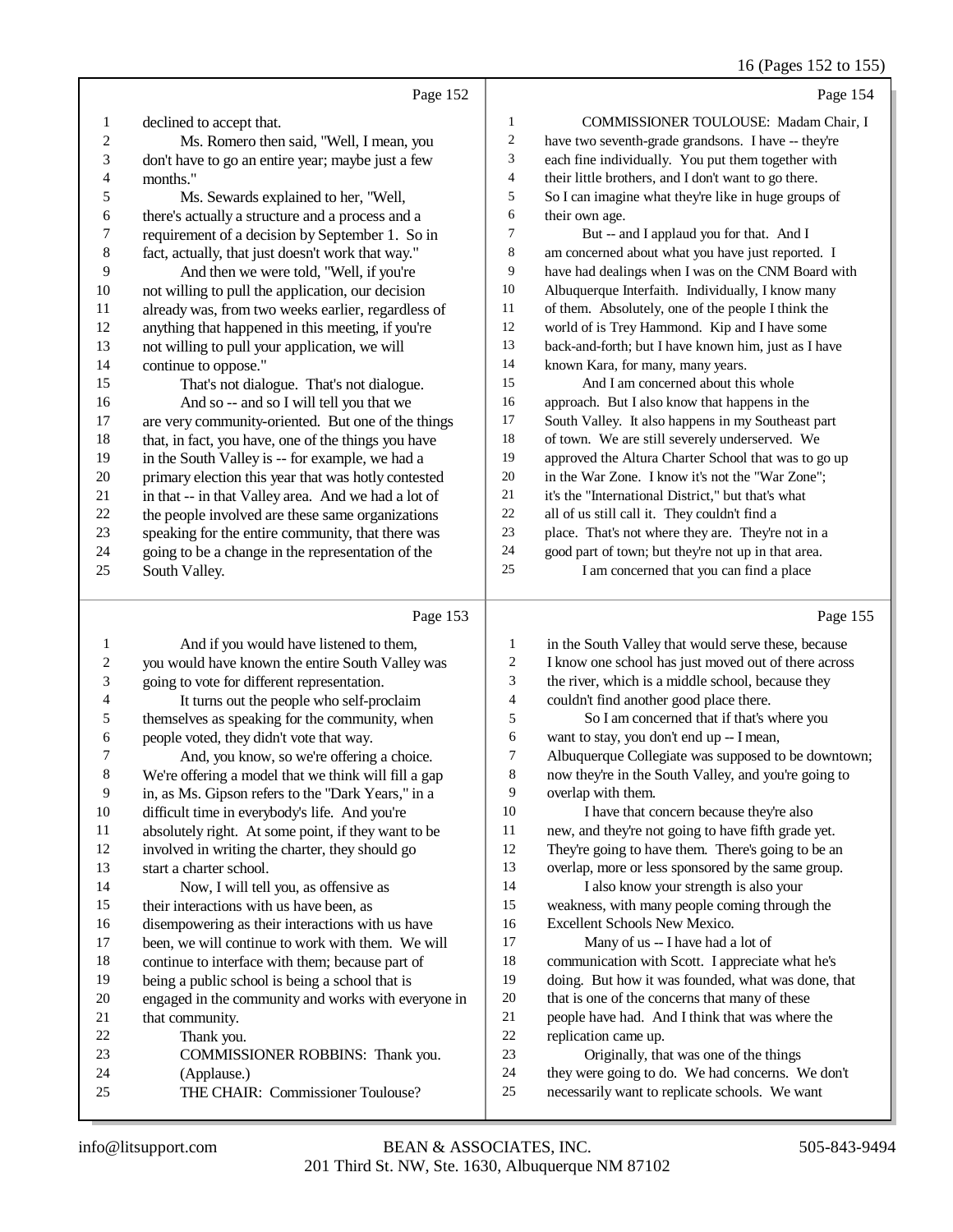17 (Pages 156 to 159)

|            | Page 156                                             |                          | Page 158                                             |
|------------|------------------------------------------------------|--------------------------|------------------------------------------------------|
| 1          | schools that come up to meet the needs of an         | 1                        | the janitorial staff.                                |
| $\sqrt{2}$ | individual population.                               | $\overline{c}$           | She -- we also have benefited from having            |
| 3          | And so I want to know, what have you --              | 3                        | been approved for a grant from Excellent Schools     |
| 4          | have you looked for any place? Have you found        | $\overline{\mathcal{L}}$ | New Mexico in order to help out with expenses during |
| 5          | something? How are you going to handle that,         | 5                        | the -- during the planning year; because as you      |
| 6          | finding a place?                                     | 6                        | know, there is no State funding during the planning  |
| 7          | MS. RACHAEL SEWARDS: Yes. Since we                   | 7                        | year.                                                |
| $\,8\,$    | submitted our application, we had written our PSFA   | 8                        | And I want to be very clear that -- that             |
| 9          | plan to a facility to convert. However, we, through  | 9                        | we are -- we are grateful for both of those          |
| $10\,$     | conversations with community members, work with our  | $10\,$                   | relationships, and we do not shy away from the       |
| 11         | board, with multiple Realtors in 87121, because a    | 11                       | relationships that we've had, with either BES or     |
| 12         | lot of the community is undeveloped, that our best   | 12                       | Excellent Schools New Mexico. They're valuable       |
| 13         | approach would most likely be to seek out land that  | 13                       | partners.                                            |
| 14         | could be our permanent home and begin with modulars  | 14                       | But I also want to make something else               |
| 15         | and grow into a permanent facility.                  | 15                       | very clear. And we put this in our applicant         |
| 16         | That, for me, as an educator who has                 | 16                       | response.                                            |
| 17         | worked with low-income families, having a location   | 17                       | Solare does not expect to, nor intend to,            |
| 18         | that will be our permanent home, our permanent       | 18                       | purchase anything from BES or Excellent Schools      |
| 19         | place, is so important, as opposed to having to move | 19                       | New Mexico. In other words, there will be no public  |
| 20         | five years in because our building doesn't suit our  | 20                       | dollars going their direction. Solare does not       |
| 21         | needs.                                               | $21\,$                   | intend to utilize any charter management services at |
| 22         | So our most recent plans, we have talked             | 22                       | all, either from in state or out of state.           |
| 23         | with a developer that is looking at a specific piece | 23                       | We are our own school. That is the model             |
| 24         | of land for us that we will be in 87121. We'll look  | 24                       | for New Mexico, and we are not going to contract for |
| 25         | for land, go into the modulars.                      | 25                       | somebody else to run our school.                     |
|            |                                                      |                          |                                                      |
|            | Page 157                                             |                          | Page 159                                             |
| 1          | Again, you talked about our long-term                | $\mathbf{1}$             | Solare does not and will not be purchasing           |
| 2          | plan. I barely wanted to leave the classroom. I      | $\overline{c}$           | any pre-packaged curriculum from any source, BES,    |
| 3          | want to be a school of 416 students so I can know    | 3                        | ESNM or otherwise. All Solare board members are      |
| 4          | everyone's name, and I can still interact. We want   | $\overline{4}$           | local to New Mexico. They do not report to and are   |
| 5          | to be a stand-alone school. Expansion, for me, is    | 5                        | not responsible to either BES or Excellent Schools   |
| 6          | not some -- I don't want to move any higher up the   | 6                        | New Mexico. And none of our board members have a     |
| 7          | administrative ladder than I will be as a proposed   | $\tau$                   | relationship with BES or Excellent Schools           |
| 8          | school leader.                                       | 8                        | New Mexico. Their only loyalty and legal obligation  |

 MR. DANIEL IVEY-SOTO: And, Madam Chair and Commissioner Toulouse, I do want to draw your attention to the last section in our applicant response. And for the benefit of those people in the audience who may not have had it, I just want to make very clear what our relationships are, because I do think that's important. As they say in the South Valley, (Spanish spoken). "Tell me who you run with, and I'll tell you who you are." COMMISSIONER TOULOUSE: Sí. MR. DANIEL IVEY-SOTO: It's true. Ms. Sewards applied for a competitive fellowship program through BES. And she was accepted in that program. It was a rigorous program that has helped

- to prepare her for the challenges of starting a
- charter school, where she is everything from the building principal to the superintendent and half
- New Mexico. COMMISSIONER TOULOUSE: Thank you for putting that on the record.

 And so there is no financial relationship conceived, none that occur in terms of public dollars going to either BES or Excellent Schools

is to the best interests of the proposed school and

 We wanted to make sure that those statements were as clear as possible, so that -- so that -- because we understand the concerns that have been raised. We have benefited from their financial resources; but we also understand that as a charter school, we have a fiduciary responsibility not only for the well-being of those children, but for the public dollars that are entrusted to us in order to

the children it seeks to serve.

educate those children.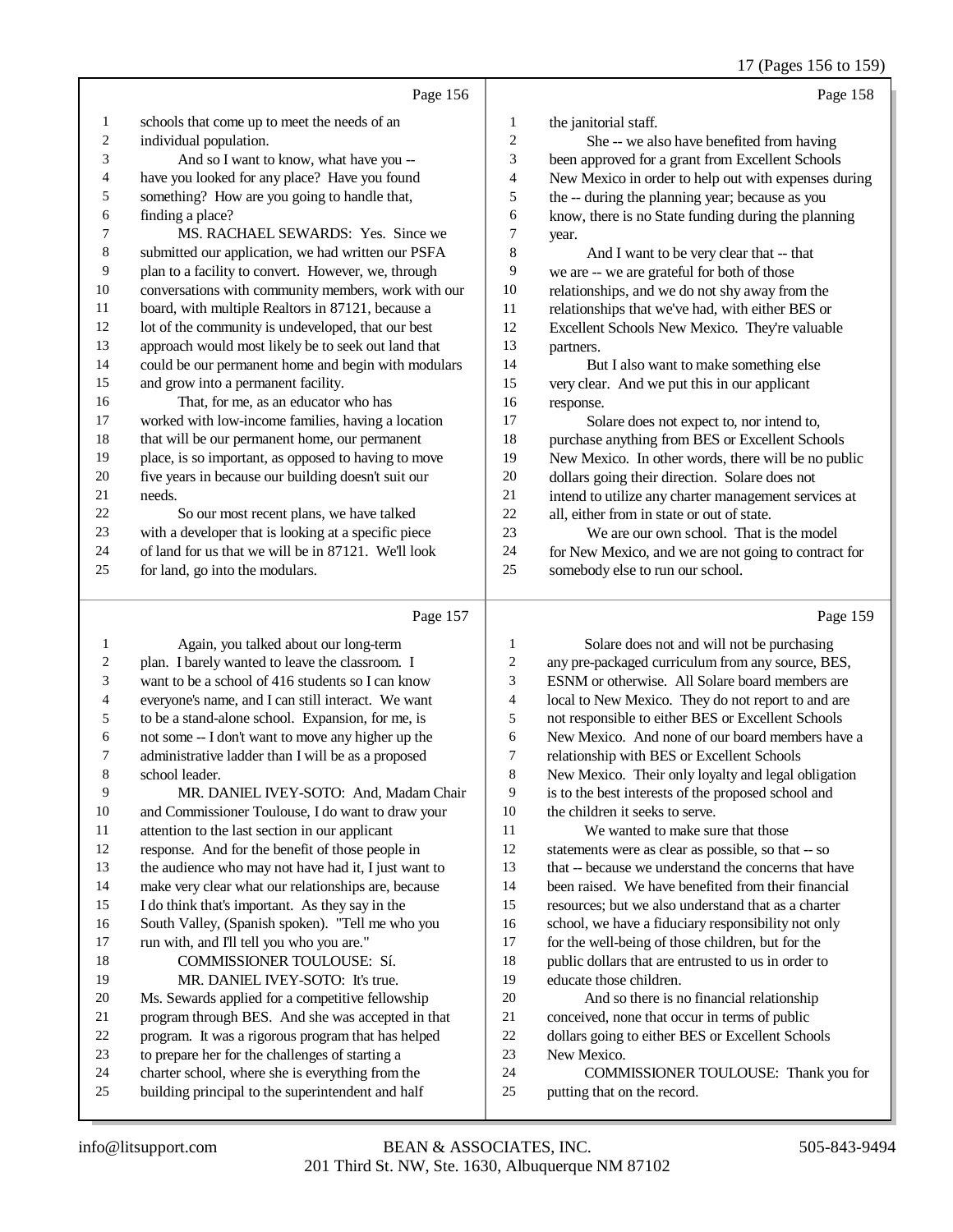#### 18 (Pages 160 to 163)

|                         | Page 160                                             |                         | Page 162                                             |
|-------------------------|------------------------------------------------------|-------------------------|------------------------------------------------------|
| 1                       | Madam Chair, it -- also -- I want to                 | $\mathbf{1}$            | You talk -- you write about, and then you            |
| 2                       | explain also on the record that the ones of us who   | $\boldsymbol{2}$        | talked about today, the development of               |
| 3                       | have been on the Commission a while have always had  | 3                       | middle-schoolers. And we talked about academics and  |
| 4                       | concerns -- and, again, it has nothing to do with    | 4                       | their needs academically. I, too, have a passion     |
| 5                       | Mr. Hindman and the Excellent Schools New Mexico; it | 5                       | for middle school. I don't see it as the Dark Ages   |
| 6                       | was the way it was brought into New Mexico.          | 6                       | as I see it as the Exciting Ages, because of the     |
| 7                       | We didn't even know about it as a                    | 7                       | brain development that goes on during this time and  |
| 8                       | Commission and most of us who were on the Commission | 8                       | how that brain development impacts the ability to    |
| 9                       | until we saw an ad. We tried to find out who was     | 9                       | take in new information, to retain new information,  |
| 10                      | behind it. And it took us going to somebody totally  | 10                      | to synthesize new information. And it's different    |
| 11                      | unrelated to the PEC from the Southeast part of the  | 11                      | in every student.                                    |
| 12                      | state to put in a query to finally get an answer as  | 12                      | That takes me, then, to the discipline               |
| 13                      | on who was doing it, why they were doing it, and     | 13                      | policy. And you, very simply, I think -- I think     |
| 14                      | how.                                                 | 14                      | Mr. Ivey-Soto says you don't see it as punitive,     |
| 15                      | And I know Mr. Hindman has reached out to            | 15                      | because that drives children away. And it's          |
| 16                      | all of us; we've worked with him. But it set         | 16                      | ongoing.                                             |
| 17                      | something that not just the PEC, but a lot of other  | 17                      | When -- in reading the application and the           |
| $18\,$                  | charter schools, you know, had concerns about. So    | 18                      | information there, one of the sticking points for me |
| 19                      | excuse me for being a little suspicious.             | 19                      | was, well, sure, in five years, you'll be able to    |
| $20\,$                  | But I also want to point out that that was           | $20\,$                  | reach mastery, because everybody who doesn't fit is  |
| 21                      | fine with all of you. But yesterday in our           | $21\,$                  | going to be excluded.                                |
| 22                      | application, we took out a part of the review, where | 22                      | But from what I've heard today -- because            |
| 23                      | because NACA Inspired School Network had provided a  | 23                      | of behavior.                                         |
| 24                      | fellowship to them, there were three or four pages   | 24                      | From what I've heard today, you have in              |
| 25                      | from the Charter School Division tearing apart the   | 25                      | mind a system that would nurture this. Can you give  |
|                         | Page 161                                             |                         | Page 163                                             |
| 1                       | NACA schools, you know.                              | $\mathbf{1}$            | me three minutes on that to clarify? Because I know  |
| $\overline{\mathbf{c}}$ | And so when I see two people simply                  | $\overline{\mathbf{c}}$ | it's been a long morning.                            |
| 3                       | helping, not even being a part of it, treated so     | 3                       | MS. RACHAEL SEWARDS: Most of my                      |
| 4                       | very differently in the two different applications,  | 4                       | experience has been in charter schools and something |
| 5                       | I also have concerns about a bias.                   | 5                       | I'm really passionate about is that charter schools  |
| 6                       | So this is not directed at you in any way.           | 6                       | are an option for all students. We don't push kids   |
| 7                       | I just -- I wish you luck. I still am concerned      | 7                       | out. We don't self-select our population. We're a    |
| $\,8\,$                 | about finding a space. I would assume you're         | $\,$ 8 $\,$             | public school. We're held to the same standards as   |
| 9                       | working with one of the developers and to find a     | 9                       | any other public school.                             |
| $10\,$                  | lot, which is the best way to go, because then they  | $10\,$                  | With that, I also learned a lot teaching             |
| 11                      | should be able to provide you some help, too, in     | 11                      | middle school about behavior management. It's one    |
| 12                      | doing the basics to get set up and -- you know,      | 12                      | of the more trying times of behavior management.     |
| 13                      | putting in your roads, for instance, in the area,    | 13                      | And the way -- simply put, the way that I,           |
| 14                      | things like that. Because you're not going to have   | 14                      | as a teacher, have been most successful, is -- if I  |
| 15                      | the money to do that. Somebody else is going to      | 15                      | put it into three words like, "Kid, just be cool."   |

16 have to do it.<br>17 So I ap So I applaud that. But I just  $-$  I know 18 what isn't available there. So thank you very much.<br>19 And. again. thank you for your eloquence. Counselo And, again, thank you for your eloquence, Counselor. 20 THE CHAIR: Commissioner Johnston?<br>21 COMMISSIONER JOHNSTON: Than 21 COMMISSIONER JOHNSTON: Thank you,<br>22 Madam Chair.

- 22 Madam Chair.<br>23 Two que 23 Two questions of clarification, just --<br>24 and we have so much paper and so many we
- 24 and we have so much paper and so many words. So it<br>25 may already be answered, and I just can't find it.
- may already be answered, and I just can't find it.
- 24 relationships.<br>25 When o When one of the our proposed board

20 Don't talk when someone else is talking because<br>21 that's just rude.

22 If you explain the why behind things for<br>23 students, that's where we really build

23 students, that's where we really build<br>24 relationships.

can chew gum and keep it in your mouth, fantastic.

16 Here are my non-negotiables in a<br>17 classroom. I keep it very simple. I don 17 classroom. I keep it very simple. I don't have a<br>18 running list of ten rules you must follow. If you 18 running list of ten rules you must follow. If you<br>19 can chew gum and keep it in your mouth. fantas

21 that's just rude.<br>22 If you exi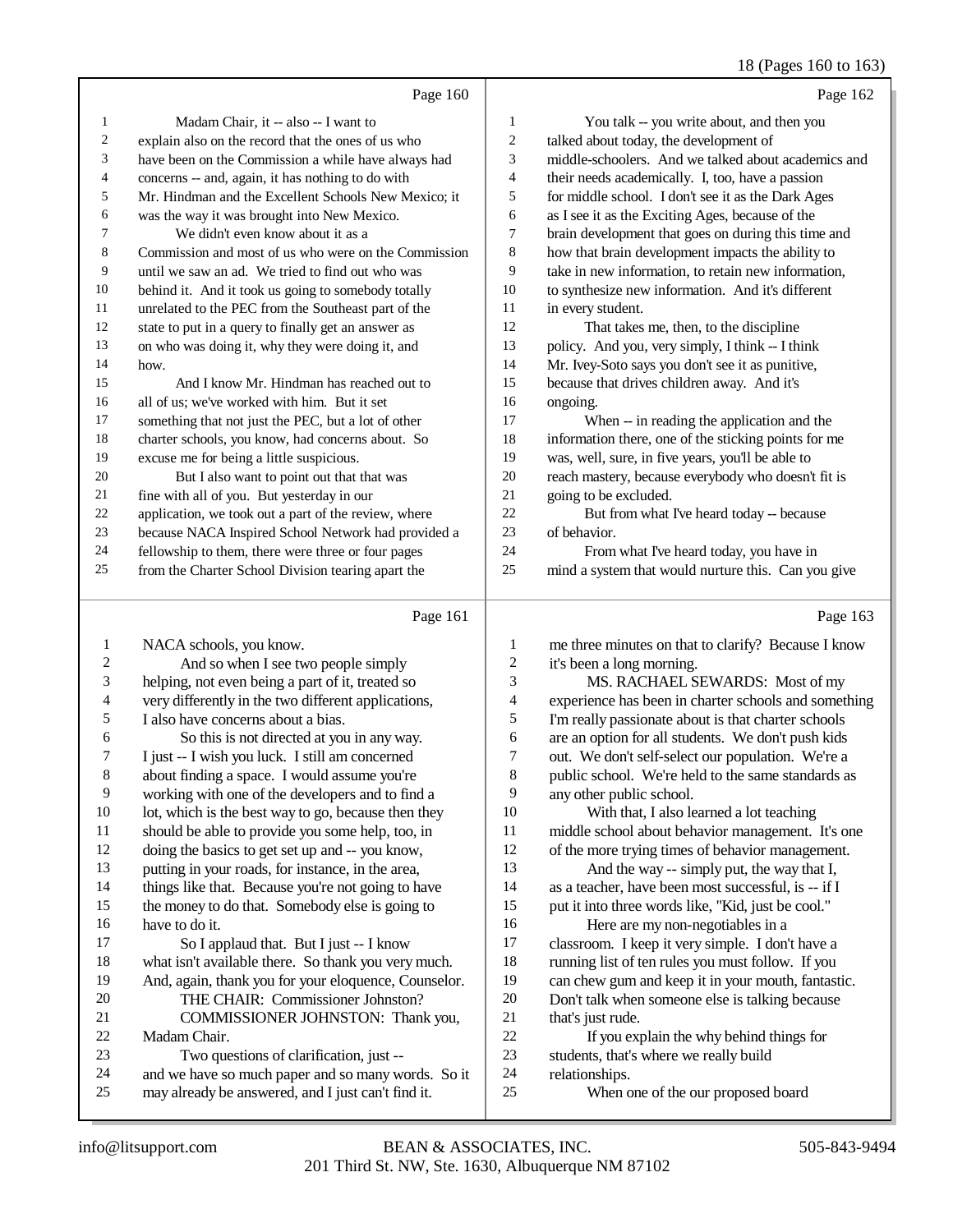## 19 (Pages 164 to 167)

|    | Page 164                                             |    | Page 166                                             |
|----|------------------------------------------------------|----|------------------------------------------------------|
| 1  | members, Norma, and I were at Bernalillo Public      | 1  | when they know what to expect when they walk in.     |
| 2  | Schools, we used a system called "Capturing Kids"    | 2  | And so that's really our philosophy as far           |
| 3  | Hearts."                                             | 3  | as behavior management goes, and then that bleeds    |
| 4  | The idea is, number one, you identify and            | 4  | into how we approach academics as well.              |
| 5  | address behaviors which are not the behavior you     | 5  | COMMISSIONER JOHNSTON: Thank you.                    |
| 6  | want in the classroom. But then you give the         | 6  | And what is your plan for the time it                |
| 7  | student the opportunity to acknowledge it; plus,     | 7  | requires to retrieve the students who are            |
| 8  | also to identify what would be the next appropriate  | 8  | chronically truant, instead of losing them?          |
| 9  | course of action.                                    | 9  | MS. RACHAEL SEWARDS: So the -- when I                |
| 10 | So you're skill building with students.              | 10 | worked at Cochiti Elementary and Middle School, one  |
| 11 | You're not simply being punitive, "You talked out of | 11 | of the things I was able to observe -- I wasn't      |
| 12 | turn, you go to the office."                         | 12 | actively involved with their attendance committee.   |
| 13 | It's, "You talked out of turn. How do you            | 13 | Over the course of years, they were able to decrease |
| 14 | think that impacts the rest of your peers? What do   | 14 | the number of chronically absent students.           |
| 15 | you think we should do in this situation?"           | 15 | And a lot of it was, again, the                      |
| 16 | As a teacher, it took a lot of weight off            | 16 | relationship building: Calling families, and not in  |
| 17 | my shoulders not having to address the anger issues  | 17 | a confrontational way. But, "Is there something we   |
| 18 | and consequences. It also helped students to         | 18 | need to know? Can we help you in any way?"           |
| 19 | self-regulate as far as behavior goes.               | 19 | For the families that that didn't work               |
| 20 | As far as Solare Collegiate goes, starting           | 20 | with, going to someone who had a connection in the   |
| 21 | in year two, we're putting on board a Dean of        | 21 | community; so somebody from the pueblo, sending      |
| 22 | Culture. And the intention behind that position is   | 22 | somebody at the school who works at the school and   |
| 23 | turning that Dean of Students, the tough guy, the    | 23 | also lives in the pueblo, knock on the door. "Do     |
| 24 | baseball coach, those kind of stereotypes, on its    | 24 | you need a ride to school?"                          |
| 25 | head and having it be a person who is dedicated to   | 25 | If a kid misses a bus, having someone go             |

## Page 165

| 1       | relationship building.                               | 1              | pick the kid up. Those relationship things saying,   |
|---------|------------------------------------------------------|----------------|------------------------------------------------------|
| 2       | Our squirrely little fifth-grader who                | $\overline{2}$ | "You being at school matters."                       |
| 3       | can't stay in his seat for more than five minutes    | 3              | It's not a punitive thing. We're not                 |
| 4       | for Reasons A, B, C, and D, that kid has a special   | 4              | calling Child Protective Services. We're looking to  |
| 5       | relationship with that person. Maybe it's a bright   | 5              | get the children to be at school. "We're going to    |
| 6       | pink pass that gives him the freedom to walk out of  | 6              | take multiple steps to get you there."               |
| 7       | the classroom when he feels he's going to have a     | $\tau$         | COMMISSIONER JOHNSTON: Will that be the              |
| $\,8\,$ | meltdown and then come back in two minutes later.    | 8              | Dean of Culture's purview also?                      |
| 9       | Maybe it's meeting with a staff member               | 9              | MS. RACHAEL SEWARDS: We have to look at              |
| 10      | with whom they have a strong relationship, do a      | 10             | the delineation of duties, as far as our             |
| 11      | basic check-in. How are you feeling today? What      | 11             | administrative staff goes. It would either be the    |
| 12      | are your concerns? Are you nervous about anything,   | 12             | responsibility of that Dean of Culture, myself, or   |
| 13      | after the school day is beginning and ending.        | 13             | our operations manager.                              |
| 14      | Those little relationship building                   | 14             | COMMISSIONER JOHNSTON: Because the                   |
| 15      | components are game-changers for kids, particularly  | 15             | consistency with all of the things that you're       |
| 16      | at that middle-school level. And particularly for    | 16             | saying is the difficult part.                        |
| 17      | us having clearly predictable systems, we know what  | 17             | MS. RACHAEL SEWARDS: Right.                          |
| 18      | we're doing before we walk in the door each day.     | 18             | COMMISSIONER JOHNSTON: Having that person            |
| 19      | The middle-schoolers will tell you they              | 19             | there, that's where -- and then your relationship -- |
| 20      | hate structure and organization. But when they come  | 20             | as a last question -- with the Cervantes, the        |
| 21      | into a place that is highly organized -- I know what | 21             | Institute, can you give me -- I've read, very        |
| 22      | I'm doing before I walk in the door every day. I     | 22             | carefully, that, because I think that heritage -- I  |
| 23      | know what I'm doing for the whole week before I walk | 23             | even have to write down my Heritage Spanish          |
| 24      | in on Monday. It allows the students to actually     | 24             | approach. I was very impressed with that.            |
| 25      | have more freedom in a classroom and in a school     | 25             | MS. RACHAEL SEWARDS: Thank you.                      |
|         |                                                      |                |                                                      |

Page 167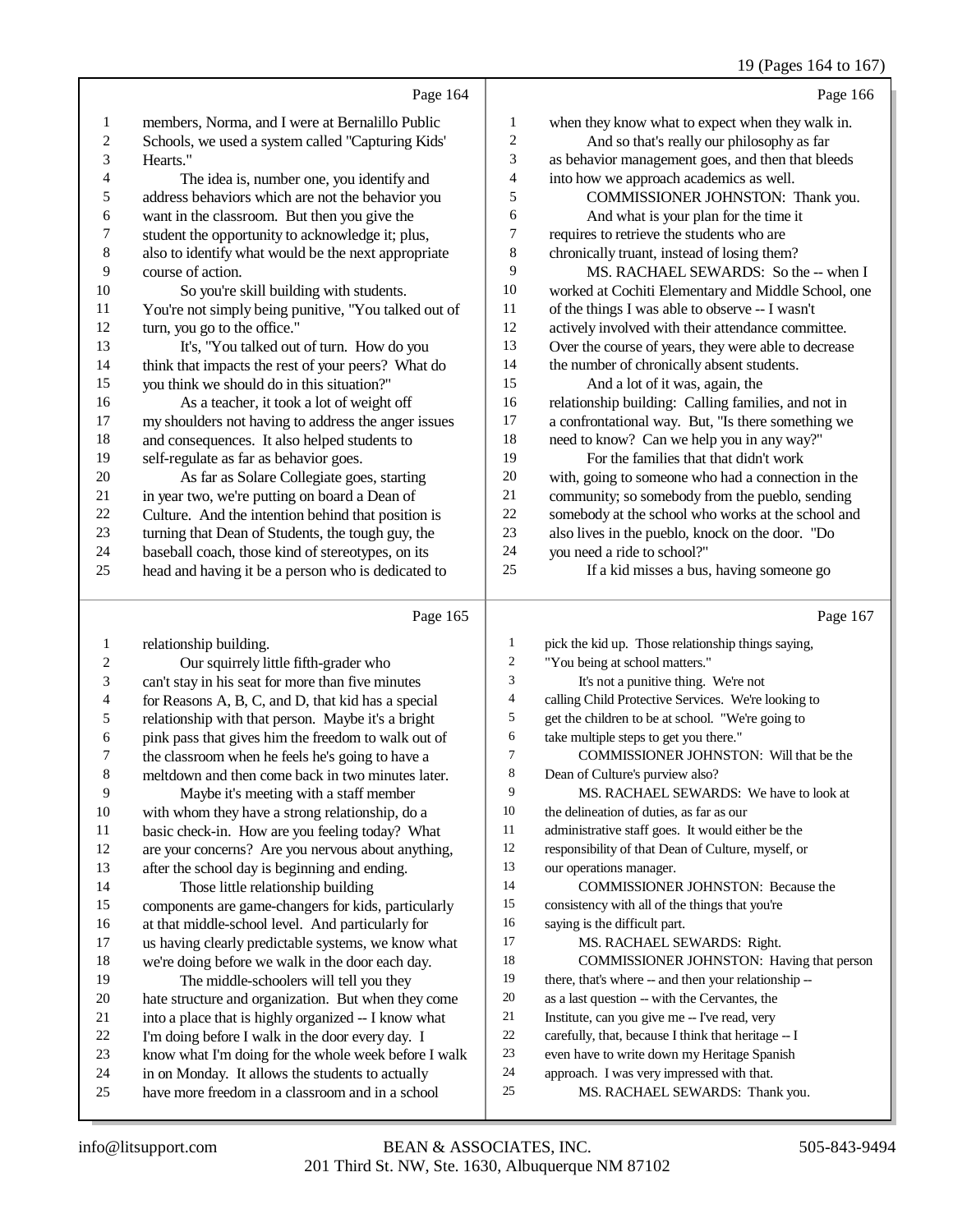## 20 (Pages 168 to 171)

|    | Page 168                                             |                | Page 170                                             |
|----|------------------------------------------------------|----------------|------------------------------------------------------|
| 1  | COMMISSIONER JOHNSTON: And you have it               | 1              | because they have the middle schools presently       |
| 2  | worked into the schedule. Maybe I'm answering my     | 2              | working there. And you have an interest because you  |
| 3  | own question. Do you feel there's a strength to      | 3              | have a passion about bringing one in.                |
| 4  | that potential for the relationship that you can     | $\overline{4}$ | I was amazed at -- I went from middle                |
| 5  | bring that to fruition?                              | 5              | school to middle school to middle school -- at the   |
| 6  | MS. RACHAEL SEWARDS: Yeah. When we began             | 6              | difference in the communities that are served within |
| 7  | talking about offering Spanish as part of our school | 7              | three to five miles of one another, just looking     |
| 8  | organization, I sat down with the Instituto, and I   | 8              | around at the communities.                           |
| 9  | asked their academic director, "What do we need to   | 9              | I was still unconvinced that we needed a             |
| 10 | do to have this be a real value-add to our students? | 10             | charter school there, because I -- I was protective  |
| 11 | How much time do we need to dedicate to Spanish      | 11             | of APS and because I have such respect for them, and |
| 12 | language instruction for you to be effective?"       | 12             | I didn't want to dilute any options by adding        |
| 13 | I didn't want to put it on paper that                | 13             | another option, because you don't always enrich by   |
| 14 | we're offering Spanish and it be once a week and it  | 14             | adding something.                                    |
| 15 | wasn't going to be something that would move our     | 15             | This has been a long journey. I -- for               |
| 16 | students towards oral and written proficiency. I     | 16             | me, I know; I think probably for all of the          |
| 17 | wanted it to be something authentic.                 | 17             | Commissioners. But -- but what Commissioner Robbins  |
| 18 | And so speaking with the Instituto                   | 18             | brought up, his questions about why things had not   |
| 19 | Cervantes, we used their recommended format in       | 19             | improved, because, literally, in looking at some of  |
| 20 | order -- and enveloped that into our school design,  | 20             | the campuses, the grades that the schools have       |
| 21 | which is three days a week, 50 minutes.              | 21             | earned are reflective in the tone. When you drive    |
| 22 | What's great about the Instituto                     | 22             | up to the campus, you see a different tone in        |
| 23 | Cervantes, in its first two years of operations,     | 23             | campuses that are three miles apart.                 |
| 24 | they will send their instructors to us. We will      | 24             | I hope that this spurs APS to a better               |
| 25 | have a licensed teacher in the classroom with them.  | 25             | understanding of the needs, and that they have a     |
|    |                                                      |                |                                                      |

#### Page 169

|    | Page 169                                             |                | Page 171                                             |
|----|------------------------------------------------------|----------------|------------------------------------------------------|
| 1  | And they will provide the instruction.               | 1              | sense of urgency with these middle schools; because  |
| 2  | In our third year of operation, we'll have           | $\overline{c}$ | I know that the folks who are working in the APS     |
| 3  | the need of having a full-time Spanish teacher. Our  | 3              | schools are working hard.                            |
| 4  | teachers will benefit from the professional          | 4              | I do not know how this vote will go. But             |
| 5  | development from the Instituto Cervantes from our    | 5              | I appreciate the time and the excellence of your     |
| 6  | students who have a profound interest in the         | 6              | application; because, first, there's the             |
| 7  | continued development of their Spanish language.     | 7              | foundational. You have to create a school district,  |
| 8  | They're also able to go to the National              | 8              | and you have to do it independently. You made that   |
| 9  | Hispanic Cultural Center and do additional language  | 9              | statement.                                           |
| 10 | and coursework. We also will be able to facilitate   | 10             | And oftentimes, we have wonderful ideas              |
| 11 | and support them after they leave us to ensure that  | 11             | and philosophies and passion; but we don't have that |
| 12 | they can continue their study, if they are           | 12             | grounding in, "Okay, before we get to this, we have  |
| 13 | interested, take the testing that would give them    | 13             | to do this." And I saw that in your application.     |
| 14 | the International Language diploma from the Ministry | 14             | And I think that was what showed me the              |
| 15 | of Spain.                                            | 15             | excellence of the application. And -- and I'm        |
| 16 | COMMISSIONER JOHNSTON: All right. And I              | 16             | returning, because -- and I feel like I need to      |
| 17 | need to tell you a story. I really appreciated       | 17             | put -- I know I need to put this on the record.      |
| 18 | Commissioner Robbins' question, because it answered  | 18             | I'm a daughter of a Presbyterian minister.           |
| 19 | many, many -- your -- his allowing you to speak. I   | 19             | And when the interfaith agency and the members of    |
| 20 | really appreciated that.                             | 20             | the Presbyterian church in the Northeast Heights of  |
| 21 | I went all the way -- I went to                      | 21             | Albuquerque came to speak against your school, I was |
| 22 | Albuquerque, and I went all the way up Isleta from   | 22             | very personally saddened -- I won't even use the     |
| 23 | the pueblo all the way to petroglyphs; because I     | 23             | word "offended" -- but I was saddened by that. And   |
| 24 | wanted to see. Because I have such respect for the   | 24             | I needed to say that. Thank you.                     |
| 25 | two entities in this. APS has a stake in it,         | 25             | MS. RACHAEL SEWARDS: Can I respond to                |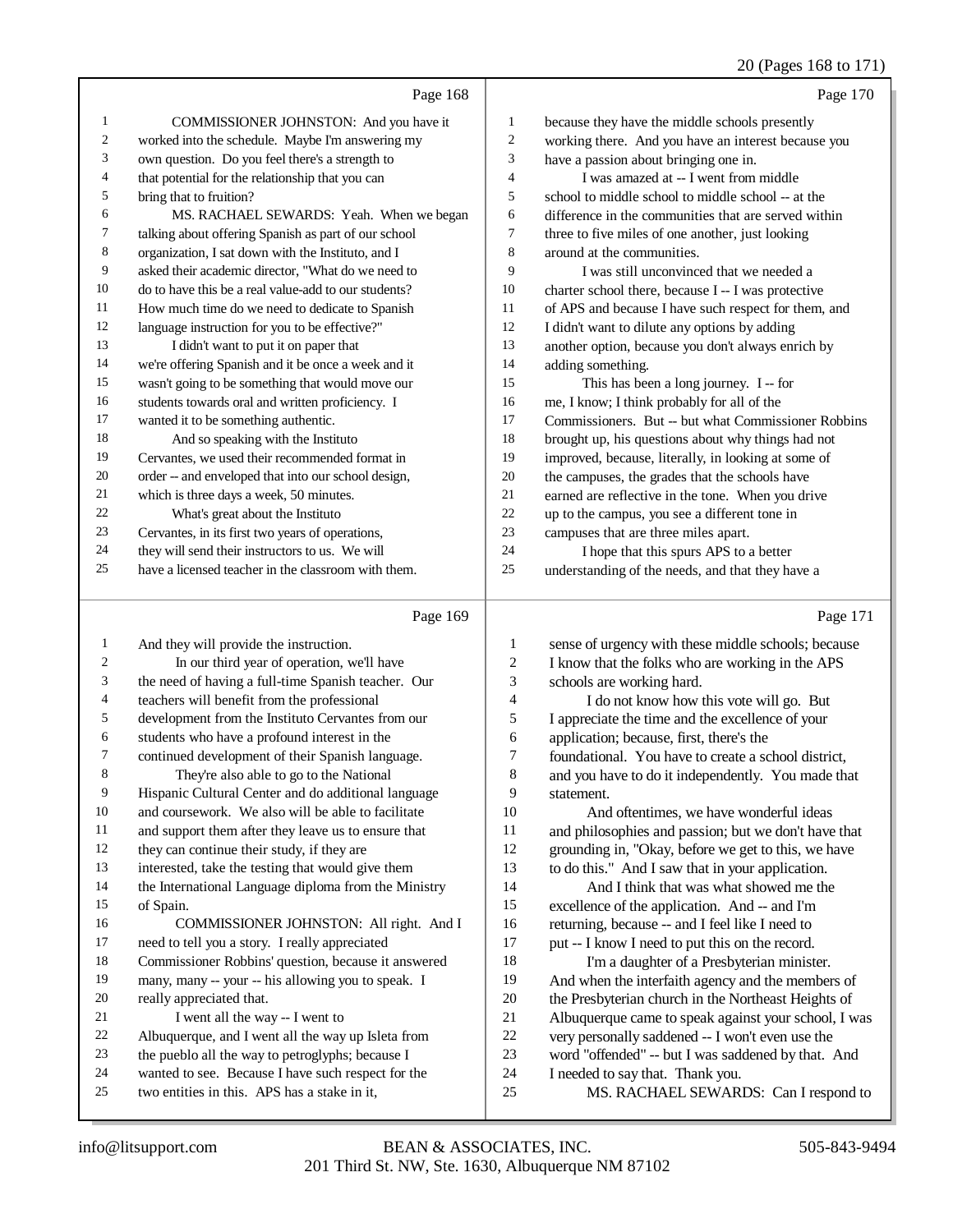## 21 (Pages 172 to 175)

|          | Page 172                                             |                         | Page 174                                                                            |
|----------|------------------------------------------------------|-------------------------|-------------------------------------------------------------------------------------|
| 1        | what you are saying? I want you to know that before  | $\mathbf{1}$            | writing is something that I am very strong with.                                    |
| 2        | we determined location, we were very intentional. I  | $\boldsymbol{2}$        | I was, as a former English teacher, also                                            |
| 3        | reached out to Commissioner Quezada, and I asked him | 3                       | very diligent that every word is mine, unless it is                                 |
| 4        | his thoughts about a school in 87121.                | $\overline{4}$          | directly cited. I think we had about 100 citations                                  |
| 5        | And what he said is that, "We are being              | 5                       | within that text. No, I think it's more than that.                                  |
| 6        | proactive. There is further development coming into  | 6                       | But we -- any word that was not mine, the                                           |
| 7        | the area. The population has doubled since 2000,     | 7                       | credit was attributed to that. But the design of                                    |
| 8        | that the numbers are continuing to grow." He said,   | 8                       | the school, the references to other research, the                                   |
| 9        | "Yes, there is another middle school that APS has    | 9                       | writing itself is mine. Nobody was hired; nobody                                    |
| 10       | plans to open in the future." But he said when that  | 10                      | was bartered with in order to do any writing, except                                |
| 11       | school opens, it'll already be hitting the ceiling   | 11                      | the person here and members of my team who did                                      |
| 12       | as far as enrollment grows and that there is a need, | 12                      | review, offered feedback, and the coach that I had                                  |
| 13       | there is a need for a different option for a school  | 13                      | through my fellowship.                                                              |
| 14       | in that community.                                   | 14                      | COMMISSIONER ARMBRUSTER: Thank you. So                                              |
| 15       | So we were very intentional. Having                  | 15                      | continuing on my little list, which is long, I was                                  |
| 16       | worked in charter schools previously, and newer      | 16                      | particularly concerned -- I'm just making this as a                                 |
| 17       | charter schools, I know the woes that go along with  | 17                      | general comment -- that this is the first school --                                 |
| 18       | being in a community and not being able to get your  | 18                      | this is my fourth year of reviewing schools. And                                    |
| 19       | enrollment. And I was not going to position myself   | 19                      | it's the first time I've ever heard the vitriol from                                |
| 20       | in a situation such as that.                         | 20                      | any organizations. That particularly upset me.                                      |
| 21       | THE CHAIR: Thank you.                                | 21                      | I will say that I am very political. I'm                                            |
| 22       | Oh, sorry.                                           | 22                      | going to just put that out there. And it seems to                                   |
| 23       | Commissioner Armbruster?                             | 23                      | me that this is totally a political ploy on behalf                                  |
| 24       | COMMISSIONER ARMBRUSTER: The middle                  | 24                      | of whomever.                                                                        |
| 25       | school in me came out. I'm sorry.                    | 25                      | This entire application process,                                                    |
|          |                                                      |                         |                                                                                     |
|          |                                                      |                         |                                                                                     |
|          | Page 173                                             |                         | Page 175                                                                            |
| 1        | Yes. I'm sorry. I have a number of                   | 1                       | considering we only had two, took me untold hours, I                                |
| 2        | comments and questions. So my -- as you may recall,  | $\overline{\mathbf{c}}$ | mean, days, 24-hour days, including last night at                                   |
| 3        | I have 36 years in middle school. There were a       | 3                       | 3:00 -- this morning at 3:00. And so it's really                                    |
| 4        | couple of years that weren't middle school. So I am  | 4                       | upset me.                                                                           |
| 5        | just like they are. And I love it. So I drive you    | 5                       | Although I did not drive from Los Alamos                                            |
| 6        | all crazy.                                           | 6                       | to Albuquerque, as my fellow Commissioner did, I did                                |
| 7        | My number one question, though, before I             | 7                       | look up the grades of all these schools. And what I                                 |
| 8        | make some other comments and questions, your         | 8                       | want to say is that there are two charter schools                                   |
| 9        | application is very good. It's very thorough.        | 9                       | there. There's actually more than two. But the                                      |
| 10       | It's -- listening to you talk, it's obvious that you | 10                      | South Valley Academy, and there's NACA. And they                                    |
| 11       | have -- you live what you wrote.                     | 11                      | are -- they were really not for you.                                                |
| 12       | And my question is -- and I'm sorry,                 | 12                      | But my point in where I'm coming from is                                            |
| 13<br>14 | please don't take this in the wrong way -- I want to | 13                      | not only did I teach middle school, but it was                                      |
| 15       | know who helped you, if anyone, to write this        | 14                      | special ed -- is those lowest-quartile kids. And                                    |
| 16       | application, other than the founding group of        | 15<br>16                | these schools, including the traditional public                                     |
| 17       | people.<br>MS. RACHAEL SEWARDS: I wrote every word,  | 17                      | schools, have "D"s and "F"s. There are some that                                    |
| 18       | with the support of my board. I did receive,         | 18                      | have "C"s; but all of them, with the exception of                                   |
| 19       | through my fellowship training on the -- "Here       | 19                      | one year between 2015 and 2018, the most recent one,                                |
| 20       | are -- here are the fundamentals of application      | $20\,$                  | all have "F"s in their lowest quartile.<br>And my question is -- to the world -- is |
| 21       | writing."                                            | 21                      | those are the kids who are most difficult to teach.                                 |
| 22       | I did have a group that -- I had a coach             | $22\,$                  | And I understand that my special needs kids are                                     |
| 23       | who reviewed my writing. However, I am a very        | $23\,$                  | there. I do understand that. But for them not to                                    |
| 24       | strong technical writer. I went through multiple     | $24\,$                  | make the growth that other schools that we have                                     |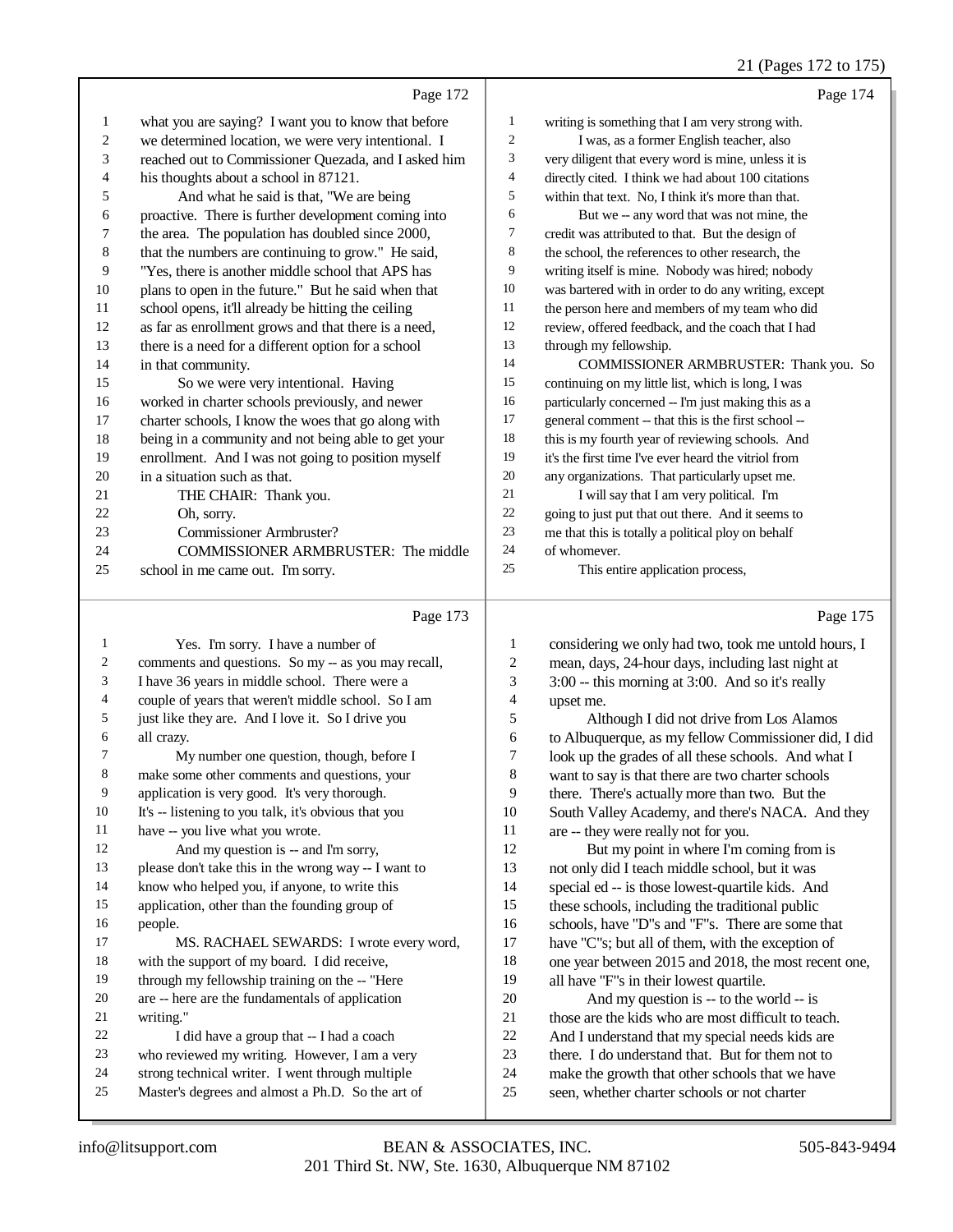|                  |                                                      |                          | $22 \text{ (1456)}$ 170 to 177                       |
|------------------|------------------------------------------------------|--------------------------|------------------------------------------------------|
|                  | Page 176                                             |                          | Page 178                                             |
| 1                | schools, can make is exceedingly disturbing to me.   | 1                        | But, "A small learning community where               |
| $\boldsymbol{2}$ | It's exceedingly disturbing, and it points           | $\sqrt{2}$               | students are prepared for high school and beyond."   |
| 3                | to me that we're not talking about your school       | 3                        | That's one mission.                                  |
| 4                | being -- I guess it is talking about your school     | $\overline{\mathcal{A}}$ | "Prepare students to be successful in                |
| 5                | being a threat. Because my belief, having taught     | 5                        | college and the competitive world by providing a     |
| 6                | with a gazillion different teachers as an inclusion  | 6                        | rigorous college preparatory program in a safe and   |
| $\boldsymbol{7}$ | teacher, is that I can pretty well tell a good       | $\tau$                   | effective environment."                              |
| $\,8\,$          | teacher if I listen to one or see one. Okay, five    | $\,8\,$                  | "Educate students in a culture of rigor to           |
| 9                | minutes. And I believe that you are that person.     | 9                        | prepare its graduates for post-secondary education,  |
| $10\,$           | I also believe that the school will put              | $10\,$                   | gainful employment, and leadership in New Mexico's   |
| 11               | its energies and the money and its effort and the    | 11                       | technologies industry."                              |
| 12               | belief into the fact that the lowest quartile        | 12                       | "Prepare students to achieve college and             |
| 13               | students will always be there. But they will grow.   | 13                       | career goals."                                       |
| 14               | I think that from them, any school, not to have your | 14                       | "Create a school that will prepare                   |
| 15               | lowest quartile as a "C" level, that's average. I'm  | 15                       | students who are strong leaders that are             |
| 16               | okay with "C"s.                                      | 16                       | academically prepared, secure in their identity and  |
| 17               | I find it appalling. I just find it                  | 17                       | healthy."                                            |
| 18               | appalling.                                           | 18                       | "The mission is to prepare students to               |
| 19               | And I want to also have on the record that           | 19                       | achieve a level of excellence by supporting academic |
| $20\,$           | I am also very much a traditional public school      | 20                       | achievement, strong leadership skills, social        |
| 21               | person. I was president of my local AFT chapter. I   | 21                       | responsibility, where students acquire the           |
| 22               | am that person. And I have become more aware,        | 22                       | knowledge, leadership skills and sense of            |
| 23               | possibly because of Ms. Poulos, of the fact that     | 23                       | responsibility needed to succeed in the 21st         |
| 24               | everyone can change. APS can change. Los Alamos      | 24                       | century."                                            |
| 25               | can change. Santa Fe can change. But they're         | 25                       | My point is, it isn't about what your                |
|                  | Page 177                                             |                          | Page 179                                             |
| 1                | choosing not to. It's a choice that they're making.  | 1                        | mission says; the point is how you're going to get   |
| 2                | Can they be exactly like a charter school?           | 2                        | there. And you have presented the fifth grade -- a   |
| 3                | No, probably not. But they can make changes to do    | 3                        | number of the things some other schools do. Great.   |
| 4                | something more for all students.                     | $\overline{4}$           | If they do it, and they're successful -- and I know  |
| 5                | And as I also said before, kids are                  | 5                        | you've gone to other schools that are highly         |
|                  |                                                      |                          |                                                      |

- different. Every year, they're different. When I
- 7 began teaching in [vague sound] -- I hope you got<br>8 that Cindy -- they were very different students
- that, Cindy -- they were very different students
- then. Even children in poverty were still different
- 10 children than the children we are dealing with in<br>11 New Mexico.
- New Mexico. So I'm -- I'm tired of seeing these "F"s and "D"s from our charter schools, people who are
- against you. I've had it. I'm really, really
- angry, being there. 16 I also wanted to point out that the fact<br>17 that you reached out to non-charters, that you
- that you reached out to non-charters, that you
- 18 sought help, I think that's a really positive, that<br>19 vou have some university people who will be w you have some university people who will be working
- 20 with you. I think those are positives.<br>21 And I guess we're past is this n 21 And I guess we're past is this mission --<br>22 because that was a big issue, as I recall, at the 22 because that was a big issue, as I recall, at the hearing, whether it's  $-$  whether or not it's a
- 23 hearing, whether it's -- whether or not it's a<br>24 unique mission: because I -- I did this -- ok
- 24 unique mission; because I -- I did this -- okay, I<br>25 reworded this to protect the innocent. reworded this to protect the innocent.
- successful, you've taken their best practice. Why would you reinvent the wheel? So what you've done is you've taken all the spokes and put them into your own wheel. And I think that -- I hope the issue about
- 11 the mission is settled. I don't know, because I can<br>12 only talk about it for me only talk about it for me.
- 13 But I highly admire what you've done. I think that you've gone over and above. I think
- you've thought of everything that you can think of.
- And I think that you're still open to suggestions 17 that other people in the community or wherever might<br>18 eive vou, as opposed to saving, "I'm sorry, I've
- give you, as opposed to saying, "I'm sorry, I've already done all this."
- And I don't see you being that group, and 21 I see you as having the potential of being highly<br>22 successful, and I thank you for your application. 22 successful, and I thank you for your application.<br>
23 MS RACHAFI SEWARDS: Thank you
	- MS. RACHAEL SEWARDS: Thank you so much,
- Commissioner.
- THE CHAIR: I move that the Commission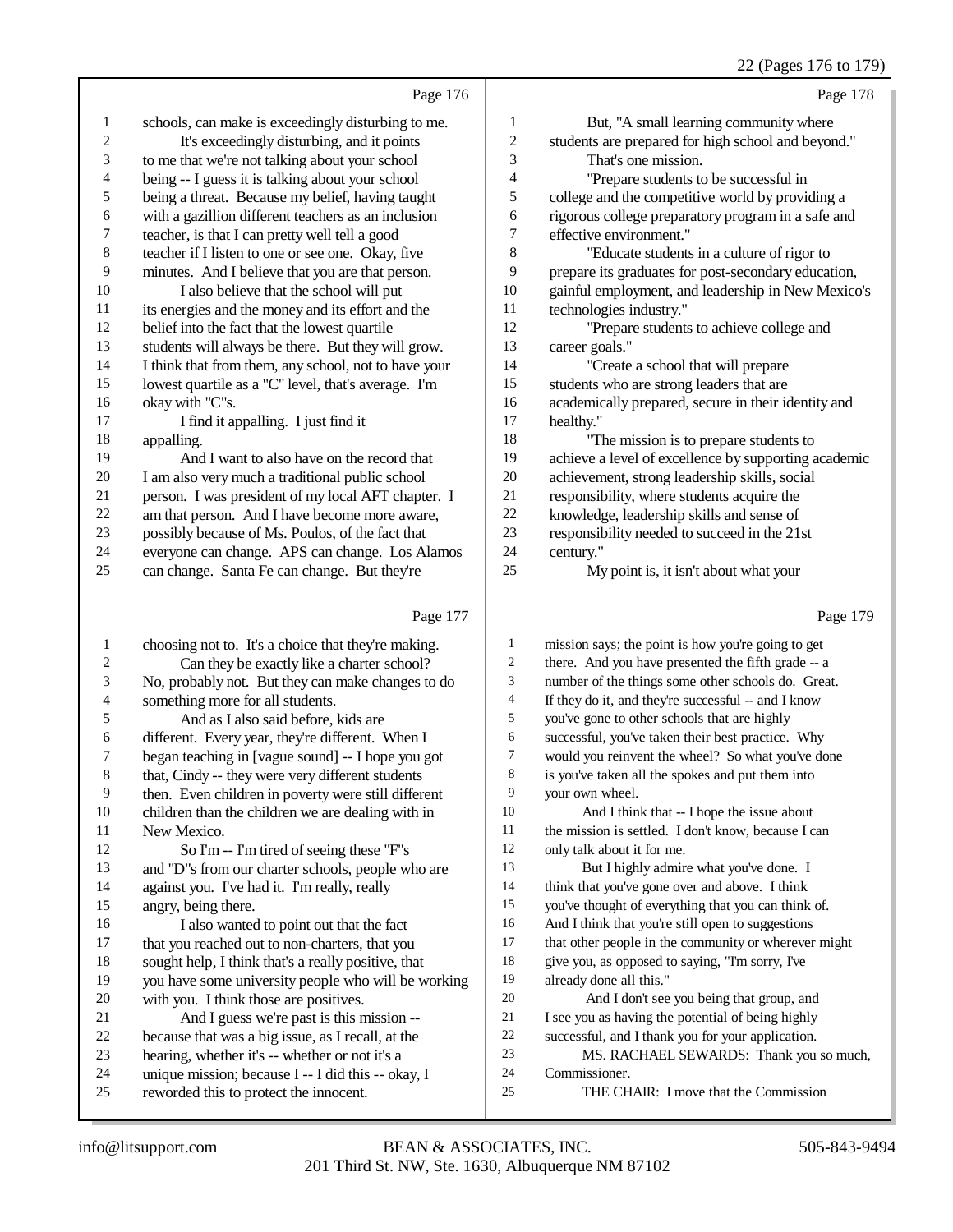23 (Pages 180 to 183)

|    | Page 180                                             |                | Page 182                                             |
|----|------------------------------------------------------|----------------|------------------------------------------------------|
| 1  | enter into a Closed Session, the subjects -- the     | 1              | anything from BES or ESNM. Nor Solare does not       |
| 2  | subject to be discussed are pursuant to NMSA 1978,   | $\overline{c}$ | intend to utilize any charter management service,    |
| 3  | Sections 10--oh, I'm sorry, I apologize.             | 3              | either in-state or out.                              |
| 4  | <b>COMMISSIONER CABALLERO: Madam Chair?</b>          | 4              | And that is fine and dandy. And the fact             |
| 5  | THE CHAIR: I didn't see your hand up.                | 5              | that it's in their answer in writing tells me that   |
| 6  | COMMISSIONER CABALLERO: Thank you. You               | 6              | it was an important issue. And I'm not going to --   |
| 7  | didn't forget yesterday, but I appreciate being      | 7              | I've heard all this protestants about who represents |
| 8  | connected.                                           | 8              | the Lower Valley, who is the community and who's     |
| 9  | I do have some questions for                         | 9              | not.                                                 |
| 10 | clarification. It was mentioned -- it was brought    | 10             | I have to remind everybody that as far as            |
| 11 | out something having to do with other middle schools | 11             | the community in the Lower Valley, there are formal  |
| 12 | in the area, and the answer was talking about the    | 12             | and informal leaders, and they grew into a lot -- a  |
| 13 | population of middle school students in that area.   | 13             | lot of parents there talking about what they liked   |
| 14 | I would like to hear from PED on this.               | 14             | and disliked, and we would have a better             |
| 15 | whether the middle school population -- what is the  | 15             | understanding.                                       |
| 16 | middle school population in the immediate area?      | 16             | But whenever a charter school like this              |
| 17 | That's one. And then I have something --             | 17             | one wants to formalize, which is a bold and          |
| 18 | something else, Madam Chair.                         | 18             | courageous way of teaching kids, there's going to be |
| 19 | THE CHAIR: Thank you. Just pull that up.             | 19             | a lot of excitement. And I get that. And I think     |
| 20 | MS. POULOS: Madam Chairwoman,                        | 20             | the charter schools have to accept the fact that     |
| 21 | Commissioner Caballero, I will say that we do not    | 21             | they're bold and courageous about their approach and |
| 22 | have that information. I actually do believe that    | 22             | accept the criticism, and don't minimize it.         |
| 23 | the applicant team has that information. So if you   | 23             | But -- so getting back to that issue. I,             |
| 24 | would like it, I would be happy to turn the          | 24             | know it was answered in that regard. But I also      |
| 25 | microphone over.                                     | 25             | remember talking to a charter school in a hearing    |
|    |                                                      |                |                                                      |
|    |                                                      |                |                                                      |

## Page 181

| 1              | COMMISSIONER CABALLERO: No. Actually, we            | 1  | which w                |
|----------------|-----------------------------------------------------|----|------------------------|
| $\mathfrak{2}$ | heard -- I heard from the applicant team. And I     | 2  | one of the             |
| 3              | would like to hear from somebody else, a third      | 3  | me befor               |
| $\overline{4}$ | party. And that's why I requested PED to answer     | 4  | language               |
| 5              | that.                                               | 5  | do this,               |
| 6              | My understanding from charter schools is            | 6  | W                      |
| $\tau$         | they're public; and yes, they are. But I visited    | 7  | I asked,               |
| 8              | public schools -- I visited a -- a middle school.   | 8  | being sp               |
| 9              | And they're impacted by losing student population.  | 9  | answere                |
| 10             | And so that is my concern.                          | 10 | A                      |
| 11             | I have a better handle on the southern              | 11 | mistake,               |
| 12             | part of the state. And I can tell you, I think that | 12 | very end               |
| 13             | what the team said is correct; but I can't be       | 13 | very imp               |
| 14             | totally correct what was said is actually true.     | 14 | again, th              |
| 15             | That's one. So if PED cannot answer, that's fine.   | 15 | A                      |
| 16             | I'll get to my second question.                     | 16 | not $-$ " $\mathbb{N}$ |
| 17             | And I know that we don't actually talk              | 17 | they agre              |
| 18             | about that area, what is the population in that     | 18 | one time               |
| 19             | area, who -- how is the charter school impacting    | 19 | the docu               |
| 20             | those schools. We don't get into that, and we       | 20 | schools:               |
| 21             | really should get into that.                        | 21 | I o                    |
| 22             | The other thing is -- and it was answered           | 22 | grants, a              |
| 23             | by Solare -- is at the end -- and, again, the       | 23 | for this a             |
| 24             | attorney came up with the same answer -- is that    | 24 | must do                |
| 25             | Solare does not expect, nor intend, to purchase     | 25 | understo               |
|                |                                                     |    |                        |

## Page 183

| 1              | which we were going to remove their charter. And     |
|----------------|------------------------------------------------------|
| $\overline{2}$ | one of the things that previous Commissioners told   |
| 3              | me before we approve that charter is that same       |
| $\overline{4}$ | language was given to them. "No, we're not going to  |
| 5              | do this, we're not going to do that."                |
| 6              | Well, they did. And even at that hearing,            |
| 7              | I asked, "How much of your money was going -- was    |
| 8              | being spent for this and that," and it was never     |
| 9              | answered.                                            |
| 10             | And so I don't want to repeat that same              |
| 11             | mistake, intend or expect. If that issue is at the   |
| 12             | very end of the response, that issue must have been  |
| 13             | very important. And the fact that it was brought up  |
| 14             | again, that that issue is [incomprehensible].        |
| 15             | And so would Solare put their intent --              |
| 16             | not -- "No intent or expectation" in writing? Would  |
| 17             | they agree to that? I know that Commissioners, at    |
| 18             | one time, talked about they never get to see any of  |
| 19             | the documentation, any of the paperwork when charter |
| 20             | schools receive money.                               |
| 21             | I did -- I have done a lot of nonprofit              |
| 22             | grants, and I know there was always an expectation   |
| 23             | for this and that. And some was very clearly, "You   |
| 24             | must do this," and others were very salient. But we  |
| 25             | understood that from -- and we went into it with our |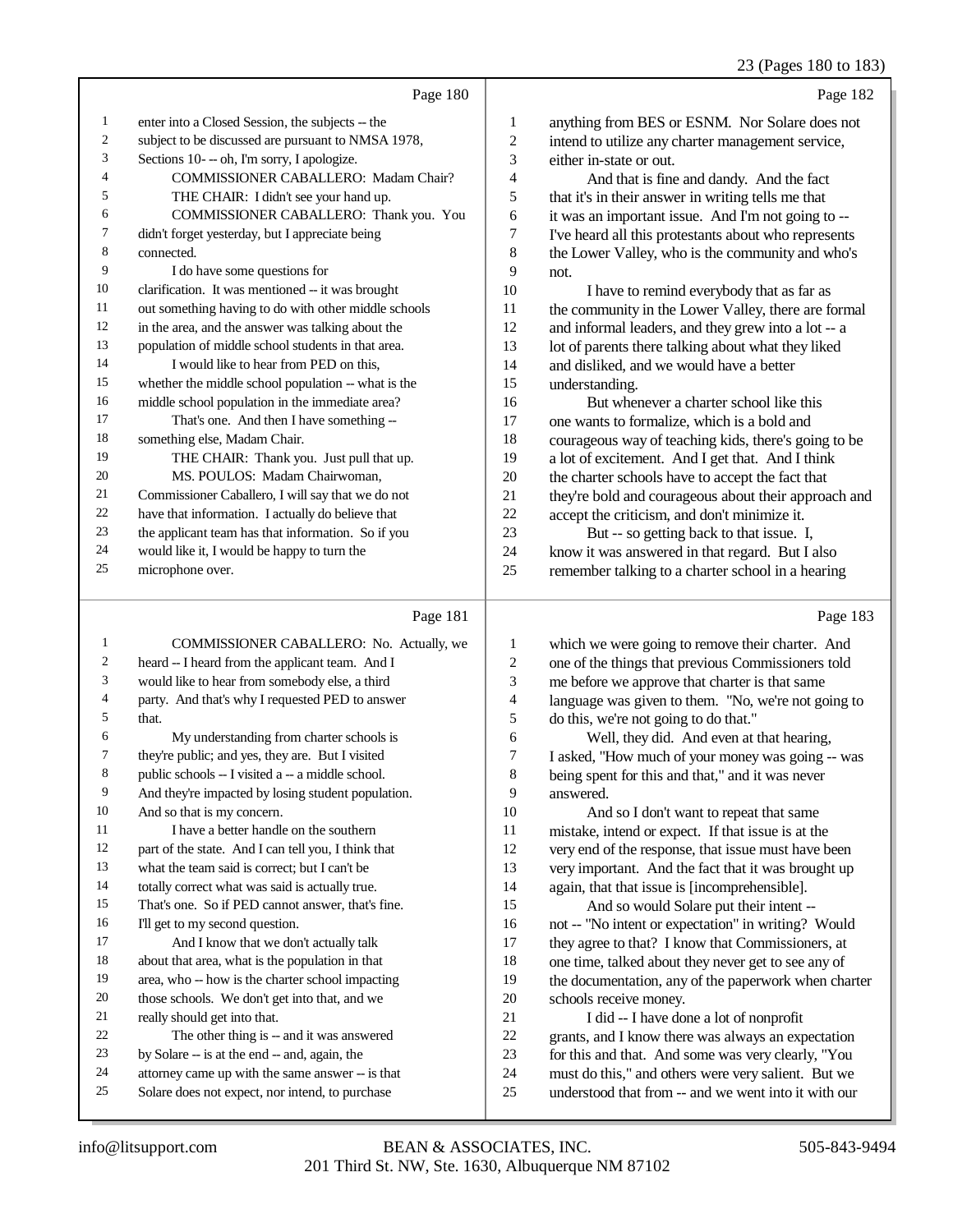## 24 (Pages 184 to 187)

| o |  |
|---|--|

|                          | Page 184                                                                                        |                          | Page 186                                             |
|--------------------------|-------------------------------------------------------------------------------------------------|--------------------------|------------------------------------------------------|
| $\mathbf{1}$             | feet on the ground understanding that.                                                          | $\mathbf{1}$             | be disclosed. And -- and it is in that process       |
| $\overline{\mathbf{c}}$  | Is it very real to the -- it could be that                                                      | $\sqrt{2}$               | where ultimately, this Commission will make a        |
| 3                        | we're now to "Not expect or intend" right now, but                                              | 3                        | determination about Commence Operations.             |
| $\overline{\mathcal{L}}$ | maybe their intent or expectation may change shortly                                            | 4                        | But what we -- what we've done up until              |
| 5                        | after. Would an agreement be okay with the -- if                                                | 5                        | this point is that we've taken the application       |
| 6                        | it's that important, and if you don't -- you truly                                              | 6                        | process that this Commission has worked on for over  |
| 7                        | don't intend or expect, I don't think it would be a                                             | 7                        | a year and the rubric of that process that this      |
| $\,$ 8 $\,$              | problem.                                                                                        | 8                        | Commission has worked on, and we've responded to     |
| 9                        | That's all I have.                                                                              | 9                        | that application process.                            |
| 10                       | Thank you, Madam Chair.                                                                         | $10\,$                   | You know, we -- we -- we feel good about             |
| 11                       | THE CHAIR: Okay. I'll start, and if you                                                         | 11                       | our score, you know.                                 |
| 12                       | want to embellish anything, you may.                                                            | 12                       | My understanding -- I was not here                   |
| 13                       | Through the contract -- if approved,                                                            | 13                       | yesterday -- was that one of the Commissioners       |
| 14                       | through the contract negotiations, Commissioner, I                                              | 14                       | yesterday indicated that she would probably would    |
| 15                       | think most, if not all, of your concerns are                                                    | 15                       | have scored us at a 90 rather than where we were.    |
| 16                       | addressed; because if there are any MOUs, there is                                              | 16                       | I'll take that. I'm okay with that.                  |
| 17                       | identification of where curriculum is being                                                     | 17                       | And, you know, I think while people may              |
| 18                       | purchased. If there are any arrangements,                                                       | 18                       | differ on precise scores, we -- we answered the      |
| 19                       | agreements with charter management, all of those                                                | 19                       | application. And nobody was hired to answer the      |
| $20\,$                   | contracts have to be disclosed and provided to us                                               | $20\,$                   | application. This was done by the founder and by     |
| 21                       | through -- during the contract negotiation process,                                             | 21                       | the board.                                           |
| $22\,$                   | which is then vetted through our legal counsel; so                                              | $22\,$                   | And I -- and so, you know, if -- if there            |
| 23                       | that I -- I believe that any of those concerns can                                              | 23                       | are other expectations, then there should be a       |
| 24                       | be and will be addressed.                                                                       | 24                       | different application process.                       |
| 25                       | But I'll allow you to add if you feel you                                                       | 25                       | But the application process that exists,             |
|                          |                                                                                                 |                          |                                                      |
|                          |                                                                                                 |                          |                                                      |
|                          | Page 185                                                                                        |                          | Page 187                                             |
| $\mathbf{1}$             | need to add something.                                                                          | $\mathbf{1}$             | that you-all vetted, is the application process that |
| $\boldsymbol{2}$         | MR. DANIEL IVEY-SOTO: Yeah, certainly.                                                          | $\overline{\mathbf{c}}$  | we answered.                                         |
| 3                        | Thank you, Madam Chair, and thank you,                                                          | 3                        | COMMISSIONER ROBBINS: Madam Chair, could             |
| 4                        | Commissioner Caballero, for -- for raising this                                                 | $\overline{\mathcal{L}}$ | I add one thing?                                     |
| 5                        | issue.                                                                                          | 5                        | THE CHAIR: Commissioner Robbins?                     |
| 6                        | Here's the thing. I mean, it's difficult                                                        | 6                        | COMMISSIONER ROBBINS: I respect the                  |
| 7                        | to prove a negative, right? We went into this                                                   | 7                        | Commissioner's concerns about entities that may or   |
| 8                        | accepting support and being under no obligation or                                              | 8                        | may not do, but I don't want to get into a situation |
| 9                        | intent to -- to -- to contract with. And -- and, I                                              | 9                        | where this Commission is blacklisting any            |
| 10                       | mean, that's never been an issue for us. And the                                                | 10                       | organization, any business, any enterprise from      |
| 11                       | people said, "Oh, well, we're worried you're going                                              | 11                       | doing business with anyone, unless they have been    |
| 12                       | to do that."                                                                                    | 12                       | formally debarred to do business in this state or    |
| 13                       | "Well, no, we're not going to do that."                                                         | 13                       | with public entities in this state. And I think we   |
| 14                       | "Well, prove you're not going to do that."                                                      | 14                       | have to be very, very careful about including that   |
| 15                       | It's never been an issue for us. We're                                                          | 15                       | or having that in our consideration.                 |
| 16                       | not going to do that. I'm not sure how we prove                                                 | 16                       | Thank you.                                           |
| 17                       | that negative.                                                                                  | 17                       | THE CHAIR: Certainly. And I don't think              |
| 18                       | And I guess the other thing is, is for me,                                                      | 18                       | there is a proposal out there to bar that. But       |
| 19                       | is that -- is that, Madam Chair, you know, as -- I                                              | 19                       | any -- any partner organizations are disclosed       |
| 20                       | mean, you very aptly talked about the contract                                                  | 20                       | during the contract negotiations. And if there       |
| 21                       | negotiation process, right?                                                                     | 21                       | would be any concerns, they would, I would hope, be  |
| 22                       | It's in the contract negotiation process                                                        | 22                       | educational concerns, and they would be -- they      |
| 23                       | that people will see the policies that we have                                                  | 23                       | would be addressed.                                  |
| 24<br>25                 | actually developed. It's in the contract<br>negotiation process where any ongoing partners will | 24<br>25                 | So are we good?<br>(No response.)                    |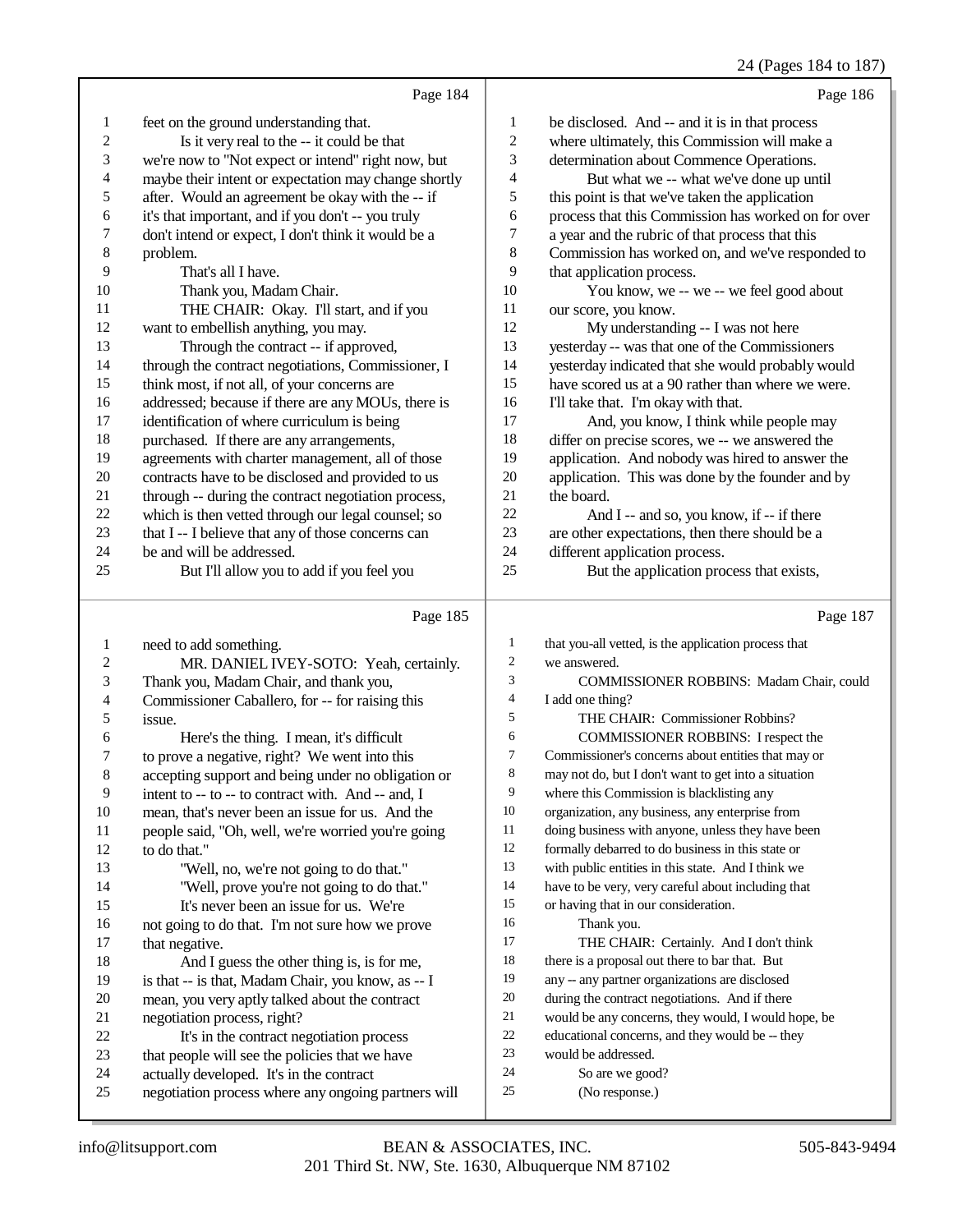25 (Pages 188 to 191)

|    |                                                     |                | 20(10)<br>$\sim$ 100 to 171,                        |
|----|-----------------------------------------------------|----------------|-----------------------------------------------------|
|    | Page 188                                            |                | Page 190                                            |
| 1  | THE CHAIR: Okay. Commissioner Caballero,            | $\mathbf{1}$   | <b>COMMISSIONER CONYERS: Yes.</b>                   |
| 2  | do you want to add anything?                        | $\mathfrak{2}$ | <b>COMMISSIONER ARMBRUSTER: Commissioner</b>        |
| 3  | COMMISSIONER CABALLERO: Yes. And I heard            | 3              | Johnston?                                           |
| 4  | the concerns. And I can only add that our           | 4              | <b>COMMISSIONER JOHNSTON: Yes.</b>                  |
| 5  | Commission is in charge of looking at the charter   | 5              | <b>COMMISSIONER ARMBRUSTER: Commissioner</b>        |
| 6  | schools and what the children are learning and how  | 6              | Gipson.                                             |
| 7  | they're learning. The companies can sell and do     | 7              | THE CHAIR: Yes.                                     |
| 8  | whatever in the state. They're not being disbarred. | 8              | <b>COMMISSIONER ARMBRUSTER: Commissioner</b>        |
| 9  | But it's the same as any other material,            | 9              | Robbins?                                            |
| 10 | and it's the same as how -- our concern has always  | 10             | <b>COMMISSIONER ROBBINS: Yes.</b>                   |
| 11 | been, "How much are you spending? Who are you       | 11             | <b>COMMISSIONER ARMBRUSTER: Commissioner</b>        |
| 12 | connected to? What is your -- your commitment to    | 12             | Crone?                                              |
| 13 | that national organization?"                        | 13             | <b>COMMISSIONER CRONE: Yes.</b>                     |
| 14 | And that is -- that is one of the primary           | 14             | <b>COMMISSIONER ARMBRUSTER: Commissioner</b>        |
| 15 | concerns that we have. We cannot be blinded by      | 15             | Caballero?                                          |
| 16 | whether a company is not going to get a contract or | 16             | <b>COMMISSIONER CABALLERO: Yes.</b>                 |
| 17 | not. Our decision is what's in the best interests   | 17             | COMMISSIONER ARMBRUSTER: Nine to zero.              |
| 18 | of education and the children.                      | 18             | THE CHAIR: You folks can stay here. It's            |
| 19 | And so what I heard is that even though             | 19             | just easier for everyone.                           |
| 20 | the school says they don't intend or expect they    | 20             | Commissioner Caballero, we will call you            |
| 21 | won't make such an agreement -- and so I'm a little | 21             | back when we're out of closed section.              |
| 22 | confused. If there's no intent or expectation, what | 22             | COMMISSIONER CABALLERO: All right.                  |
| 23 | is the hesitancy? And I would leave it at that.     | 23             | (Closed Session conducted, 11:11 a.m.               |
| 24 | Thank you.                                          | 24             | to 11:34 a.m.)                                      |
| 25 | THE CHAIR: Thank you. Commissioners, any            | 25             | THE CHAIR: I move that we end Closed                |
|    | Page 189                                            |                | Page 191                                            |
| 1  | other comments?                                     | 1              | Session. The matters discussed in the Closed        |
| 2  | Okay.                                               | 2              | Session were limited only to those specified in the |
| 3  | COMMISSIONER JOHNSTON: No, Madam Chair, I           | 3              | motion for closure, and no vote was taken during    |
| 4  | apologize for leaving. It's the car; so I           | $\overline{4}$ | closed session.                                     |
| 5  | apologize.                                          | 5              | Do I have a second?                                 |
| 6  | THE CHAIR: I move that the Commission               | 6              | <b>COMMISSIONER PERALTA: Second.</b>                |
| 7  | enter into a Closed Session. The subject to be      | 7              | THE CHAIR: Second by Commissioner                   |
| 8  | discussed is pursuant to NMSA, Sections 1978,       | 8              | Peralta.                                            |
| 9  | Sections $10-15-1(H)(1)$ pertaining to issuance,    | 9              | Commissioner Armbruster?                            |
| 10 | suspension, renewal, or revocation of Solare        | 10             | <b>COMMISSIONER ARMBRUSTER: Commissioner</b>        |
| 11 | Collegiate Charter School license.                  | 11             | Robbins?                                            |
| 12 | Do I have a second?                                 | 12             | <b>COMMISSIONER ROBBINS: Yes.</b>                   |
| 13 | <b>COMMISSIONER CRONE: Second.</b>                  | 13             | <b>COMMISSIONER ARMBRUSTER: Commissioner</b>        |
| 14 | THE CHAIR: Second by Commissioner Crone.            | 14             | Toulouse?                                           |

Conyers?

please.

Toulouse?

 Armbruster votes "Yes." Commissioner Peralta?

Commissioner Armbruster, roll call,

19 COMMISSIONER TOULOUSE: Yes.

COMMISSIONER PERALTA: Yes.

COMMISSIONER ARMBRUSTER: Commissioner

COMMISSIONER ARMBRUSTER: Commissioner

COMMISSIONER ARMBRUSTER: Commissioner

15 COMMISSIONER TOULOUSE: Yes.

COMMISSIONER CONYERS: Yes.

22 COMMISSIONER PERALTA: Yes.<br>23 COMMISSIONER ARMBRUSTER·

 Armbruster votes "Yes." Commissioner Conyers?

THE CHAIR: Yes.

Peralta?

Gipson?

COMMISSIONER ARMBRUSTER: Commissioner

COMMISSIONER ARMBRUSTER: Commissioner

COMMISSIONER ARMBRUSTER: Commissioner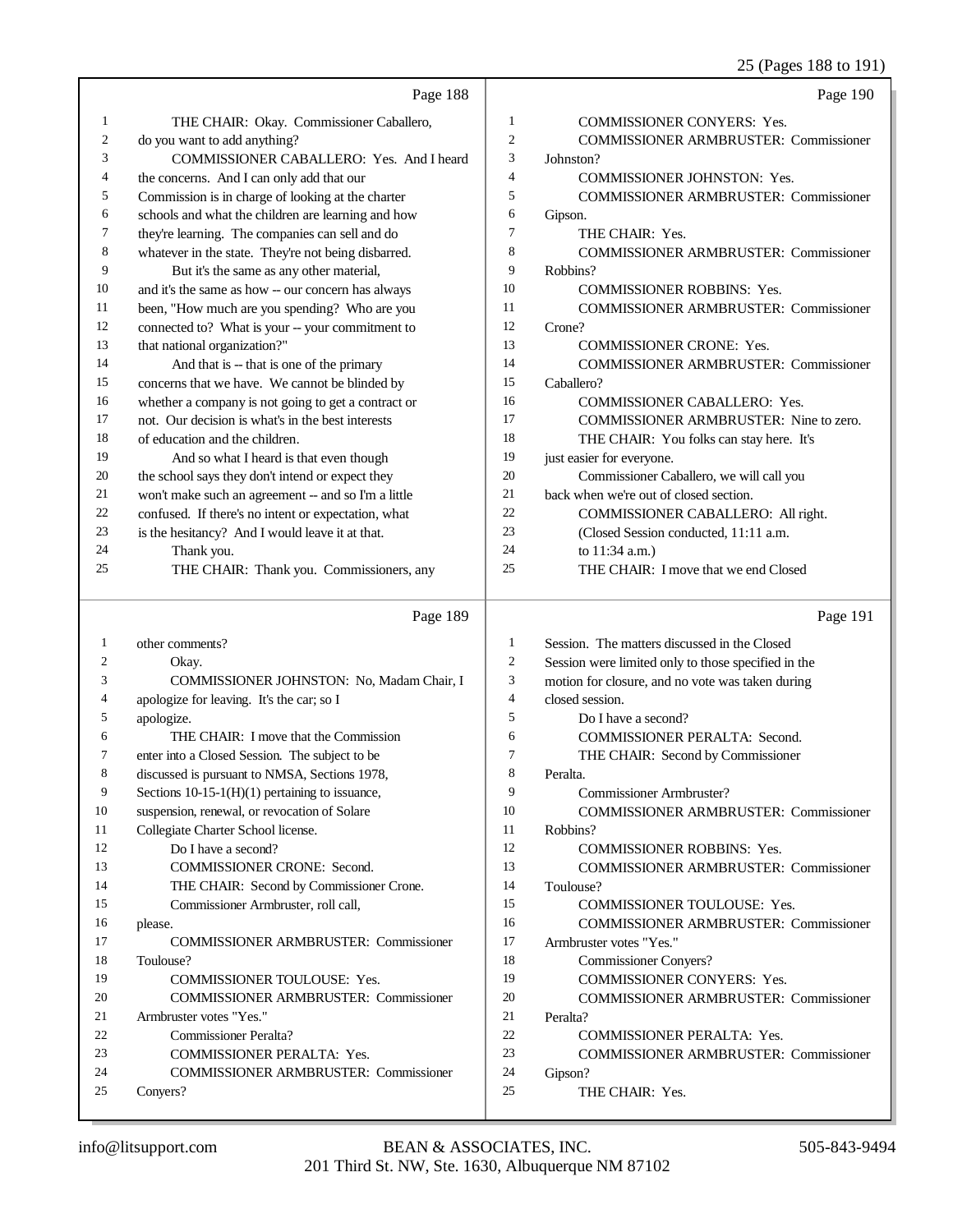26 (Pages 192 to 195)

|    |                                                     |                | $20$ (1 ages 172 to 179)                            |
|----|-----------------------------------------------------|----------------|-----------------------------------------------------|
|    | Page 192                                            |                | Page 194                                            |
| 1  | <b>COMMISSIONER ARMBRUSTER: Commissioner</b>        | $\mathbf{1}$   | Conyers?                                            |
| 2  | Johnston?                                           | $\overline{2}$ | <b>COMMISSIONER CONYERS: Yes.</b>                   |
| 3  | <b>COMMISSIONER JOHNSTON: Yes.</b>                  | 3              | <b>COMMISSIONER ARMBRUSTER: Commissioner</b>        |
| 4  | <b>COMMISSIONER ARMBRUSTER: Commissioner</b>        | 4              | Armbruster votes "Yes."                             |
| 5  | Crone?                                              | 5              | Commissioner Peralta?                               |
| 6  | <b>COMMISSIONER CRONE: No.</b>                      | 6              | <b>COMMISSIONER PERALTA: Yes.</b>                   |
| 7  | COMMISSIONER ARMBRUSTER: "No" for what?             | 7              | <b>COMMISSIONER ARMBRUSTER: Commissioner</b>        |
| 8  | THE CHAIR: We're coming out of Closed               | 8              | Caballero?                                          |
| 9  | Session.                                            | 9              | THE CHAIR: Commissioner Caballero?                  |
| 10 | <b>COMMISSIONER CRONE: Yes.</b>                     | 10             | COMMISSIONER CABALLERO: Yes. I'm sorry.             |
| 11 | <b>COMMISSIONER ARMBRUSTER: Commissioner</b>        | 11             | THE CHAIR: We've got a motion to approve            |
| 12 | Caballero?                                          | 12             | the charter.                                        |
| 13 | COMMISSIONER CABALLERO: I'm here.                   | 13             | COMMISSIONER CABALLERO: I heard the                 |
| 14 | COMMISSIONER ARMBRUSTER: And you said               | 14             | motion, and my vote is "Yes."                       |
| 15 | "Yes" to coming out of Closed Session?              | 15             | THE CHAIR: Okay. Thank you.                         |
| 16 | <b>COMMISSIONER CABALLERO: Yes. I said</b>          | 16             | COMMISSIONER ARMBRUSTER: Thank you.                 |
| 17 | "Yes."                                              | 17             | Sorry. Didn't hear.                                 |
| 18 | <b>COMMISSIONER ARMBRUSTER: You're</b>              | 18             | Commissioner Johnston?                              |
| 19 | abstaining. Never mind. You have to abstain         | 19             | <b>COMMISSIONER JOHNSTON: Yes.</b>                  |
| 20 | because you weren't even there.                     | 20             | COMMISSIONER ARMBRUSTER: Let's try it               |
| 21 | THE CHAIR: He can still vote to come out.           | 21             | again. Commissioner Crone?                          |
| 22 | He just can't attest to what was said. Right.       | 22             | <b>COMMISSIONER CRONE: No.</b>                      |
| 23 | COMMISSIONER ARMBRUSTER: Whatever. We're            | 23             | COMMISSIONER ARMBRUSTER: "No" on this               |
| 24 | out of Closed Session.                              | 24             | vote?                                               |
| 25 | THE CHAIR: The motion passed.                       | 25             | <b>COMMISSIONER CRONE: Correct.</b>                 |
|    |                                                     |                |                                                     |
|    | Page 193                                            |                | Page 195                                            |
| 1  | COMMISSIONER CRONE: I always wondered               | 1              | THE CHAIR: So the motion passes,                    |
| 2  | what would happen if you voted "No." Now I know.    | $\overline{c}$ | eight-to-one.                                       |
| 3  | THE CHAIR: Nothing.                                 | 3              | Thank you so much. Congratulations.                 |
| 4  | Thank you. And thank everyone.                      | 4              | You'll be receiving a letter within 14 days. We     |
| 5  | So Commissioners, do I have a motion? If            | 5              | look forward to working with you.                   |
| 6  | not, I'll do it.                                    | 6              | MR. DANIEL IVEY-SOTO: Likewise.                     |
| 7  | I move that the Public Education                    | 7              | MS. RACHAEL SEWARDS: Same.                          |
| 8  | Commission approve the charter of Solare Collegiate | 8              | THE CHAIR: Commissioner Caballero has               |
| 9  | Charter School.                                     | 9              | left.                                               |
| 10 | COMMISSIONER ROBBINS: I'll second.                  | 10             | MR. DANIEL IVEY-SOTO: Madam Chair,                  |
| 11 | THE CHAIR: There's a motion by                      | 11             | Commissioners, thank you so much.                   |
| 12 | Commissioner Gipson, a second by Commissioner       | 12             | MS. RACHAEL SEWARDS: Thank you so much.             |
| 13 | Robbins.                                            | 13             | Take care.                                          |
| 14 | Any discussion?                                     | 14             | THE CHAIR: Hopefully, your journey home             |
| 15 | Commissioner Armbruster?                            | 15             | is less eventful than some of your journeys up.     |
| 16 | <b>COMMISSIONER ARMBRUSTER: Commissioner</b>        | 16             | (A discussion was held off the record.)             |
| 17 | Toulouse?                                           | 17             | THE CHAIR: Okay. We are now on to Item              |
| 18 | COMMISSIONER TOULOUSE: Yes.                         | 18             | No. 6, which is the discussion and possible action  |
| 19 | <b>COMMISSIONER ARMBRUSTER: Commissioner</b>        | 19             | on the qui tam lawsuit.                             |
| 20 | Gipson?                                             | $20\,$         | So I am going to make a motion that we              |
| 21 | THE CHAIR: Yes.                                     | 21             | direct our legal counsel to draft a letter in       |
| 22 | COMMISSIONER ARMBRUSTER: Commissioner               | $22\,$         | support of -- to the Attorney General regarding the |
| 23 | Robbins?                                            | 23             | qui tam suit.                                       |
|    |                                                     |                |                                                     |

COMMISSIONER ROBBINS: Yes.

COMMISSIONER ARMBRUSTER: Commissioner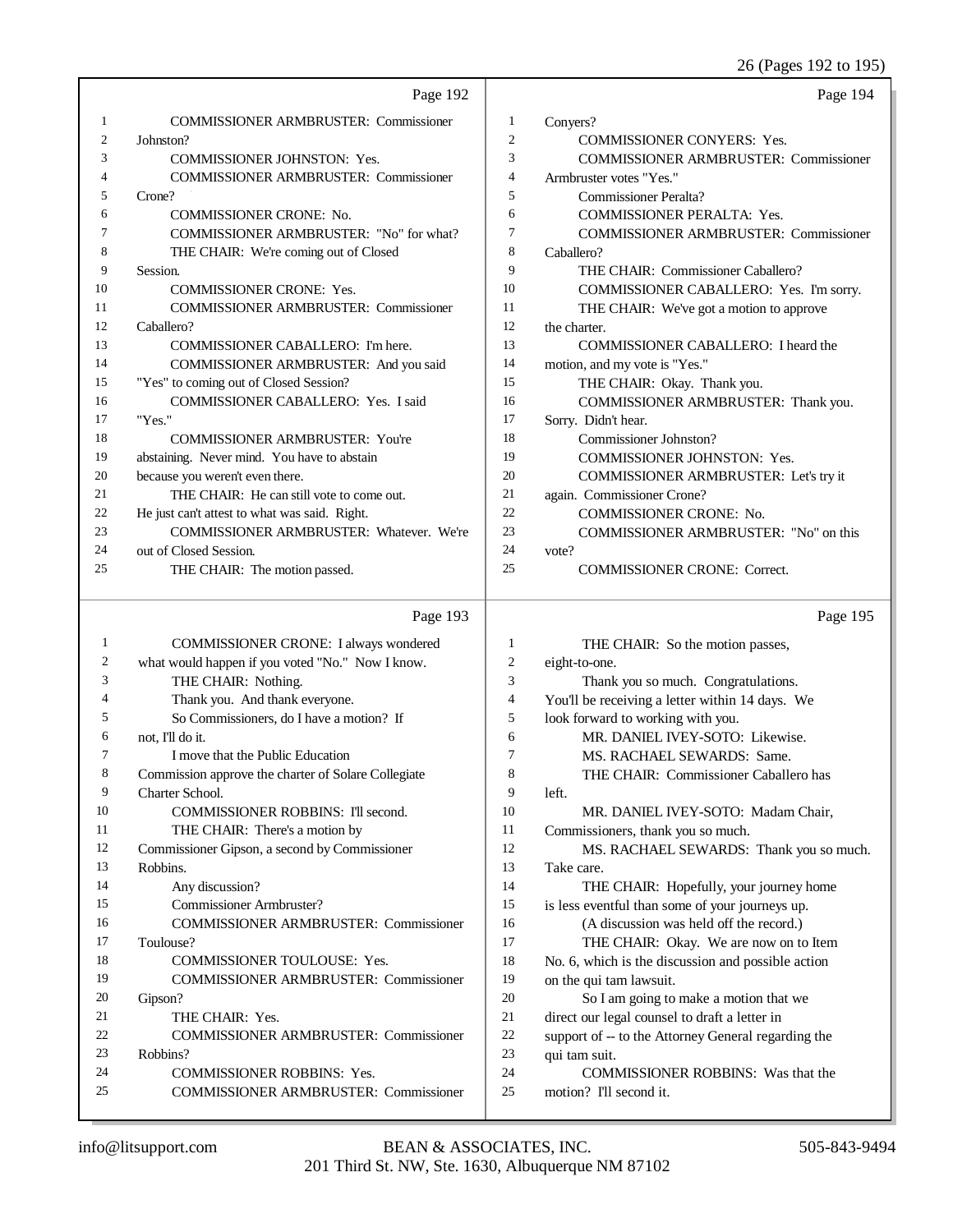#### 27 (Pages 196 to 199)

|    | Page 196                                       |                          | Page 198                                             |
|----|------------------------------------------------|--------------------------|------------------------------------------------------|
| 1  | THE CHAIR: There's a second by                 | $\mathbf{1}$             | So I -- I came away with the sense that              |
| 2  | <b>Commissioner Robbins.</b>                   | $\overline{c}$           | the LESC is less anti-charter than it had            |
| 3  | Any discussion? Most of us were in the         | 3                        | traditionally been, because their overarching        |
| 4  | Closed Session yesterday; so -- Commissioner   | $\overline{\mathcal{L}}$ | concerns about the lack of oversight has been        |
| 5  | Armbruster?                                    | 5                        | addressed.                                           |
| 6  | <b>COMMISSIONER ARMBRUSTER: Commissioner</b>   | 6                        | So I appreciate that. Hopefully, we can              |
| 7  | Johnston?                                      | 7                        | move forward on some legislative policies jointly    |
| 8  | COMMISSIONER JOHNSTON: Yes.                    | 8                        | with them, especially when we're looking at          |
| 9  | COMMISSIONER ARMBRUSTER: Commissioner          | 9                        | facilities, as an example, which is a big task; so   |
| 10 | Robbins?                                       | 10                       | that I'm looking forward to, I think, the 60-day     |
| 11 | COMMISSIONER ROBBINS: Yes.                     | 11                       | session. That's always guarded.                      |
| 12 | COMMISSIONER ARMBRUSTER: Commissioner          | 12                       | I did not attend the LESC last week                  |
| 13 | Caballero?                                     | 13                       | because I was on the road for other things. But      |
| 14 | COMMISSIONER CABALLERO: This is to -- was      | 14                       | Commissioner Toulouse did, so she will -- she will   |
| 15 | this discussed during closed session? I will   | 15                       | address that, I am assuming, during her comments.    |
| 16 | abstain.                                       | 16                       | I also had the opportunity to have a                 |
| 17 | COMMISSIONER ARMBRUSTER: Thank you.            | 17                       | rather lengthy lunch with Greg Richmond, the CEO of  |
| 18 | THE CHAIR: Thanks.                             | 18                       | NACSA, on Monday, which started my week here. And    |
| 19 | COMMISSIONER ARMBRUSTER: Commissioner          | 19                       | we had some time to also talk about policy issues    |
| 20 | Crone?                                         | 20                       | for the upcoming legislative session. So it was, I   |
| 21 | COMMISSIONER CRONE: Yes.                       | 21                       | believe, a fruitful conversation that we had.        |
| 22 | <b>COMMISSIONER ARMBRUSTER: Commissioner</b>   | 22                       | And then, of course, a number of us -- I             |
| 23 | Toulouse?                                      | 23                       | did participate -- going back -- in the three-hour   |
| 24 | COMMISSIONER TOULOUSE: Yes.                    | 24                       | teleconference that NACSA started with this project  |
| 25 | <b>COMMISSIONER ARMBRUSTER: Commissioner</b>   | 25                       | with authorizers and other stakeholders in           |
|    |                                                |                          |                                                      |
|    | Page 197                                       |                          | Page 199                                             |
| 1  | Peralta?                                       | $\mathbf{1}$             | New Mexico. So that was interesting and              |
| 2  | COMMISSIONER PERALTA: I was briefed by         | $\sqrt{2}$               | interactive. And maybe I didn't expect it to be as   |
| 3  | counsel before today's meeting; so I will vote | 3                        | interactive as I wanted it to be, because I expected |
| 4  | "Yes."                                         | $\overline{4}$           | to be able to do some stuff in the house while I was |
| 5  | <b>COMMISSIONER ARMBRUSTER: Commissioner</b>   | 5                        | on that teleconference, and I couldn't because they  |
| 6  | Armbruster votes "Yes."                        | 6                        | kept asking me to do something. So I had to keep     |
| 7  | <b>Commissioner Conyers?</b>                   | 7                        | running back.                                        |
| 8  | COMMISSIONER CONYERS: Yes.                     | 8                        | But then three of us did attend Tuesday,             |
| 9  | <b>COMMISSIONER ARMBRUSTER: Commissioner</b>   | 9                        | as well as the Coalition and a number of other       |

- Gipson? 11 THE CHAIR: Yes. COMMISSIONER ARMBRUSTER: So that is an eight to one abstention. 14 THE CHAIR: Eight affirmative, one abstention. Thank you. The motion passes. Thank you.
- 17 Quickly, we are on to Item No. 7, Report from the Chair. I'll make this as quick as I can. 19 I attended the LESC in June -- July -- in July, and we did the report to the LESC on the performance framework, the new contract. I think we 22 had a positive reception by the LESC. Many of them<br>23 expressed their enthusiasm for the direction that we expressed their enthusiasm for the direction that we
- are going and are pleased with the new monitoring
- tools that we've worked on so much.
- as well as the Coalition and a number of other school districts and stakeholders. So I think there was, you know, a positive feeling in the room. And it's -- it's a lot to think about and a lot that needs to be done. So -- but it's nice, and it's a conversation that -- and I even mentioned this at 16 the LESC; because they asked me, in engagement with
- other authorizers, I think that's important to have that conversation and have an open phone so that we're not there as competitors, but we're there all for the same end result.
- Regardless of where a school goes to authorize, we want to make sure that it's -- that
- it's a quality school. And, you know, we're not
- looking to just create numbers: "I've got this many
- schools; you've got this many schools."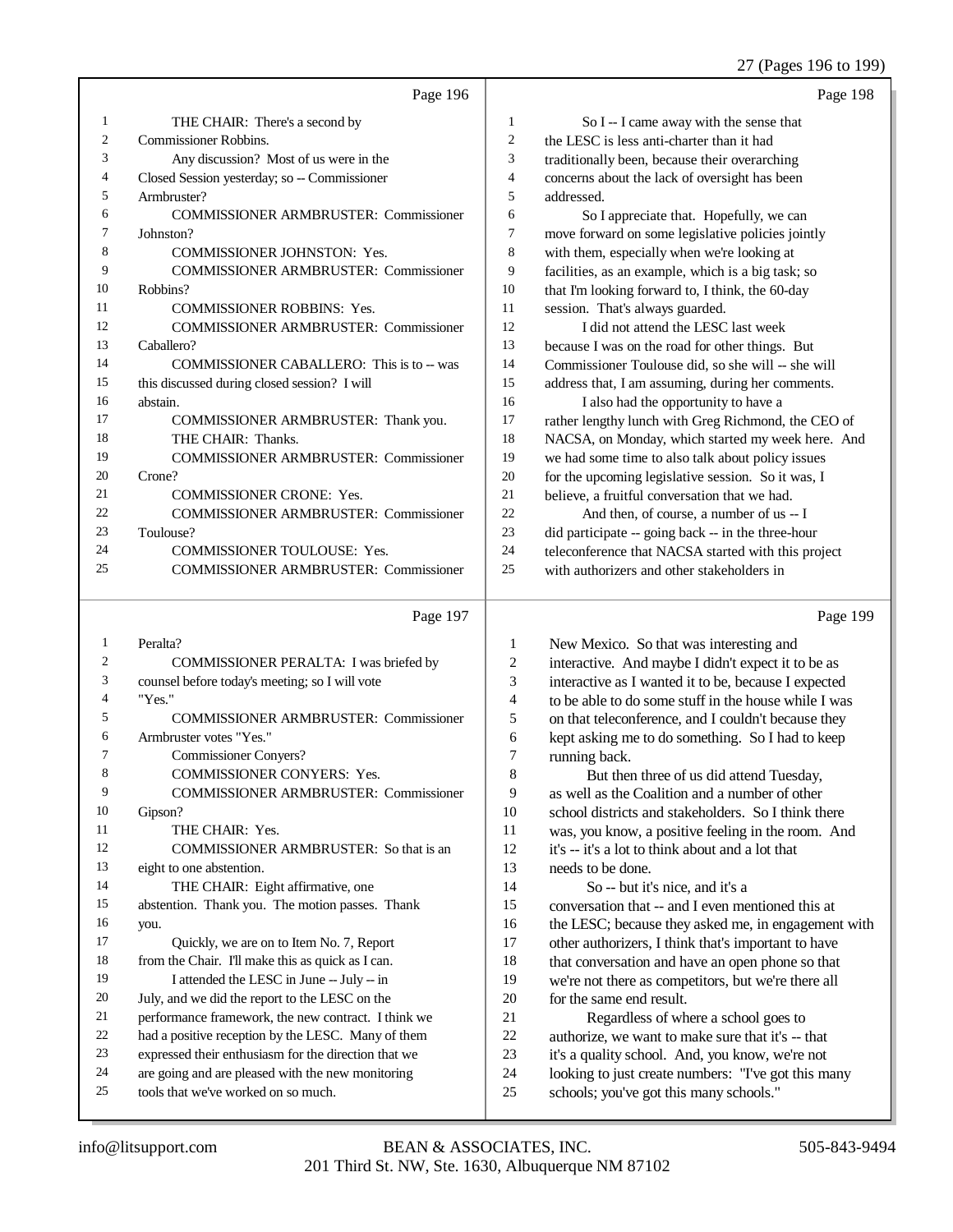## 28 (Pages 200 to 203)

|                | Page 200                                             |    | Page 202                                             |
|----------------|------------------------------------------------------|----|------------------------------------------------------|
| $\mathbf{1}$   | So it's a -- you know, this is an ongoing            | 1  | there were three campuses, total, that are not in    |
| $\overline{c}$ | process. Regardless of whatever comes out of the --  | 2  | operation this year that were last year. And so      |
| 3              | the NACSA grant, hopefully, these are doors that are | 3  | just keep that in mind. Because charters are doing   |
| 4              | open, and the conversations will still be there.     | 4  | quite well. They're the best schools in our state,   |
| 5              | I want to congratulate our State-chartered           | 5  | and they continue to progress on that report card    |
| 6              | charter schools for the -- you know, the successful  | 6  | which is an important measure for them. So just a    |
| 7              | completion of last year. You know, the school        | 7  | caveat there, as you see the numbers in the paper or |
| 8              | report card was very exciting. You know, I've got a  | 8  | press releases, things like that.                    |
| 9              | rough breakdown of 10 "A"s, 13 "B"s, 11 "C"s,        | 9  | Three things from the Coalition:                     |
| 10             | 11 "D"s and -- do you have a different number?       | 10 | The PSCOC hearing on lease assistance                |
| 11             | MS. POULOS: Madam Chairwoman, there have             | 11 | seems like will be in the middle of September. It    |
| 12             | been some changes. One of the schools that was a     | 12 | hasn't quite been -- they haven't landed on a date   |
| 13             | "B" is an "A."                                       | 13 | yet. I'm not sure we'll see you before then. So      |
| 14             | THE CHAIR: Is now an "A." So we have --              | 14 | I'll be sure to forward that information, once it's  |
| 15             | MS. POULOS: And one of the schools that              | 15 | finalized, to Ms. Poulos so it can go to the         |
| 16             | was a "D" is now a "C."                              | 16 | Commissioners.                                       |
| 17             | THE CHAIR: Oh, that's nice. So that                  | 17 | Secondly--                                           |
| 18             | gives us 11 "A"s, 12 "B"s, 12 "C"s, 10 "D"s, and 3   | 18 | THE CHAIR: Except she won't be here.                 |
| 19             | "F"s, with one of those "F"s being the school that   | 19 | Send it to Beverly.                                  |
| 20             | we did close that is staying open because of the     | 20 | MR. MATT PAHL: To Beverly. Okay.                     |
| 21             | court order.                                         | 21 | MS. POULOS: It'll just go to an empty                |
| 22             | So, you know, that's sharply different               | 22 | e-mail box.                                          |
| 23             | than it was two years ago. So that's -- you know, I  | 23 | MR. MATT PAHL: Thank you for that                    |
| 24             | have to applaud each and every -- each and every     | 24 | reminder.                                            |
| 25             | school for the efforts.                              | 25 | THE CHAIR: Hold on, I think.                         |
|                | Page 201                                             |    | Page 203                                             |
| 1              | And as I mentioned yesterday, I believe              | 1  | COMMISSIONER PERALTA: Just an update on              |

| 1  | And as I mentioned yesterday, I believe              | 1  | COMMISSIONER PERALTA: Just an update on             |
|----|------------------------------------------------------|----|-----------------------------------------------------|
| 2  | I -- you know, I'm in the process of sending out     | 2  | that, on the survey that we were doing on the       |
| 3  | e-mails to those schools congratulating them, thank  | 3  | capital outlay, it seems like the most votes so far |
| 4  | you very much, and, hopefully, we'll see comparable, | 4  | are on the 18th and 19th.                           |
| 5  | if not better, at the end of next year. So I just    | 5  | MR. MATT PAHL: Appreciate that.                     |
| 6  | want to make a public thank-you and congratulations  | 6  | THE CHAIR: That's when we meet, the 18th            |
| 7  | to those schools.                                    | 7  | and 19th.                                           |
| 8  | And I think that's it for me. So, Matt?              | 8  | COMMISSIONER PERALTA: I guess I won't see           |
| 9  | MR. MATT PAHL: Thank you, Madam Chair.               | 9  | you.                                                |
| 10 | And thank you, Commissioners. Just three -- four     | 10 | COMMISSIONER JOHNSTON: We don't have --             |
| 11 | notes from me today, the first of which is when you  | 11 | we don't have to vote on that draft letter that     |
| 12 | look at those -- those items that have school grades | 12 | was --                                              |
| 13 | on it, you might have seen a report here and there,  | 13 | THE CHAIR: No, we do not. We voted to               |
| 14 | just note that those numbers, in aggregate, don't    | 14 | send the letter; so, correct.                       |
| 15 | have the caveat that Chairwoman Gipson gave you.     | 15 | COMMISSIONER JOHNSTON: I misplaced all my           |
| 16 | If they were in session last year, they              | 16 | information. We did vote? Thankfully, we did.       |
| 17 | got a school grade. And so there are a number of     | 17 | okay.                                               |
| 18 | schools whose campuses have been closed; and so it   | 18 | MR. MATT PAHL: Our second item is that              |
| 19 | just -- there are some DNS schools that are no       | 19 | through the fall, the Coalition will be conducting  |
| 20 | longer in action. So if we look at the --            | 20 | site visits with local legislative leaders and      |
| 21 | THE CHAIR: I cherry-picked out the                   | 21 | stakeholders in a few communities. We'll be sure to |
| 22 | schools that are no longer with us.                  | 22 | invite you to those.                                |
| 23 | MR. MATT PAHL: You did. But when you                 | 23 | The first one will be in October in                 |
| 24 | read it in the paper, things like that, they aren't  | 24 | Santa Fe. We'll go to a few schools and really use  |
| 25 | doing that. So just keep that in mind. I think       | 25 | the time so people can see and hear and feel the    |
|    |                                                      |    |                                                     |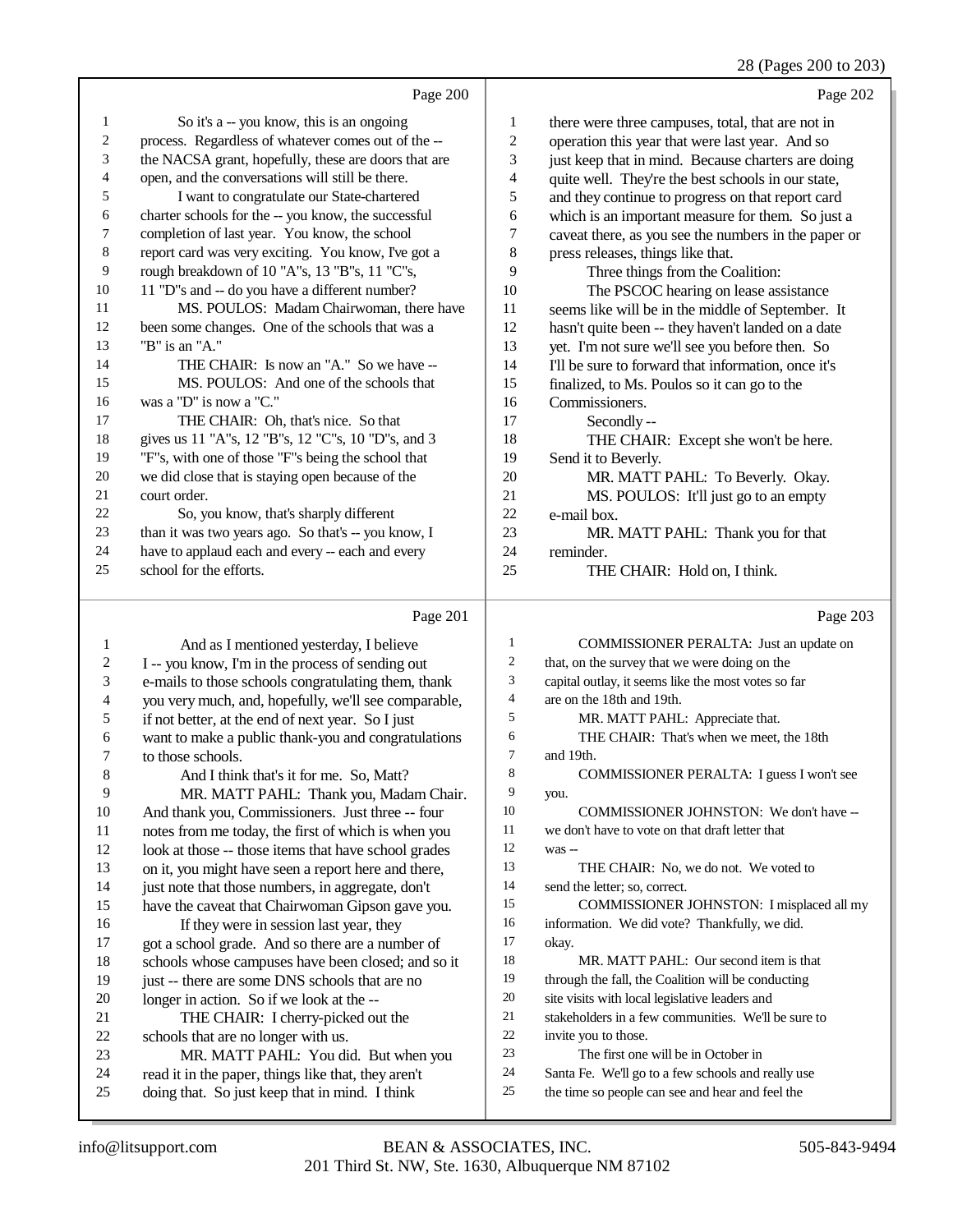#### 29 (Pages 204 to 207)

|                         |                                                      |                  | 29 (Pages 204 to 207)                               |
|-------------------------|------------------------------------------------------|------------------|-----------------------------------------------------|
|                         | Page 204                                             |                  | Page 206                                            |
| 1                       | charter schools. So there be a number of             | $\mathbf{1}$     | Association. And especially in those areas where a  |
| $\overline{c}$          | legislators that will be invited, folks from City    | $\boldsymbol{2}$ | school board is not an authorizer and has not been  |
| 3                       | Council. We'll invite a bunch of people. We'll see   | 3                | for quite a while, they don't have a lot of         |
| 4                       | who can make it.                                     | $\overline{4}$   | understanding. And I think that's a bridge that we  |
| 5                       | But the idea there is so people can really           | 5                | all need to work on, you know, bridging.            |
| 6                       | see our charter schools. A lot of talk about         | 6                | MR. MATT PAHL: We will -- I'll take that            |
| 7                       | charters and not always a lot of true engagement     | $\boldsymbol{7}$ | under consideration, Madam Chair. We had thought    |
| 8                       | with our schools. So we're really excited to bring   | $\,$ 8 $\,$      | about representatives from the school district. But |
| 9                       | people into our schools, so they can really see and  | 9                | I think your point is well-taken, and we'd love to  |
| 10                      | feel what it looks like on a day-to-day basis. So    | 10               | invite those folks to these meetings. We're trying  |
| 11                      | just look forward to those invitations so we can get | 11               | to keep them relatively small. So we'll see what    |
| 12                      | those scheduled, probably not before your next       | 12               | happens.                                            |
| 13                      | meeting, but just a heads-up for the fall.           | 13               | THE CHAIR: You don't want to bring a                |
| 14                      | And then, finally, we finalized dates for            | 14               | parade with you.                                    |
| 15                      | our annual conference of November 9th and 10th.      | 15               | MR. MATT PAHL: But a very good point.               |
| 16                      | You'll get a "Save the Date" next week. But thought  | 16               | We'll take that under consideration. Thanks for     |
| 17                      | I'd just preview those dates for you. And that will  | 17               | that.                                               |
| 18                      | be in Albuquerque at the Rankin Training Facility.   | 18               | COMMISSIONER ARMBRUSTER: I think probably           |
| 19                      | This year's format will look a little                | 19               | only send a few, because, otherwise, they have to   |
| 20                      | different. The mornings will have the look and feel  | 20               | put out a quorum notice. Maybe you can just say     |
| 21                      | of a traditional conference, with set -- with        | 21               | two, "Two of you people come," or something like    |
| 22                      | different -- wow.                                    | 22               | that. Then you wouldn't be overwhelmed.             |
| 23                      | COMMISSIONER JOHNSTON: Sessions.                     | 23               | MR. MATT PAHL: That's good. Thank you.              |
| 24                      | MR. MATT PAHL: Thank you. Sessions.                  | 24               | THE CHAIR: Thanks. Okay.                            |
| 25                      | Wow. With different sessions. And the afternoon,     | 25               | Speaking of the School Board Association,           |
|                         |                                                      |                  |                                                     |
|                         | Page 205                                             |                  | Page 207                                            |
| $\mathbf{1}$            | what we're really looking towards is spending that   | 1                | I don't see anyone here from the School Board       |
| $\overline{\mathbf{c}}$ | whole three hours on a workshop with charter         | 2                | Association; so we'll -- we will move on -- oh, you |
| 3                       | schools, so they can leave with the start of a       | 3                | know what? I'm going to indulge everyone once       |
| 4                       | student recruitment plan or a start of a five-year   | 4                | again, because there was something that I forgot.   |
| 5                       | facility plan.                                       | 5                | So because it is my last opportunity, I             |
| 6                       | We won't get it all done in that three or            | 6                | want to once again take a public thank-you to the   |
| 7                       | four hours; but we'd like to have two to four        | 7                | Director. So, you know, we've -- it's been a lot of |
| 8                       | experts in the room to really facilitate a charter   | 8                | work. So I appreciate it. And above all else, I     |
| 9                       | leadership team really engaging on a topic that's    | 9                | wish you happiness.                                 |
| 10                      | important to them with some expertise in the room.   | 10               | Commissioner Robbins?                               |
| 11                      | So we're really hopeful that that format             | 11               | COMMISSIONER ROBBINS: Well, I will second           |
| 12                      | change will allow for charter schools to get access  | 12               | that, Ms. Poulos. Wish you the best. From my        |
| 13                      | to new ideas both that are in the state and outside  | 13               | travels back to the East Coast and everything, you  |
| 14                      | of it, but also get that team time to work together  | 14               | probably know it's quite a bit different from here; |
| 15                      | on issues that all of our charters need to think     | 15               | but -- not only in terms of culture, but also       |
| 16                      | about. So look forward to that invite or that "Save  | 16               | climate. So have your galoshes and everything       |
| 17                      | the Date" next week and an agenda coming out next    | 17               | ready. You'll need them out there a lot more than   |
| 18                      | month.                                               | 18               | you did here.                                       |
| 19                      | THE CHAIR: Is that it?                               | 19               | I know I've only worked with you for about          |

- 
- 20 MR. MATT PAHL: That's it.<br>21 THE CHAIR: Can I just ask. 21 THE CHAIR: Can I just ask, are you also<br>22 going to perhaps be inviting members of school 22 going to perhaps be inviting members of school<br>23 boards on those visits, on those site visits? The
- 23 boards on those visits, on those site visits? The<br>24 only reason I say that is we have a kind of
- 24 only reason I say that is we have a kind of<br>25 love-hate relationship with the School Boa love-hate relationship with the School Boards
- 201 Third St. NW, Ste. 1630, Albuquerque NM 87102 info@litsupport.com BEAN & ASSOCIATES, INC. 505-843-9494

20 a year; but I've appreciated that and appreciated<br>
21 the support of the Charter School Division that 21 the support of the Charter School Division that<br>22 vou've lined up in supporting our work. Thank 22 you've lined up in supporting our work. Thank you.<br>23 THE CHAIR: Commissioner Convers? THE CHAIR: Commissioner Conyers? 24 COMMISSIONER CONYERS: I agree, certainly,<br>25 with Commissioner Robbins. And it's been a with Commissioner Robbins. And it's been a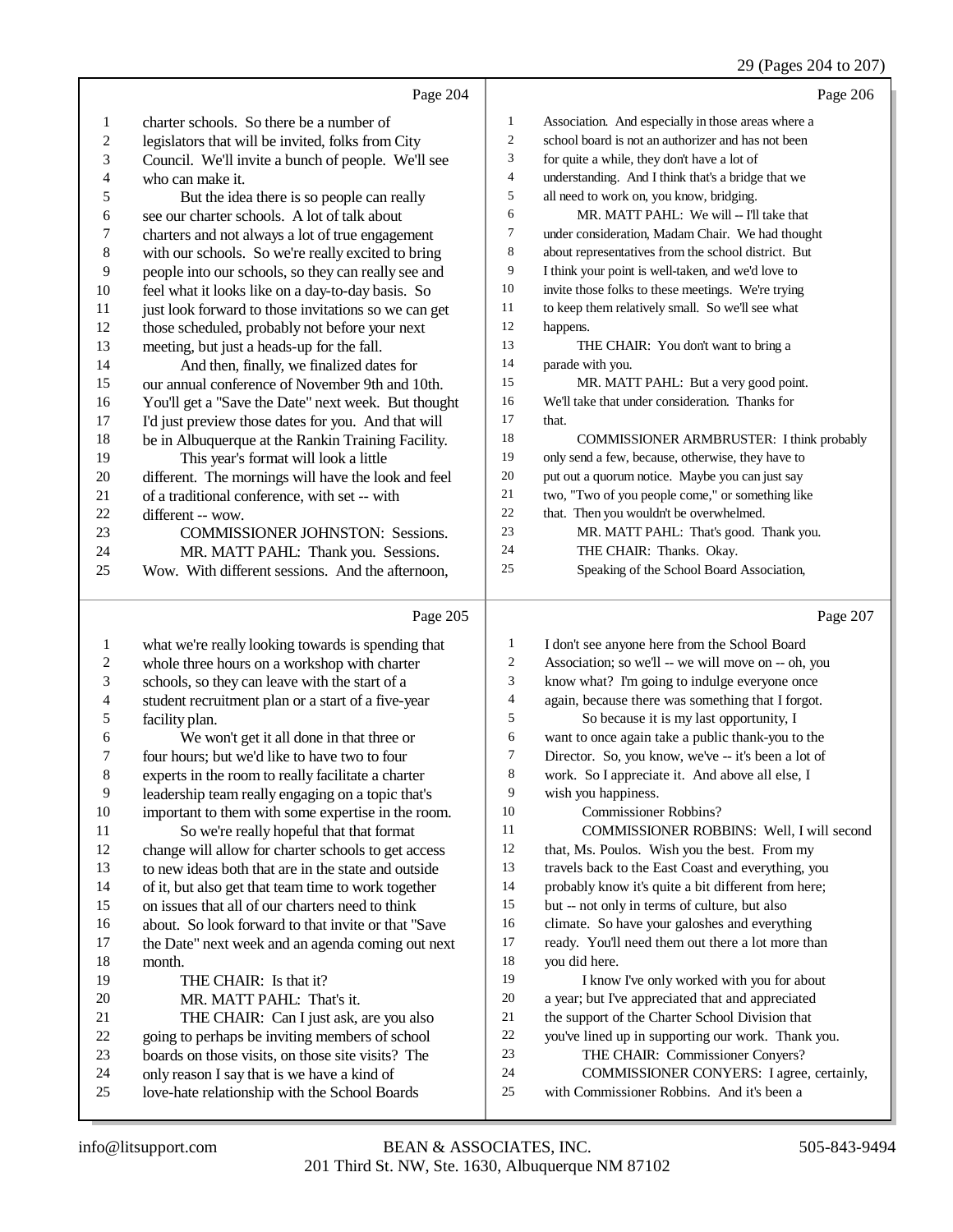30 (Pages 208 to 211)

|    | Page 208                                           |                | Page 210                                             |
|----|----------------------------------------------------|----------------|------------------------------------------------------|
| 1  | pleasure, you know, to know you and work with you. | 1              | they really do, in D.C., leave it up to us to choose |
| 2  | And I guess I'm one of the few -- maybe I don't    | $\overline{c}$ | what we report to them as long as it's consistent    |
| 3  | know. Where are you going?                         | 3              | year by year.                                        |
| 4  | MS. POULOS: I am moving to the East                | $\overline{4}$ | And our state has shown continuous                   |
| 5  | Coast, and I will be in Boston.                    | 5              | improvement in our students. But because everybody   |
| 6  | COMMISSIONER CONYERS: Okay. Well, enjoy            | 6              | else is improving, and because we set our standards  |
| 7  | the humidity.                                      | 7              | high and report those, we're really not the bottom   |
| 8  | UNIDENTIFIED SPEAKER: And the snow.                | 8              | of everything that people keep telling us and the    |
| 9  | MS. POULOS: Not looking forward to that            | 9              | newspaper keeps saying.                              |
| 10 | or that.                                           | 10             | And we tell our people -- and I think it's           |
| 11 | THE CHAIR: The Nor'easters.                        | 11             | a shame, and I've been saying that to people for     |
| 12 | <b>COMMISSIONER ROBBINS: Those Nor'easters</b>     | 12             | years and years, that if 49 other entities and the   |
| 13 | are going to get you.                              | 13             | District of Columbia report -- you know, report      |
| 14 | THE CHAIR: Commissioner Toulouse?                  | 14             | differently, then why doesn't this state learn to    |
| 15 | COMMISSIONER TOULOUSE: Madam Chair, and,           | 15             | play the game after that many years?                 |
| 16 | Katie, you and I have clashed at times, but I have | 16             | I realize we do mañana. But we did become            |
| 17 | never had any problems with you as a person. I     | 17             | a state in 1912. It was time, by at least 2012,      |
| 18 | think highly of the person you are. And I simply   | 18             | that we began to bring ourselves up to date.         |
| 19 | have always taken things head-on when I needed to, | 19             | But that was one of the things I took                |
| 20 | which is why I did survive 30 years in State       | 20             | away. Because there are very significant statistics  |
| 21 | government and my family.                          | 21             | in that longitudinal study that show really ongoing  |
| 22 | And I just -- I really do want to wish you         | 22             | improvement in the ability of our students and what  |
| 23 | well. And you can -- when you're there in the snow | 23             | they're learning and what they're doing. And, yet,   |
| 24 | and trudging through it, you can think of a dust   | 24             | it -- compared to all the other stuff, it doesn't    |
| 25 | storm out here and think maybe you'll want to move | 25             | show. And I want us to understand that, and in       |
|    |                                                    |                |                                                      |
|    | Page 209                                           |                | Page 211                                             |

#### Page

|                | $1 \text{ age } 202$                                 |                | $4 \text{ g}$ $41$                                   |
|----------------|------------------------------------------------------|----------------|------------------------------------------------------|
| 1              | to the middle of the country next.                   | 1              | regard to our schools, too.                          |
| 2              | But I do wish you well.                              | $\overline{2}$ | And other than that, it was a beautiful              |
| 3              | I attended the LESC for one -- for the               | 3              | ride over to Santa Rosa. It was green all the way,   |
| $\overline{4}$ | Wednesday in Santa Rosa. And the presentation that   | $\overline{4}$ | except one also patch by Moriarty, and I can't       |
| 5              | I heard was a longitudinal study that the LFC did on | 5              | figure out why it was brown.                         |
| 6              | student development.                                 | 6              | COMMISSIONER JOHNSTON: The rain just goes            |
| 7              | And the other thing that I think is                  | 7              | over.                                                |
| 8              | important for all of us to know -- and I sort of     | 8              | <b>COMMISSIONER TOULOUSE:</b> And the Santa Rosa     |
| 9              | knew, but I know Senator Stewart brought it up --    | 9              | High School, I have not been around there for years. |
| 10             | when we keep looking at New Mexico being on the      | 10             | It's really a lovely facility now. And I think it's  |
| 11             | bottom of so many lists, that's bothered me all of   | 11             | important to go see these and to see the             |
| 12             | my year -- I started in State government in '69.     | 12             | superintendents and to see class after class of      |
| 13             | And what this state has never learned that           | 13             | students who came through and sat and listened and   |
| 14             | the other states do is they don't play the game.     | 14             | actually didn't nudge each other, you know, at the   |
| 15             | You set your internal standards very high. But then  | 15             | Board or anything. They came in; they stayed to      |
| 16             | the ones you report are lower standards.             | 16             | listen. They picked up the papers.                   |
| 17             | We don't. New Mexico -- I don't care                 | 17             | I know I gave a copy of the longitudinal             |
| 18             | whether it was in the welfare programs I was in or   | 18             | study to the Chair, and I couldn't get to the back   |
| 19             | education programs or economic development,          | 19             | of the room to get it, and I wasn't sure there were  |
| 20             | New Mexico does report their standards. We would     | 20             | any. And I did text to the Executive Director of     |
| 21             | be -- we wouldn't be anywhere near the top; but we   | 21             | the LESC, were there any I could have. And she       |
| 22             | would not be the bottom if we played the game like   | 22             | really was nice. She immediately went back to the    |
| 23             | other states.                                        | 23             | back and got me my copies and brought them to me,    |
| 24             | And her example was Massachusetts, who               | 24             | and I brought them back.                             |
| 25             | report much lower standards to begin with, because   | 25             | I'm sure Pattie would make them available            |
|                |                                                      |                |                                                      |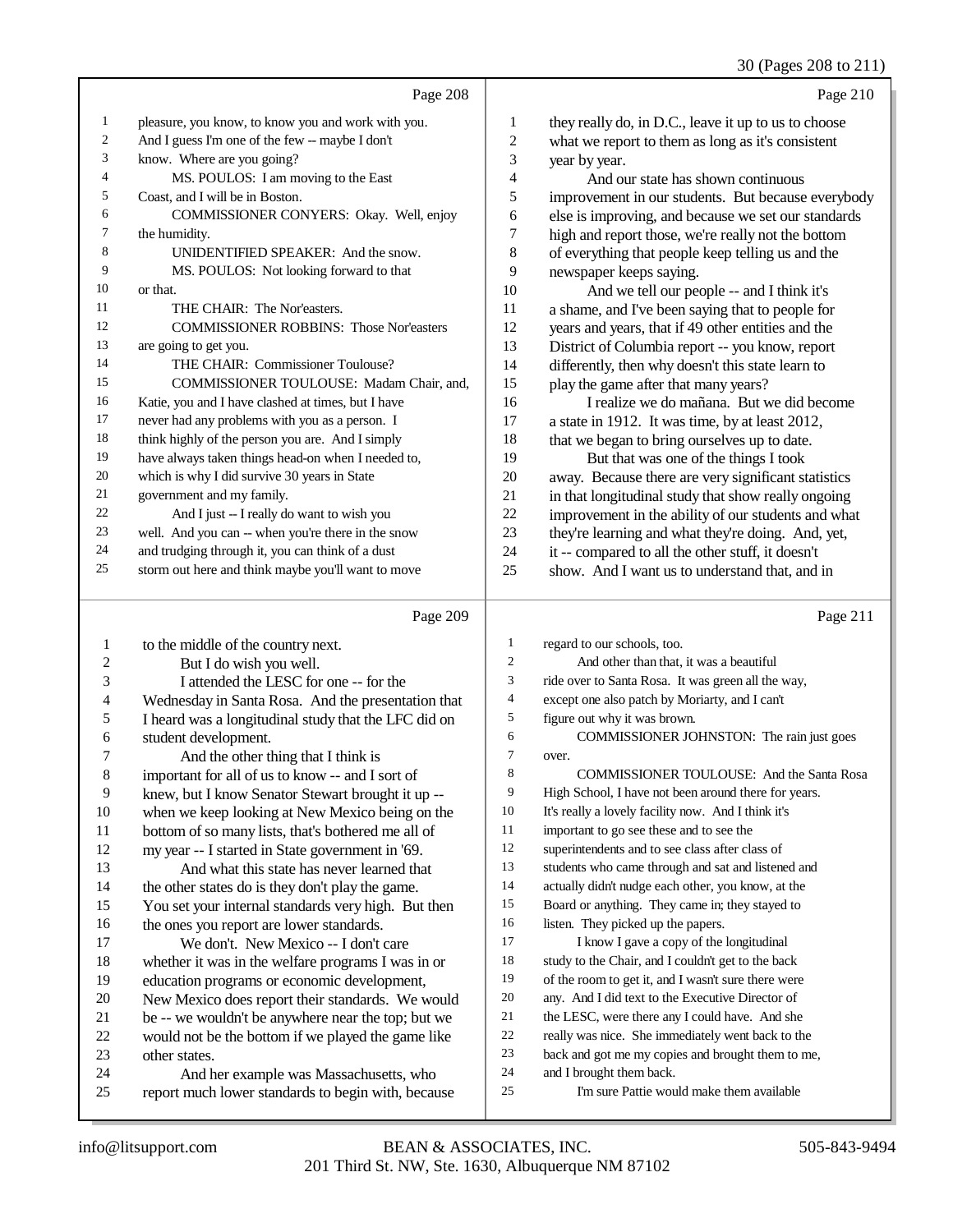#### 31 (Pages 212 to 215)

|    | Page 212                                             |                | Page 214                                             |
|----|------------------------------------------------------|----------------|------------------------------------------------------|
| 1  | if anybody wanted to look at them, because it really | 1              | <b>COMMISSIONER TOULOUSE:</b> I do want to           |
| 2  | is an interesting study.                             | $\mathfrak{2}$ | encourage people in the next term to look at being   |
| 3  | PED had a response of sorts; but it was              | 3              | part of that committee. I think it's more important  |
| 4  | mostly a report showing the progress from Principals | 4              | than the LFC.                                        |
| 5  | Pursuing Excellence and Teachers Pursuing            | 5              | And other than that, I have a statement I            |
| 6  | Excellence, and it only addressed those schools that | 6              | want to make. And after I told you, Katie, I'm glad  |
| 7  | where there with the people who did that. But I      | 7              | that you're going somewhere happy and that you're    |
| 8  | included it in what she has.                         | 8              | doing well, I want to say I am incredibly annoyed at |
| 9  | So I think it's important for at least               | 9              | the CSD presentation today to us on the school. I    |
| 10 | somebody from our Commission to show up. I know --   | 10             | thought I made it clear yesterday that the CSD's     |
| 11 | I got a new phone. I didn't -- all my phone numbers  | 11             | role is not to tell me my job, but is to tell me     |
| 12 | didn't transfer. And, usually, when I go in -- and   | 12             | what they saw in the presentation.                   |
| 13 | I have about half of them, of the people who are     | 13             | And I saw it doubled down today, and I saw           |
| 14 | generally there with their cell numbers. So I will   | 14             | an overreaction to what we did in approving the      |
| 15 | text everybody, "Good morning, Good morning, Good    | 15             | other school yesterday. I am very concerned about    |
| 16 | morning," when I get there.                          | 16             | that. You can see I didn't need what was in the      |
| 17 | Well, I didn't check my phone before I               | 17             | law -- I already know what our duty is -- to be      |
| 18 | left to see which of the committee hadn't            | 18             | handed to me.                                        |
| 19 | transferred to get them in here. So Senator          | 19             | By the time I get here, I want to hear a             |
| 20 | Stewart, for instance, I didn't have. And she kept   | 20             | whole review and a summary of what you people        |
| 21 | looking at me and looking at me, because I hadn't    | 21             | thought of the school, not of what my job is.        |
| 22 | texted her, "Good morning."                          | 22             | So with that, I've cleared that one up.              |
| 23 | So, finally, when she came by, I said, "I            | 23             | I'm not going to be annoyed anymore. I'm going to    |
| 24 | don't have your number."                             | 24             | go home and relax when we go.                        |
| 25 | So she said, "Put it in right now."                  | 25             | So thank you very much, Madam Chair.                 |
|    | Page 213                                             |                | Page 215                                             |

#### Page 213

 So she put it in. 2 It's important that they know who we are and what we think and do. I know I have been pushing to get more involvement, and I'm very, very glad that our Chairwoman was part of that 6 presentation last time.<br>7 And I know I ha And I know I had talked to the Executive Director on something else, but brought up, "Why aren't we ever included? When they have PED in there, why don't they have PEC?" 11 I don't know if there was any connection.<br>12 But I was very hanny to see she had her place. But I was very happy to see she had her place, not part of that, but a separate piece. 14 I want people in the next term when I'm no longer here to be a part of the group that goes to those officially and have somebody from the PEC at every LESC meeting, even if it is an out-of-town one. I made two out-of-town ones. I made Aztec and I made Santa Rosa this time. I guess is it next month in Albuquerque. 21 THE CHAIR: Next month in Albuquerque.<br>22 COMMISSIONER TOULOUSE: And then 22 COMMISSIONER TOULOUSE: And then back in<br>
23 Santa Fe for the rest of them Santa Fe for the rest of them. 24 THE CHAIR: Which is when we're meeting.<br>25 We meet at the same time We meet at the same time. THE CHAIR: Commissioner Peralta? COMMISSIONER PERALTA: I'm okay. I'll pass. THE CHAIR: Okay. COMMISSIONER CRONE: We want to hear something. THE CHAIR: Commissioner Armbruster? 8 COMMISSIONER ARMBRUSTER: Yes. I have -- I, of course, want to thank Katie. And, Katie, I'll talk to you about products for your hair to prevent frizz. From a curly-haired person, I will just talk to you about that. And -- but I seriously want to thank you for actually leading the PEC to what we probably should have always known, but for reasons that have no control -- that we had no control over, we didn't really know. You know, until you have someone who knows about authorizing and really knows about how a charter school should run and those things, you just do what you think you should do. That's just the way it is. But I think you've shown us what quality can be. You've shown us what's possible. And schools do what they should be doing. And I thank you for that.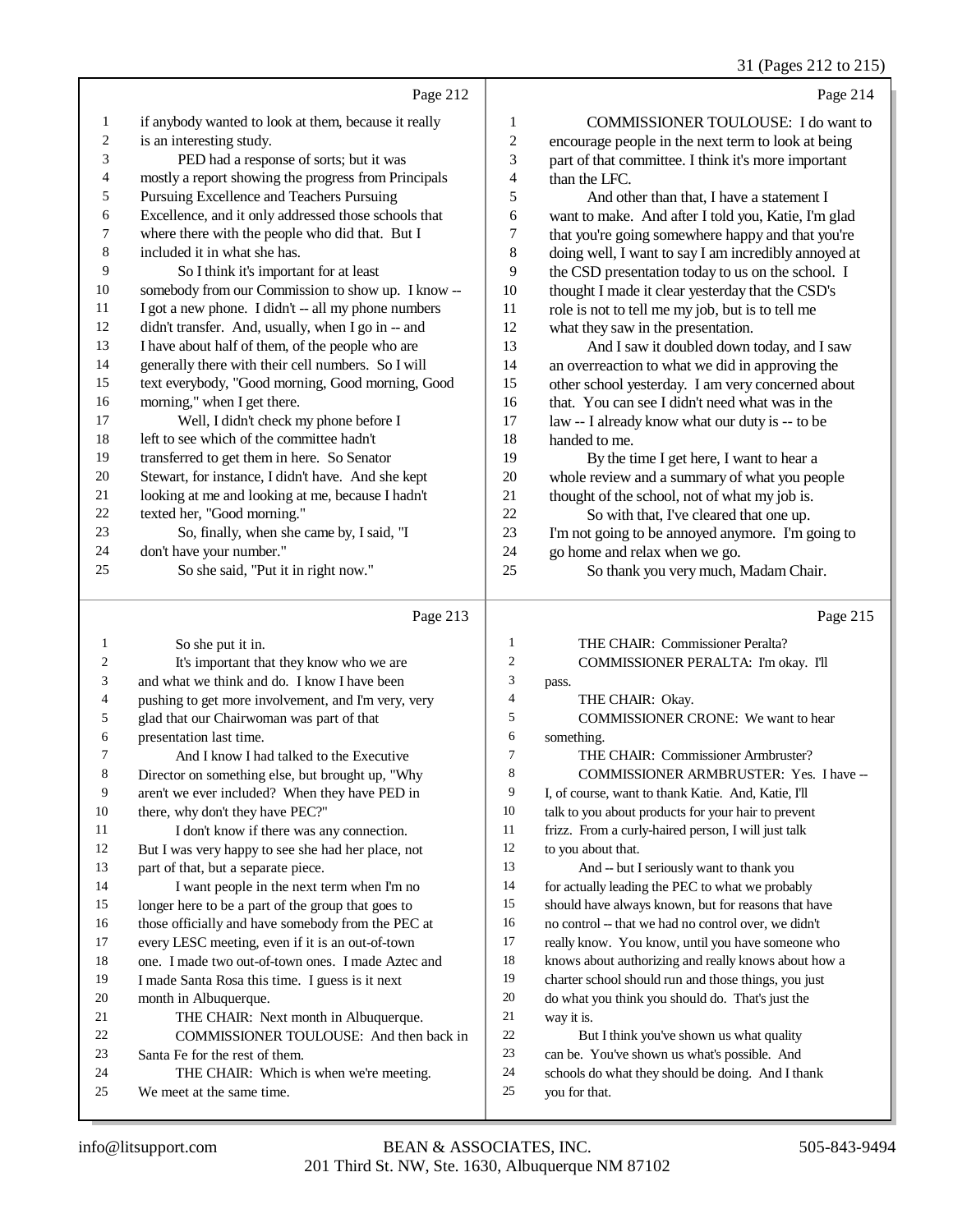## 32 (Pages 216 to 219)

|                | Page 216                                             |                | Page 218                                             |
|----------------|------------------------------------------------------|----------------|------------------------------------------------------|
| 1              | In addition, I would like to say, about              | 1              | authorizes the GO Bond process and monitors that     |
| $\overline{2}$ | Danielle and Pattie -- and you were at this          | $\overline{2}$ | process -- and they're very interested in the way GO |
| 3              | authorizing meeting. And what I would like to see,   | 3              | Bond dollars are trickled down to school libraries   |
| $\overline{4}$ | but I don't know if this is the goal -- maybe you    | $\overline{4}$ | through the process.                                 |
| 5              | do, Pattie -- is that we would have this application | 5              | And Mr. Ortiz, very gracious gentleman,              |
| 6              | that everyone would be applying. I mean, like,       | 6              | has graciously said yes, he would attend the meeting |
| $\overline{7}$ | people are going to go where it's easiest to get in, | 7              | which, I think, is -- I know it's in Santa Fe. And   |
| 8              | right? I mean, they are.                             | 8              | because it's quarterly, it's probably in October.    |
| 9              | Or -- and stay, by the way, not get                  | 9              | But that's just filling you in on what's happening.  |
| 10             | closed. And that concerns me to be saying that.      | 10             | I attended, also, that one day NACSA                 |
| 11             | And I hope, Pattie, that some of the things you're   | 11             | training on policy and procedure. I will be unable   |
| 12             | learning about the policies, we might find some time | 12             | to attend the training -- or the workshop in         |
| 13             | at a work session to discuss what we want to look at | 13             | September. And there are just four of them; right?   |
| 14             | for -- the January things. I mean, where are we      | 14             | Because we're looking --                             |
| 15             | going? Do we have some things that we want someone   | 15             | THE CHAIR: There's only -- the September             |
| 16             | to carry in terms of a bill? What -- I'm just -- I   | 16             | one is the last.                                     |
| 17             | don't know --                                        | 17             | COMMISSIONER JOHNSTON: I thought there               |
| 18             | THE CHAIR: Oh, yeah. We'll have a                    | 18             | was one in October.                                  |
| 19             | discussion about that, yes.                          | 19             | THE CHAIR: One, I believe.                           |
| 20             | COMMISSIONER ARMBRUSTER: So probably                 | 20             | COMMISSIONER JOHNSTON: Okay. But,                    |
| 21             | maybe September agenda or something?                 | 21             | anyway, I will be unable to attend that because of   |
| 22             | THE CHAIR: Yeah, September or October,               | 22             | prior commitments.                                   |
| 23             | yeah. And I will say that I think, on the table, is  | 23             | THE CHAIR: Let me look. Because I -- the             |
| 24             | something about authorizer-shopping.                 | 24             | last one, I believe, is -- but I will look. Because  |
| 25             | <b>COMMISSIONER ARMBRUSTER: Good. Because</b>        | 25             | I know they wanted it wrapped up by November.        |
|                | Page 217                                             |                | Page 219                                             |

### Page 217  $\parallel$

| 1  | that just was my other point.                        | 1              | COMMISSIONER JOHNSTON: And it may be                 |
|----|------------------------------------------------------|----------------|------------------------------------------------------|
| 2  | The other thing is you're all taking                 | $\overline{c}$ | somebody else wants to sit in. What we're working    |
| 3  | things out of your agenda books. Could you save the  | 3              | on is mission and vision, those statements. They     |
| 4  | Solare application, if you haven't already destroyed | 4              | are really diving into that process, I'm telling     |
| 5  | it? That's fine. If you did, that's fine. But if     | 5              | you. So it was interesting to me. I'm glad.          |
| 6  | you didn't --                                        | 6              | THE CHAIR: I'm sorry. It is                          |
| 7  | THE CHAIR: Well, it's not in order                   | 7              | October 22nd.                                        |
| 8  | anymore. Sorry.                                      | 8              | COMMISSIONER JOHNSTON: Is the last one.              |
| 9  | COMMISSIONER ARMBRUSTER: Some people, I              | 9              | But I won't be able to attend in September.          |
| 10 | told them it was a really good application. They     | 10             | Let's see. I did Library.                            |
| 11 | said, "Oh, shall we download it?" And I thought six  | 11             | I really appreciated the training                    |
| 12 | trees. I thought if we're going to throw them        | 12             | yesterday on the Open Meetings Act and on all of the |
| 13 | away -- if we are, we won't save them.               | 13             | related processes. But I was contacted -- and I      |
| 14 | COMMISSIONER JOHNSTON: Oh. You're done?              | 14             | think everybody must have been. But the principal    |
| 15 | My turn?                                             | 15             | or head of school of Cesar Chavez sent an e-mail     |
| 16 | Thank you, Madam Chair. As a part of my              | 16             | inviting me to attend or to come to their school. I  |
| 17 | duties on the Commission, I've been assigned the --  | 17             | told her she would have to contact you, Commissioner |
| 18 | as the representative to the State Library           | 18             | Toulouse, because she's in your --                   |
| 19 | Commission. And I went to the last meeting. And      | 19             | THE CHAIR: I'm sorry. She sent it to                 |
| 20 | Dean Smith, who is the head -- City of Albuquerque   | 20             | everyone.                                            |
| 21 | Librarian, is the Chair of the Commission. It meets  | 21             | COMMISSIONER TOULOUSE: I visit that                  |
| 22 | quarterly.                                           | 22             | school often. I would appreciate if any of you       |
| 23 | The last meeting was at San Felipe Pueblo.           | 23             | would like to go. It's a real example of how to      |
| 24 | And they requested that Antonio Ortiz, who's the     | 24             | handle these students who have been in and out, or   |
| 25 | director of the Transportation Bureau, but also      | 25             | have been homeless or in the juvenile system and     |
|    |                                                      |                |                                                      |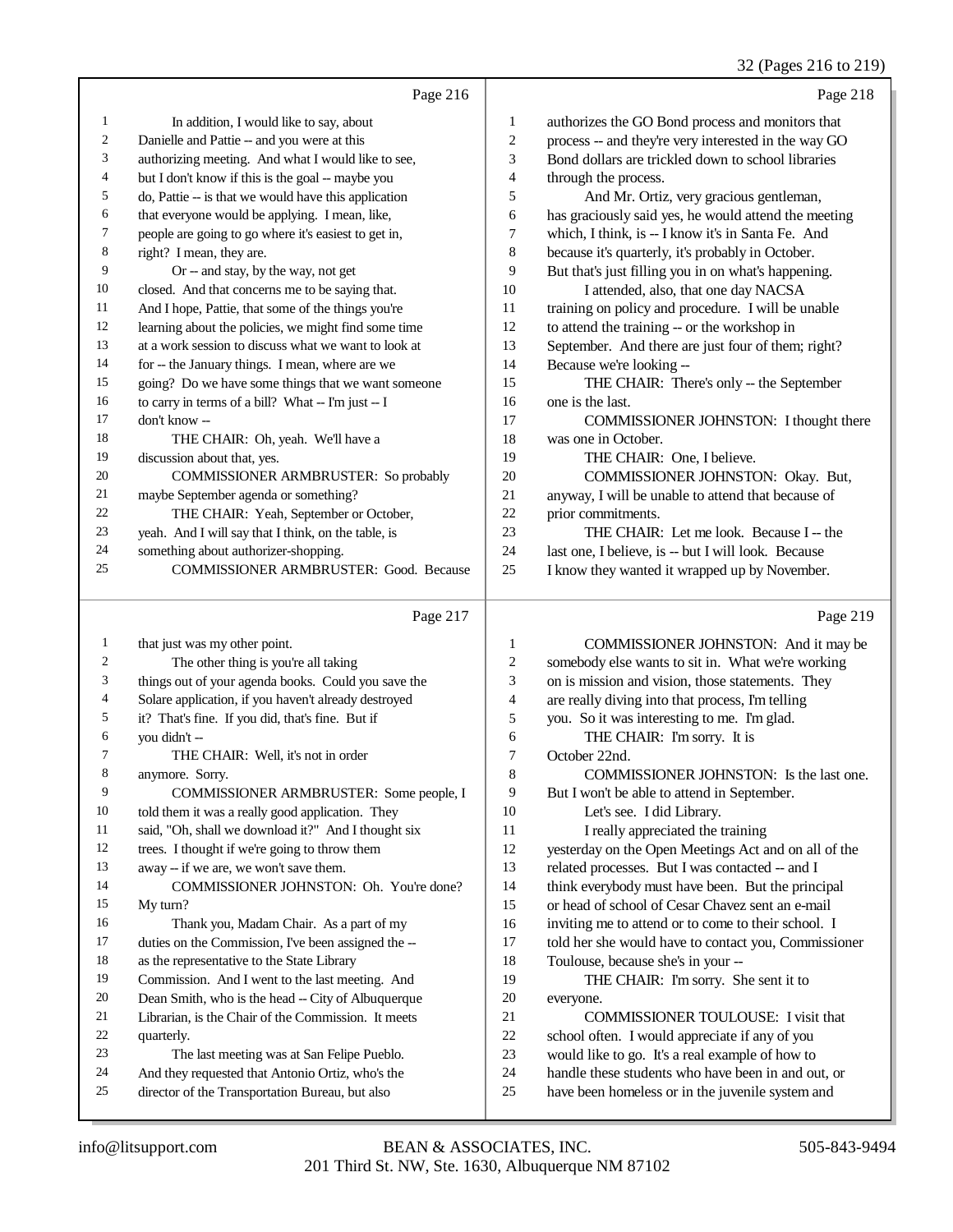#### 33 (Pages 220 to 223)

|                | Page 220                                            |                             | Page 222                                            |
|----------------|-----------------------------------------------------|-----------------------------|-----------------------------------------------------|
| $\mathbf{1}$   | all. With your background in the juvenile system,   | 1                           | take criticism very graciously.                     |
| 2              | you know who founded it; it was founded through     | $\sqrt{2}$                  | When you're in Boston, I would                      |
| 3              | that. I would encourage anybody to go see that.     | $\ensuremath{\mathfrak{Z}}$ | recommend -- oh, one more thing. I really do        |
| $\overline{4}$ | COMMISSIONER JOHNSTON: I just directed              | $\overline{4}$              | appreciate -- I had a very different image of this  |
| 5              | her back to you for your permission to visit a      | 5                           | Commission before I came to the Commission. And I   |
| 6              | school, because it's not in my district.            | 6                           | really appreciate the integrity that you've brought |
| 7              | COMMISSIONER TOULOUSE: Of course. Of                | 7                           | to this group.                                      |
| 8              | course.                                             | 8                           | So when you're in Boston, there's a really          |
| 9              | COMMISSIONER JOHNSTON: You'll probably be           | 9                           | good pub that John Kennedy used to drink in, and    |
| 10             | hearing from her. But I will be visiting her        | 10                          | probably all those other thousands of Kennedys as   |
| 11             | school.                                             | 11                          | well.                                               |
| 12             | Last, I guess, Katie, thanks -- thanks is           | 12                          | And also, I hope that you don't get stuck           |
| 13             | never enough for a good teacher. And you're a good  | 13                          | on the MTA and ride the mean streets of Boston.     |
| 14             | teacher. You have educated us, and you have been    | 14                          | THE CHAIR: Commissioner -- oh, I'm sorry.           |
| 15             | rigorous with us. And you have withstood whining    | 15                          | COMMISSIONER CRONE: I'm done.                       |
| 16             | and yammering. Oh, my goodness. We are worse than   | 16                          | MS. FRIEDMAN: Go ahead. I just have a               |
| 17             | even the worst students in a class, and we get all  | 17                          | comment.                                            |
| 18             | puffed up, and we get ugly, and we say things.      | 18                          | THE CHAIR: Sure.                                    |
| 19             | And you just maintain that equanimity.              | 19                          | MS. FRIEDMAN: I just wanted to mention,             |
| 20             | You just maintain it. Whereas, in the classroom, I  | 20                          | you had mentioned something about our meeting in    |
| 21             | was not always able to maintain that way. There     | 21                          | October -- I mean, in September. And it's the 20th  |
| 22             | were times when I responded very inappropriately to | 22                          | and 21st of September for the PEC meeting.          |
| 23             | students.                                           | 23                          | THE CHAIR: Right.                                   |
| 24             | And I went and apologized to one who is             | 24                          | MS. FRIEDMAN: And two weeks later, you              |
| 25             | almost 40 years old for what I did to him when he   | 25                          | have another meeting scheduled for PEC.             |
|                | Page 221                                            |                             | Page 223                                            |
| 1              | was in high school; because I did it with malice    | 1                           | THE CHAIR: Thank you for reminding me of            |
| 2              | aforethought. And he was the kid. And I planned     | $\overline{c}$              | that.                                               |
| 3              | it -- and I was able to apologize. And he was so    | 3                           | MS. FRIEDMAN: And I didn't know if you              |
| 4              | gracious about it. He was very, very gracious.      | $\overline{\mathcal{A}}$    | wanted to look at maybe some of those topics and    |
| 5              | I've carried it all these years.                    | 5                           | think about that before our conference call to      |
| 6              | I will miss your instruction, because it            | 6                           | settle the agenda and see if we want to move dates  |

- is always clear, concise, easy to understand, and
- helps me see things clearer. You keep me on point.
- And I appreciate that.

# Kudos to the team.

- Today's decision, for me, it has been an excruciating eight weeks for me. And until -- I was frenetic yesterday afternoon when I was talking to you like this. But thank you for your patience and all that you've done. 16 And I wish you the best, I really do. I 17 know that it will be -- I wish you excitement and -- golly. I would go live in Boston. THE CHAIR: Not me.
- COMMISSIONER JOHNSTON: Not you. COMMISSIONER CRONE: I represent remarks that you made about Commissioners. Boston is a nice place to visit. I do want to thank you. I admire your courage, your assertiveness, and your ability to

# around or -- THE CHAIR: Well, what I -- COMMISSIONER PERALTA: That's how I wanted it. THE CHAIR: That's how you wanted it. We ran into this last year because of that. And -- since I've been on, what had been more traditionally done was we didn't have an October meeting, because we ran the September meeting so close to the October meeting -- it's, like, not that I don't enjoy all of your lovely company. It's, like, what do we have on the -- MS. FRIEDMAN: Right. THE CHAIR: Right. MS. FRIEDMAN: Let's think about it.

- THE CHAIR: I think we can take a look at
- possibly eliminating the October meeting when we
- reconvene here in September, if there's not
- something really pressing that we feel we need. But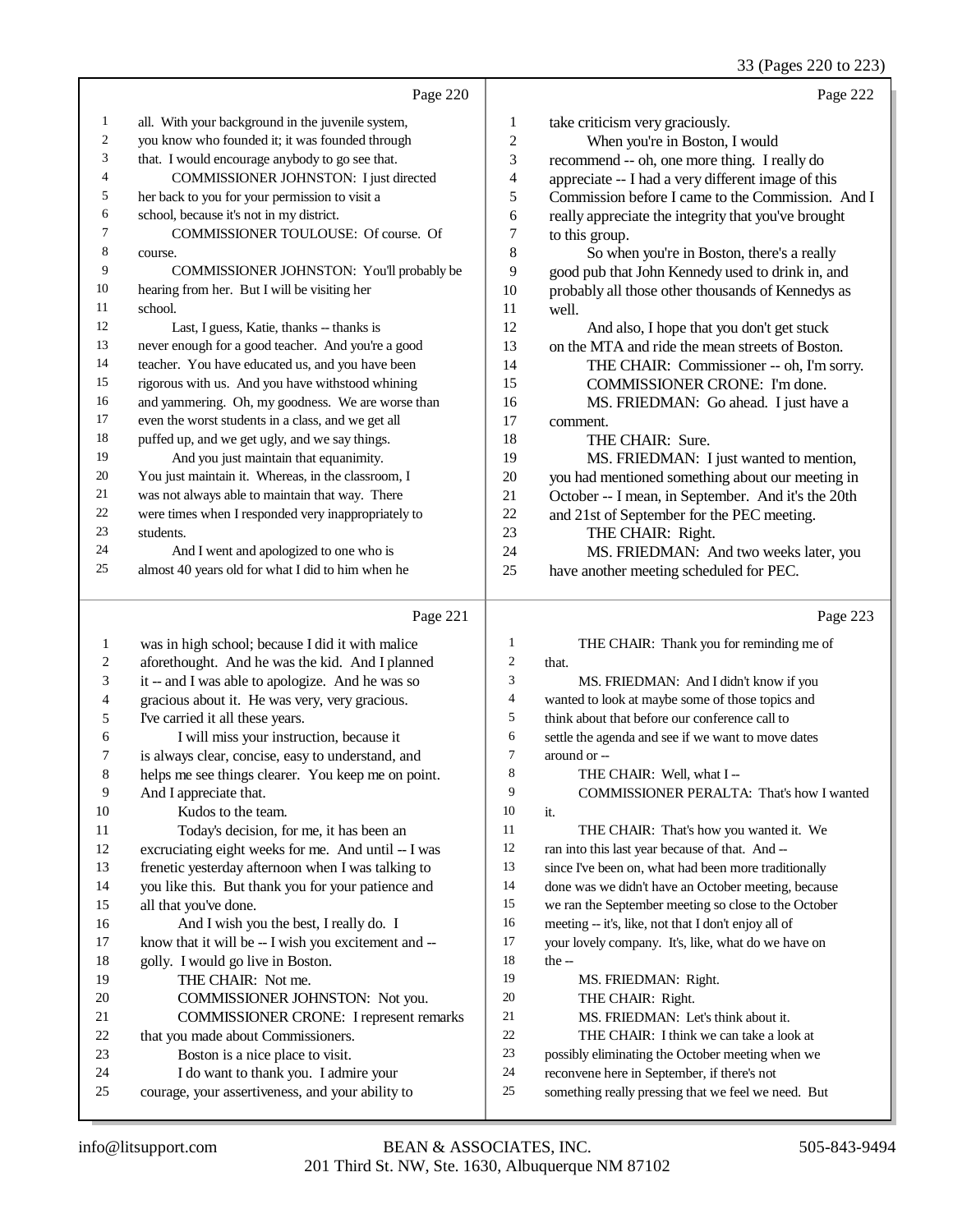34 (Pages 224 to 226)

|                                                                                                                                                             | Page 224                                                                                                                                                                                                                                                                                                                                                                                                                                                                                                                                                                                                                                                                                                                                                                                              | Page 226                                                                                                                                                                                                                                                                                                                                                                                                                                                                                                                                                                                                                                                                                                                                                                                                                                                                                                                                                                                                              |
|-------------------------------------------------------------------------------------------------------------------------------------------------------------|-------------------------------------------------------------------------------------------------------------------------------------------------------------------------------------------------------------------------------------------------------------------------------------------------------------------------------------------------------------------------------------------------------------------------------------------------------------------------------------------------------------------------------------------------------------------------------------------------------------------------------------------------------------------------------------------------------------------------------------------------------------------------------------------------------|-----------------------------------------------------------------------------------------------------------------------------------------------------------------------------------------------------------------------------------------------------------------------------------------------------------------------------------------------------------------------------------------------------------------------------------------------------------------------------------------------------------------------------------------------------------------------------------------------------------------------------------------------------------------------------------------------------------------------------------------------------------------------------------------------------------------------------------------------------------------------------------------------------------------------------------------------------------------------------------------------------------------------|
| $\mathbf{1}$<br>$\mathfrak{2}$<br>3<br>4<br>5<br>6<br>7<br>8<br>9<br>10<br>11<br>12<br>13<br>14<br>15<br>16<br>17<br>18<br>19<br>20<br>21<br>22<br>23<br>24 | you want to look at the agenda setting conference<br>time for September?<br>MS. FRIEDMAN: Right. And we can<br>certainly look at that, and I can send that to you<br>electronically if you wish.<br>THE CHAIR: Okay. All right.<br>Do I have a motion to adjourn?<br>THE CHAIR: Oh, I'm sorry.<br><b>Commissioner Caballero?</b><br><b>COMMISSIONER ROBBINS: I'll move for</b><br>adjournment.<br>THE CHAIR: Motion to adjourn.<br><b>COMMISSIONER ROBBINS: I'll move.</b><br>THE CHAIR: Anyone opposed?<br>COMMISSIONER ARMBRUSTER: No.<br>THE CHAIR: Commissioners, I will remind<br>those that there is a work session afterwards on the<br>School Report Card. I would love to stay; but I am<br>not staying.<br>(A discussion was held off the record.)<br>(Proceedings in recess at 12:13 p.m.) | <b>RECEIPT</b><br>$\mathbf{1}$<br>2<br>JOB NUMBER: 903N CC Date: 8/24/18<br>3<br>PROCEEDINGS: OPEN PUBLIC MEETING, Volume Two<br>$\overline{4}$<br>CASE CAPTION: School Approval/Disapproval - Solare<br>Collegiate Academy Charter<br>5<br>6<br>*************************<br>$\tau$<br>ATTORNEY: MS. BEVERLY FRIEDMAN - PED<br>8<br>DOCUMENT: Transcript / Exhibits / Disks / Other<br>9<br>DATE DELIVERED: _______________ DEL'D BY: __________<br>10<br>**************************<br>11<br>12<br><b>ATTORNEY:</b><br>13<br>DOCUMENT: Transcript / Exhibits / Disks / Other<br>DATE DELIVERED: _______________ DEL'D BY: __________<br>14<br>15<br>**************************<br>16<br>17<br>ATTORNEY:<br>DOCUMENT: Transcript / Exhibits / Disks / Other<br>18<br>DATE DELIVERED: _______________ DEL'D BY: _________<br>19<br>20<br>***************************<br>21<br>22<br>ATTORNEY:<br>23<br>DOCUMENT: Transcript / Exhibits / Disks / Other<br>DATE DELIVERED: ________________ DEL'D BY: __________<br>24 |
| 25                                                                                                                                                          |                                                                                                                                                                                                                                                                                                                                                                                                                                                                                                                                                                                                                                                                                                                                                                                                       | 25                                                                                                                                                                                                                                                                                                                                                                                                                                                                                                                                                                                                                                                                                                                                                                                                                                                                                                                                                                                                                    |
| 1<br>2<br>3<br>4<br>5<br>6<br>7<br>8<br>9<br>10<br>11<br>12<br>13<br>14<br>15<br>16<br>17<br>18<br>19<br>20<br>21<br>22                                     | Page 225<br>BEFORE THE PUBLIC EDUCATION COMMISSION<br><b>STATE OF NEW MEXICO</b><br>REPORTER'S CERTIFICATE<br>I, Cynthia C. Chapman, RMR, CCR #219, Certified<br>Court Reporter in the State of New Mexico, do hereby<br>certify that the foregoing pages constitute a true<br>transcript of proceedings had before the said<br>NEW MEXICO PUBLIC EDUCATION COMMISSION, held in the<br>State of New Mexico, County of Santa Fe, in the<br>matter therein stated.<br>In testimony whereof, I have hereunto set my<br>hand on August 29, 2018.<br>Cynthia C. Chapman, RMR-CRR, NM CCR #219<br>BEAN & ASSOCIATES, INC.<br>201 Third Street, NW, Suite 1630<br>Albuquerque, New Mexico 87102                                                                                                              |                                                                                                                                                                                                                                                                                                                                                                                                                                                                                                                                                                                                                                                                                                                                                                                                                                                                                                                                                                                                                       |
| 23<br>24<br>25                                                                                                                                              | Job No.: 903N (CC)                                                                                                                                                                                                                                                                                                                                                                                                                                                                                                                                                                                                                                                                                                                                                                                    |                                                                                                                                                                                                                                                                                                                                                                                                                                                                                                                                                                                                                                                                                                                                                                                                                                                                                                                                                                                                                       |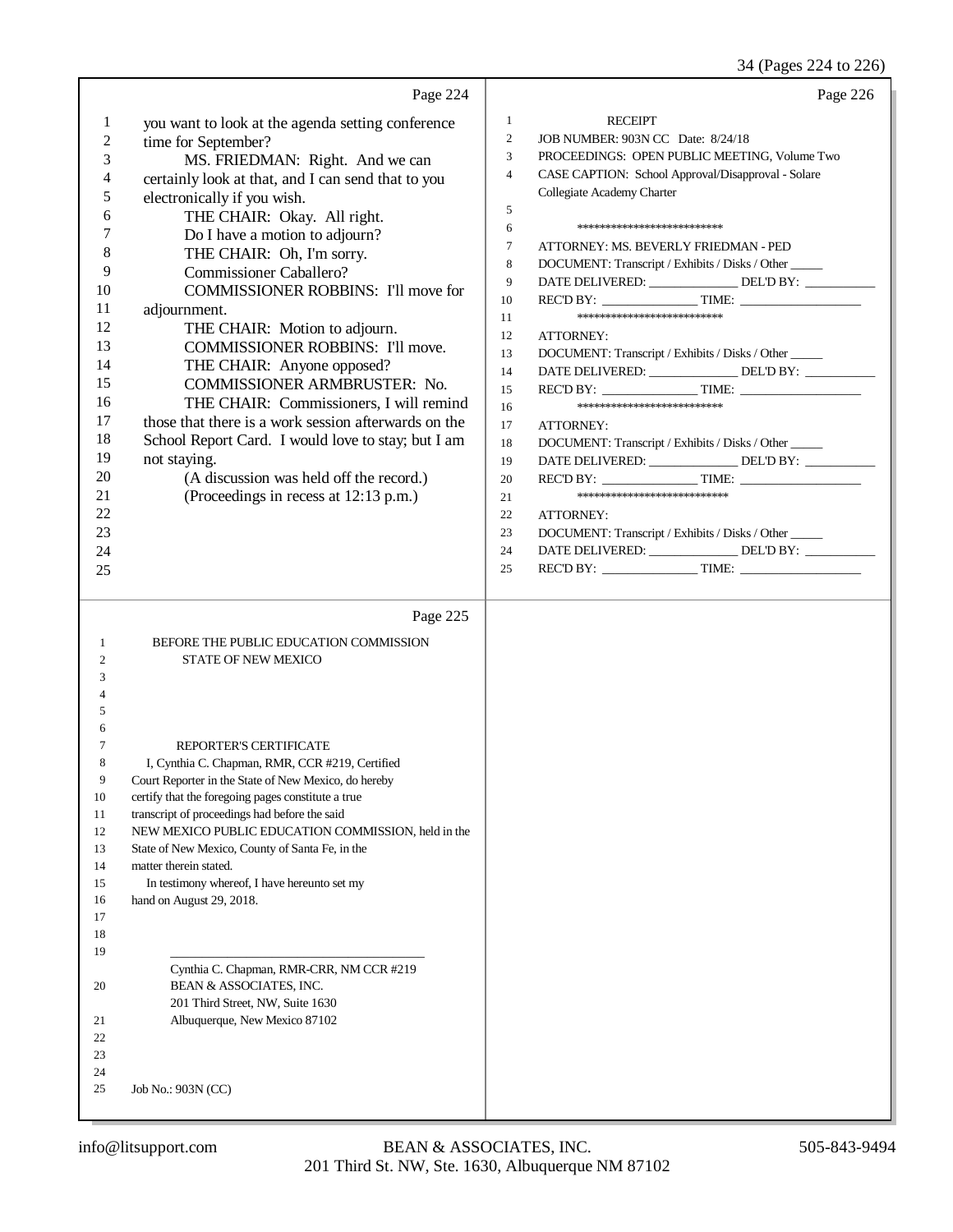| A                                    | 139:2 169:9                           | allow 184:25 205:12             |
|--------------------------------------|---------------------------------------|---------------------------------|
| A''s 200:9,18                        | <b>Additionally</b> 113:6 119:6 134:4 | allowed 145:19                  |
|                                      | address 111:20 113:6,20 164:5         | allowing 169:19                 |
| a.m 95:12 125:3,3 147:22 148:19      | 164:17 198:15                         | allows 126:18 165:24            |
| 190:23,24                            | addressed 124:7 142:13 149:12         | <b>Altura</b> 154:19            |
| ability 107:4 162:8 210:22<br>221:25 | 149:21 184:16,24 187:23 198:5         | amazed 170:4                    |
| able 108:10 116:23 117:10 118:1      | 212:6                                 | <b>America</b> 132:10           |
| 123:21 133:10 134:16 136:9           | adds 128:6                            | <b>AMI</b> 96:14                |
| 137:22 139:9 140:20 141:2            | adequate 123:22                       | amount 131:5                    |
| 147:1 161:11 162:19 166:11,13        | adjourn 97:9 224:7,12                 | Amy 128:25                      |
| 169:8,10 172:18 199:4 219:9          | adjournment 224:11                    | analysis 119:22,23 120:14 122:2 |
| 220:21 221:3                         | administrative 157:7 167:11           | 140:13 141:9                    |
| <b>absent</b> 166:14                 | administrator 96:10 113:25            | anger 164:17                    |
| absolutely 102:20,21 138:11          | 125:14 150:7                          | angry 177:15                    |
| 153:11 154:11                        | admire 179:13 221:24                  | Ani 146:23                      |
| abstain 192:19 196:16                | advance 140:5 148:13                  | <b>ANN 96:4</b>                 |
| abstaining 192:19                    | advantage 151:16                      | <b>annoyed</b> 214:8,23         |
| abstention $197:13.15$               | affirmative 197:14                    | annual 204:15                   |
| academic 116:21 126:16 128:23        | aforethought 221:2                    | answer 115:19 123:16 124:15     |
| 130:17 168:9 178:19                  | <b>AFT</b> 176:21                     | 136:11 144:13 160:12 180:12     |
| academically 101:19 129:2,3          | afternoon 98:7,8 204:25 221:13        | 181:4, 15, 24 182: 5 186: 19    |
| 162:4 178:16                         | afterthought 111:8                    | <b>answered</b> 124:5 150:15,16 |
| academics 162:3 166:4                | age 104:2,3 154:6                     | 161:25 169:18 181:22 182:24     |
| Academy 103:24 104:14 134:12         | agency 171:19                         | 183:9 186:18 187:2              |
| 134:17 150:8 175:10 226:4            | agenda 147:14 205:17 216:21           | answering 168:2                 |
| accept 152:1 182:20,22               | 217:3 223:6 224:1                     | anti-charter 198:2              |
| acceptable 144:7                     | Ages 162:5,6                          | <b>Antonio 217:24</b>           |
| accepted 157:21                      | aggregate 201:14                      | anybody 212:1 220:3             |
| accepting 185:8                      | ago 141:20 200:23                     | anymore 214:23 217:8            |
| access 205:12                        | agree 141:6 143:1 149:20 183:17       | anyway 218:21                   |
| accounts 117:17                      | 207:24                                | apart 160:25 170:23             |
| achieve 178:12,19                    | agreement 184:5 188:21                | apiece 100:12                   |
| achievement 107:11 178:20            | agreements 184:19                     | Apodaca 95:12                   |
| acknowledge 107:9 164:7              | ahead 105:6,18,19 222:16              | Apologies 125:22                |
| acquire 178:21                       | aiming $107:25$                       | apologize 100:13 104:22 106:21  |
| Act 113:10,14,19 219:12              | al 97:6                               | 112:4 180:3 189:4,5 221:3       |
| action 97:5 164:9 195:18 201:20      | Alamos 175:5 176:24                   | apologized 220:24               |
| <b>active</b> 108:21                 | <b>Alan</b> 151:4                     | appalling $176:17,18$           |
| actively 166:12                      | <b>Albuquerque 95:21 101:4,13,23</b>  | appeared 144:19                 |
| ad 160:9                             | 105:1,16,21,24 106:8 110:10           | applaud 138:9,10 154:7 161:17   |
| add 129:7 184:25 185:1 187:4         | 111:13 126:7 129:8,17,19              | 200:24                          |
| 188:2,4                              | 130:23 134:5 142:4,7 147:9            | Applause 153:24                 |
| adding 170:12,14                     | 151:19 154:10 155:7 169:22            | applicable 123:9                |
| addition 114:9 123:17 124:6          | 171:21 175:6 204:18 213:20,21         | applicant 99:20 116:15 117:8    |
| 216:1                                | 217:20 225:21                         | 118:2 119:11 120:1 122:20,22    |
| additional 101:8 102:18 111:16       | Albuquerque's 101:21                  | 122:23 123:19 124:9 125:18      |
| 114:13 119:17 120:24 138:23          | algebra 140:24                        | 133:23 150:23 157:11 158:15     |
|                                      |                                       |                                 |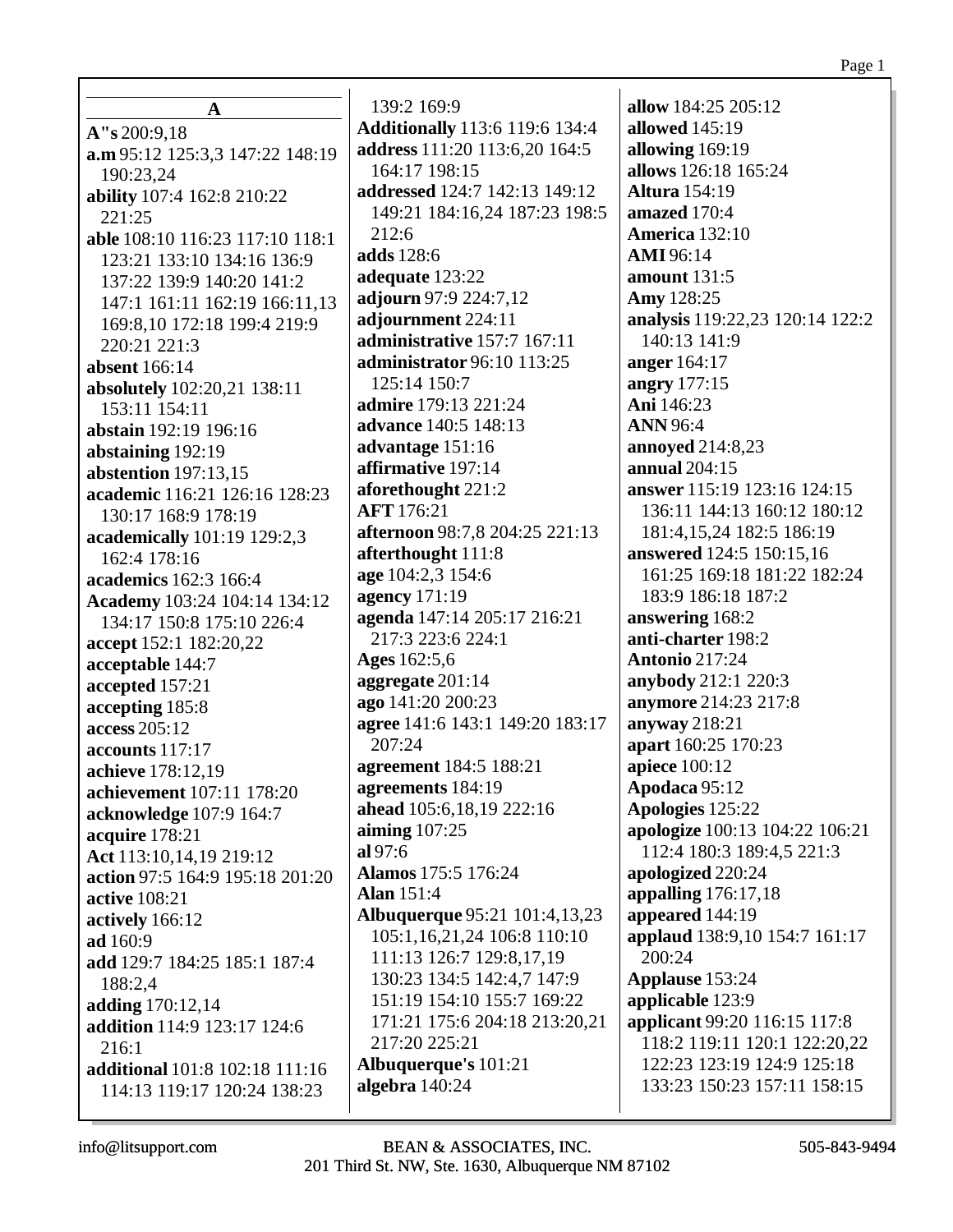| 180:23 181:2                      | 154:24 161:13 172:7 180:12,13         | audit 117:15                    |
|-----------------------------------|---------------------------------------|---------------------------------|
| applicant's 121:5                 | 180:16 181:18,19                      | <b>August 95:11 225:16</b>      |
| applicants 122:8                  | areas 105:17 109:16 116:20            | authentic 168:17                |
| application 110:13 112:25 113:1   | 117:9 121:22 122:4,25 123:24          | authorize 199:22                |
| 113:7, 16, 19 114: 25 115: 6, 23  | 130:14,19 206:1                       | authorized 114:7 115:4          |
| 116:10,21 117:12 118:6,8,14,23    | <b>Armbruster</b> 96:4 98:12,15,18,19 | authorizer 206:2                |
| 119:2,3,5,7,12,20,23 120:5,11     | 98:22,25 99:3,6,12 111:23             | authorizer-shopping 216:24      |
| 120:13 121:11,24 122:2,7,10,18    | 172:23,24 174:14 189:15,17,20         | authorizers 198:25 199:17       |
| 124:4,13 125:9 133:18 134:21      | 189:21,24 190:2,5,8,11,14,17          | authorizes 218:1                |
| 140:7 144:20 149:3,5,6,9 151:7    | 191:9, 10, 13, 16, 17, 20, 23 192: 1  | authorizing 96:10 215:18 216:3  |
| 151:24,25 152:10,13 156:8         | 192:4,7,11,14,18,23 193:15,16         | available 119:12 122:16 124:14  |
| 160:22 162:17 171:6,13,15         | 193:19,22,25 194:3,4,7,16,20          | 132:23 134:7 147:3 161:18       |
| 173:9,15,20 174:25 179:22         | 194:23 196:5,6,9,12,17,19,22          | 211:25                          |
| 186:5, 9, 19, 20, 24, 25 187:1    | 196:25 197:5,6,9,12 206:18            | avenues $107:10$                |
| 216:5 217:4,10                    | 215:7,8 216:20,25 217:9 224:15        | average 176:15                  |
| applications 97:3 113:2 115:3,10  | arrangements 184:18                   | avoiding 114:23                 |
| 118:16 123:2 149:11,15 161:4      | art 173:25                            | aware 99:17 150:11 176:22       |
| applied 157:20                    | arts 140:11 141:9                     | <b>Aztec 213:18</b>             |
| apply 114:12                      | asked 119:7 136:20 149:16 168:9       |                                 |
| applying 216:6                    | 172:3 183:7 199:16                    | B                               |
| appreciate 100:9 137:12 138:5     | asking 135:22 199:6                   | <b>B</b> 165:4 200:13           |
| 138:16 139:23 155:18 171:5        | aspect 104:11                         | B''s 200:9,18                   |
| 180:7 198:6 203:5 207:8 219:22    | assertiveness 221:25                  | back 98:8 122:3 133:22 135:23   |
| 221:9 222:4,6                     | <b>assets</b> 117:6                   | 135:25 137:10 138:13 147:5,6,7  |
| appreciated 169:17,20 207:20,20   | assigned 115:1 217:17                 | 147:24 148:10 165:8 182:23      |
| 219:11                            | assistance 202:10                     | 190:21 198:23 199:7 207:13      |
| approach 102:9 103:2,16 130:25    | <b>Assistant 96:9 132:9</b>           | 211:18,22,23,24 213:22 220:5    |
| 142:25 154:16 156:13 166:4        | <b>Associates 95:20 225:20</b>        | back-and-forth 154:13           |
| 167:24 182:21                     | association 107:7,8 146:1 206:1       | back-stepping 140:3             |
| approaches 119:1,5 121:9 141:12   | 206:25 207:2                          | background 101:20 143:17 220:1  |
| appropriate 99:21 164:8           | assume 161:8                          | bad 112:18 146:12               |
| approval 102:14 124:13            | assuming 198:15                       | <b>Bank</b> 132:10              |
| <b>Approval/Denial 97:2</b>       | at-risk 134:9                         | <b>banking</b> 136:8 137:14     |
| <b>Approval/Disapproval</b> 226:4 | Atrisco 128:25 144:24                 | bar 187:18                      |
| approvals 116:14                  | <b>ATTACHMENTS 97:12</b>              | barely 157:2                    |
| approve 103:14 110:12 111:9,15    | attend 107:1 129:19 198:12            | <b>barrel</b> 142:10            |
| 133:17 183:3 193:8 194:11         | 199:8 218:6, 12, 21 219:9, 16         | bartered 174:10                 |
| approved 107:12 108:23 111:2      | attendance 166:12                     | baseball 164:24                 |
| 134:15 135:10 145:7 150:4         | attended 148:4,18 197:19 209:3        | based 110:10 113:7 115:25 116:3 |
| 154:19 158:3 184:13               | 218:10                                | 121:6 123:13 128:15 136:22      |
| approving 214:14                  | <b>attention</b> 116:8 128:8 157:11   | 137:1,2                         |
| APS 109:7,19 136:2 142:4,13       | <b>attest</b> 192:22                  | <b>basic</b> 140:19 165:11      |
| 143:23 144:2 169:25 170:11,24     | attorney 98:4 181:24 195:22           | basically 122:3                 |
| 171:2 172:9 176:24                | 226:7,12,17,22                        | basics $161:12$                 |
|                                   |                                       |                                 |
| aptly 185:20                      | attribute 132:14                      | basis $204:10$                  |
| area 106:8 119:8 142:6,15         | attributed 174:7                      | <b>Bean</b> 95:20 225:20        |
| 144:11,11,25 146:2 152:21         | <b>audience</b> 132:7 157:13          | beautiful 211:2                 |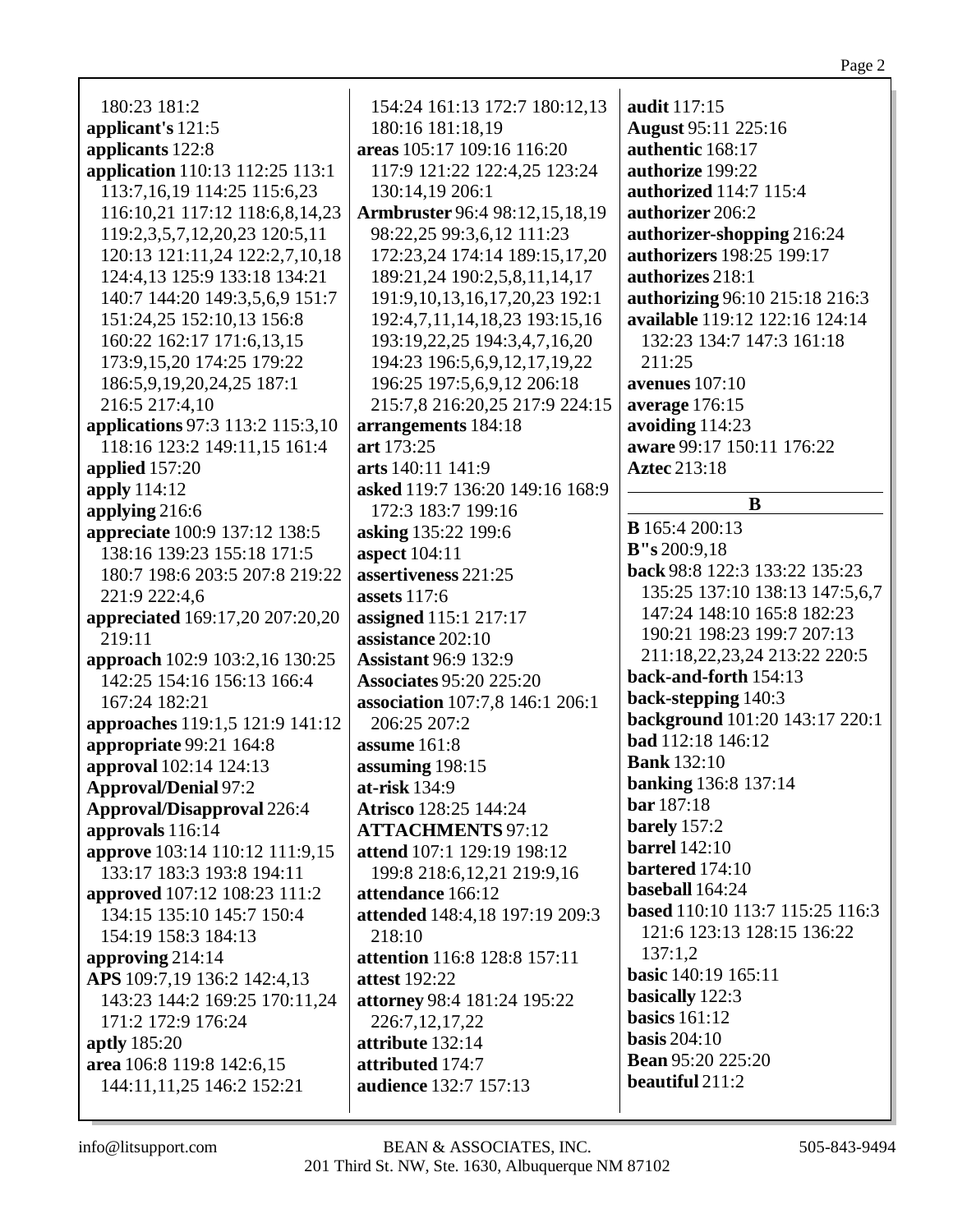**beeps** 106:23 **began** 168:6 177:7 210:18 **beginning** 118:16,18 147:20 165:13 **behalf** 101:5 174:23 **behavior** 162:23 163:11,12 164:5 164:19 166:3 **behaviors** 164:5 **belief** 176:5,12 **believe** 101:7,18 103:25 126:6 128:22 176:9,10 180:22 184:23 198:21 201:1 218:19,24 **benefit** 113:5 139:2 157:12 169:4 **benefited** 158:2 159:14 **benefits** 139:19 **Bernalillo** 164:1 **BES** 157:21 158:11,18 159:2,5,7 159:22 182:1 **best** 102:24,25 108:18 121:11 138:21 148:3 156:12 159:9 161:10 179:6 188:17 202:4 207:12 221:16 **Beth** 106:18,25 **better** 104:24 105:13 108:24 111:18,19 170:24 181:11 182:14 201:5 **Beverly** 96:11 202:19,20 226:7 **beyond** 178:2 **bias** 114:23 161:5 **Biehl** 128:25 **big** 133:8 177:22 198:9 **biggest** 105:22 **bill** 216:16 **bit** 113:22 127:6 144:17 207:14 **bizarre** 150:11 **black** 120:25 **blacklisting** 187:9 **bleeds** 166:3 **bless** 124:24 125:1 **blinded** 188:15 **block** 121:20 **blocked** 127:15 **blocks** 121:19 126:24,25 **blue** 120:5 **board** 106:20 117:14 131:25 142:3 147:2 148:3,9 154:9

**beeping** 106:21

156:11 159:3,6 163:25 164:21 173:18 186:21 206:2,25 207:1 211:15 **boards** 205:23,25 **Bobroff** 147:11 150:20 **bold** 182:17,21 **Bond** 218:1,3 **bonus** 119:18,20 **books** 217:3 **Boston** 208:5 221:18,23 222:2,8 222:13 **bothered** 209:11 **bottom** 142:9 209:11,22 210:7 **bought** 106:5 **box** 202:22 **brain** 162:7,8 **Brauer** 151:4 **break** 124:18,19 **breakdown** 200:9 **breaking** 127:16 **bridge** 206:4 **bridging** 206:5 **brief** 120:13 125:8,16 **briefed** 197:2 **briefly** 120:7 133:21 **bright** 165:5 **bring** 133:21 148:9 168:5 204:8 206:13 210:18 **bringing** 170:3 **brothers** 154:4 **brought** 131:17 160:6 170:18 180:10 183:13 209:9 211:23,24 213:8 222:6 **brown** 211:5 **brush-up** 141:14 **build** 163:23 **building** 95:12 156:20 157:25 164:10 165:1,14 166:16 **bulleted** 122:18 123:1,11,13 **bullied** 109:21 **bunch** 204:3 **Bureau** 114:10 217:25 **bus** 109:12,13 166:25 **business** 114:1,8 117:18 187:10 187:11,12 **buy** 105:16,21 **buyers** 105:5

**buying** 105:25 106:2 **bylaws** 117:15 **C C** 95:19 96:1 97:1 165:4 176:15 200:16 225:8,19 **C-A-S-I-A-S** 101:2 **C"s** 175:17 176:16 200:9,18 **Caballero** 96:4 99:9,10 180:4,6 180:21 181:1 185:4 188:1,3 190:15,16,20,22 192:12,13,16 194:8,9,10,13 195:8 196:13,14 224:9 **call** 154:22 189:15 190:20 223:5 **called** 146:18 164:2 **calling** 166:16 167:4 **calls** 115:17,21 **campus** 170:22 **campuses** 170:20,23 201:18 202:1 **capable** 101:18 **capacity** 116:16 119:8,23 120:16 123:19 124:10 **capital** 203:3 **CAPTION** 226:4 **Capturing** 164:2 **car** 100:2,5 112:6 124:22 189:4 **card** 200:8 202:5 224:18 **care** 195:13 209:17 **career** 108:22 178:13 **careful** 187:14 **carefully** 167:22 **CARLOS** 96:4 **CARMIE** 96:7 **carried** 221:5 **carry** 216:16 **Carter** 143:25 **case** 102:14 122:10,25 226:4 **Casias** 100:14 101:1,1 **caution** 137:12 **caveat** 201:15 202:7 **CC** 95:25 225:25 226:2 **CCP** 146:23 **CCR** 95:19 225:8,19 **ceiling** 172:11 **cell** 212:14 **Center** 97:6 169:9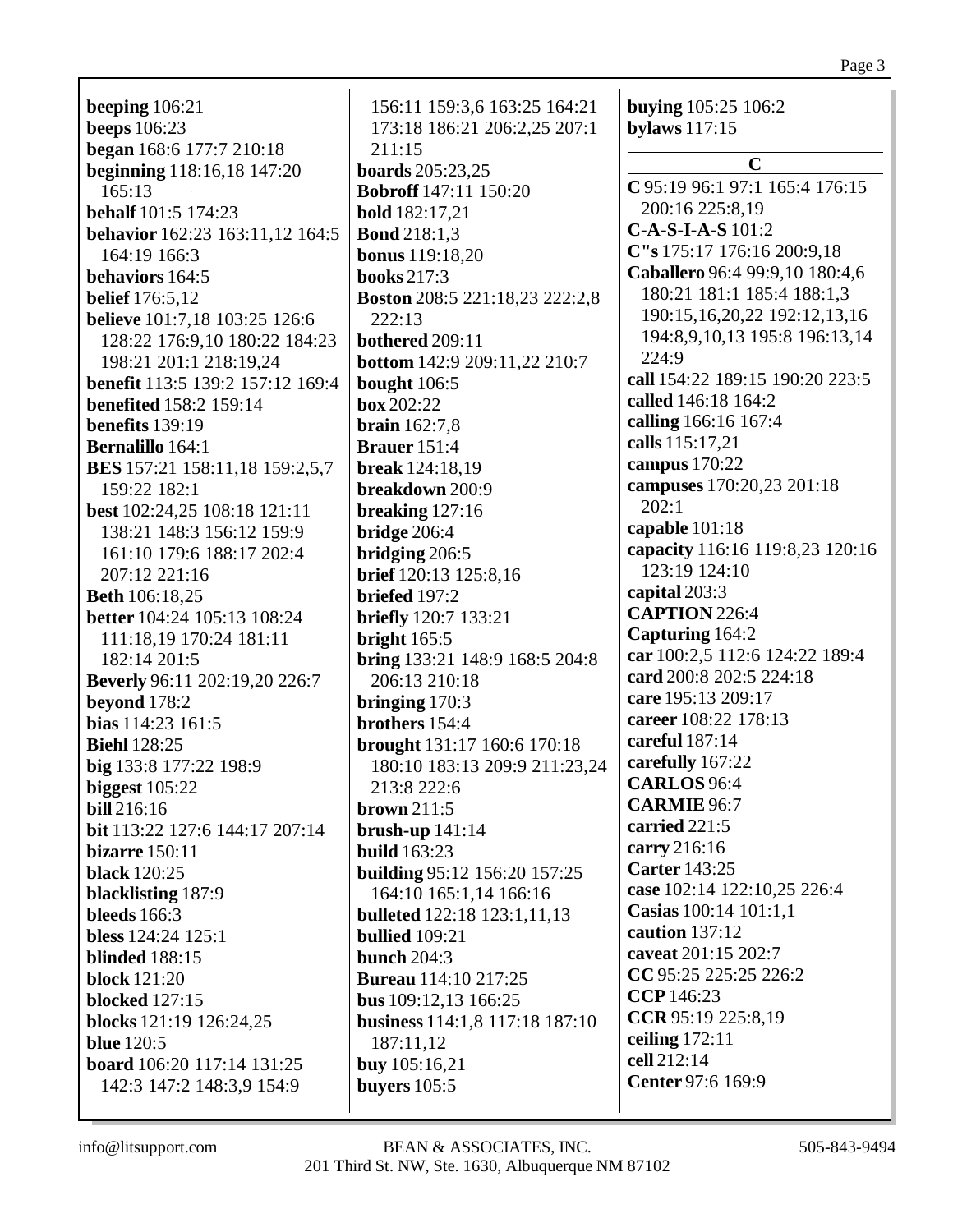century 178:24 CEO 198:17 certainly 185:2 187:17 207:24  $224:4$ **CERTIFICATE 97:11 225:7** Certified 225:8 certify  $225:10$ Cervantes 145:1 167:20 168:19 168:23 169:5 Cesar 219:15 cetera 117:22 121:23.23 **CHAIKEN** 96:14 Chair 96:3,3 97:7 98:1,4,5 99:2 99:14,24,25 100:6,17,20 103:18 103:21 104:16,22,25 106:18,20 107:14 109:1,3 110:4,6 111:22 111:23,24 112:3,8,16,22 120:3 124:17,22 125:4,6,10 128:3 133:19 135:2 136:15,21,24 138:5 139:8 141:13 153:25 154:1 157:9 160:1 161:20,22 172:21 179:25 180:4,5,18,19 184:10.11 185:3.19 187:3.5.17 188:1,25 189:3,6,14 190:7,18 190:25 191:7,25 192:8,21,25 193:3, 11, 21 194: 9, 11, 15 195: 1 195:8, 10, 14, 17 196:1, 18 197:11 197:14,18 200:14,17 201:9,21 202:18.25 203:6.13 205:19.21 206:7,13,24 207:23 208:11,14 208:15 211:18 213:21,24 214:25 215:1,4,7 216:18,22 217:7,16,21 218:15,19,23 219:6 219:19 221:19 222:14,18,23 223:1,8,11,20,22 224:6,8,12,14  $224.16$ **Chairman** 100:16 112:11 **Chairwoman** 180:20 200:11 201:15 213:5 challenges 157:23 challenging  $140:22$ **Chamber** 101:4.13 chance 142:23,24 change 142:2 143:4 144:12 152:24 176:24,24,25,25 184:4  $205:12$ changes 144:9 177:3 200:12

**Chapman** 95:19 225:8,19 chapter  $176:21$ charge 188:5 charter 96:10 97:2,4 102:8 103:23 104:8 107:3,9,11 108:23 111:15 112:1,24,24 113:10,14 114:2,7,13 116:17 118:2.14 124:11 126:20 127:4 129:15.20 132:21, 22, 25 134: 6 136: 17 140:7 142:1 143:5,24 150:12,13 151:11 153:12.13 154:19 157:24 158:21 159:15 160:18 160:25 163:4,5 170:10 172:16 172:17 175:8,25,25 177:2,13 181:6, 19 182:2, 16, 20, 25 183:1 183:3,19 184:19 188:5 189:11 193:8.9 194:12 200:6 204:1.6 205:2,8,12 207:21 215:19 226:4 charters 202:3 204:7 205:15 **Chavez** 219:15 check 212:17 check-in  $165:11$ cherry-picked 201:21 chew  $163:19$ child 101:18 102:21 103:5 131:5  $167:4$ children 102:6,22 103:1 104:13 105:19 109:7 116:25 128:11 129:18 159:10,17,19 162:15 167:5 177:9,10,10 188:6,18 choice 107:4,5,9 129:1 133:15 153:7 177:1 choices 132:19 133:14 choose 210:1 choosing  $177:1$ chose 133:5 chronically 166:8,14 church  $171:20$ **Cindy** 177:8 circumstances 101:20 citations  $174:4$ cited 174:4 city 101:10 102:7 109:11,16 133:25 134:5 142:7.15.16 144:11 204:2 217:20 clarification  $161:23$   $180:10$ clarify 117:11 163:1

clarity  $124:5$ clashed  $208:16$ class 106:1 130:25 131:8,11 211:12,12 220:17 classes 121:18 140:4,11 classroom 103:11 130:19 131:4 157:2 163:17 164:6 165:7,25 168:25 220:20 classrooms 127:19 130:13,15 clear 115:12 118:3 135:17 136:19 148:8 157:14 158:8.15 159:12 214:10 221:7 cleared  $214:22$ clearer 221:8 clearly 119:3 121:14 122:7 165:17 183:23 climate  $207:16$ close 126:16 128:23,24 200:20  $223:15$ closed 114:15 125:20 180:1 189:7 190:21,23,25 191:1,4 192:8,15 192:24 196:4,15 201:18 216:10 closing  $124:9.9$ closure  $191:3$ **CNM** 154:9 coach 164:24 173:22 174:12 Coalition 110:9 114:13 199:9 202:9 203:19 Coast 207:13 208:5 **Cochiti** 166:10 code 126:2 133:25 collective 116:6 college 128:14 129:4 134:13 178:5,6,12 Collegiate 97:4 118:2,14,19 125:15 126:5 130:21 133:14 155:7 164:20 189:11 193:8  $226:4$ colored 118:17 120:25 Columbia 210:13 come 100:18 111:6 135:23,25 141:13 143:4 156:1 165:8,20 192:21 206:21 219:16 comes 143:24 200:2 coming 108:8 143:7,18 145:17 150:18 155:15 172:6 175:12 192:8,15 205:17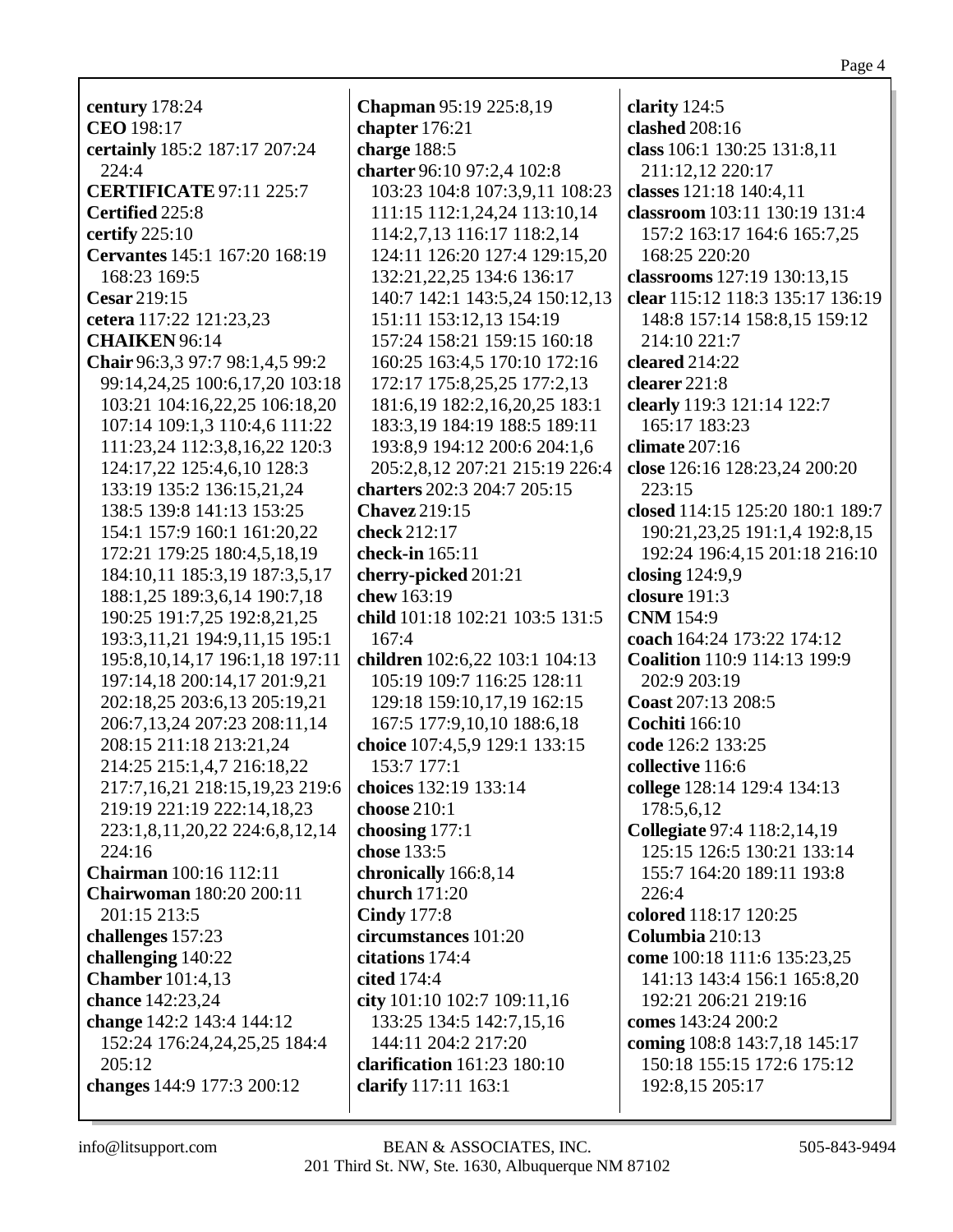**Commence** 186:3 **comment** 123:17 145:19,21 174:17 222:17 **commented** 141:24 **comments** 97:8 99:19,21 121:7 123:12,13 141:23 142:24 144:18 173:2,8 189:1 198:15 **Commerce** 101:4 **Commission** 95:1 98:2 103:21 110:6 111:14 112:12 115:4,8 116:4 118:5,11 125:7 132:7 136:16 160:3,8,8 179:25 186:2 186:6,8 187:9 188:5 189:6 193:8 212:10 217:17,19,21 222:5,5 225:1,12 **Commission's** 113:7 **Commissioner** 98:12,12,14,15,15 98:17,18,18,20,21,22,22,24,25 98:25 99:3,3,5,6,6,8,9,10,12,24 100:1 111:23,25 112:3 124:20 124:21,23 128:2 141:16,17 153:23,25 154:1 157:10,18 159:24 161:20,21 166:5 167:7 167:14,18 168:1 169:16,18 170:17 172:3,23,24 174:14 175:6 179:24 180:4,6,21 181:1 184:14 185:4 187:3,5,6 188:1,3 189:3,13,14,15,17,17,19,20,20 189:22,23,24,24 190:1,2,2,4,5,5 190:8,8,10,11,11,13,14,14,16 190:17,20,22 191:6,7,9,10,10 191:12,13,13,15,16,16,18,19,20 191:20,22,23,23 192:1,1,3,4,4,6 192:7,10,11,11,13,14,16,18,23 193:1,10,12,12,15,16,16,18,19 193:19,22,22,24,25,25 194:2,3 194:3,5,6,7,7,9,10,13,16,18,19 194:20,21,22,23,25 195:8,24 196:2,4,6,6,8,9,9,11,12,12,14 196:17,19,19,21,22,22,24,25,25 197:2,5,5,7,8,9,9,12 198:14 203:1,8,10,15 204:23 206:18 207:10,11,23,24,25 208:6,12,14 208:15 211:6,8 213:22 214:1 215:1,2,5,7,8 216:20,25 217:9 217:14 218:17,20 219:1,8,17,21 220:4,7,9 221:20,21 222:14,15

223:9 224:9,10,13,15 **Commissioner's** 187:7 **Commissioners** 96:2 98:10 99:13 99:15 120:3 133:17 170:17 183:2,17 186:13 188:25 193:5 195:11 201:10 202:16 221:22 224:16 **commitment** 188:12 **commitments** 218:22 **committed** 134:20 **committee** 166:12 212:18 214:3 **committees** 117:15 **common** 103:3 140:16 **commonsense** 103:2 **communicate** 137:22 **communicated** 126:11 127:22 **communication** 155:18 **communities** 170:6,8 203:21 **community** 101:5 102:22 103:14 104:7,9,10 110:17 111:17 120:18 121:7 122:1 125:17 126:7 128:21 129:8,23 132:5 134:22,22,23 135:4,9,11 141:19 141:20 142:14 143:8 144:17,21 144:22 145:3,17,23 151:14 152:23 153:5,20,21 156:10,12 166:21 172:14,18 178:1 179:17 182:8,11 **community-led** 111:6,7,11,19 **community-oriented** 152:17 **companies** 144:24 188:7 **company** 188:16 223:17 **comparable** 201:4 **compared** 210:24 **compelling** 149:20 **competitive** 133:11 135:21 136:1 157:20 178:5 **competitors** 199:19 **complete** 117:10 127:12 133:11 **completely** 116:3 141:15 **completion** 200:7 **component** 128:18 **components** 126:6 165:15 **composition** 110:18 **comprised** 118:12 **conceived** 159:21 **concentration** 105:22

**concept** 138:19 **conceptually** 140:24 **concern** 120:7 135:14,15 149:2 155:10 181:10 188:10 **concerned** 108:17 135:8,18 136:9 154:8,15,25 155:5 161:7 174:16 214:15 **concerns** 110:16 111:1,20 123:12 155:20,24 159:13 160:4,18 161:5 165:12 184:15,23 187:7 187:21,22 188:4,15 198:4 216:10 **concise** 221:7 **concludes** 111:22 **conditions** 138:2 **conducted** 114:22 190:23 **conducting** 203:19 **conference** 204:15,21 223:5 224:1 **confidence** 124:5 133:11 **confident** 102:8 129:6 **conflict-of-interest** 114:20 **confrontation** 148:5 **confrontational** 166:17 **confused** 188:22 **congratulate** 200:5 **congratulating** 201:3 **congratulations** 195:3 201:6 **connected** 180:8 188:12 **connection** 166:20 213:11 **conscious** 128:12 **consensus** 115:15,17,21 **consequences** 164:18 **consider** 110:2 **consideration** 187:15 206:7,16 **considering** 175:1 **consistency** 167:15 **consistent** 210:2 **constant** 109:20 **constantly** 115:22 **constitute** 225:10 **consults** 98:4 **contact** 219:17 **contacted** 219:13 **content** 102:19,20 121:22 127:12 127:17 130:12 140:11 **contested** 152:20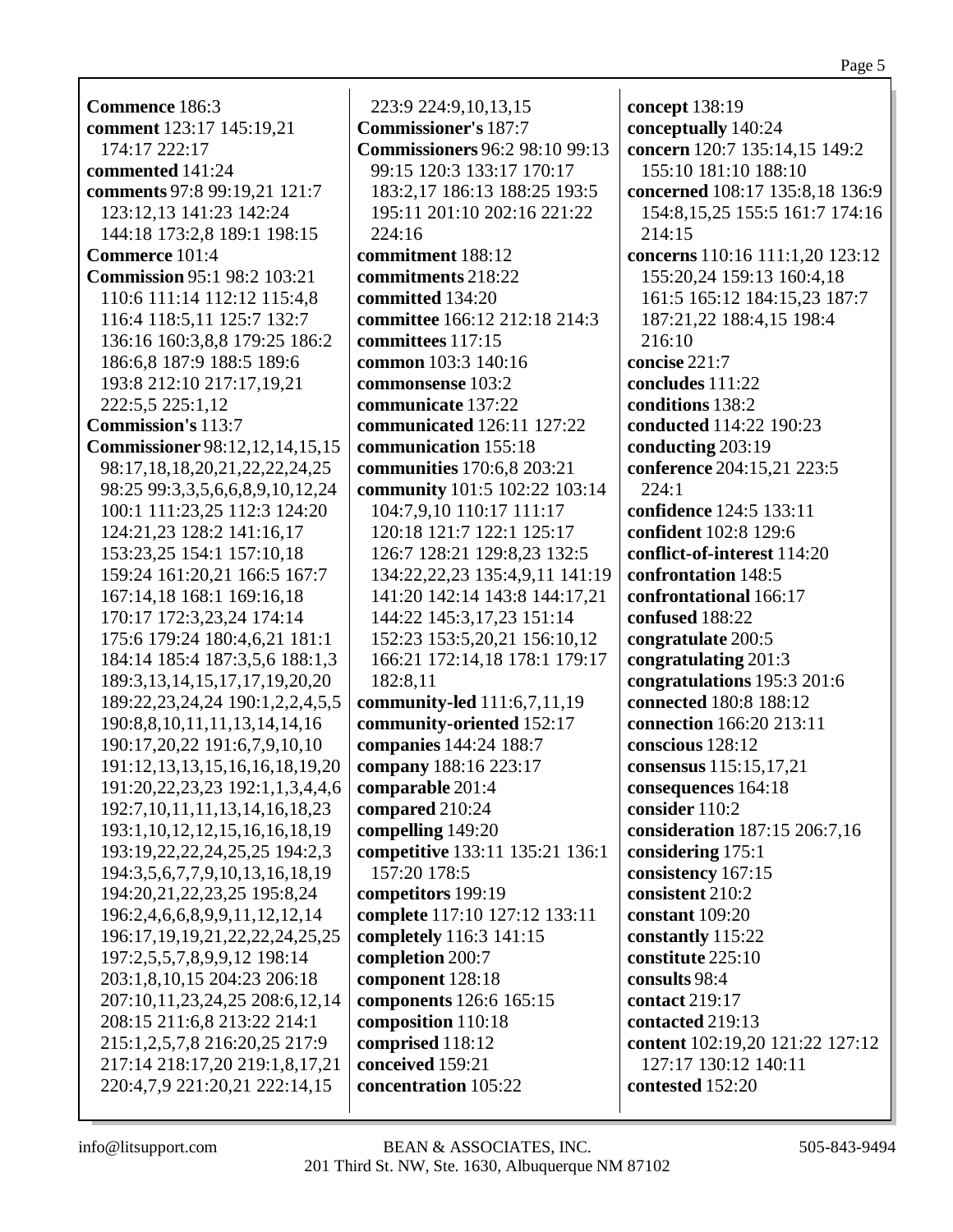**continuation** 117:12 **continue** 124:19 137:8 152:14 153:17,18 169:12 202:5 **continued** 97:3 169:7 **continuing** 172:8 174:15 **continuous** 210:4 **contract** 158:24 184:13,14,21 185:9,20,22,24 187:20 188:16 197:21 **contracts** 184:20 **control** 215:16,16 **controller** 106:22 **conversation** 135:24 139:5 146:15 148:1 151:20 198:21 199:15,18 **conversations** 146:2 156:10 200:4 **convert** 156:9 **Conyers** 96:5 98:20,21 189:25 190:1 191:18,19 194:1,2 197:7 197:8 207:23,24 208:6 **cooking** 131:20 **cool** 163:15 **copies** 211:23 **copy** 211:17 **core** 127:7 140:16 **correct** 181:13,14 194:25 203:14 **council** 110:19 204:3 **counsel** 96:13,14,14 136:16 184:22 195:21 197:3 **Counselor** 161:19 **counter** 139:25 **country** 132:16,17 209:1 **County** 225:13 **couple** 125:19 126:5 145:20 173:4 **courage** 221:25 **courageous** 182:18,21 **course** 102:3 119:13 124:14 126:19 127:12 137:7 140:13 147:10 164:9 166:13 198:22 215:9 220:7,8 **courses** 140:18 **coursework** 169:10 **court** 95:20 200:21 225:9 **cover** 122:12 **crave** 102:23

**crazy** 173:6 **create** 171:7 178:14 199:24 **credit** 174:7 **criteria** 113:16,21 114:24 115:22 118:4,20,22,24 119:2,4,5,10 122:6 124:8 **critical** 102:21 **criticism** 182:22 222:1 **criticisms** 145:9,9 **Crone** 96:5 99:7 111:25 112:3 124:21 189:13,14 190:12,13 192:5,6,10 193:1 194:21,22,25 196:20,21 215:5 221:21 222:15 **CSD** 99:19 115:16 116:2 143:10 214:9 **CSD's** 214:10 **Cultural** 169:9 **culture** 103:10 121:23 131:15,16 164:22 167:12 178:8 207:15 **Culture's** 167:8 **curly-haired** 215:11 **currently** 102:6 107:19 129:23 134:7 **curriculum** 110:18 117:21 121:23 131:22,23 159:2 184:17 **Custodian** 96:11 **Cynthia** 95:19 225:8,19 **D D** 97:1,1 142:15 165:4 200:16

**D-202-CV-06924** 97:6

**daily** 121:20 127:18

**Danielle** 96:6 216:2 **Dark** 138:7 153:9 162:5 **date** 202:12 204:16 205:17 210:18 226:2,9,14,19,24

**dates** 204:14,17 223:6 **daughter** 171:18 **DAVID** 96:6

**D.C** 210:1

**dandy** 182:4

218:10

**D"s** 175:16 177:13 200:10,18

**Daniel** 136:15,16,22 137:1 139:7 144:15 157:9,19 185:2 195:6,10 **days** 168:21 175:2,2 195:4 **daytime** 147:1 **de** 110:4,7 148:20 149:16 150:2 **deadline** 117:13 **deadlines** 117:3 **dealing** 149:17 177:10 **dealings** 154:9 **dealt** 142:5 **Dean** 164:21,23 167:8,12 217:20 **debarred** 187:12 **decide** 148:15,16 **decided** 109:11 115:5 148:1,2 151:22 **decision** 113:15 123:5 128:11 137:3 152:7,10 188:17 221:11 **decisions** 113:14 128:14 138:20 **declined** 152:1 **decrease** 166:13 **dedicate** 168:11 **dedicated** 102:24 126:24 164:25 **degree** 127:23 **degrees** 173:25 **Del** 105:3 **DEL'D** 226:9,14,19,24 **delay** 110:13 **delineation** 167:10 **DELIVERED** 226:9,14,19,24 **demographically** 142:8 **demonstrate** 116:15,20 **demonstrated** 117:9 123:18 124:10 133:22 134:16 **deny** 139:1 **describe** 121:14 **design** 131:4,22 140:6 168:20  $174.7$ **desire** 151:20,21 **destroyed** 217:4 **detail** 113:22 **detailed** 121:12 122:11 125:9,17 **detailing** 117:21 **details** 123:4 **determination** 186:3 **determine** 115:24 125:20 **determined** 172:2 **developed** 116:4 117:17 132:16 185:24

**day-to-day** 204:10

**day** 102:7 108:1 121:19 126:25 133:2 135:19 165:13,18,22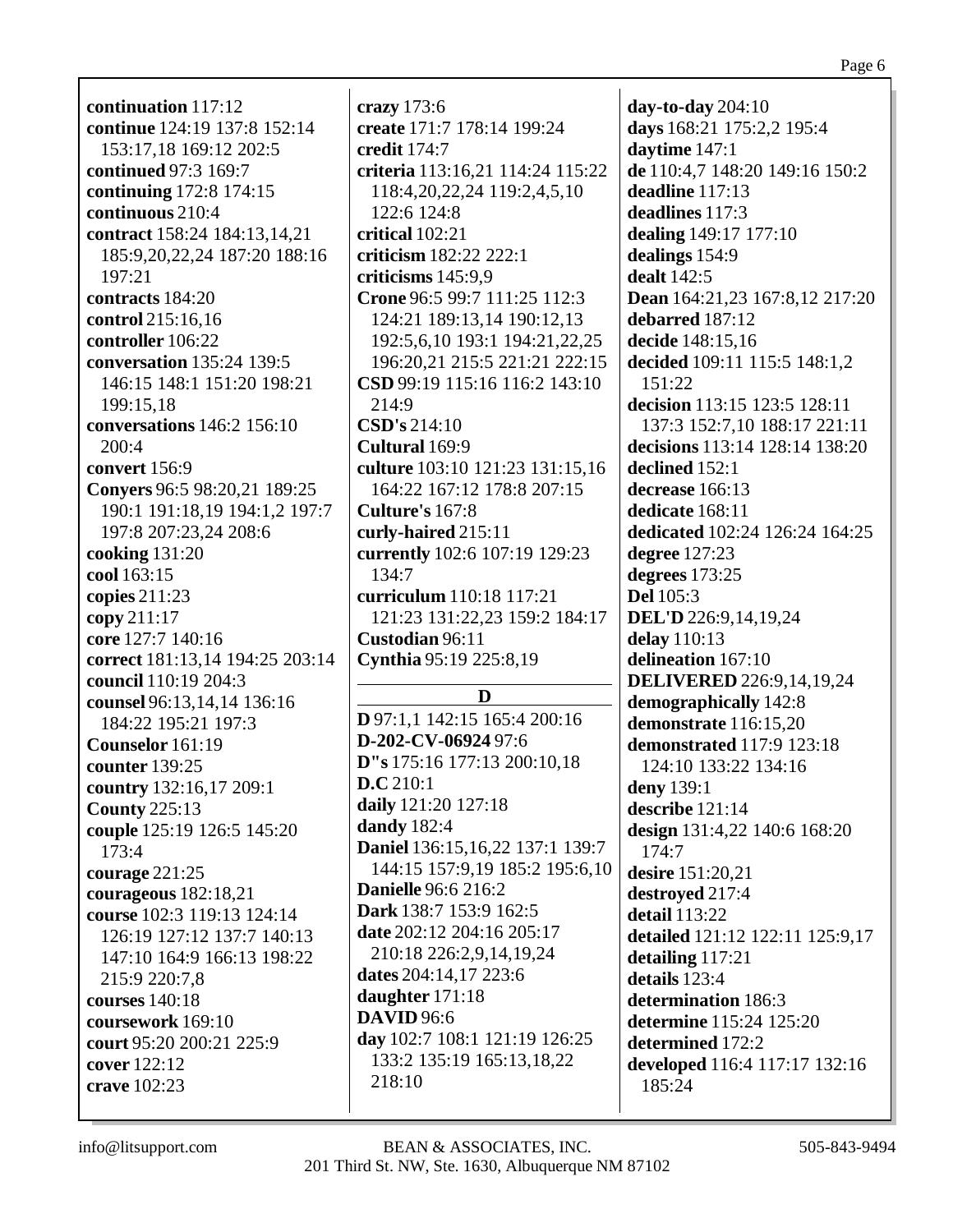| developer 156:23                                      | <b>Division</b> 112:1 160:25 207:21 |
|-------------------------------------------------------|-------------------------------------|
| developers 161:9                                      | <b>DNS</b> 201:19                   |
| developing 103:10 117:20 132:17                       | <b>DOCUMENT</b> 226:8,13,18,23      |
| development 162:2,7,8 169:5,7                         | documentation 183:19                |
| 172:6 209:6,19                                        | doing 128:5 130:16 139:11           |
| devices 100:8                                         | 140:25 142:18 144:2 155:19          |
| dialogue 145:16 148:2,2,4,17                          | 160:13,13 161:12 165:18,22,23       |
| 152:15,15                                             | 187:11 201:25 202:3 203:2           |
| differ 186:18                                         | 210:23 214:8 215:24                 |
| difference 133:5,8,16 170:6                           | dollars 137:5 158:20 159:18,22      |
| different 146:18,25 153:3 161:4                       | 218:3                               |
| 162:10 170:22 172:13 176:6                            | Don 95:13                           |
|                                                       |                                     |
| 177:6,6,8,9 186:24 200:10,22                          | door 165:18,22 166:23               |
| 204:20,22,25 207:14 222:4                             | doors 200:3                         |
| differently 161:4 210:14                              | double 121:19 126:23,23 134:14      |
| difficult 117:23 136:24 153:10                        | 140:7,8                             |
| 167:16 175:21 185:6                                   | double-time 141:4,5                 |
| diligent 174:3                                        | doubled 172:7 214:13                |
| <b>dilute</b> 170:12                                  | doubt 128:3 138:6                   |
| diploma 169:14                                        | download 217:11                     |
| <b>direct</b> 195:21                                  | downtown 155:7                      |
| <b>directed</b> 161:6 220:4                           | Dr 132:1                            |
| <b>direction</b> 158:20 197:23                        | draft 195:21 203:11                 |
| directly 174:4                                        | draw $157:10$                       |
| director 144:23 151:5,9 168:9                         | <b>Dream</b> 110:8                  |
| 207:7 211:20 213:8 217:25                             | <b>drink</b> 222:9                  |
| disbarred 188:8                                       | drive 102:6 103:13 108:1,12         |
| disciplinary 110:18                                   | 113:14 170:21 173:5 175:5           |
| discipline 150:9,15,17 162:12                         | drives 162:15                       |
| disclosed 184:20 186:1 187:19                         | due 117:5 119:14                    |
| disconcerting 145:14                                  | dust 208:24                         |
| discover $147:15$                                     | duties 167:10 217:17                |
| discrediting 133:7                                    | duty 214:17                         |
| discuss $216:13$                                      |                                     |
| discussed 113:1 115:14 118:10                         | E                                   |
| 180:2 189:8 191:1 196:15                              | $E$ 96:1,197:1,1,1                  |
| discussion 97:5 131:11 193:14                         | e-mail 148:6 202:22 219:15          |
|                                                       | e-mails 114:6,9 201:3               |
| 195:16,18 196:3 216:19 224:20<br>discussions $143:17$ | earlier 125:15 126:19 127:6         |
|                                                       | 148:7 151:22 152:11                 |
| disempowering 153:16                                  | earn 119:11                         |
| Disks 226:8,13,18,23                                  | earned 101:21,24 119:19 170:21      |
| disliked 182:14                                       | ears 112:20                         |
| district 129:24 154:21 171:7                          |                                     |
| 206:8 210:13 220:6                                    | easier 100:21 117:24 190:19         |
| districts 126:20 199:10                               | easiest 216:7                       |
| disturbing $176:1,2$                                  | East 207:13 208:4                   |
| diving $219:4$                                        | easy 143:2 221:7                    |
|                                                       |                                     |

**economic** 209:19 **ed** 175:14 **educate** 116:17 159:19 178:8 **educated** 220:14 **educating** 116:24 **education** 95:1,12 96:9 98:2 101:10 102:5,9,12 109:14 114:3 128:9,10 132:15,24 133:9 137:6 144:10 178:9 188:18 193:7 209:19 225:1,12 **educational** 101:8 106:14 111:17 129:8 187:22 **educationally** 109:11 142:11 **educator** 156:16 **effective** 114:11,11 124:11 168:12 178:7 **effectively** 116:17,25 **efficiently** 140:21 141:1 **effort** 176:11 **efforts** 200:25 **eight** 99:13,15 148:22 197:13,14 221:12 **eight-to-one** 195:2 **eighth** 102:17 **either** 143:15 158:11,22 159:5,22 167:11 182:3 **elect** 107:7 **election** 152:20 **elections** 146:9,11 **electronic** 100:8 **electronically** 224:5 **elementary** 105:2 127:19 129:11 166:10 **eliminating** 223:23 **eloquence** 161:19 **embellish** 184:12 **employed** 137:20 **employment** 178:10 **empty** 202:21 **encountering** 141:11 **encourage** 148:4 214:2 220:3 **Endowed** 132:10 **energies** 176:11 **engaged** 153:20 **engagement** 110:17 199:16 204:7 **engaging** 205:9 **English** 127:9 130:13 140:10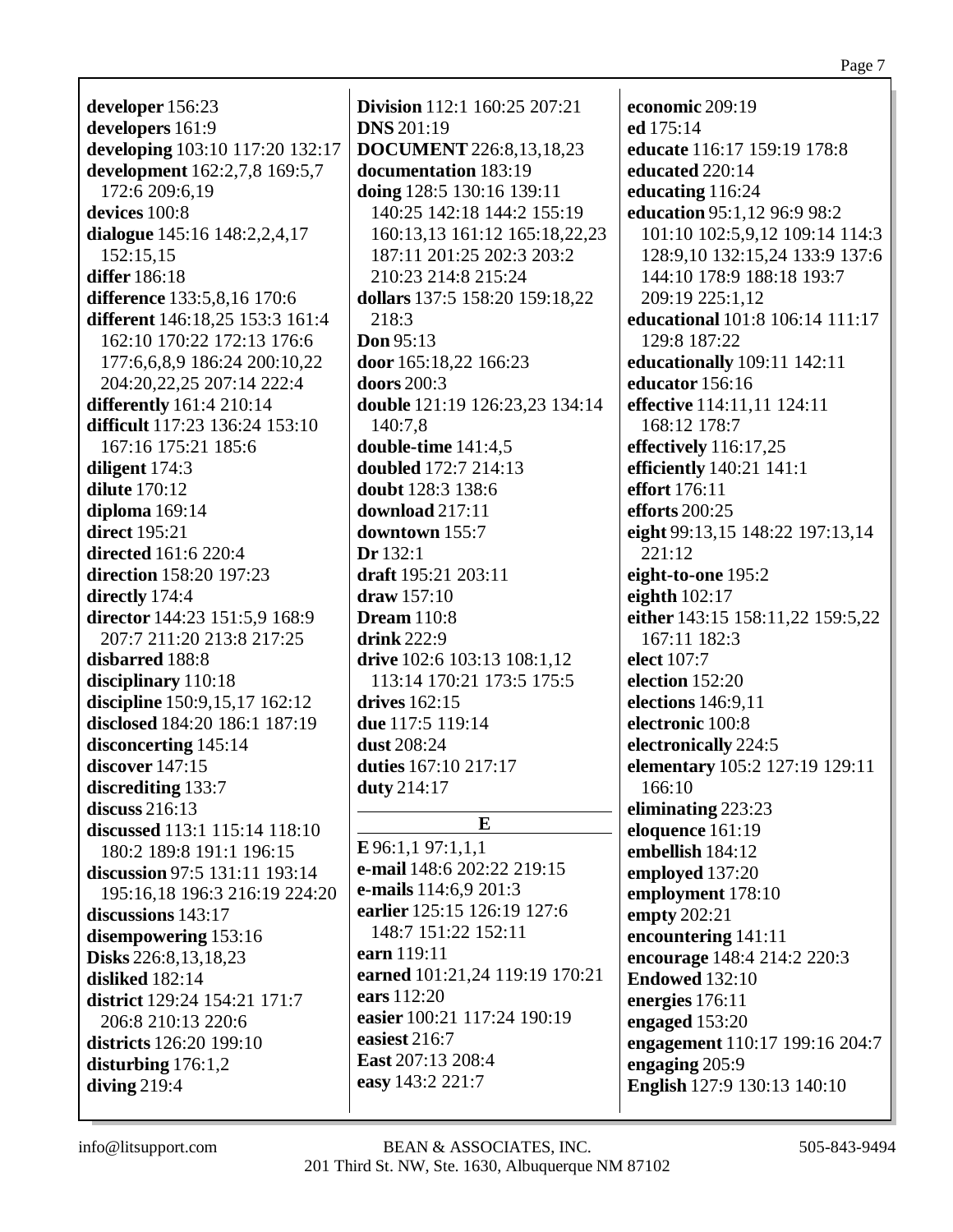$174:2$ enjoy 208:6 223:16 enrich 170:13 enrichment 131:16 enrollment 172:12,19 ensure 115:18 116:14 169:11 enter  $180:1 189:7$ entering 126:18 enterprise 187:10 enthusiasm 197:23 entire 119:5 124:1 152:3.23 153:2 174:25 entirety 115:12 entities 135:12 169:25 187:7,13  $210:12$ entrusted 159:18 enumerated 118:7 enveloped 168:20 environment 178:7 equally 137:8 equanimity 220:19 **Ernie** 137:18 **ESNM** 159:3 182:1 especially 104:2 105:25 139:14 198:8 206:1 established 115:7 116:5 117:19 118:4 et 97:6 117:22 121:23.23 evaluate 113:18 114:24 evaluated 118:21 119:1 evaluation 116:9 124:7 evaluations 115:14 eventful 195:15 everybody 162:20 182:10 210:5 212:15 219:14 everybody's  $153:10$ everyone's 112:20 157:4 evident 121:8 ex 97:5 exactly 129:16 177:2 example 117:13 123:19 152:19 198:9 209:24 219:23 exams 133:11 exceeded 118:3 exceedingly 176:1,2 excellence 171:5,15 178:19 212:5  $212:6$ 

**Excellent** 100:25 155:16 158:3,12 158:18 159:5,7,22 160:5 exception 175:17 excited 147:15 204:8 excitement 118:1 182:19 221:17 exciting 106:6 162:6 200:8 excluded  $162:21$ exclusively 130:3,11 excruciating  $221:12$ excuse 122:22 141:18 160:19 executive 151:5.9 211:20 213:7 **Exhibits** 226:8,13,18,23 exist 145:18,19 existing  $128:21$ exists 135:16 186:25 expand  $110:22$ **Expansion** 157:5 expect 158:17 166:1 181:25 183:11 184:3.7 188:20 199:2 expectation 118:11 122:7 183:16 183:22 184:4 188:22 **expectations** 116:4,23 122:16 124:2 186:23 expected 199:3 expenses 158:4 experience 103:11 114:2 116:7 128:15 130:22 132:2 140:23  $163:4$ expertise 113:1 123:25 205:10 experts 111:18 116:8 205:8 explain 120:8 160:2 163:22 explained 146:7 149:4 151:1,17 151:20 152:5 express  $110:12$ expressed 110:16 151:6 197:23 extend  $126:10$ extended 121:18 135:18 139:12 extension 129:11,12 extent 137:7 extra  $135:10$ F F 101:22 142:15

F-A-M-I-G-L-I-E-T-T-A 109:5  $F-E-L-I-Z 107:17$ F"s 175:16,19 177:12 200:19,19 facilitate 169:10 205:8

facilitated 146:22 facilities 198:9 facility 156:9,15 204:18 205:5  $211:10$ fact 119:4,14 142:25 152:8,18 176:12,23 177:16 182:4,20  $183:13$ fall 203:19 204:13 **Falls** 118:21 Famiglietta 109:3,5 **families** 104:1 105:6.18 110:21 134:19.24 138:20.21 145:4.25 156:17 166:16,19 families' 105:7 family 102:4 106:5 107:22 114:10 208:21 fantastic 163:19 **far** 103:5 118:21 127:1,10,20 133:1 138:17 139:23 140:2,3 164:19,20 166:2 167:10 172:12 182:10 203:3 farming  $131:20$ **fault** 142:9 Fe 95:13 103:23 133:25 176:25 203:24 213:23 218:7 225:13 federally 132:25 feedback 113:8 174:12 feeding 102:21 124:23 125:2 feel 99:21 109:24 168:3 171:16 184:25 186:10 203:25 204:10 204:20 223:25 feeling 165:11 199:11 feels 165:7 feet 184:1 **Felipe** 217:23 **Feliz** 107:15.17 **fellow** 175:6 fellowship 151:10 157:20 160:24 173:19 174:13 felt  $145:23$ fewer 134:1 fiduciary  $159:16$ fifth 102:17 121:17 126:10,14 140:19 155:11 179:2 **fifth-grade** 126:22 127:13 fifth-grader 165:2 fighter  $108:19$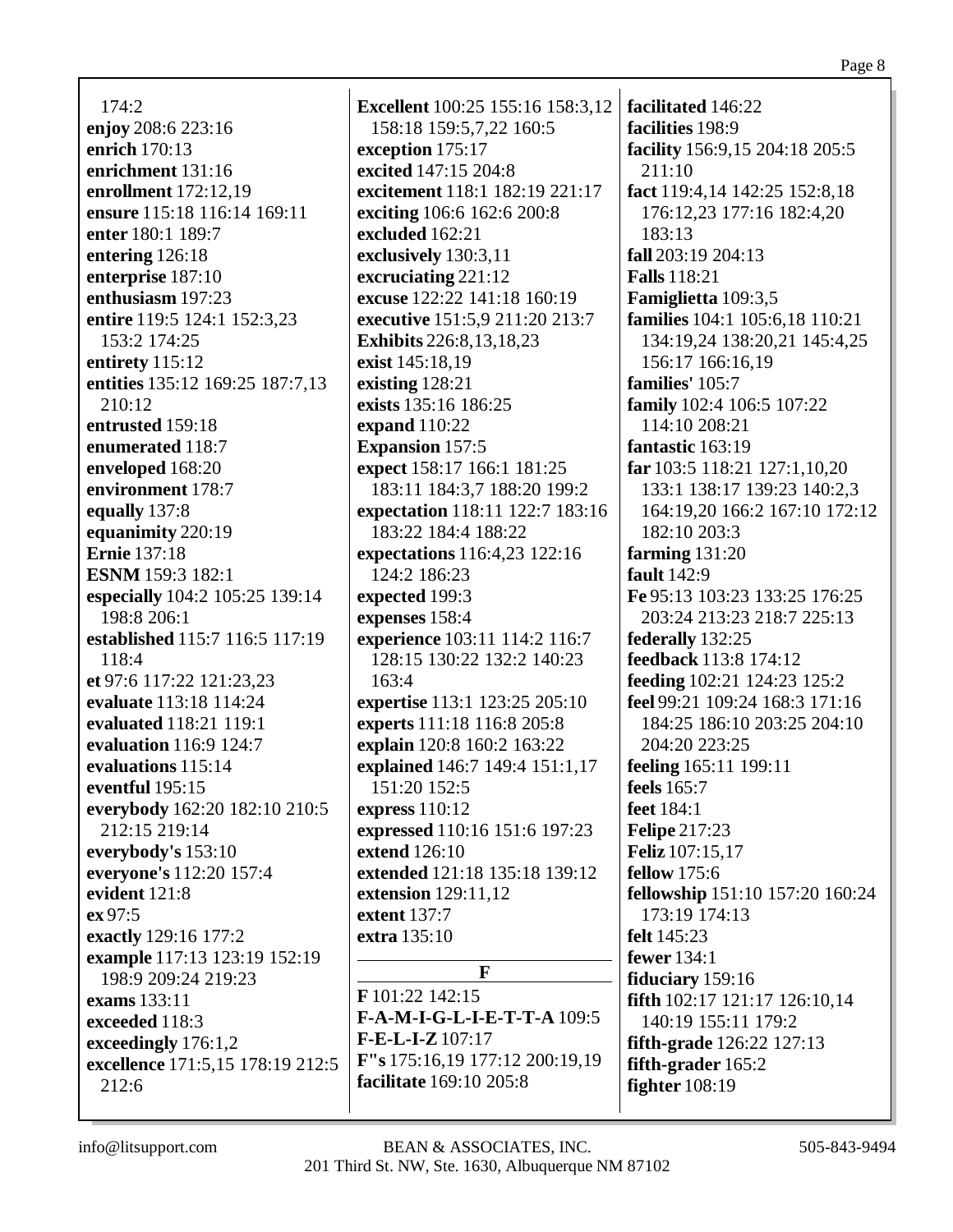**fights** 109:20 **figure** 211:5 **fill** 140:5 153:8 **filling** 218:9 **final** 115:15 125:21 130:5 **finalized** 202:15 204:14 **finally** 103:4 131:3,14 134:18 147:19 160:12 204:14 212:23 **finance** 117:15 132:9,11 133:12 **financial** 116:22 159:14,20 **financially** 105:6 **find** 107:25 124:25 154:22,25 155:4 160:9 161:9,25 176:17,17 216:12 **finding** 100:5 137:15 156:6 161:8 **fine** 148:11 154:3 160:21 181:15 182:4 217:5,5 **finish** 128:13 132:4 **first** 100:14 105:25 106:5,20,25 115:11 117:5 118:20 122:3 126:9 136:22 137:2 140:18 144:16 146:11 147:12,17 150:10 168:23 171:6 174:17,19 201:11 203:23 **first-time** 105:4 **fit** 162:20 **five** 102:12 108:20 156:20 162:19 165:3 170:7 176:8 **five-minute** 124:18 **five-year** 205:4 **fix** 111:1 136:7,14 144:2 **flexibility** 139:9 **Flip** 121:4 **FLOOR** 100:15,18,25 103:20 104:19,23 105:1 106:19 107:16 109:2,4 110:5 125:6 132:6 **flow** 137:8 **flowing** 137:5 **Floyd** 103:18,21 **focus** 102:15 121:20,21 129:5 130:8,11 131:14 **focused** 103:1,9 128:17 140:13 140:19 **focuses** 140:9,12 **focusing** 103:4 **folks** 99:17 100:12 146:3 171:2 190:18 204:2 206:10

**follow** 163:18 **follow-up** 148:6 **food** 138:18 **foregoing** 225:10 **foremost** 107:1 **forget** 146:11 180:7 **forgot** 207:4 **form** 143:5 **formal** 134:20,21 182:11 **formalize** 182:17 **formally** 187:12 **format** 168:19 204:19 205:11 **formation** 114:18 **formed** 117:14 **former** 174:2 **forms** 114:20 **fortune** 110:14 **forward** 117:23 121:4 195:5 198:7,10 202:14 204:11 205:16 208:9 **found** 145:13 148:14 149:14 156:4 **foundational** 171:7 **founded** 155:19 220:2,2 **founder** 125:14 186:20 **founding** 131:25 173:15 **four** 120:12 122:4 128:22 146:25 160:24 201:10 205:7,7 218:13 **four-member** 113:23 **fourth** 107:20 108:21 174:18 **frame** 125:23 **framework** 197:21 **Frankly** 145:2 **Free** 119:16 **freedom** 165:6,25 **frenetic** 221:13 **FRIEDMAN** 96:11 222:16,19,24 223:3,19,21 224:3 226:7 **friends** 102:3 108:4 133:5 **frizz** 215:11 **front** 133:24 **fruitful** 198:21 **fruition** 168:5 **fulfill** 134:16 **fulfillment** 131:23 **full-time** 169:3 **fully** 101:18

**fundamentals** 173:20 **funding** 144:1 145:10 158:6 **funds** 139:6 **further** 172:6 **future** 102:10 172:10

**G**

**G** 97:1 **gainful** 178:10 **galoshes** 207:16 **game** 209:14,22 210:15 **game-changers** 165:15 **gap** 153:8 **gaps** 126:16 128:23,24 140:5 **Garcia** 107:15,17 **Gaspar** 95:13 **gazillion** 176:6 **general** 174:17 195:22 **generally** 212:14 **generations** 144:10 **gentleman** 218:5 **getting** 107:20 109:20,20,21 135:13 145:10 147:7 182:23 **GILBERT** 96:3 **Gipson** 96:3 99:1 112:11 153:9 190:6 191:24 193:12,20 197:10  $201:15$ **give** 111:16 125:23 128:7 142:19 142:23,23 143:16 162:25 164:6 167:21 169:13 179:18 **given** 116:9 183:4 **gives** 126:15 165:6 200:18 **glad** 123:16 213:5 214:6 219:5 **glasses** 100:13 **go** 107:20 108:10,24 109:21 112:6 122:4,13 123:3 125:20 128:14,24 129:4 133:10,23 135:8 138:13,22 146:14 147:15 152:3 153:12 154:4,19 156:25 161:10 164:12 166:25 169:8 171:4 172:17 202:15,21 203:24 211:11 212:12 214:24,24 216:7 218:1,2 219:23 220:3 221:18 222:16 **goal** 116:13 151:2 216:4 **goals** 124:1 178:13 **goes** 138:17,25 140:2 162:7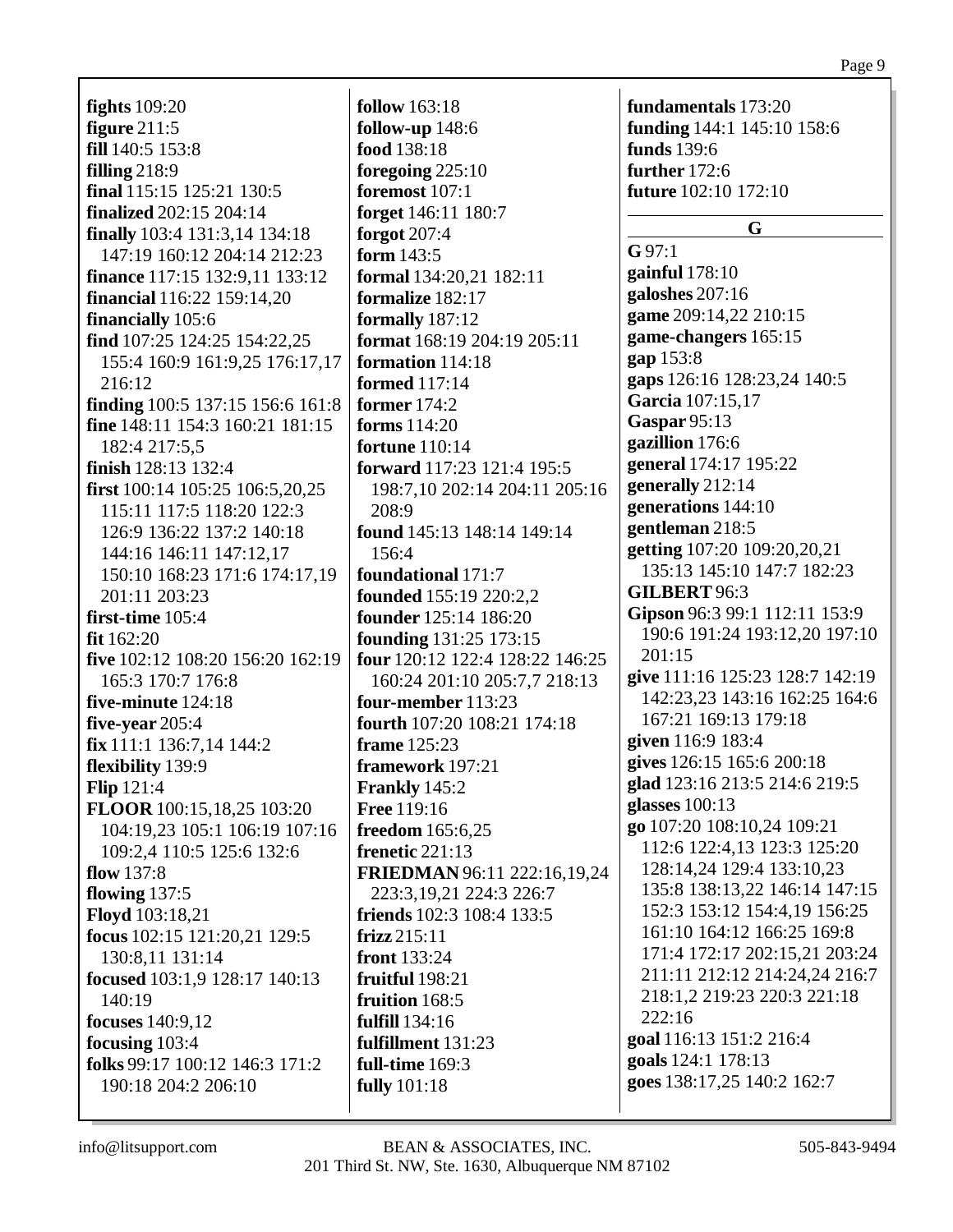| 164:19,20 166:3 167:11 199:21                                                                                                | grapple 140:25                                       | happens 154:16,17 206:12                                                                                                                           |
|------------------------------------------------------------------------------------------------------------------------------|------------------------------------------------------|----------------------------------------------------------------------------------------------------------------------------------------------------|
| 211:6 213:15                                                                                                                 | grassroots 110:9 111:11                              | happiness 207:9                                                                                                                                    |
| going 98:1 100:13,22 108:11                                                                                                  | grateful 116:7 137:21 158:9                          | happy 149:21 180:24 213:12                                                                                                                         |
| 112:21 117:23 120:11 121:3                                                                                                   | gray 122:21,23                                       | 214:7                                                                                                                                              |
| 123:10 125:8,16 128:13,14                                                                                                    | great 102:11 105:17 108:10                           | hard 116:9 140:24 171:3                                                                                                                            |
| 130:11,15 131:10 135:5 136:9                                                                                                 | 117:25 124:12 147:25 168:22                          | <b>hate</b> 165:20                                                                                                                                 |
| 142:21 143:15 144:1,10 147:17                                                                                                | 179:3                                                | head 99:22 125:14 150:7 164:25                                                                                                                     |
| 150:9, 18, 18 152: 24 153: 3 155: 8                                                                                          | greater 101:3 137:5 139:5                            | 217:20 219:15                                                                                                                                      |
| 155:11, 12, 12, 24 156:5 158:20                                                                                              | green $211:3$                                        | head-on 208:19                                                                                                                                     |
| 158:24 159:22 160:10 161:14                                                                                                  | Greg 198:17                                          | heads-up $204:13$                                                                                                                                  |
| 161:15 162:21 165:7 166:20                                                                                                   | grew 105:1 109:9 132:20 182:12                       | healthy 178:17                                                                                                                                     |
| 167:5 168:15 172:19 174:22                                                                                                   | ground $184:1$                                       | hear 137:14 138:1 143:20,21                                                                                                                        |
| 179:1 182:6,18 183:1,4,5,7                                                                                                   | grounding 171:12                                     | 147:7 180:14 181:3 194:17                                                                                                                          |
| 185:11, 13, 14, 16 188:16 195:20                                                                                             | group 104:2 143:5,7 146:5,18,21                      | 203:25 214:19 215:5                                                                                                                                |
| 197:24 198:23 205:22 207:3                                                                                                   | 151:21 155:13 173:15,22                              | heard 102:2 103:6 115:19 136:20                                                                                                                    |
| 208:3,13 214:7,23,23 216:7,15                                                                                                | 179:20 213:15 222:7                                  | 144:23 145:1,2 147:11,13                                                                                                                           |
| 217:12                                                                                                                       | groups 141:21 143:18 146:20                          | 148:19 150:2 162:22,24 174:19                                                                                                                      |
| golly 221:18                                                                                                                 | 147:4 154:5                                          | 181:2,2 182:7 188:3,19 194:13                                                                                                                      |
| good 99:16 100:15 103:20 106:7                                                                                               | grow 108:4 156:15 172:8 176:13                       | 209:5                                                                                                                                              |
| 106:12,19 107:16 109:4 110:5                                                                                                 | growing 103:5 106:9 130:22                           | hearing 120:18 121:7 125:17                                                                                                                        |
| 125:6 135:5 137:13 144:8                                                                                                     | grows 172:12                                         | 130:7 134:24 144:17,22 145:14                                                                                                                      |
| 154:24 155:4 173:9 176:7                                                                                                     | growth 105:24 144:4 175:24                           | 145:17 146:16 177:23 182:25                                                                                                                        |
| 186:10 187:24 206:15,23                                                                                                      | guarded 198:11                                       | 183:6 202:10 220:10                                                                                                                                |
| 212:15,15,15,22 216:25 217:10                                                                                                | guess 122:15 145:13 146:5 176:4                      | hearings 141:21 150:24                                                                                                                             |
| 220:13,13 222:9                                                                                                              | 177:21 185:18 203:8 208:2                            | heart 124:24 125:1                                                                                                                                 |
| goodness 220:16                                                                                                              | 213:19 220:12                                        | Hearts $164:3$                                                                                                                                     |
| gotten 104:24 105:14                                                                                                         | Guggino 97:5                                         | heavy $131:9$                                                                                                                                      |
| governing 110:19 117:14                                                                                                      | gum 163:19                                           | <b>Heights</b> 171:20                                                                                                                              |
| government 208:21 209:12<br>grab 132:17<br>gracious 218:5 221:4,4<br>graciously 218:6 222:1<br>grade 101:22,24 102:17 107:20 | guy 146:13 164:23<br>guys 147:11<br>H<br>hail 132:15 | heirs 144:25<br>held 163:8 195:16 224:20 225:12<br>help 105:6, 10, 18, 19 131: 18 158: 4<br>161:11 166:18 177:18<br>helped 105:15,20 157:22 164:18 |
| 108:21 109:19 121:17 126:10                                                                                                  | hair $215:10$                                        | 173:14                                                                                                                                             |
| 126:14 140:19 155:11 179:2                                                                                                   | half 157:25 212:13                                   | helping $161:3$                                                                                                                                    |
| 201:17                                                                                                                       | <b>Hall</b> 95:12                                    | helps 105:4 221:8                                                                                                                                  |
| graded $104:25$                                                                                                              | <b>Hammond</b> 147:11 154:12                         | hereunto 225:15                                                                                                                                    |
| grades 129:25 170:20 175:7                                                                                                   | hand 131:22 180:5 225:16                             | heritage 121:22 128:25 167:22                                                                                                                      |
| 201:12                                                                                                                       | handed 113:9 137:3 214:18                            | 167:23                                                                                                                                             |
| grading $101:23$                                                                                                             | handle 117:2 156:5 181:11                            | hesitancy 188:23                                                                                                                                   |
| graduates 178:9                                                                                                              | 219:24                                               | hesitation 124:6                                                                                                                                   |
| graduation 123:8,10                                                                                                          | handled 113:3                                        | <b>Hey</b> 144:8                                                                                                                                   |
| <b>Grande</b> 129:17                                                                                                         | <b>hands</b> 132:18                                  | high 105:2,3 106:10 116:23                                                                                                                         |
| grandsons 154:2                                                                                                              | handwriting 104:20,23                                | 123:10 128:13,25,25 129:1,3,12                                                                                                                     |
| grant 144:24 158:3 200:3                                                                                                     | happen 111:5 193:2                                   | 138:13 139:16 178:2 209:15                                                                                                                         |
| granted 116:14                                                                                                               | happened 152:12                                      | 210:7 211:9 221:1                                                                                                                                  |
| grants $183:22$                                                                                                              | happening 218:9                                      | high-level 141:2                                                                                                                                   |
|                                                                                                                              |                                                      |                                                                                                                                                    |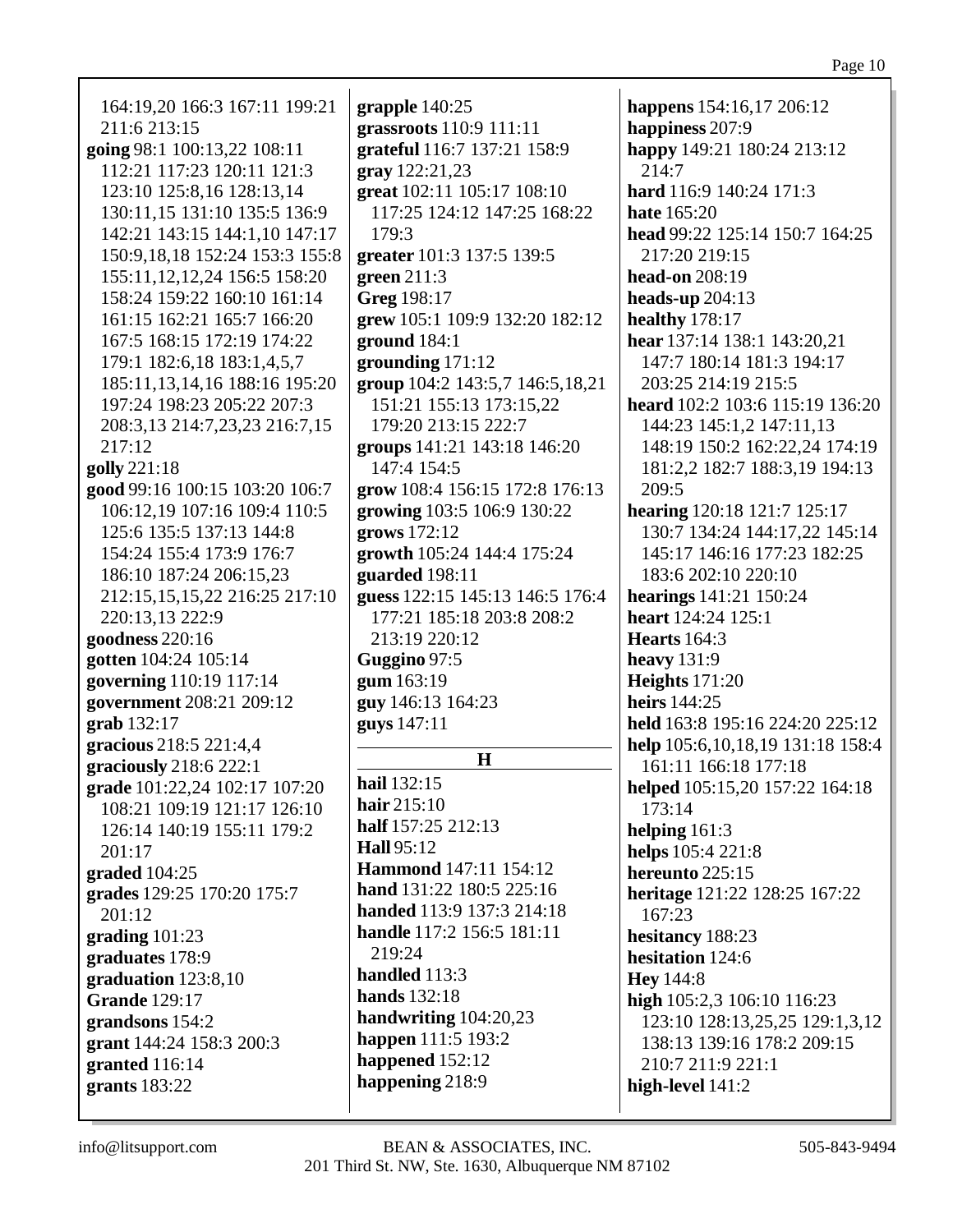**high-quality** 101:8 116:16 124:11 **higher** 137:9 157:6 **highest** 143:10 **highlight** 121:6 122:25 125:19 **highly** 114:3,11 129:2 165:21 179:5,13,21 208:18 **Hindman** 160:5,15 **hired** 174:9 186:19 **Hispanic** 169:9 **hitting** 172:11 **Hold** 202:25 **home** 102:13 105:5,8,11,16,21 106:22 156:14,18 195:14 214:24 **homeless** 219:25 **homes** 105:25 **Homewise** 105:3,3 **honor** 124:12 **hope** 108:23 110:2 170:24 177:7 179:10 187:21 216:11 222:12 **hopeful** 205:11 **hopefully** 195:14 198:6 200:3 201:4 **hotly** 152:20 **hour** 133:3 151:19 **hours** 135:24 136:3 175:1 205:2  $205:7$ **house** 106:6 199:4 **households** 105:21 **huge** 154:5 **humans** 127:25 128:1 **humbly** 133:17 **humidity** 208:7 **hurting** 112:20 **I I-Y-E-R** 132:8 **ICE** 149:17 **ID** 117:18 **idea** 130:12,18 146:10,12 164:4 204:5 **ideas** 171:10 205:13 **identification** 184:17 **identified** 134:9

**identifying** 114:22 **identity** 121:21 130:18 178:16 **image** 222:4 **imagine** 154:5 **immediate** 180:16 **immediately** 211:22 **immigrant** 110:20 **immigration** 149:18 **impact** 125:25 130:23 **impacted** 181:9 **impacting** 181:19 **impacts** 104:11 162:8 164:14 **imperative** 103:5 104:5 **implementation** 117:3,11 **importance** 104:9 132:24 **important** 102:1 114:19 123:25 140:16 149:7 156:19 157:15 182:6 183:13 184:6 199:17 202:6 205:10 209:8 211:11 212:9 213:2 214:3 **importantly** 101:13 113:4 **impressed** 167:24 **improve** 105:7 107:10 **improved** 170:19 **improvement** 210:5,22 **improving** 101:10,19 210:6 **in-depth** 102:22 **in-state** 182:3 **inappropriately** 220:22 **included** 147:1 212:8 213:9 **including** 114:22 149:11 175:2 175:15 187:14 **inclusion** 176:6 **income** 106:4 **incomprehensible** 183:14 **incorporate** 113:17 **increase** 105:11 **incredibly** 214:8 **incremental** 144:9,12 **independently** 171:8 **India** 132:15,15,16 **indicated** 139:13 186:14 **indicator** 119:10 **individual** 115:14 156:2 **individually** 115:11 129:13 146:20 147:5,5 154:3,10 **individuals** 134:24 141:24

**indulge** 124:17 207:3 **industry** 178:11 **informal** 182:12 **information** 100:2 113:18 120:24 124:21 131:5 162:9,9,10,18 180:22,23 202:14 203:16 **informational-based** 140:15 **infusion** 137:5 **inherent** 136:6 **initial** 117:15 **Initially** 108:2 **innocent** 177:25 **innovation** 121:14 125:25 **innovative** 102:9 103:15 121:9 126:4 **input** 99:18 100:11 116:1 120:18 121:7 122:1 125:17 130:7 134:23 135:4 141:20 144:17,22 145:17 **Input/Comments** 97:13 **Inspired** 151:5 160:23 **instance** 161:13 212:20 **Institute** 167:21 **Instituto** 145:1 168:8,18,22 169:5 **instruction** 168:12 169:1 221:6 **instructors** 168:24 **insulin** 106:21 **integrating** 103:10 130:18 **integrity** 222:6 **intellectual** 131:9 141:3 **intend** 158:17,21 181:25 182:2 183:11 184:3,7 188:20 **intense** 116:8 117:2 **intensified** 139:11 **intent** 183:15,16 184:4 185:9 188:22 **intention** 128:18 131:16 164:22 **intentional** 103:15 140:12,13 141:7 172:2,15 **intentionality** 141:5 **intentions** 110:22 150:24 **interact** 157:4 **interactions** 153:15,16 **interactive** 199:2,3 **interdependence** 104:5 **interest** 114:14,16 169:6 170:2

164:4,8

**identify** 100:23 125:10 139:17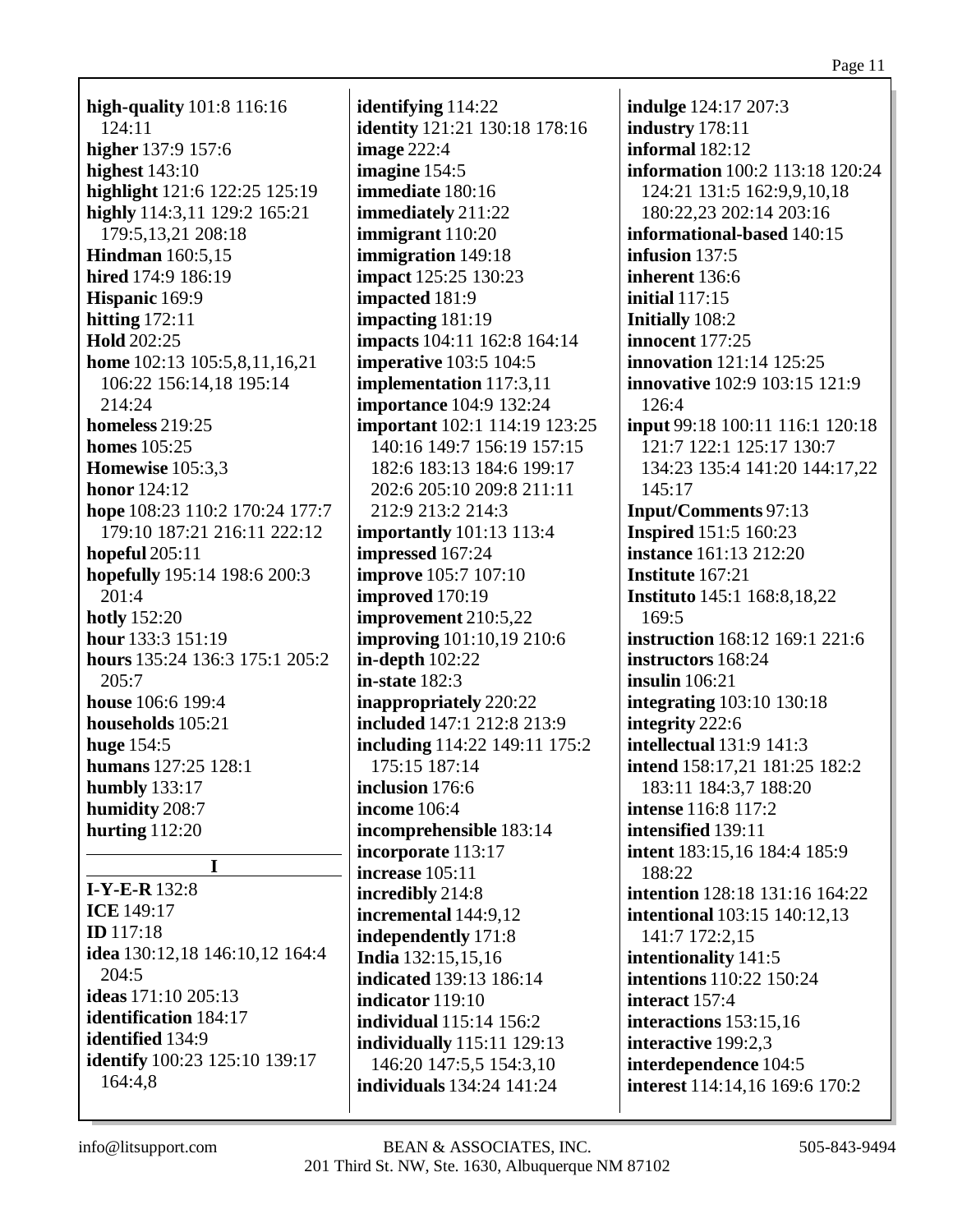| <b>interested</b> 105:14 131:19,20,21 | <b>Jerry</b> 95:12                   | <b>Kip</b> 154:12                |
|---------------------------------------|--------------------------------------|----------------------------------|
| 169:13 218:2                          | <b>Jimmy</b> 143:25                  | knew 209:9                       |
| interesting 146:8 148:14 199:1        | job 95:25 107:6 144:9 214:11,21      | knock 166:23                     |
| 212:2 219:5                           | 225:25 226:2                         | know 102:4 104:3,9 108:15,17     |
|                                       | <b>John 222:9</b>                    |                                  |
| Interestingly 127:14                  |                                      | 111:8 114:19 115:2 119:19        |
| interests 159:9 188:17                | <b>Johnston</b> 96:6 99:4,5,24 100:1 | 123:15 124:24 128:1,4 131:5      |
| interface 153:18                      | 124:20,23 161:20,21 166:5            | 132:16 135:23 136:2,5,6,7,8,10   |
| interfaith 142:4 147:9 151:19         | 167:7,14,18 168:1 169:16 189:3       | 136:13 137:1,3,9,14,25 138:11    |
| 154:10 171:19                         | 190:3,4 192:2,3 194:18,19            | 138:23,24 139:2,20,21 141:18     |
| internal 209:15                       | 196:7,8 203:10,15 204:23 211:6       | 141:24 142:3,8,16,17 143:11,21   |
| <b>International 154:21 169:14</b>    | 217:14 218:17,20 219:1,8 220:4       | 144:5, 19, 20 146: 8, 13 149: 19 |
| interview 116:11 119:8,9,24           | 220:9 221:20                         | 150:8,25 153:7 154:10,16,20      |
| 120:16 123:20                         | jointly 198:7                        | 155:2,14 156:3 157:3 158:6       |
| interviews 115:10,17                  | journey 170:15 195:14                | 160:7,15,18 161:1,12,17 163:1    |
| introduce 146:15                      | journeys 195:15                      | 165:17,21,23 166:1,18 170:16     |
| <b>invest</b> 138:19                  | joy 117:25                           | 171:2,4,17 172:1,17 173:14       |
| invitations 204:11                    | judgment 151:7                       | 179:4,11 181:17 182:24 183:17    |
| invite 114:11 203:22 204:3            | <b>Julie 150:7</b>                   | 183:22 185:19 186:10,11,17,22    |
| 205:16 206:10                         | <b>July</b> 197:19,20                | 193:2 199:11,23 200:1,6,7,8,22   |
| invited 147:17 148:8 204:2            | <b>June 197:19</b>                   | 200:23 201:2 206:5 207:3,7,14    |
| <b>inviting 205:22 219:16</b>         | <b>Junior</b> 105:2                  | 207:19 208:1,1,3 209:8,9         |
| involved 147:10 151:24 152:22         | justification 115:25                 | 210:13 211:14,17 212:10 213:2    |
| 153:12 166:12                         | justifications 116:3                 | 213:3,7,11 214:17 215:17,17      |
| involvement 213:4                     | juvenile 219:25 220:1                | 216:4,17 218:7,25 220:2 221:17   |
| <b>Isaac</b> 110:4,7                  |                                      | 223:3                            |
| <b>Isleta</b> 169:22                  | $\mathbf K$                          | knowledge 102:22 178:22          |
| issuance 189:9                        | Kara 150:20 154:14                   | knowledgeable 123:24 124:1       |
| issue 135:15 146:14 149:8,20          | Karen 96:10 112:11,14,18,23          | known 153:2 154:13,14 215:15     |
| 151:15 177:22 179:10 182:6,23         | <b>KARYL 96:4</b>                    | knows 138:6 215:18,18            |
| 183:11, 12, 14 185: 5, 10, 15         | Katie 96:9 208:16 214:6 215:9,9      | <b>Kudos</b> 221:10              |
| issues 148:24,25 149:1,1 164:17       | 220:12                               |                                  |
| 198:19 205:15                         | keep 122:6 163:17,19 199:6           | L                                |
| it'll 172:11 202:21                   | 201:25 202:3 206:11 209:10           | L-O-F-T-I-N 104:21               |
| it,' 150:3                            | 210:8 221:8                          | La $146:18$ $147:13$             |
| item 195:17 197:17 203:18             | keeps $210:9$                        | lack 198:4                       |
| <b>items</b> 122:18 201:12            | Kennedy 222:9                        | <b>ladder</b> 157:7              |
|                                       | Kennedys 222:10                      | <b>Lafrea</b> 104:17,17          |
| <b>Ivey-Soto</b> 136:15,16,22 137:1   | kept 199:6 212:20                    | laid $121:12,25$                 |
| 139:7 143:16 144:15 157:9,19          | kid 163:15 165:4 166:25 167:1        | land 144:24 156:13,24,25         |
| 162:14 185:2 195:6,10                 | 221:2                                | <b>landed</b> 202:12             |
| <b>Iyer</b> $132:1,8$                 | kiddos 107:1                         | language 106:3 131:15 140:10     |
| $\mathbf{J}$                          | kids 106:6,11 108:2,9,19 129:7       | 141:9 168:12 169:7,9,14 183:4    |
| J 103:22                              | 138:9 140:24,25 163:6 165:15         |                                  |
|                                       |                                      | large 123:18 129:25              |
| <b>JAEGER 96:14</b>                   | 175:14,21,22 177:5 182:18            | larger $129:7$                   |
| <b>JAMES</b> 96:5                     | <b>Kids'</b> 164:2                   | late 98:8 112:4                  |
| janitorial 158:1                      | kind 103:15 141:21 164:24            | <b>lately</b> 107:23             |
| January 216:14                        | 205:24                               | law 137:24 214:17                |
|                                       |                                      |                                  |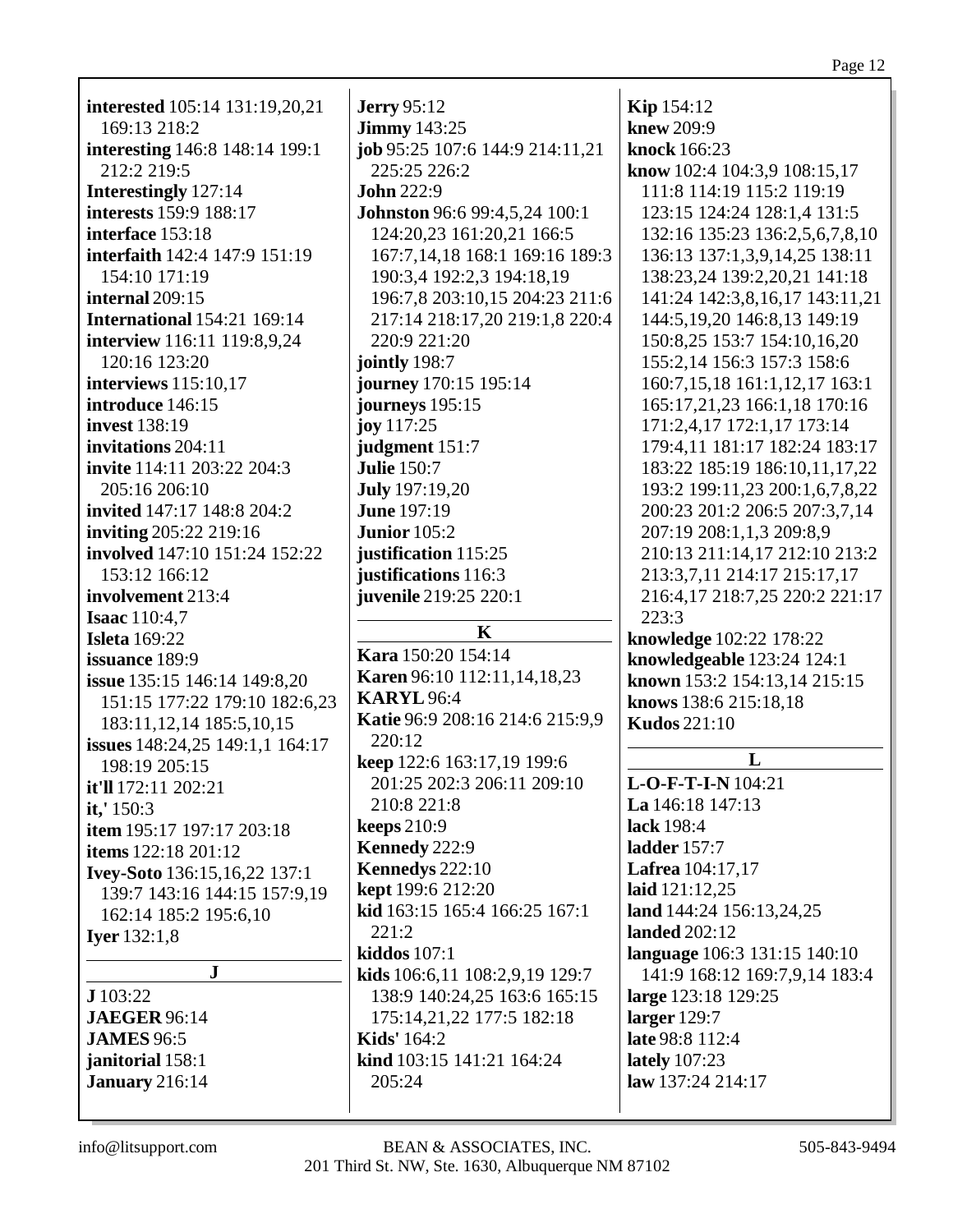#### Page 13

**lawsuit** 195:19 **lay** 132:18 **layers** 130:10 **LCPS** 136:2 **lead** 114:2 115:25 147:8 151:18 **leader** 125:14 157:8 **leaders** 110:15 114:7 178:15 182:12 203:20 **leadership** 178:10,20,22 205:9 **leading** 215:14 **leads** 151:10 **learn** 210:14 **learned** 163:10 209:13 **learning** 97:6 101:19 103:16 178:1 188:6,7 210:23 216:12 **lease** 202:10 **leave** 125:2 130:6 157:2 169:11 188:23 205:3 210:1 **leaving** 189:4 **Lecturer** 132:10 **led** 112:24 **left** 106:22 139:15 195:9 212:18 **legal** 159:8 184:22 195:21 **legislative** 198:7,20 203:20 **legislators** 204:2 **lengthy** 198:17 **LESC** 197:19,20,22 198:2,12 199:16 209:3 211:21 213:17 **Let's** 194:20 219:10 223:21 **letter** 101:21 120:9 134:2 146:17 195:4,21 203:11,14 **letters** 114:16 120:21 121:1 134:21,21 **level** 127:13,17 128:16 137:9 165:16 176:15 178:19 **LFC** 209:5 214:4 **Liaison** 96:12 **Librarian** 217:21 **libraries** 218:3 **Library** 217:18 219:10 **license** 112:5 189:11 **licensed** 113:24,25 114:1 168:25 **life** 101:20 107:6 138:8 153:10 **lifting** 131:9 **liked** 182:13 **Likewise** 195:6 **limit** 131:7

**limited** 191:2 **lined** 207:22 **list** 100:14 122:18 134:13,17 163:18 174:15 **listen** 176:8 211:16 **listened** 153:1 211:13 **listening** 130:12 131:6 173:10 **lists** 209:11 **literacy** 103:10 121:19,20,21 126:23 **literally** 170:19 **little** 101:14 127:5 134:7 135:18 144:9,17 154:4 160:19 165:2,14 174:15 188:21 204:19 **live** 142:7 173:11 221:18 **lives** 133:16 166:23 **living** 102:4 109:18 **loans** 109:23 **local** 135:21 159:4 176:21 203:20 **locally** 114:7 **location** 147:23 156:17 172:2 **Loftin** 104:20 **long** 121:13 163:2 170:15 174:15 210:2 **long-term** 105:8 136:9 139:19 157:1 **longer** 135:22 201:20,22 213:15 **longitudinal** 209:5 210:21 211:17 **look** 134:2 139:24 140:6 142:17 143:13 156:24 167:9 175:7 195:5 201:12,20 204:11,19,20 205:16 212:1 214:2 216:13 218:23,24 223:4,22 224:1,4 **looked** 129:12 149:10 156:4 **looking** 140:3,4 141:4 145:6,24 156:23 167:4 170:7,19 188:5 198:8,10 199:24 205:1 208:9 209:10 212:21,21 218:14 **looks** 204:10 **Los** 175:5 176:24 **lose** 104:4 144:1,10 **losing** 166:8 181:9 **lost** 138:12 141:14 **lot** 104:25 105:24 106:1,2,3,9 110:16,24 111:20 129:21 130:6 135:3,4 138:1 145:2,14 146:9

152:21 155:17 156:12 160:17 161:10 163:10 164:16 166:15 182:12,13,19 183:21 199:12,12 204:6,7 206:3 207:7,17 **loud** 112:19 **love** 107:12 127:25 135:24 138:19 173:5 206:9 224:18 **love-hate** 205:25 **lovely** 211:10 223:17 **low-income** 156:17 **lower** 106:4 182:8,11 209:16,25 **lowest** 175:19 176:12,15 **lowest-quartile** 175:14 **loyalty** 159:8 **luck** 161:7 **Luna** 110:4,7 148:20 149:16 150:2 **lunch** 119:15,16 198:17 **M M-I-C-H-E-L-L-E** 101:1 **ma'am** 99:25 **Mabry** 95:12 **Madam** 99:24 103:21 106:20 110:6 111:23 112:3 120:3 125:6 136:15 154:1 157:9 160:1 161:22 180:4,18,20 184:10 185:3,19 187:3 189:3 195:10 200:11 201:9 206:7 208:15 214:25 217:16 **magic** 136:14 **main** 120:12 **maintain** 220:19,20,21 **major** 117:5 **majority** 127:24 132:14 134:11 147:2 **making** 106:1 123:5 128:11 174:16 177:1 **malice** 221:1 **manage** 138:3 **management** 158:21 163:11,12 166:3 182:2 184:19 **manager** 167:13 **mañana** 210:16 **manically** 128:17 **Mario** 97:5 **MARK** 96:14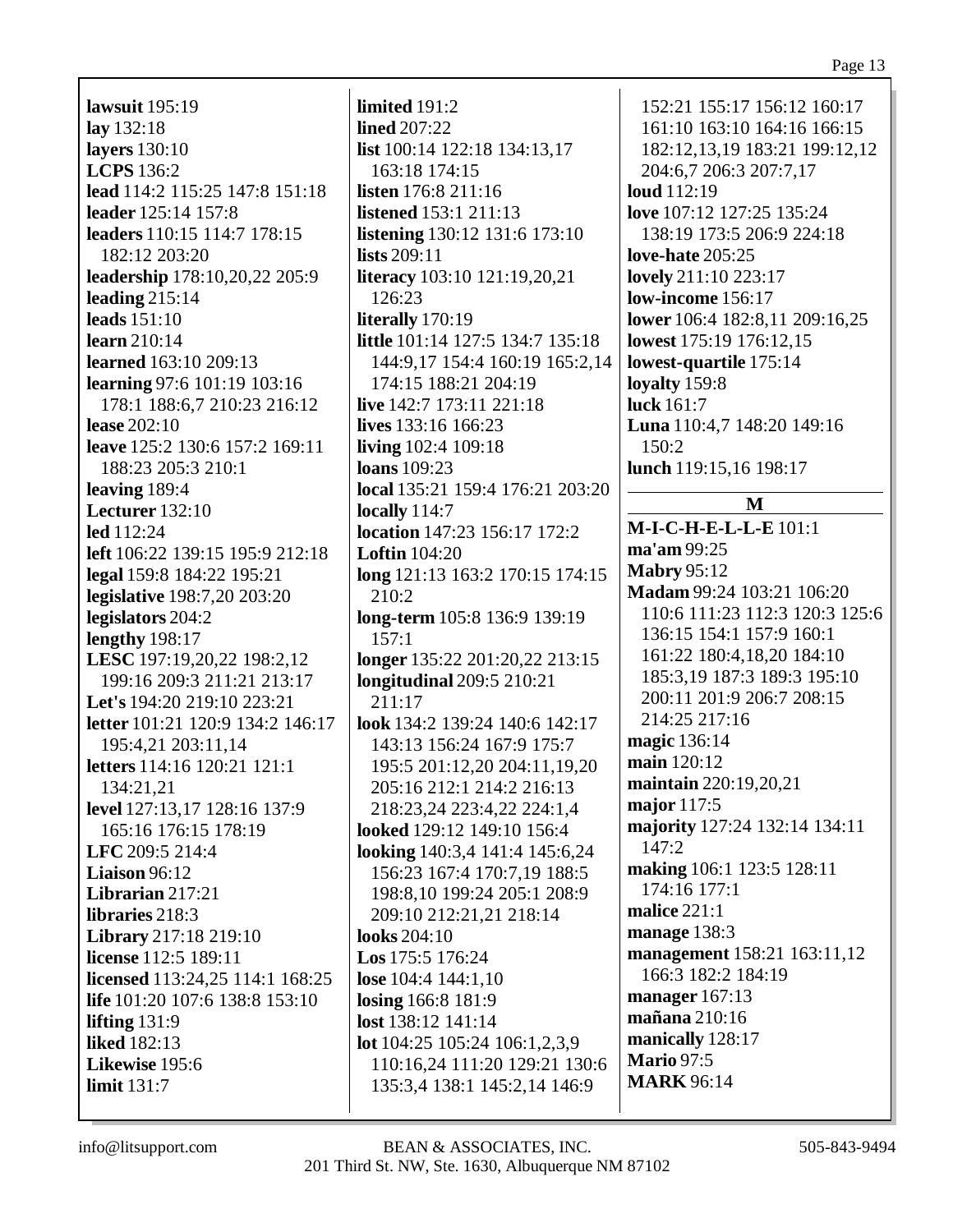**Mary** 106:18,25 **Mary's** 109:12 **Massachusetts** 209:24 **Master's** 127:23 173:25 **mastery** 162:20 **material** 188:9 **math** 121:20 126:23 127:8 130:20 139:11 140:7,7,17,20,21 141:1,14 **mathematicians** 130:14 **mathematics** 130:15 **Matt** 201:8,9,23 202:20,23 203:5 203:18 204:24 205:20 206:6,15 206:23 **matter** 225:14 **matters** 167:2 191:1 **McKinley** 105:2 **mean** 116:21 138:12,13 143:11 144:7 146:12 149:20 151:11 152:2 155:6 175:2 185:6,10,20 216:6,8,14 222:13,21 **means** 104:10 146:19 **measure** 202:6 **meet** 110:14 115:7 116:23 117:3 147:21,22 156:1 203:6 213:25 **meeting** 95:10 98:2,7 117:16 120:20 146:1 147:12,14,18 148:18,21,22,24 150:21 151:23 152:12 165:9 197:3 204:13 213:17,24 216:3 217:19,23 218:6 222:20,22,25 223:14,15 223:16,23 226:3 **meetings** 206:10 219:12 **meets** 113:19 119:10 217:21 **meltdown** 165:8 **member** 96:4,5,5,6,6,7 101:6,17 112:15,23 115:13,16 116:11 148:4,9 165:9 **members** 103:21 106:20 110:6 111:17 112:12 115:14,18 116:1 123:22 131:25 132:6,7 134:22 134:22 136:16 146:18 156:10 159:3,6 164:1 171:19 174:11 205:22 **mental** 140:20 141:1,14 **mention** 222:19 **mentioned** 101:11 113:20 180:10

199:15 201:1 222:20 **Mesa** 105:23 126:2 **met** 110:23 118:3,23 119:3 122:19 **meter** 124:24 125:2 **Mexico** 95:2,13,21 101:22 104:8 107:2,7 109:6 110:8 113:24,25 114:1,12 121:23 126:8,21 127:5 127:12,14 129:15 131:15,16 132:10 155:16 158:4,12,19,24 159:4,6,8,23 160:5,6 177:11 199:1 209:10,17,20 225:2,9,12 225:13,21 **Mexico's** 178:10 **Michelle** 100:14 101:1,1 **microphone** 100:21 112:17 180:25 **middle** 101:21 102:12,16,19 107:21 126:10,12,13,18 127:5 127:21,22,23,24 128:6,8,8,18 129:6,10,22,24 130:2 134:1 137:16,18,19 138:7,8,14 139:14 139:15 140:23 155:3 162:5 163:11 166:10 170:1,4,5,5 171:1 172:9,24 173:3,4 175:13 180:11,13,15,16 181:8 202:11 209:1 **middle-school** 103:1 104:3 127:25 128:16 165:16 **middle-school-only** 121:17 129:16,19 **middle-schoolers** 102:25 128:20 134:6 162:3 165:19 **Mike** 104:17,20 **miles** 170:7,23 **mind** 120:6,8 121:3 162:25 192:19 201:25 202:3 **mine** 174:3,6,9 **minimal** 131:6 **minimize** 131:4 182:22 **minimum** 115:7 118:10 122:6 **minister** 171:18 **Ministry** 169:14 **minutes** 99:20 100:10,11 102:7 102:13 108:13 125:4 133:2 163:1 165:3,8 168:21 176:9 **misplaced** 203:15

**missed** 151:8 **misses** 166:25 **mission** 105:7,9 124:1 177:21,24 178:3,18 179:1,11 219:3 **mistake** 183:11 **mode** 131:12 **model** 102:20 121:17 127:21 130:4 145:15,15 153:8 158:23 **models** 129:16 **modulars** 156:14,25 **mom** 107:1 109:10,22 **Monday** 165:24 198:18 **money** 106:1 132:25 138:23 161:15 176:11 183:7,20 **monitoring** 197:24 **monitors** 218:1 **month** 141:19 205:18 213:20,21 **months** 141:20 152:4 **Moriarty** 211:4 **morning** 99:16 100:15 103:20 106:19 107:16 109:4 110:5 125:6 147:22 148:19 163:2 175:3 212:15,15,16,22 **mornings** 204:20 **mother** 101:14 **motion** 191:3 192:25 193:5,11 194:11,14 195:1,20,25 197:15 224:7,12 **motivation** 143:19 **MOUs** 184:16 **mouth** 163:19 **move** 112:6 156:19 157:6 168:15 179:25 189:6 190:25 193:7 198:7 207:2 208:25 223:6 224:10,13 **moved** 155:2 **moving** 120:25 122:2,9 124:22 208:4 **MTA** 222:13 **multi-generational** 101:15 **multiple** 123:22 128:7 130:9,9 140:4 156:11 167:6 173:24 **N N** 96:1 97:1,1 **NACA** 151:5 160:23 161:1 175:10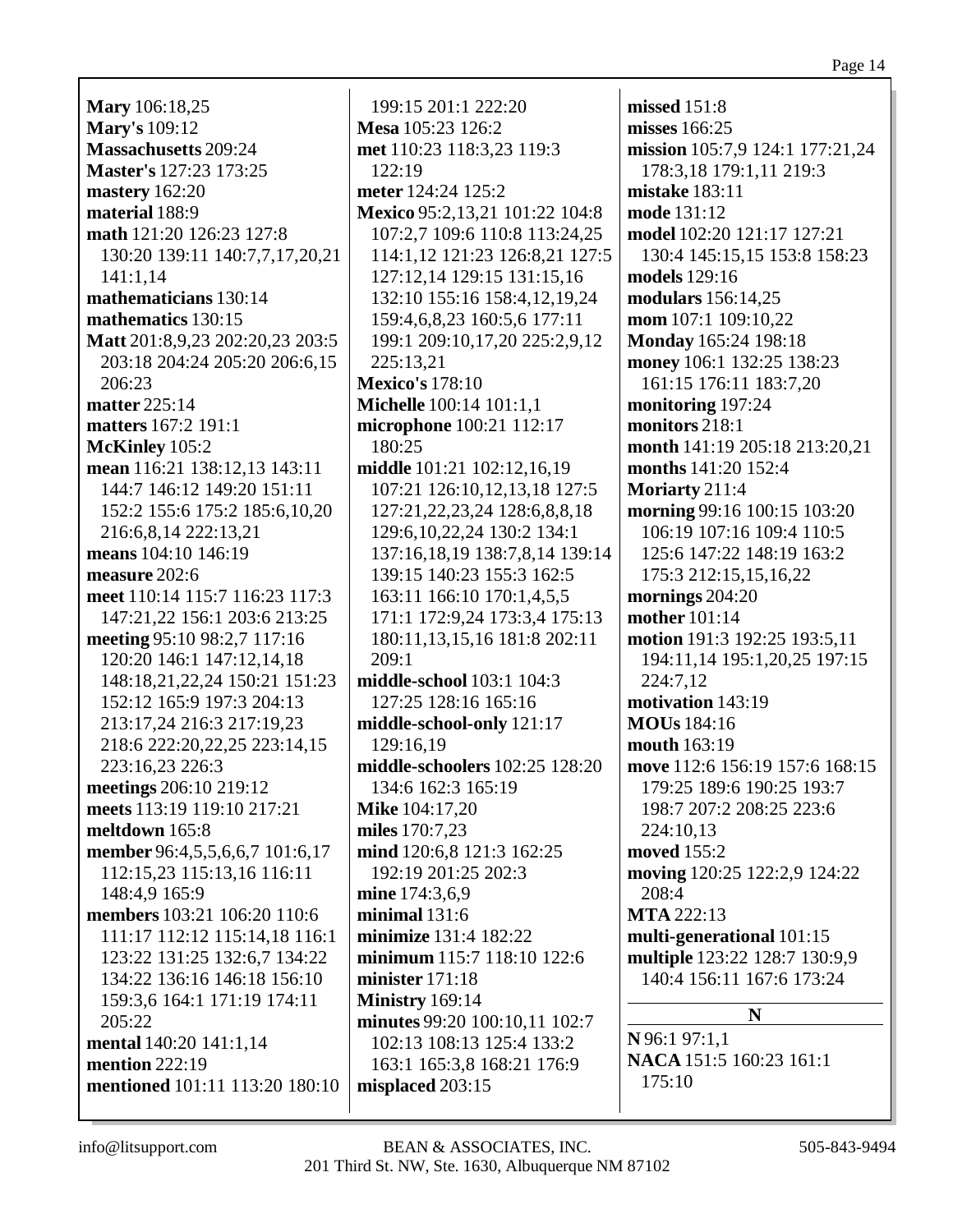| NACSA 198:18,24 200:3 218:10                                | night $175:2$                  | offered 121:15 134:11 174:12                             |
|-------------------------------------------------------------|--------------------------------|----------------------------------------------------------|
| name 100:24 103:21 107:16                                   | nighttime 147:2                | offering 101:8 153:7,8 168:7,14                          |
| 109:4 110:6 112:14 125:13                                   | nine 107:20 190:17             | <b>office</b> 164:12                                     |
| 132:7,8 148:13 157:4                                        | NM 95:19 97:5 225:19           | official 114:1                                           |
| national 119:15 169:8 188:13                                | <b>NMPED</b> 114:6             | officially 213:16                                        |
| natural 127:16                                              | <b>NMSA</b> 180:2 189:8        | officials 114:8                                          |
| near 209:21                                                 | non-charters 177:17            | <b>offline</b> 151:12                                    |
| nearly $104:8$                                              | non-negotiables 163:16         | oftentimes 106:4 171:10                                  |
| necessarily 142:13 155:25                                   | nonprofit 105:4 151:13 183:21  | oh 110:25 123:7 138:15 172:22                            |
| need 100:18 102:5 104:1 123:5                               | nonprofits 146:6               | 180:3 185:11 200:17 207:2                                |
| 126:1,13 132:4 133:22 140:20                                | <b>Nor'easters</b> 208:11,12   | 216:18 217:11,14 220:16 222:3                            |
| 166:18,24 168:9,11 169:3,17                                 | <b>Norma</b> 164:1             | 222:14 224:8                                             |
| 171:16,17 172:12,13 185:1                                   | <b>Norte</b> 105:3             | okay 99:23 100:10 112:10 123:6                           |
| 205:15 206:5 207:17 214:16                                  | Northeast 171:20               | 171:12 176:8,16 177:24 184:5                             |
| 223:25                                                      | note 119:6 201:14              | 184:11 186:16 188:1 189:2                                |
| needed 170:9 171:24 178:23                                  | notes 201:11                   | 194:15 195:17 202:20 203:17                              |
| 208:19                                                      | notice 206:20                  | 206:24 208:6 215:2,4 218:20                              |
| needs 103:9,15 106:14 128:8                                 | noticed 118:17 123:20          | 224:6                                                    |
| 129:12 142:14 149:21 156:1,21                               | November 117:5,13 204:15       | Oklahoma 132:11                                          |
| 162:4 170:25 175:22 199:13                                  | 218:25                         | old 109:12 220:25                                        |
| negative 185:7,17                                           | nudge 211:14                   | <b>oldest</b> 107:19                                     |
| neglect 100:7                                               | number 122:14 134:14,19 139:13 | once 99:16 110:12 111:1,10,14                            |
| negotiation 184:21 185:21,22,25                             | 164:4 166:14 173:1,7 179:3     | 138:17 168:14 202:14 207:3,6                             |
| negotiations 184:14 187:20                                  | 198:22 199:9 200:10 201:17     | ones 116:22 131:10 149:13 160:2                          |
| neighborhood 105:12 106:11,14                               | 204:1 212:24 226:2             | 209:16 213:18                                            |
| 108:8,12,15 132:20 146:1                                    | numbered 122:14                | ongoing 162:16 185:25 200:1                              |
| neighborhoods 105:10,12                                     | numbers 117:18 133:23 134:17   | 210:21                                                   |
| neighbors $105:10$                                          | 172:8 199:24 201:14 202:7      | <b>Ooh</b> 104:22                                        |
| nervous 101:14 165:12                                       | 212:11,14                      | open 95:10 116:16 124:10 172:10                          |
| network 146:19 151:5 160:23                                 | nurture 162:25                 | 179:16 199:18 200:4,20 219:12                            |
| never 104:19,23 145:21 150:22                               | NW 95:21 225:20                | 226:3                                                    |
| 183:8,18 185:10,15 192:19                                   |                                | opening $135:17$                                         |
| 208:17 209:13 220:13                                        | $\mathbf 0$                    | opens 172:11                                             |
| new 95:2,13,21 97:2 101:22                                  | Q97:1,1                        | operating 117:16                                         |
| 104:8 107:2,7 109:6 110:8                                   | obligation 159:8 185:8         | operation 169:2 202:2                                    |
| 112:24 113:24,25 114:1,12                                   | observe 115:18 166:11          | operations 101:3 167:13 168:23                           |
| 121:23 126:7,21 127:5,11,14                                 | obvious 116:13 173:10          | 186:3                                                    |
| 129:15 131:15,16 132:10                                     | obviously 136:11               | opinion 103:2                                            |
| 155:11,16 158:4,12,19,24 159:4                              | occur 126:16 159:21            | opportunities 106:7,15 129:18                            |
|                                                             | occurred 140:6                 | 151:8                                                    |
| 159:6,8,23 160:5,6 162:9,9,10                               | occurring 127:19               |                                                          |
| 177:11 178:10 197:21,24 199:1<br>205:13 209:10,17,20 212:11 | October 203:23 216:22 218:8,18 | opportunity 102:10 106:11<br>108:10 109:24 112:13 128:24 |
|                                                             | 219:7 222:21 223:14,15,23      | 164:7 198:16 207:5                                       |
| 225:2,9,12,13,21<br>newer 172:16                            | odd 128:2                      |                                                          |
|                                                             | offended 171:23                | oppose 141:25 142:25 143:2<br>152:14                     |
| newspaper 210:9<br>nice 199:14 200:17 211:22                | offensive 153:14               |                                                          |
| 221:23                                                      | offer 130:2 134:14 137:13      | opposed 156:19 179:18 224:14<br>opposers 120:23          |
|                                                             |                                |                                                          |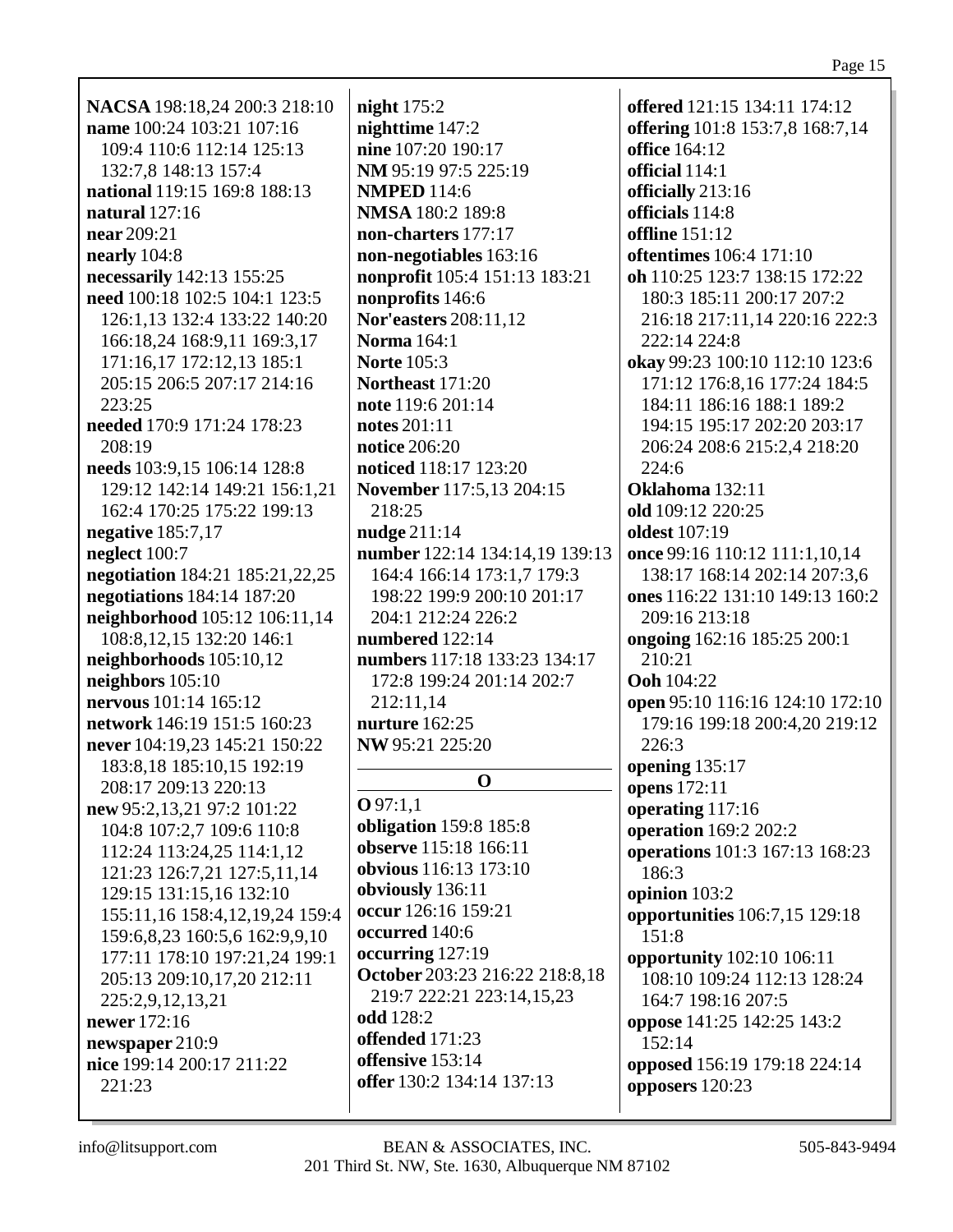**opposing** 141:22 **opposition** 120:21 141:21,23 143:14 **option** 107:24 108:24 119:17 132:3,22 145:6,7 163:6 170:13 172:13 **options** 101:8 102:5 104:1 107:21 108:16,18 109:15 129:22 130:1 134:1 145:4 170:12 **oral** 103:10 121:20 130:16 168:16 **order** 158:4 159:18 168:20 174:10 200:21 217:7 **organization** 101:5,7,11 105:4 165:20 168:8 187:10 188:13 **organizational** 116:22 **organizations** 110:9 111:12 145:11,15 148:21 151:13 152:22 174:20 187:19 **organized** 165:21 **organizer** 147:8 151:18 **Originally** 155:23 **Ortiz** 217:24 218:5 **out-of-town** 213:17,18 **outlay** 203:3 **outlined** 115:23 122:5 123:5 **Outreach** 114:10 **outside** 150:13 205:13 **over-populated** 129:23 **overall** 115:6 120:11,15 **overarching** 198:3 **overcrowding** 106:9 **overlap** 155:9,13 **overreaction** 214:14 **oversight** 198:4 **overwhelmed** 206:22 **ownership** 105:8,11 **P P** 96:1,1 97:1 **p.m** 224:21 **packet** 118:15 120:4,6,9 **Page** 97:2 122:4,5,13,15 **pages** 121:13 160:24 225:10

206:23 **paper** 120:5 161:24 168:13 201:24 202:7 **papers** 104:25 211:16 **paperwork** 183:19 **par** 108:6 **parade** 206:14 **parent** 103:25 107:7,18 108:17 109:7 **parents** 101:9 107:4,4 132:23 133:15 145:2,4 182:13 **parents'** 102:1 **park** 112:7 **parked** 112:4 **parking** 112:5 124:25 **part** 103:8 105:9 108:14 121:10 122:7 130:5 132:13 133:9 137:9 137:10,14 139:4 144:20 149:6 153:18 154:17,24 160:11,22 161:3 167:16 168:7 181:12 213:5,13,15 214:3 217:16 **participants** 115:22 **participate** 198:23 **participating** 114:21 119:15 **particular** 146:5 **particularly** 165:15,16 174:16,20 **partner** 128:20 187:19 **partners** 111:17 158:13 185:25 **party** 181:4 **pass** 139:24 165:6 215:3 **passed** 192:25 **passes** 195:1 197:15 **passing** 133:4 **passion** 137:16,23 138:16,17 162:4 170:3 171:11 **passionate** 126:12 163:5 **patch** 211:4 **path** 102:10 **patience** 221:14 **PATRICIA** 96:3 **Pattie** 211:25 216:2,5,11 **pause** 131:24 **pay** 136:4 **paying** 135:20 **PEC** 96:12,13,14,14 97:8 103:14 113:16 160:11,17 213:10,16 215:14 222:22,25

**PEC's** 114:23 **PED** 96:8,11 114:11 119:25 124:13 180:14 181:4,15 212:3 213:9 226:7 **pedological** 141:12 **peers** 108:11 164:14 **people** 98:6 100:7 105:11,25 106:1 110:24 111:3 120:20 137:15,21 138:19 143:21,24,25 144:19 145:22 148:8,23 151:10 151:15 152:22 153:4,6 154:11 155:15,21 157:12 161:2 173:16 177:13,19 179:17 185:11,23 186:17 203:25 204:3,5,9 206:21 210:8,10,11 212:7,13 213:14 214:2,20 216:7 217:9 **Peralta** 96:3 98:23,24 189:22,23 191:6,8,21,22 194:5,6 197:1,2 203:1,8 215:1,2 223:9 **percent** 101:20,23 119:11,13,14 119:21 131:7 143:11,13 144:6 **performance** 197:21 **performing** 142:11 **period** 128:9 **permanent** 156:14,15,18,18 **permission** 220:5 **person** 164:25 165:5 167:18 174:11 176:9,21,22 208:17,18 215:11 **person's** 148:13 **personally** 171:22 **pertaining** 189:9 **Peter** 144:23 **petroglyphs** 169:23 **ph** 104:17,18 **Ph.D** 132:11 133:12 173:25 **philosophies** 171:11 **philosophy** 150:16 166:2 **phone** 98:11 100:4 199:18 212:11,11,17 **pick** 118:8 167:1 **picked** 109:20 211:16 **piece** 135:7 156:23 213:13 **pink** 165:6 **place** 112:7 121:11 124:25 149:23 154:23,25 155:4 156:4,6 156:19 165:21 213:12 221:23

**PAHL** 201:9,23 202:20,23 203:5 203:18 204:24 205:20 206:6,15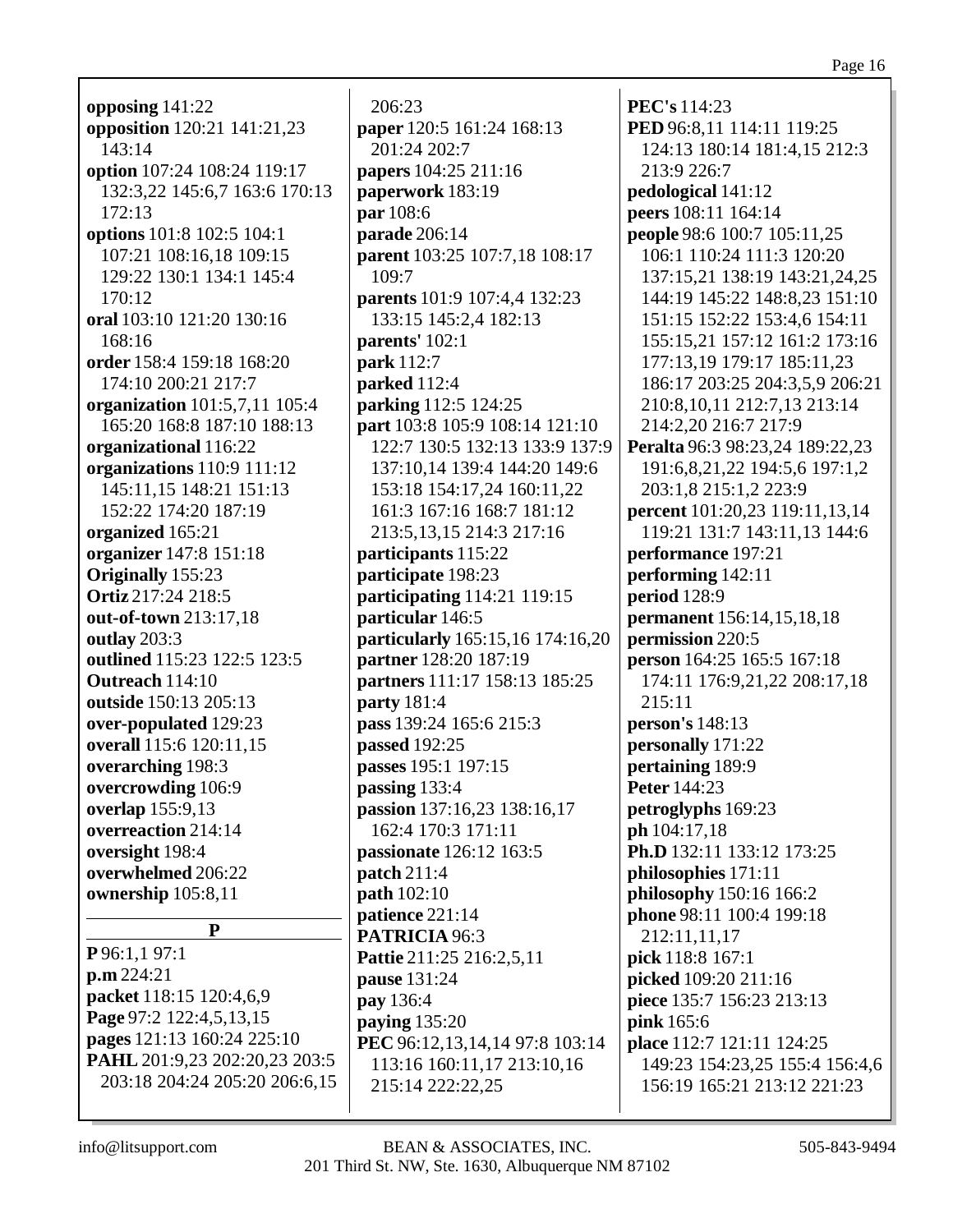**Plaintiff** 97:6 **plan** 117:21 118:7 148:10 149:17 156:9 157:2 166:6 205:4,5 **planned** 221:2 **planning** 147:16 149:6,25 150:5 158:5,6 **plans** 150:21 151:1 156:22  $172:10$ **plate** 112:5 **play** 136:13 209:14 210:15 **played** 209:22 **please** 100:20,23 117:8 119:19 120:4 125:11 173:13 189:16 **pleased** 197:24 **pleasure** 124:12 208:1 **ploy** 174:23 **plus** 164:7 **point** 100:4 109:8 122:17 124:7 126:5 127:16,20 131:24 138:20 153:11 160:20 175:12 177:16 178:25 179:1 186:5 206:9,15 217:1 221:8 **points** 119:12,18,18,18,20 120:22 122:16 123:1,11 125:19 162:18 176:2 **policies** 115:20 117:16 149:5 150:9 185:23 198:7 216:12 **policy** 146:9 149:4 150:15 162:13 198:19 218:11 **politely** 151:25 **political** 151:18 174:21,23 **population** 156:2 163:7 172:7 180:13,15,16 181:9,18 **populations** 117:22 134:10 **position** 164:22 172:19 **positive** 177:18 197:22 199:11 **positives** 177:20 **possible** 97:5 159:12 195:18 215:23 **possibly** 176:23 223:23 **post-secondary** 178:9 **posted** 114:5 **potential** 143:8 168:4 179:21 **Poulos** 96:9 120:10 176:23 180:20 200:11,15 202:15,21 207:12 208:4,9 **poverty** 177:9

**practice** 179:6 **practices** 96:10 102:25 103:1 110:17 **pre-packaged** 159:2 **precise** 186:18 **predictable** 165:17 **preference** 119:18 **preparatory** 134:13 178:6 **prepare** 157:23 178:4,9,12,14,18 **prepared** 117:6 129:2 178:2,16 **preparedness** 116:16 **Presbyterian** 171:18,20 **present** 98:10,14,17,21 99:5,15 112:13 113:5 **presentation** 136:19 209:4 213:6 214:9,12 **presentations** 130:16 **presented** 125:8 179:2 **presently** 170:1 **president** 101:3 103:22 107:6 176:21 **press** 202:8 **pressing** 223:25 **pretty** 131:6 135:5 176:7 **prevent** 215:10 **prevention** 149:4 **preview** 204:17 **previous** 183:2 **previously** 140:6 172:16 **primary** 97:6 106:3 152:20 188:14 **principal** 148:9 157:25 219:14 **Principals** 212:4 **printout** 113:13 **prior** 114:21 135:16 150:24 218:22 **private** 109:23 **proactive** 172:6 **probably** 107:25 109:25 112:8 170:16 177:3 186:14 204:12 206:18 207:14 215:14 216:20 218:8 220:9 222:10 **problem** 136:6 137:9 184:8 **problems** 144:2 208:17 **procedure** 218:11 **procedures** 110:18 117:17 **proceedings** 95:10 224:21 225:11

226:3 **process** 112:25 113:1,2 114:5 116:14 118:9 128:5 148:17 150:11,12,14,22 152:6 174:25 184:21 185:21,22,25 186:1,6,7 186:9,24,25 187:1 200:2 201:2 218:1,2,4 219:4 **processes** 219:13 **procurement** 114:5 **products** 215:10 **professional** 95:20 169:4 **professionals** 114:4 **Professor** 132:9 **proficiency** 144:3,6 168:16 **profound** 169:6 **program** 119:15,16 139:15 145:24 151:10 157:21,22,22 178:6 **programs** 139:18 209:18,19 **progress** 202:5 212:4 **project** 117:5 198:24 **promote** 148:2 **prompt** 115:23 116:5,10 **prompts** 113:16,21 124:4 **proper** 148:15 **proposal** 111:19 121:10 187:18 **proposals** 111:7 **proposed** 101:16 110:15 125:14 131:25 136:17 146:25 157:7 159:9 163:25 **proposing** 126:9,14 143:4 **Prospective** 132:6 **protect** 177:25 **protecting** 116:24 **protective** 167:4 170:10 **protestants** 182:7 **protocols** 149:17,22 **proud** 101:17 **prove** 185:7,14,16 **provide** 102:9 113:18 120:15 123:21 133:15 161:11 169:1 **provided** 113:13 119:25 160:23 184:20 **providing** 102:12 119:16 143:8 178:5 **PSCOC** 202:10 **PSFA** 156:8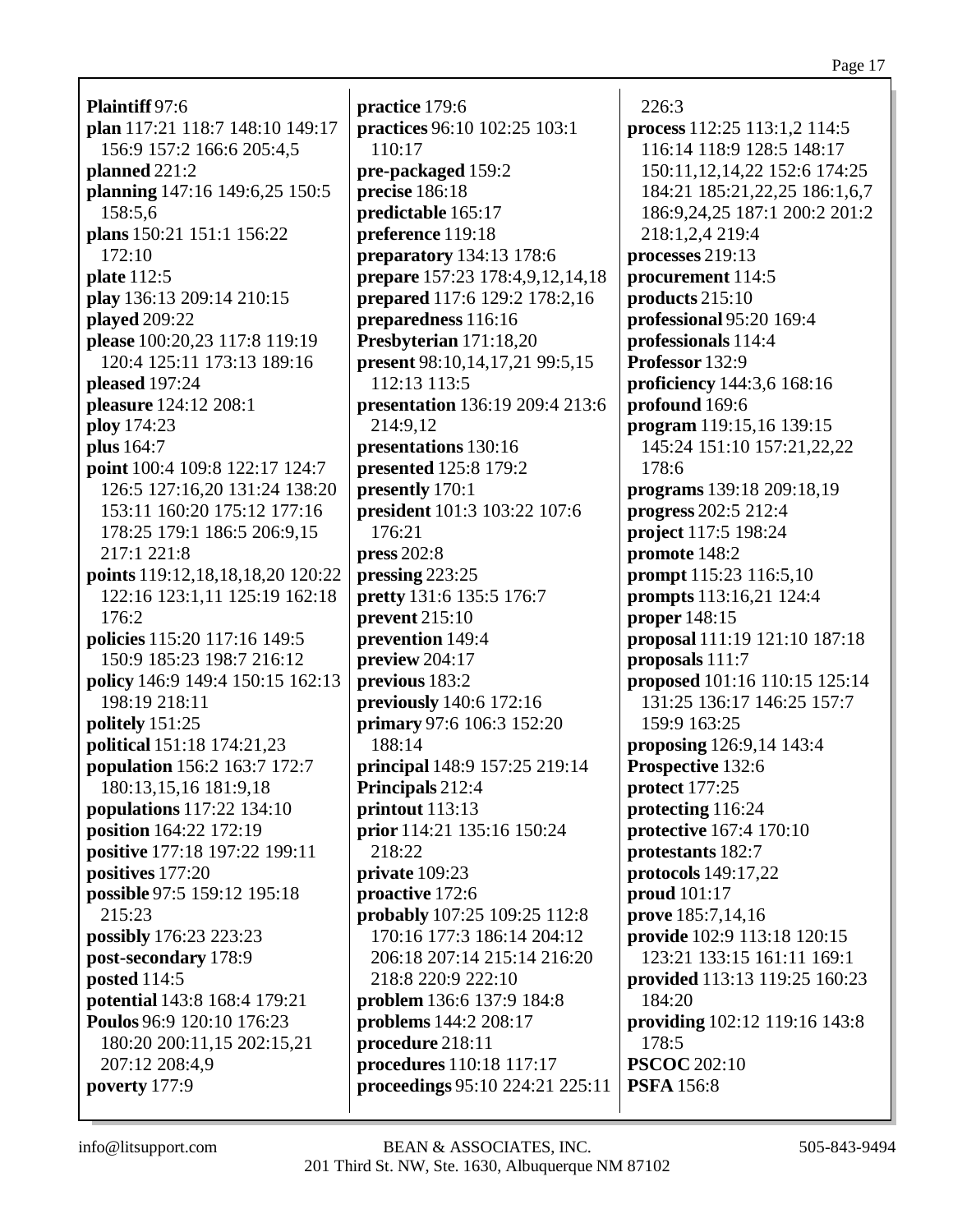| pub 222:9                       |
|---------------------------------|
| public 95:1,10 97:13 98:2 99:18 |
| 100:10 107:2,8,9 114:5 117:6    |
| 128:9 132:23 133:6,7 137:6      |
| 142:1,2 153:19 158:19 159:18    |
| 159:21 163:8,9 164:1 175:15     |
| 176:20 181:7,8 187:13 193:7     |
| 201:6 207:6 225:1,12 226:3      |
| pueblo 166:21,23 169:23 217:23  |
| puffed 220:18                   |
| pull 151:23 152:10,13 180:19    |
| pulling 130:13                  |
| pulls 143:24,25                 |
| pump 106:22                     |
| punitive 150:17 162:14 164:11   |
| 167:3                           |
| purchase 158:18 181:25          |
| purchased 184:18                |
| purchasing 159:1                |
| purpose 113:19 116:13           |
| purposes 113:17                 |
| pursuant 180:2 189:8            |
| <b>Pursuing 212:5,5</b>         |
| purview 167:8                   |
| push 163:6                      |
| pushing 213:4                   |
| put 109:11 131:8 132:25 138:18  |
| 154:3 158:15 160:12 163:13,15   |
| 168:13 171:17,17 174:22         |
| 176:10 179:8 183:15 206:20      |
| 212:25 213:1                    |
| putting 159:25 161:13 164:21    |
| puzzled 141:22 142:6 143:14     |
| Pyle 137:18                     |
|                                 |
| 0                               |
| quadrant 130:23 134:5           |

quality 102:5,12 104:1,5 106:10 108:25 125:25 199:23 215:22 quarterly 217:22 218:8 quartile 175:19 176:12,15 query 160:12 question 116:10 119:7 123:23 126:3 138:9,25 139:10 167:20 168:3 169:18 173:7,12 175:20  $181:16$ questioned 128:5

questioning 139:18 questions 99:22 115:19 123:14 124:4.15 125:21 135:3 144:13 161:23 170:18 173:2,8 180:9 **Ouezada** 172:3 qui 97:6 195:19,23 quick 137:11 197:18 quickly 141:1 197:17 quite 202:4,12 206:3 207:14 quizzed 150:6,20 151:4 quizzing 150:23 quo 143:3 quorum 99:14 206:20 R  $R$ 96:1,497:1 Rachael 125:12,13 128:4 133:20 133:21 137:16.21 139:22 156:7 163:3 166:9 167:9,17,25 168:6 171:25 173:17 179:23 195:7,12 **Radoslovich 150:7 raids** 149:18 rain 211:6 raise 108:3 148:25 raised 148:25 149:1,2,2 159:14 raising  $185:4$  $ran 223:12.15$ **Rancho** 107:3 **Rankin** 204:18 ranking  $143:9$ rates 105:11 144:3,4 reach 146:3,5 162:20 **reach-out** 135:8.11 reached 115:15 145:16,20,21,22 146:19,20,23 147:4 160:15 172:3 177:17 reaching  $144:21$ read 113:11 141:23 151:6 167:21 201:24 reading 139:12 140:8 162:17 ready 107:20 116:25 117:2 129:3 129:3 135:13 207:17 real 108:7 131:21 133:20 137:10 168:10 184:2 219:23 realize  $210:16$ realized 108:5 132:24 realizing  $142:1$ 

really 104:11 106:12,15,23,24 107:21 111:19 123:5 132:3 145:3 151:14 163:5,23 166:2 169:17,20 175:3,11 177:14,14 177:18 181:21 203:24 204:5,8,9 205:1,8,9,11 208:22 210:1,7,21 211:10,22 212:1 215:17,18 217:10 219:4,11 221:16 222:3,6 222:8 223:25 **Realtor** 109:6 **Realtors** 156:11 reapply  $115:5$ reason 105:5 110:1,11 126:17 132:13 133:10 205:24 reasons 128:7 165:4 215:15 **REC'D** 226:10,15,20,25 recall 113:24 173:2 177:22 RECEIPT 226:1 receive 102:18 173:18 183:20 received 119:22,24,25 120:1 121:2,5 146:17 149:11,13 receiving 195:4 reception 197:22 recess 98:7 125:3 224:21 recognize 131:1 recognizing 139:4 recommend 111:14 222:3 recommendation 99:19 110:12 119:25 120:10 recommended 168:19 recommends 124:13 reconvene 98:1 223:24 record 96:11 98:10 100:24 111:24 113:12 159:25 160:2 171:17 176:19 195:16 224:20 recruitment 205:4 red 118:24 146:19 147:13 **reduce** 135:25 **Reduced 119:16** reducing 136:3 refer 118:15 120:4 138:7 **referenced** 115:22 149:8 references 174:8 referencing 122:6 refers  $153:9$ reflective  $170:21$ regard 182:24 211:1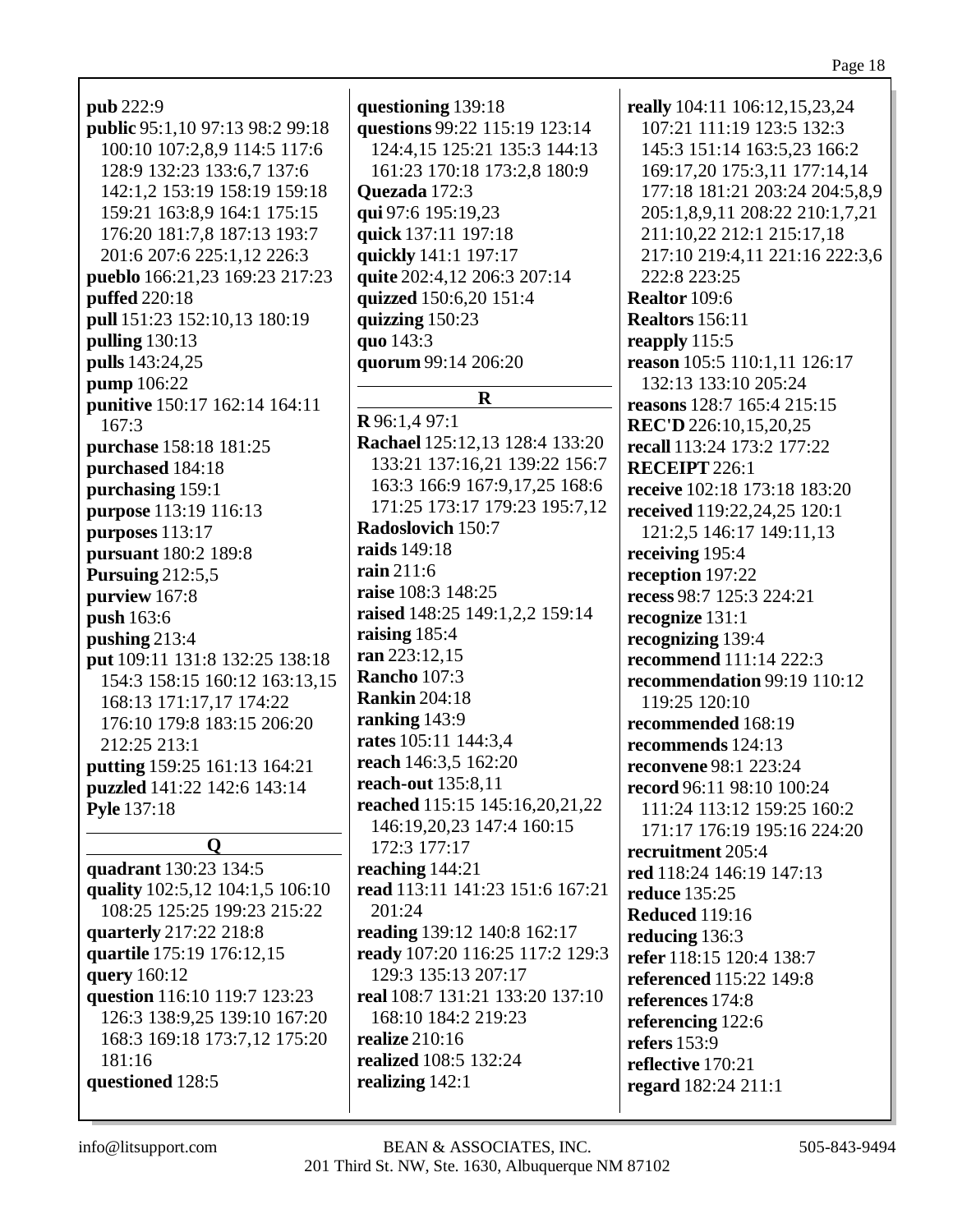**regarding** 110:16 119:8 195:22 **regardless** 101:19 152:11 199:21 200:2 **regulations** 115:20 **reinforce** 134:18 **reinvent** 179:7 **rel** 97:5 **relate** 110:25 **related** 219:13 **relating** 115:19 **relationship** 159:7,20 165:1,5,10 165:14 166:16 167:1,19 168:4 205:25 **relationships** 145:11 157:14 158:10,11 163:24 **relatively** 206:11 **relax** 214:24 **releases** 202:8 **remarks** 221:21 **remember** 182:25 **remind** 100:23 182:10 224:16 **reminder** 98:5 113:4 202:24 **reminding** 100:6 223:1 **remove** 183:1 **renewal** 189:10 **repeat** 113:3 183:10 **repeatedly** 116:19 **replicate** 110:22 155:25 **replicating** 151:1 **replication** 150:21,25 155:22 **report** 97:7 148:20 159:4 197:17 197:20 200:8 201:13 202:5 209:16,20,25 210:2,7,13,13 212:4 224:18 **reported** 95:19 154:8 **Reporter** 225:9 **REPORTER'S** 97:11 225:7 **Reporting** 95:20 **represent** 102:2 151:14 221:21 **representation** 110:19 152:24 153:3 **representative** 101:12 217:18 **representatives** 206:8 **representing** 110:7,8 111:11 **represents** 148:20 182:7 **request** 133:17 **requested** 181:4 217:24

**required** 117:18 **requirement** 118:25 152:7 **requirements** 114:25 115:7 117:4 118:12 123:8 **requires** 127:18 166:7 **research** 127:1,10 139:11,23 140:1 174:8 **research-based** 140:14 **researcher** 129:9 **resident** 101:15 **residents** 146:2 **resources** 117:7 132:18 138:3 159:15 **respect** 169:24 170:11 187:6 **respond** 123:23 171:25 **responded** 121:8 147:5,6 186:8 220:22 **respondents'** 114:15 **response** 118:21 119:9 120:1,7 121:5,25 122:11,19,23 125:18 133:23 139:21 146:7 157:12 158:16 183:12 187:25 212:3 **responses** 119:1 123:22 124:3,6 **responsibility** 159:16 167:12 178:21,23 **responsible** 159:5 **rest** 164:14 213:23 **result** 199:20 **resulting** 114:17 **resumes** 114:16 **retain** 162:9 **retrieve** 166:7 **returning** 171:16 **revealed** 127:1,11 **review** 113:23 114:21 115:13 116:1,11 119:9 120:15 122:8,20 122:20,23,24 123:15 160:22 174:12 214:20 **reviewed** 114:17 173:23 **reviewer** 114:20 **reviewers** 115:2 123:21 **reviewing** 174:18 **revocation** 189:10 **reworded** 177:25 **rewriting** 151:25 **RFQ** 114:5,15 **rhetorical** 138:25

**Richmond** 198:17 **ride** 166:24 211:3 222:13 **riding** 109:13 **right** 107:19 109:15 111:1,5 136:21 138:5 153:11 167:17 169:16 184:3 185:7,21 190:22 192:22 212:25 216:8 218:13 222:23 223:19,20 224:3,6 **rightfully** 118:4 **rigor** 178:8 **rigorous** 118:4 157:22 178:6 220:15 **Rio** 107:3 129:17 **river** 155:3 **RMR** 225:8 **RMR-CRR** 95:19 225:19 **road** 198:13 **roads** 161:13 **Robbins** 96:6 98:13,14 141:16,17 153:23 170:17 187:3,5,6 190:9 190:10 191:11,12 193:10,13,23 193:24 195:24 196:2,10,11 207:10,11,25 208:12 224:10,13 **Robbins'** 169:18 **Robert** 109:3,5 **robust** 125:16 **role** 136:13 214:11 **roll** 189:15 **roll-call** 98:9 **Romero** 146:23 147:6 149:2 152:2 **room** 199:11 205:8,10 211:19 **Rosa** 209:4 211:3,8 213:19 **rough** 200:9 **rubric** 114:17,24 115:24 116:5 124:8 186:7 **rubrics** 113:17 **rude** 163:21 **Ruiz** 99:8 **rules** 163:18 **run** 157:17 158:25 215:19 **running** 163:18 199:7 **S S** 96:1 97:1 **S-E-W-A-R-D-S** 125:13 **saddened** 171:22,23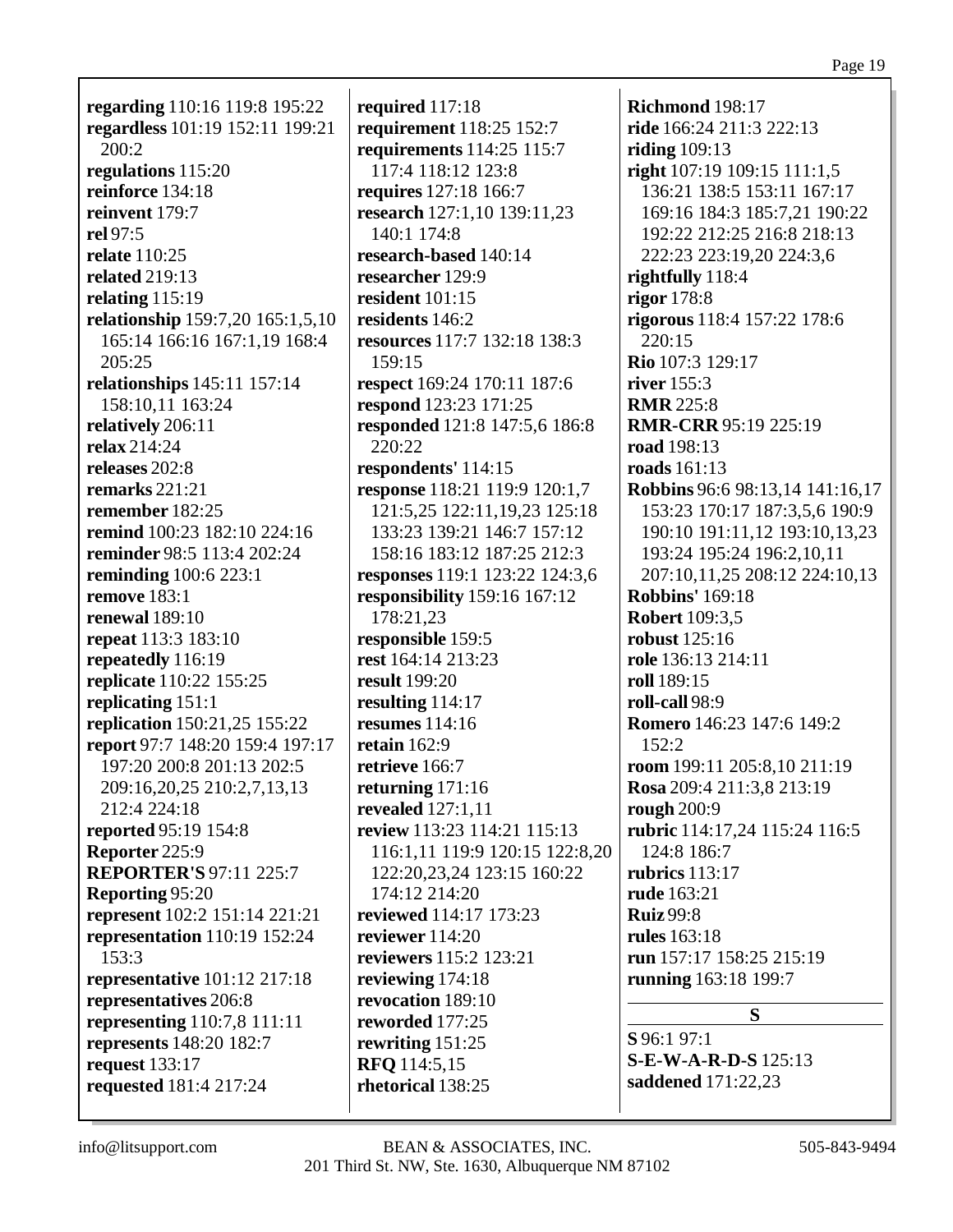**safe** 178:6 **safeguard** 117:6 **salary** 135:21 **salient** 183:24 **San** 217:23 **Sanchez** 144:23 151:18 **sanity** 128:4 138:9 **Santa** 95:13 103:23 133:25 176:25 203:24 209:4 211:3,8 213:19,23 218:7 225:13 **sat** 168:8 211:13 **satisfied** 135:12 **save** 204:16 205:16 217:3,13 **saw** 160:9 171:13 214:12,13,13 **saying** 138:1 143:6,21 148:7 167:1,16 172:1 179:18 210:9,11 216:10 **says** 162:14 179:1 188:20 **schedule** 168:2 **scheduled** 204:12 222:25 **school** 97:2,4 102:8,12,16,17,19 103:9,10,14,23 104:6,11,13 105:3,17,20 106:7,12,14,16 107:2,8,21 108:3,3,5,8,10,22,25 109:13,19,22,24 110:13,15,22 111:2,15,19 112:1 113:14,25 114:1,2,7 116:17 117:20 118:2 118:18 119:15 121:15,18 123:10 124:2,11 126:11,12,13 126:17,18,20 127:5,11,19,21,22 127:23,24,25 128:6,8,8,13,18 128:19,19,25 129:1,1,3,6,10,11 129:12,20,22,25 130:2,2,3 132:22 133:1,6,7 134:2,13,15 134:20 135:19,24 136:17 137:16,18,19,25 138:7,9,13,14 139:14,15,16 140:18,24 143:5 143:24 144:25 145:7 150:13 151:7 153:13,19,19 154:19 155:2,3 157:3,5,8,24 158:23,25 159:9,16 160:23,25 162:5 163:8 163:9,11 165:13,25 166:10,22 166:22,24 167:2,5 168:7,20 170:5,5,5,10 171:7,21 172:4,9 172:11,13,25 173:3,4 174:8,17 175:13 176:3,4,10,14,20 177:2 178:2,14 180:13,15,16 181:8,19

182:16,25 188:20 189:11 193:9 199:10,21,23 200:7,19,25 201:12,17 205:22,25 206:2,8,25 207:1,21 211:9 214:9,15,21 215:19 218:3 219:15,16,22 220:6,11 221:1 224:18 226:4 **school's** 104:12 118:14 **school-of-choice** 132:2 **schools** 96:10 101:21 104:1,8 105:15,17 106:9,10 107:9 108:5 108:20 112:24 113:10 114:13 126:1,20 127:2,4,6 128:21 129:15,24 132:21,23 134:7,8 135:20,22 142:1,1,2,15 143:25 151:5,11 155:16,25 156:1 158:3 158:12,18 159:5,7,22 160:5,18 161:1 163:4,5 164:2 170:1,20 171:1,3 172:16,17 174:18 175:7 175:8,15,16,24,25 176:1 177:13 179:3,5 180:11 181:6,8,20 182:20 183:20 188:6 199:25,25 200:6,12,15 201:3,7,18,19,22 202:4 203:24 204:1,6,8,9 205:3 205:12 211:1 212:6 215:24 **science** 126:24 127:8 130:25 **score** 115:6,24,25 120:11,13 186:11 **scored** 114:17 115:12 119:9,13 119:20 120:16 143:10 186:15 **scores** 118:13 143:11 186:18 **scoring** 113:21 114:21 115:15 118:11 119:13 120:8 122:6 **Scott** 155:18 **seat** 165:3 **seats** 134:6,8,11,12,14 **second** 105:9 107:6 118:25 127:20 181:16 189:12,13,14 191:5,6,7 193:10,12 195:25 196:1 203:18 207:11 **Secondly** 202:17 **Secretary** 96:4,9 **section** 118:15 119:2 120:4,12 122:9,17 123:4,6,11 157:11 190:21 **sections** 113:9,13 120:12 180:3 189:8,9 **secure** 178:16

**security** 105:8 **see** 100:4 118:23 121:11 122:8,15 123:3 127:17 129:21 133:4 135:14,15 161:2 162:5,6,14 169:24 170:22 176:8 179:20,21 180:5 183:18 185:23 201:4 202:7,13 203:8,25 204:3,6,9 206:11 207:1 211:11,11,12 212:18 213:12 214:16 216:3 219:10 220:3 221:8 223:6 **seeing** 135:19 177:12 **seek** 156:13 **seeking** 115:3 **seeks** 159:10 **seen** 136:19 175:25 201:13 **selected** 114:4 115:1 **selection** 114:18 **self-proclaim** 153:4 **self-regulate** 164:19 **self-select** 163:7 **sell** 188:7 **Semester** 131:19 **semi-specialized** 127:7 **Senator** 209:9 212:19 **send** 102:7 109:12,23 129:6 168:24 202:19 203:14 206:19 224:4 **sending** 166:21 201:2 **Senior** 101:2 **sense** 130:17 171:1 178:22 198:1 **sent** 114:6,9 219:15,19 **separate** 140:12 141:8,10,11 213:13 **September** 152:7 202:11 216:21 216:22 218:13,15 219:9 222:21 222:22 223:15,24 224:2 **seriously** 144:7 215:13 **serve** 155:1 159:10 **served** 170:6 **serves** 102:17 **service** 95:20 182:2 **services** 158:21 167:4 **serving** 114:14 116:25 117:22 **session** 125:20 180:1 189:7 190:23 191:1,2,4 192:9,15,24 196:4,15 198:11,20 201:16 216:13 224:17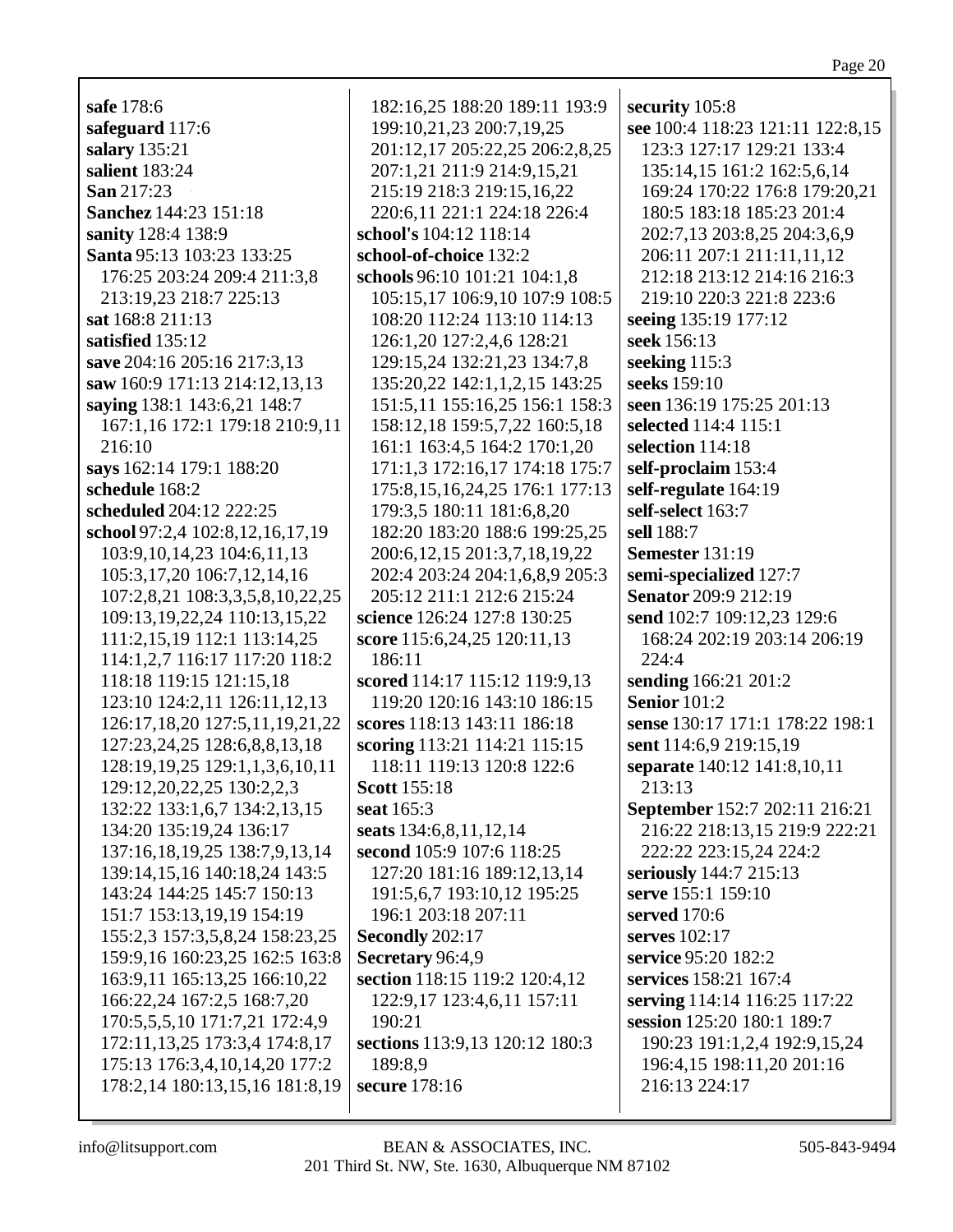### Page 21

| sessions 204:23,24,25            | sit 115:           |
|----------------------------------|--------------------|
|                                  |                    |
| set 118:11 160:16 161:12 204:21  | site 203           |
| 209:15 210:6 225:15              | sitting 1          |
| setting $224:1$                  | situatio           |
| settle 223:6                     | 187:8              |
| settled 179:11                   | $\sin 129$ :       |
| seven 107:1                      | $s$ ixth $10$      |
|                                  |                    |
| seventh-grade 154:2              | size 133           |
| severely 154:18                  | skill 164          |
| Sewards 125:12,13 128:4 133:20   | skilled            |
| 133:21 139:22 143:16 145:25      | skills 14          |
| 146:19 147:24 148:3,18 149:4     | skip 12            |
| 150:16 151:25 152:5 156:7        | small 17           |
|                                  | smaller            |
| 157:20 163:3 166:9 167:9,17,25   |                    |
| 168:6 171:25 173:17 179:23       | Smith <sub>2</sub> |
| 195:7,12                         | snow $20$          |
| shame 210:11                     | social 1           |
| share 132:2                      | 130:2              |
| shared 116:6                     | Solare 9           |
| sharply 200:22                   | 103:1              |
| she'd 108:11                     | 109:1'             |
|                                  |                    |
| sheet 97:13 120:25               | 118:2.             |
| sheets 97:14 118:17 121:2 122:12 | 130:2              |
| shop $100:3$                     | 158:2              |
| short 124:19                     | 181:2.             |
| shortly 184:4                    | 193:8              |
| shoulders 164:17                 | Solare's           |
| show 111:24 122:14 210:21,25     | solicit 1          |
| 212:10                           | solicited          |
|                                  |                    |
| showed 171:14                    | solutior           |
| showing $212:4$                  | solutior           |
| shown 116:19 210:4 215:22,23     | somebo             |
| shows $122:4$                    | 161:1.             |
| shy $158:10$                     | 213:1              |
| Sí 157:18                        | son $102$          |
| sign-in $97:13,14$ 121:2         | sorry $10$         |
| signed 100:12 114:20             | 124:2              |
|                                  |                    |
| significant 104:7 210:20         | 179:1              |
| significantly 134:1              | 219:6.             |
| silence 100:8                    | sort $128$         |
| similar 133:25 137:16            | sorts 21           |
| similarly 140:17                 | sought             |
| simple 163:17                    | sound 1            |
| simply 140:10 161:2 162:13       | source 2           |
| 163:13 164:11 208:18             | South 1            |
|                                  |                    |
| single $132:22$                  | 103:6              |
| Singleton 137:2                  | 109:1.             |
|                                  |                    |

16 144:5 219:2  $:20205:23$  $15:8$ m 151:16 164:15 172:20 15 217:11  $9:19$  140:19  $.25$  $4:10^{-}$ 114:3 10:14,15,19 178:20,22  $1:3$  123:6 78:1 206:11 130:3 17:20  $08:8.23$ 26:25 127:9,14,17,18 4 178:20 97:4 101:11,16 102:14,24 1,24 104:14 105:20 7 110:2,13,15 111:15 .13,19 125:15 126:4 1 133:14 136:17 158:17 0 159:1,3 164:20 181:23 5 182:1 183:15 189:10 217:4 226:4 s 102:15 120:5  $14:13$ d  $114:4$ n 138:24 143:8  $111:7$ dy 146:10 158:25 160:10 5 166:21,22 181:3 212:10 6 219:2  $:7$ 00:17 106:24 112:16 5 172:22,25 173:1,12 8 180:3 194:10,17 217:8 19 222:14 224:8 3:10 209:8  $2:3$  $177:18$  $77:7$  $159:2$ 01:6, 16, 17, 25 102:4, 16 7 105:23 107:18 109:10 5,18 110:10,20,24 111:4

111:12 121:16 125:1 134:12,17 137:18 150:8 152:19,25 153:2 154:17 155:1,8 157:16 175:10 **Southeast** 154:17 160:11 southern  $181:11$ southwest 97:6 105:23 126:2 129:19 130:22 134:5 space 112:5 161:8 **Spain** 169:15 Spanish 106:4 121:22 131:15 157:16 167:23 168:7,11,14 169:3.7 speak 100:22 103:24 169:19 171:21 speaker 131:6 208:8 speaking 130:12 131:11 152:23 153:5 168:18 206:25 speaks  $146:6$ special 117:22 165:4 175:14,22 specialist 127:22 specialization 102:19,20 126:19 127:7,13 specialized 128:7 specific 113:21 123:14 129:5 140:8 156:23 specifically 113:10 123:20 134:9 147:8 specifics 113:6 117:22 134:3 specified 191:2 **spell** 100:24 spelled 101:2 109:5 132:8 spend 130:8 138:8 spending 188:11 205:1 **spent** 127:24 130:6 132:24 135:3 135:4 137:17 138:12 183:8 spoke 120:20 134:25 spoken 157:16 spokes  $179:8$ sponsored 132:25 155:13 spurs  $170:24$ squirrely 165:2  $St 109:12$ staff 96:8 115:16 158:1 165:9  $167:11$ staffing  $117:21$ stake 105:12 169:25 stakeholders 198:25 199:10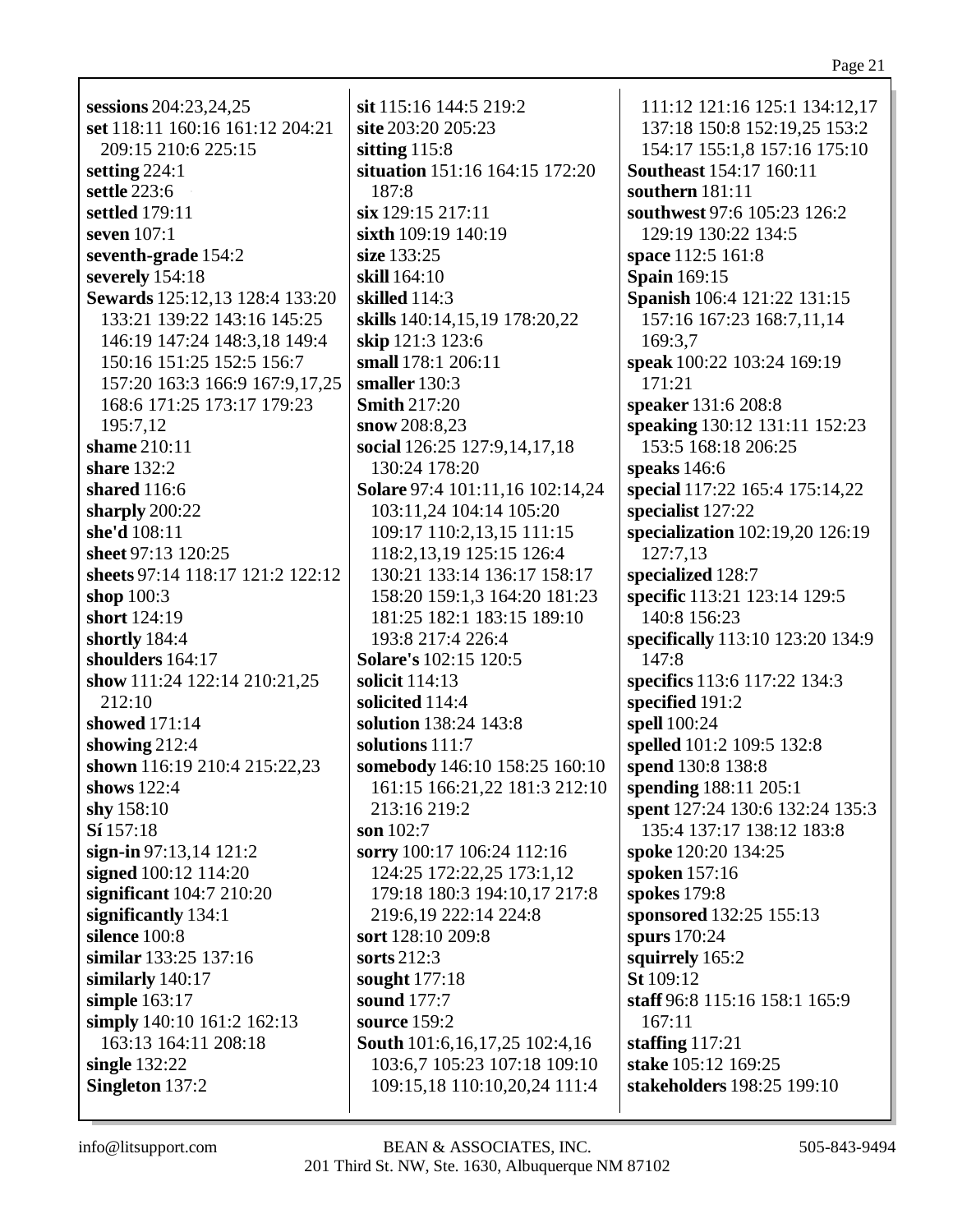Page 22

203:21 **stand** 111:10 **stand-alone** 157:5 **standards** 116:23 127:15 130:12 140:16 163:8 209:15,16,20,25 210:6 **standing** 109:25 **start** 112:21 116:25 121:17 126:10,14 127:16 153:13 184:11 205:3,4 **started** 98:6 109:19 198:18,24  $209:12$ **starting** 126:17 151:10 157:23 164:20 **state** 95:2 97:5 101:10 109:6 114:7 117:7 126:7,21 127:2,4 127:11,14 128:6 129:15 132:11 139:3 144:11 158:6,22,22 160:12 181:12 187:12,13 188:8 202:4 205:13 208:20 209:12,13 210:4,14,17 217:18 225:2,9,13 **State-chartered** 200:5 **stated** 225:14 **statement** 103:8 171:9 214:5 **statements** 114:16 159:12 219:3 **states** 209:14,23 **statistically** 104:4 **statistics** 142:10 210:20 **status** 143:3 **statutes** 115:19 **stay** 133:6 136:1 155:6 165:3 190:18 216:9 224:18 **stayed** 211:15 **staying** 200:20 224:19 **steps** 118:9 167:6 **stereotypes** 164:24 **Stewart** 209:9 212:20 **sticking** 162:18 **stop** 106:23 150:18 **storm** 208:25 **story** 169:17 **strategically** 131:3 **Street** 95:21 225:20 **streets** 222:13 **strength** 116:20 122:25 123:18 155:14 168:3 **strengthen** 105:9 111:18

**Strengthens** 121:21 **strengths** 117:9 123:12 **stress** 117:8 **strong** 109:16 118:6 165:10 173:24 174:1 178:15,20 **strongly** 103:25 107:3 **structure** 152:6 165:20 **struggling** 135:20 **stuck** 222:12 **student** 103:4 107:10 119:17 130:8,18,18,21 131:17 134:9 144:1 162:11 164:7 181:9 205:4 209:6 **students** 101:9 102:18 104:4 107:19 109:7 110:21 116:18,24 126:22 128:19,23 129:24 130:20 131:1,9,18,21 133:14,16 134:2 138:12 139:15 140:5 141:11 142:11 144:3 150:17 157:3 163:6,23 164:10,18,23 165:24 166:7,14 168:10,16 169:6 176:13 177:4,8 178:2,4,8 178:12,15,18,21 180:13 210:5 210:22 211:13 219:24 220:17 220:23 **studies** 126:25 127:9,15,17,18 130:25 139:13 **study** 127:18 169:12 209:5 210:21 211:18 212:2 **stuff** 111:5 140:22 199:4 210:24 **subject** 130:14 180:2 189:7 **subjects** 180:1 **submitted** 116:2 156:8 **Subramanian** 132:8 **Subu** 132:1 **succeed** 178:23 **success** 104:12,12 132:13,14 133:9 **successful** 129:2 163:14 178:4 179:4,6,22 200:6 **successfully** 117:10 128:24 **sudden** 145:8 **suggestions** 179:16 **suicide** 149:3,7,14 **suit** 156:20 195:23 **Suite** 95:21 225:20 **summarize** 118:12 120:19,22

122:11 **summarizes** 120:10 **summary** 119:24 120:14,16,24 122:5 214:20 **superintendent** 157:25 **superintendents** 211:12 **support** 101:11 103:24 104:7,10 104:14 106:16 107:3,8,11 108:7 109:17 110:20 120:21 131:11 134:20,25 169:11 173:18 185:8 195:22 207:21 **supported** 134:23 **supporters** 120:23 **supporting** 105:20 106:13 110:2 144:25 178:19 207:22 **supposed** 155:7 **sure** 137:20 148:11,12 159:11 162:19 185:16 199:22 202:13 202:14 203:21 211:19,25 222:18 **surprised** 144:17 **survey** 203:2 **survive** 208:20 **suspension** 189:10 **suspicious** 160:19 **sustain** 136:10 **synthesize** 162:10 **system** 101:23 133:6,8 162:25 164:2 219:25 220:1 **systems** 165:17 **T T** 97:1 **T-R-U-J-I-L-L-O** 103:22

**table** 107:22 138:18 216:23 **take** 100:13 109:23 118:8 124:19 133:1 162:9 167:6 169:13 173:13 186:16 195:13 206:6,16 207:6 222:1 223:22 **taken** 125:3 179:6,8 186:5 191:3 208:19 **takes** 131:5 162:12 **talk** 125:24,24,25 126:1 130:14 138:14 146:11,24 147:1,15,16 147:17 151:11 162:1 163:20 173:10 179:12 181:17 198:19 204:6 215:10,11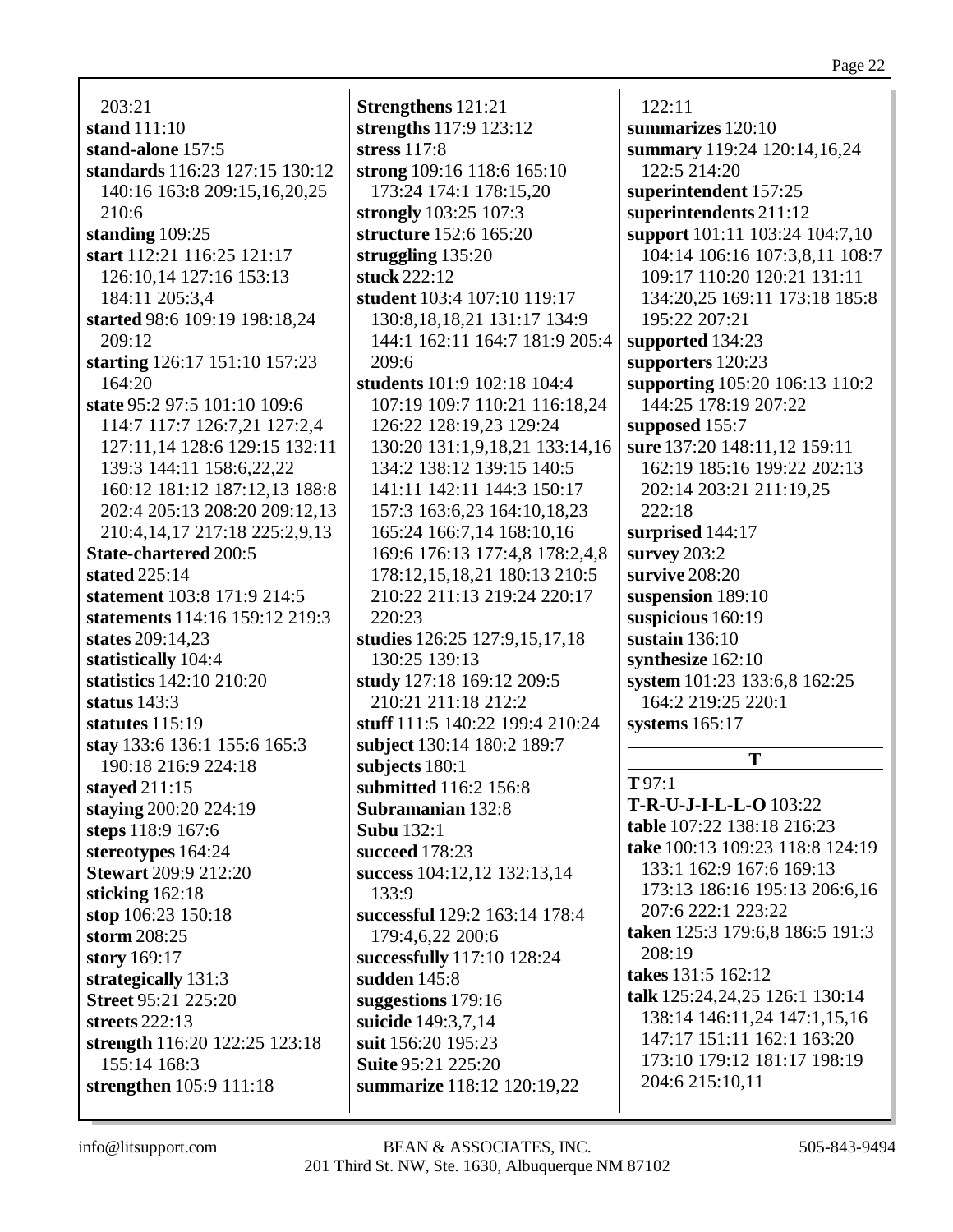| talked 115:11 129:9 151:23      | testing $169:13$                | 187:13,17 197:21 198:10          |
|---------------------------------|---------------------------------|----------------------------------|
| 156:22 157:1 162:2,3 164:11,13  | text 174:5 211:20 212:15        | 199:10,12,17 201:8,25 202:25     |
| 183:18 185:20 213:7             | <b>texted</b> 212:22            | 205:15 206:4,9,18 208:18,24,25   |
| talking 104:2 107:22 112:19     | texting 100:3                   | 209:7 210:10 211:10 212:9        |
| 130:7 131:4 132:4 151:12,14     | textual 141:9                   | 213:3 214:3 215:20,22 216:23     |
| 163:20 168:7 176:3,4 180:12     | thank 99:12 100:6 103:17,18     | 218:7 219:14 223:5,21,22         |
| 182:13,25 221:13                | 104:14,16 106:17,18 107:13,14   | thinking $131:13$                |
| tam 97:6 195:19,23              | 109:1,2 110:2,4 111:21,22       | third 95:21 115:8 119:11 169:2   |
| targeting 145:3                 | 112:12 124:16,17,18 125:7,12    | 181:3 225:20                     |
| task 198:9                      | 128:2 133:18,19 135:1,2 139:7   | thorough 173:9                   |
| taught 131:8 137:20 176:5       | 141:15,17 144:14,15 147:6       | thought 108:2 112:20 179:15      |
| teach 137:20 138:22 141:12      | 153:22,23 159:24 161:18,19,21   | 204:16 206:7 214:10,21 217:11    |
| 175:13,21                       | 166:5 167:25 171:24 172:21      | 217:12 218:17                    |
| teacher 107:7 113:24 114:10     | 174:14 179:22,23 180:6,19       | thoughtful 116:8                 |
| 121:18 127:8,9 131:8 141:9,9    | 184:10 185:3,3 187:16 188:24    | thoughts 172:4                   |
| 163:14 164:16 168:25 169:3      | 188:25 193:4,4 194:15,16 195:3  | thousands $222:10$               |
| 174:2 176:7,8 220:13,14         | 195:11,12 196:17 197:15,15      | <b>threat</b> 176:5              |
| teachers 114:12 131:4,7,12      | 201:3,9,10 202:23 204:24        | three 107:19 108:9 109:7 115:2,3 |
| 135:21 138:14 141:8,11 169:4    | 206:23 207:22 214:25 215:9,13   | 118:12 119:1 129:25 160:24       |
| 176:6 212:5                     | 215:24 217:16 221:14,24 223:1   | 163:1,15 168:21 170:7,23 199:8   |
| teaching 127:23,24 131:13 136:3 | thank-you 201:6 207:6           | 201:10 202:1,9 205:2,6           |
| 137:17 163:10 177:7 182:18      | Thankfully 203:16               | three-hour 198:23                |
| team 110:8 112:24 113:2 114:2   | thanks 196:18 206:16,24 220:12  | throw 217:12                     |
| 114:14 115:2,13,13,18,24 116:1  | 220:12                          | <b>TIM 96:5</b>                  |
| 116:12 117:9 118:2,7 119:7,9    | <b>them's</b> 106:3             | time 103:13 104:15 111:5 112:2   |
| 120:15 122:20 123:19,21,23      | they'd 108:4                    | 121:16 126:13,16,23 128:10       |
| 124:10 174:11 180:23 181:2,13   | thing 121:4 128:6 136:25 148:15 | 130:7,8 131:8 135:1,4,10         |
| 205:9,14 221:10                 | 148:16 151:12 167:3 181:22      | 138:12,20 139:2,12 141:7         |
| team's 120:1 122:23,24          | 185:6, 18 187:4 209:7 217:2     | 142:19,20,22 147:23 153:10       |
| teams 113:23 114:18 115:3 116:7 | 222:3                           | 162:7 166:6 168:11 171:5         |
| 116:15,19 122:8                 | things 121:15 131:2 135:6       | 174:19 183:18 198:19 203:25      |
| tearing $160:25$                | 139:25 140:20 142:22 143:12     | 205:14 210:17 213:6,19,25        |
| technical 173:24                | 145:13 152:17,18 155:23         | 214:19 216:12 224:2 226:10,15    |
| technologies 178:11             | 161:14 163:22 166:11 167:1,15   | 226:20,25                        |
| teleconference 198:24 199:5     | 170:18 179:3 183:2 198:13       | times 138:10 139:12 146:25       |
| telephone 99:11                 | 201:24 202:8,9 208:19 210:19    | 150:3 163:12 208:16 220:22       |
| <b>Telephonically 96:4</b>      | 215:19 216:11,14,15 217:3       | <b>tired</b> 177:12              |
| tell 103:7 118:1 152:16 153:14  | 220:18 221:8                    | today 98:11 102:2 103:13 109:25  |
| 157:16,17 165:19 169:17 176:7   | think 104:17 110:24 112:18      | 110:11 111:10 112:13 113:3,11    |
| 181:12 210:10 214:11,11         | 118:15 121:6,25 126:12 130:20   | 113:15,15 115:9 118:13 125:8     |
| telling 210:8 219:4             | 135:5, 11, 13 136: 12 137: 13   | 125:16,24 134:25 141:18          |
| tells 108:20 182:5              | 141:13 143:18 147:19 153:8      | 142:24 162:2,22,24 165:11        |
| ten 163:18                      | 154:11 155:21 157:15 162:13     | 201:11 214:9,13                  |
| term 213:14 214:2               | 162:13 164:14,15 167:22         | today's 197:3 221:11             |
| terms 145:23,24 159:21 207:15   | 170:16 171:14 174:4,5 176:14    | told 146:22 147:19 152:9 183:2   |
| 216:16                          | 177:18,20 179:10,14,14,15,16    | 214:6 217:10 219:17              |
| testimony $225:15$              | 181:12 182:19 184:7,15 186:17   | tone 170:21,22                   |
|                                 |                                 |                                  |
|                                 |                                 |                                  |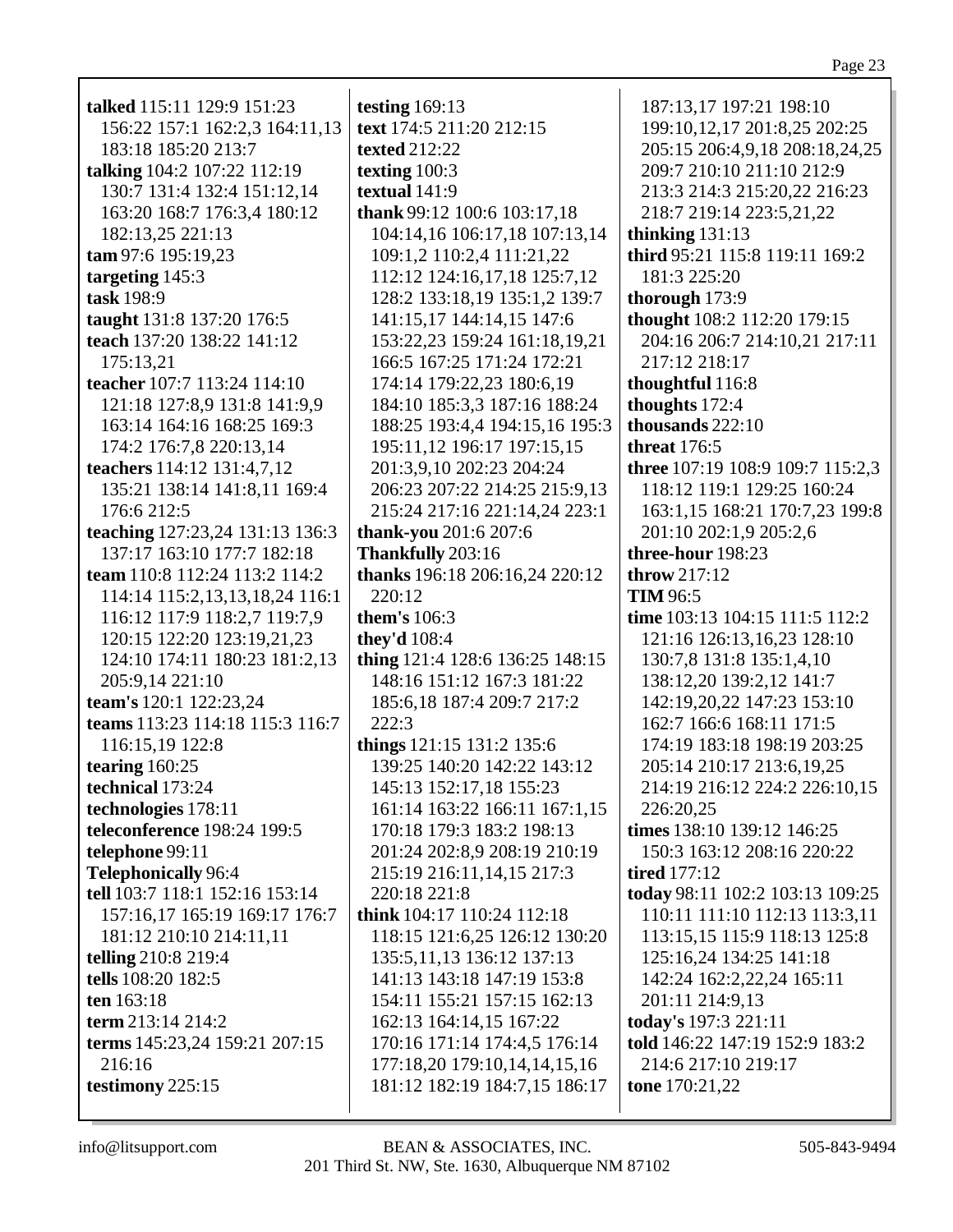**tool's** 122:22 **tools** 113:18 197:25 **top** 209:21 **topic** 205:9 **topics** 223:4 **total** 122:16 202:1 **totally** 160:10 174:23 181:14 **tough** 164:23 **Toulouse** 96:7 98:16,17 153:25 154:1 157:10,18 159:24 189:18 189:19 191:14,15 193:17,18 196:23,24 198:14 208:14,15 211:8 213:22 214:1 219:18,21 220:7 **tourist** 112:9 **town** 154:18,24 **traditional** 126:19 130:17 175:15 176:20 204:21 **traditionally** 198:3 223:13 **Trail** 103:23 **training** 114:22 173:19 204:18 218:11,12 219:11 **transcript** 95:10 120:19 225:11 226:8,13,18,23 **transfer** 212:12 **transferred** 212:19 **transformational** 128:9 132:3 **transit** 133:2 **transition** 121:18 **transitioning** 131:12 **transparent** 118:3 **transportation** 119:17 217:25 **travel** 133:2 **travels** 207:13 **treasurer** 132:1 **treated** 161:3 **trees** 217:12 **Trey** 154:12 **trickled** 218:3 **tried** 120:19,22 122:11,24 160:9 **truant** 166:8 **trudging** 208:24 **true** 103:8 104:20 146:4 157:19 181:14 204:7 225:10 **Trujillo** 103:19,22 **truly** 126:6 184:6 **truthful** 107:24

**try** 139:9 146:14 194:20 **trying** 138:3 151:2 163:12 206:10 **Tuesday** 199:8 **tune** 150:18 **turf** 151:15 **turn** 164:12,13 180:24 217:15 **turning** 164:23 **turns** 153:4 **Turquoise** 103:23 **two** 95:11 100:11 101:15 102:6 105:22 108:16,23 110:15 113:9 127:4 135:5 139:13,16 140:8,10 140:18 141:19 151:22 152:11 154:2 161:2,4,23 164:21 165:8 168:23 169:25 175:1,8,9 200:23 205:7 206:21,21 213:18 222:24 226:3 **U ugly** 220:18 **ultimately** 104:12 186:2 **unable** 218:11,21 **unconscious** 128:12 **unconvinced** 170:9 **underserved** 154:18 **understand** 104:6 111:4 130:20 130:24,24 133:13 143:23 159:13,15 175:22,23 210:25 221:7 **understanding** 170:25 181:6 182:15 184:1 186:12 206:4 **understood** 183:25 **undeveloped** 156:12 **undocumented** 110:21 **unfortunately** 102:13 110:23 112:8 **UNIDENTIFIED** 208:8 **unions** 142:5 **unique** 102:15 121:9 126:4,6 151:8 177:24 **uniqueness** 121:14 127:20 130:5 **university** 132:9,12 177:19 **unmatched** 102:15 **unrelated** 160:11 **untold** 175:1 **upcoming** 198:20 **update** 203:1

**upset** 112:19 174:20 175:4 **urge** 106:15 **urgency** 171:1 **use** 112:21 114:23 141:7 171:22 203:24 **usually** 100:7 212:12 **Utah** 112:5 **utilize** 158:21 182:2 **utilizing** 102:24 **V v** 97:6 **V625CY** 112:5 **vague** 177:7 **Valley** 101:6,16,17,25 102:4,16 103:6,7 105:23 107:18 109:10 109:15,18 110:10,20,24 111:4 111:12 121:16 134:12,17 137:18 146:6 150:8 152:19,21 152:25 153:2 154:17 155:1,8 157:16 175:10 182:8,11 **valuable** 158:12

**value** 126:15 129:7 133:13 141:6 **value-add** 168:10 **various** 146:18 **verbal** 124:4 **vetted** 150:13 184:22 187:1 **Vice** 96:3 101:3 **vision** 138:2 219:3 **visit** 219:21 220:5 221:23 **visited** 181:7,8 **visiting** 220:10 **Visitor** 97:14 **visits** 203:20 205:23,23 **vital** 101:9 **vitriol** 174:19 **voice** 103:4 121:21 125:21 130:9 130:16,19 131:17 148:15,16 **voices** 102:1 **Volume** 95:11 226:3 **vote** 98:9 153:3,6 171:4 191:3 192:21 194:14,24 197:3 203:11 203:16 **voted** 153:6 193:2 203:13 **votes** 189:21 191:17 194:4 197:6 203:3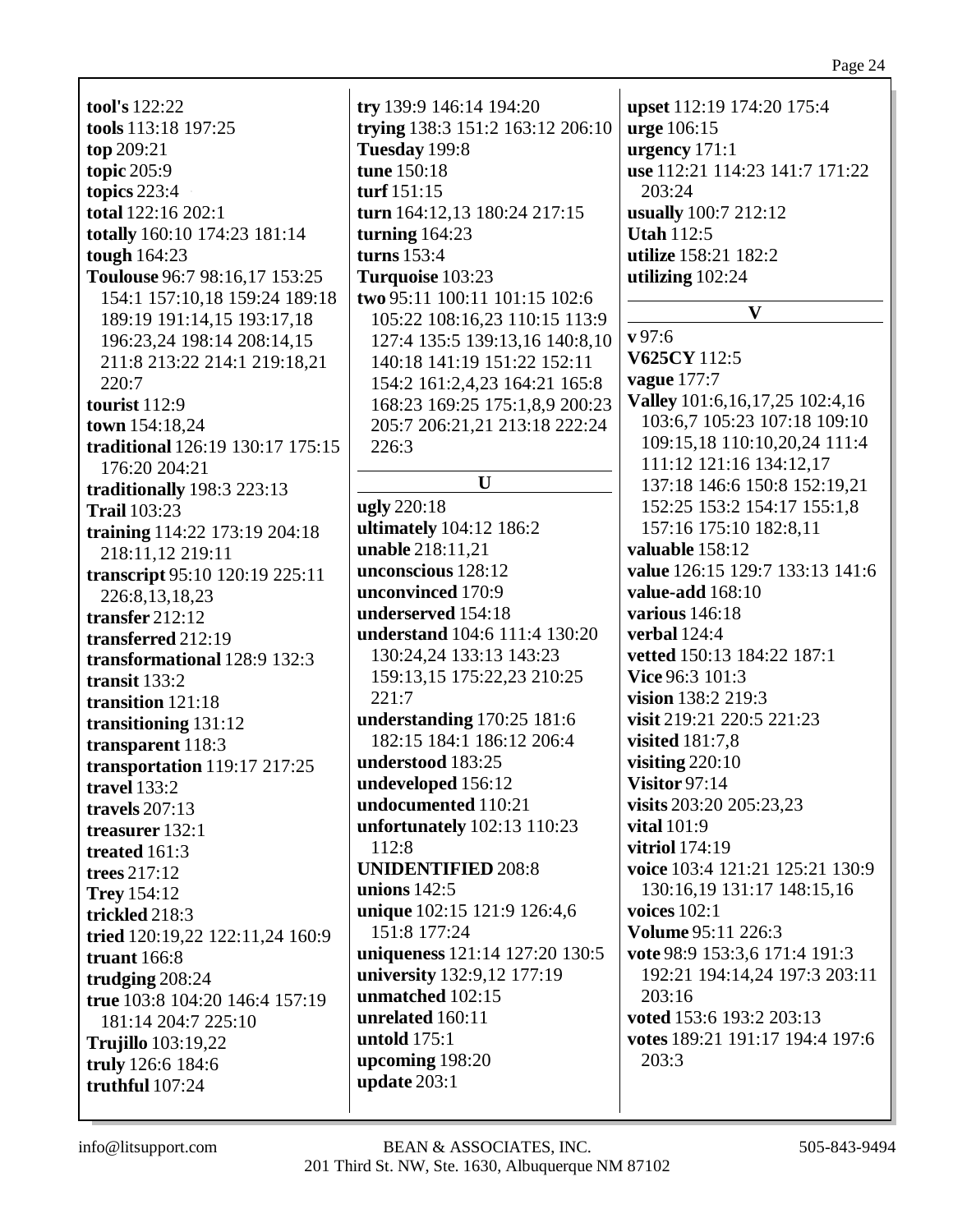| W                               | 151:12 153:7,8 163:7,8 164:21    | words 117:7 158:19 161:24                                      |
|---------------------------------|----------------------------------|----------------------------------------------------------------|
| W-E-E-K-S 106:25                | 165:18 167:3,4,5 168:14 176:3    | 163:15                                                         |
| W-O-E-R-N-E-R 112:14            | 177:21 183:4,5 184:3 185:11,13   | work 111:16 116:9 117:2,10,11                                  |
| wait 134:13,17                  | 185:15 190:21 192:8,23 198:8     | 117:23 135:16,22 141:3 146:9                                   |
| Waiting 111:6                   | 199:19,19,23 204:8 205:1,11      | 149:21 152:8 153:17 156:10                                     |
| walk 106:12 120:6 165:6,18,22   | 206:10 210:7 213:24 217:12       | 166:19 205:14 206:5 207:8,22                                   |
| 165:23 166:1                    | 218:14 219:2                     | 208:1 216:13 224:17                                            |
| want 105:5,18,19 106:6,10       | we've 105:14,15,20 125:8 134:19  | worked 142:4 156:17 160:16                                     |
| 108:16 109:21 112:21 122:17     | 140:1 150:2 158:11 160:16        | 166:10 168:2 172:16 186:6,8                                    |
| 125:24,25 126:1,10 128:17,20    | 186:4,5,8 194:11 197:25 207:7    | 197:25 207:19                                                  |
| 129:5 130:6,19 131:1,7,18,24    | weakness 155:15                  | working 104:7 106:1 117:21                                     |
| 133:15 134:3,16,18 141:25       | weaknesses 123:1                 | 138:2 140:23 143:7 144:12                                      |
| 142:20,22 143:6,20,23 145:4     | website 114:6                    | 161:9 170:2 171:2,3 177:19                                     |
| 148:5 153:11 154:4 155:6,25,25  | <b>Wednesday 209:4</b>           | 195:5 219:2                                                    |
| 156:3 157:3,4,6,10,13 158:8,14  | week 120:2 121:5 141:18 147:20   | works 146:13 153:20 166:22                                     |
| 160:1,20 164:6 168:13 170:12    | 147:21 148:7 165:23 168:14,21    | workshop 205:2 218:12                                          |
| 172:1 173:13 175:8 176:19       | 198:12,18 204:16 205:17          | world 128:1 130:24 154:12                                      |
| 183:10 184:12 187:8 188:2       | weekends 147:2                   | 175:20 178:5                                                   |
| 199:22 200:5 201:6 206:13       | weeks 106:18,25 151:22 152:11    | worried 185:11                                                 |
| 207:6 208:22,25 210:25 213:14   | 221:12 222:24                    | worse 220:16                                                   |
| 214:1,6,8,19 215:5,9,13 216:13  | weight 164:16                    | worst 220:17                                                   |
| 216:15 221:24 223:6 224:1       | welfare 209:18                   | wouldn't 109:25 206:22 209:21                                  |
| wanted 125:19 126:5 148:2,12    | well-being 159:17                | wow 104:22 204:22,25                                           |
| 150:8,25 157:2 159:11 168:17    | well-taken 206:9                 | wrapped $218:25$                                               |
| 169:24 177:16 199:3 212:1       | went 98:7 137:24 139:16 144:6,8  | write 162:1 167:23 173:14                                      |
| 218:25 222:19 223:4,9,11        | 145:25 169:21,21,22 170:4        | writer 173:24                                                  |
| wanting $109:10$                | 173:24 183:25 185:7 211:22       | writing 134:20 153:12 173:21,23                                |
| wants 138:8 151:11 182:17 219:2 | 217:19 220:24                    | 174:1,9,10 182:5 183:16                                        |
| War 154:20,20                   | weren't 108:6 123:24 145:10      | written 115:6 120:14 124:3 156:8                               |
| wasn't 112:20 140:24 166:11     | 147:16 173:4 192:20              | 168:16                                                         |
| 168:15 211:19                   | west 129:17                      | wrong 173:13                                                   |
| way 118:7 130:21 133:3 136:3,4  | whatnot 109:23                   | wrote 115:25 147:24 148:10                                     |
| 137:4 141:2 142:14 143:9 148:7  | wheel 179:7,9                    | 173:11,17                                                      |
| 149:10 150:19 152:8 153:6       | whereof $225:15$                 |                                                                |
| 160:6 161:6,10 163:13,13        | whew 101:14                      | $\mathbf{X}$                                                   |
| 166:17,18 169:21,22,23 173:13   | whining $220:15$                 | $X$ 97:1                                                       |
| 182:18 211:3 215:21 216:9       | white 121:1                      | Y                                                              |
| 218:2 220:21                    | willing 152:10,13                |                                                                |
| ways 133:1 141:12               | wish 161:7 207:9,12 208:22       | yammering 220:16                                               |
| we'll 99:22 110:25 130:8 147:25 | 209:2 221:16,17 224:5            | yeah 110:25 138:15 144:15 168:6                                |
| 150:3,3 156:24 169:2 201:4      | withstood 220:15                 | 185:2 216:18,22,23                                             |
| 202:13 203:21,24 204:3,3        | Woerner 96:10 112:11, 14, 18, 23 | year 101:22 102:18 111:16<br>112:25 115:5 117:1,3,4,11         |
| 206:11,16 207:2 216:18          | woes 172:17                      |                                                                |
| we're 98:8 104:2 105:20 106:13  | wondered 193:1                   | 121:19 133:4 135:13 137:17,24<br>149:6,25 150:5 152:3,20 158:5 |
| 109:17 110:1 125:15 135:19      | wonderful 171:10                 | 158:7 164:21 169:2 174:18                                      |
| 139:3,3 140:2,4 141:4,7 145:3   | word 149:14 171:23 173:17        | 175:18 177:6 186:7 200:7 201:5                                 |
| 145:24 149:21,25 150:4 151:1,2  | 174:3,6                          |                                                                |
|                                 |                                  |                                                                |